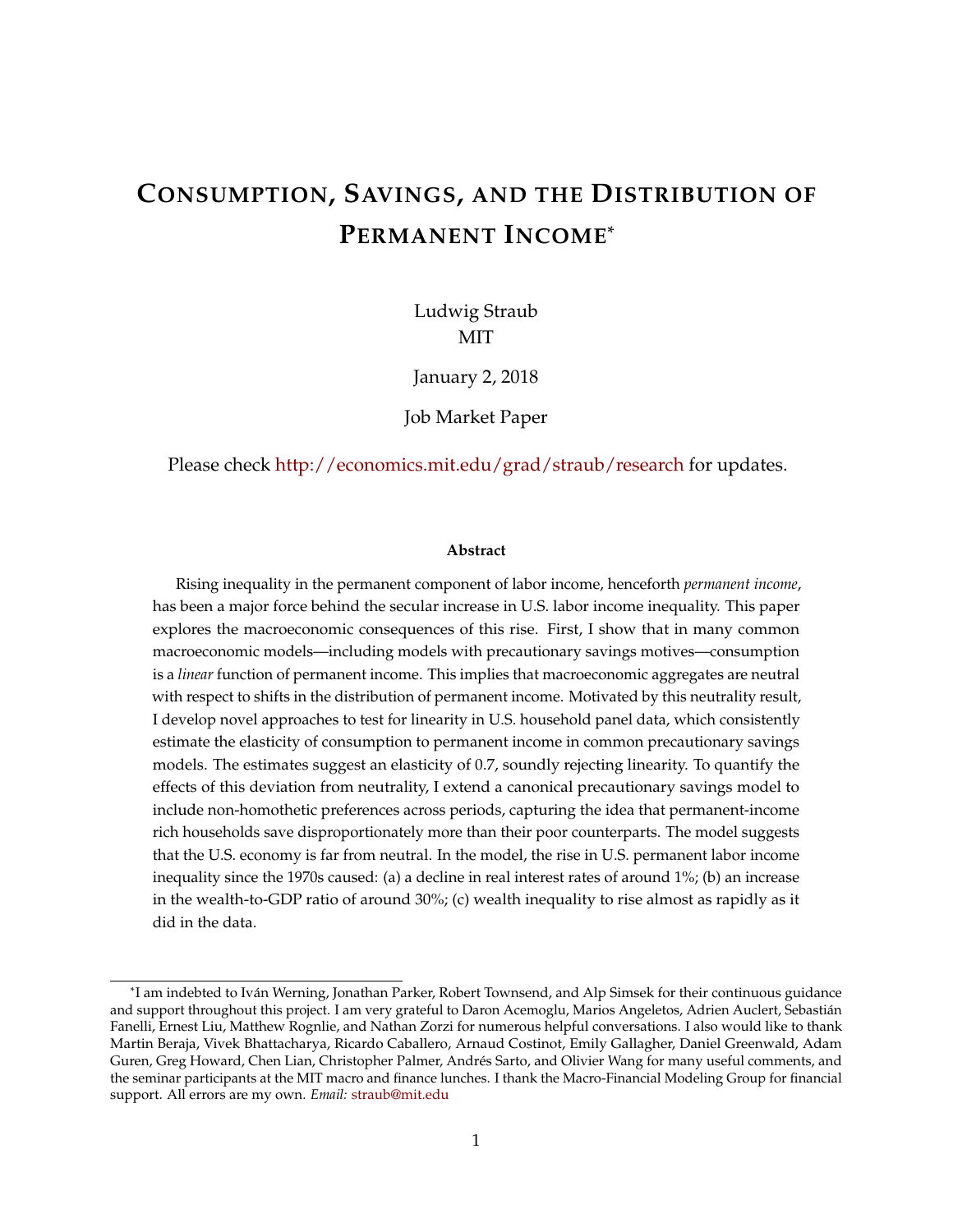# **1 Introduction**

U.S. labor income inequality has increased substantially over the past few decades [\(Katz and](#page-53-0) [Murphy,](#page-53-0) [1992;](#page-53-0) [Autor et al.,](#page-50-0) [2008\)](#page-50-0), with the top 10% now earning over 35% of all labor income [\(Piketty and Saez,](#page-55-0) [2003\)](#page-55-0). A significant share of this increase appears to be the result of rising dispersion in the fixed-effect component of labor income, which captures the returns to skill or ability and which I henceforth refer to as *permanent income*. [1](#page-1-0) Indeed, [Guvenen et al.](#page-52-0) [\(2017\)](#page-52-0) argue that "newer cohorts enter with much higher inequality than older cohorts, which is the main force behind rising income inequality" (p. 38). $<sup>2</sup>$  $<sup>2</sup>$  $<sup>2</sup>$ </sup>

According to many well-known macroeconomic models, shifts in the distribution of permanent income are predicted to be entirely or approximately *neutral*: macroeconomic aggregates, such as consumption, wealth, and interest rates, are independent of permanent income inequality since consumption is a *linear* function of permanent income. While this neutrality result holds almost by construction in models adhering to the permanent income hypothesis [\(Friedman,](#page-52-1) [1957\)](#page-52-1), it is much broader: even canonical precautionary-savings models [\(Aiyagari,](#page-49-0) [1994;](#page-49-0) [Carroll,](#page-50-1) [1997;](#page-50-1) [Gourinchas](#page-52-2) [and Parker,](#page-52-2) [2002\)](#page-52-2), which are widely known to generate concave consumption functions in current income or liquid assets [\(Zeldes,](#page-56-0) [1989;](#page-56-0) [Carroll and Kimball,](#page-51-0) [1996\)](#page-51-0), predict a linear consumption function in permanent income, and are therefore neutral. $3$ 

In this paper, I challenge the existing neutrality paradigm, both empirically and quantitatively. I have two main findings. First, I propose ways to consistently estimate the permanent income elasticity of consumption; I find estimates around 0.7, significantly below 1, indicating a concave consumption function in permanent income. Second, I incorporate non-homothetic preferences into a canonical precautionary-savings model to match this elasticity and study the quantitative implications: the model suggests that the increase in permanent income inequality since 1970 has pushed equilibrium interest rates down by around 1% through the present day, and is expected to lower interest rates by another 1% going forward (despite assuming stable inequality going forward).

The first contribution of this paper is to propose new ways to test the linearity of consumption in permanent income, building on previous work by [Friedman](#page-52-1) [\(1957\)](#page-52-1), [Mayer](#page-54-0) [\(1972\)](#page-54-0), and [Dynan et](#page-51-1) [al.](#page-51-1) [\(2004\)](#page-51-1), among others. What distinguishes my work is the use of a large household panel data set—the Panel Study of Income Dynamics (PSID)—which since 1999 includes measures of both total consumption expenditure and income. I estimate a log-linear relationship between consumption and permanent income, which I demonstrate is a good fit to the data. This yields the *permanent income elasticity of consumption, φ,* which is equal to 1 under the null hypothesis that consumption is

<span id="page-1-0"></span> $^1$ In the terminology of this paper, permanent income refers each individual's fixed effect in log labor income and does not include returns to capital.

<span id="page-1-1"></span><sup>&</sup>lt;sup>2</sup>Complementing this view, [Sabelhaus and Song](#page-55-1) [\(2010\)](#page-55-1) and [Guvenen et al.](#page-52-3) [\(2014\)](#page-52-3) provide evidence that both transitory and persistent shock variances have declined in recent decades; [Kopczuk et al.](#page-54-1) [\(2010\)](#page-54-1) and [DeBacker et al.](#page-51-2) [\(2013\)](#page-51-2) argue that either the variance of persistent shocks or the dispersion in fixed effects has increased. See also Figure [11](#page-57-0) in Appendix [A.](#page-57-1)

<span id="page-1-2"></span><sup>3</sup>There are exceptions to this, including [Hubbard et al.](#page-53-1) [\(1994,](#page-53-1) [1995\)](#page-53-2) and [De Nardi](#page-51-3) [\(2004\)](#page-51-3). See the discussion below.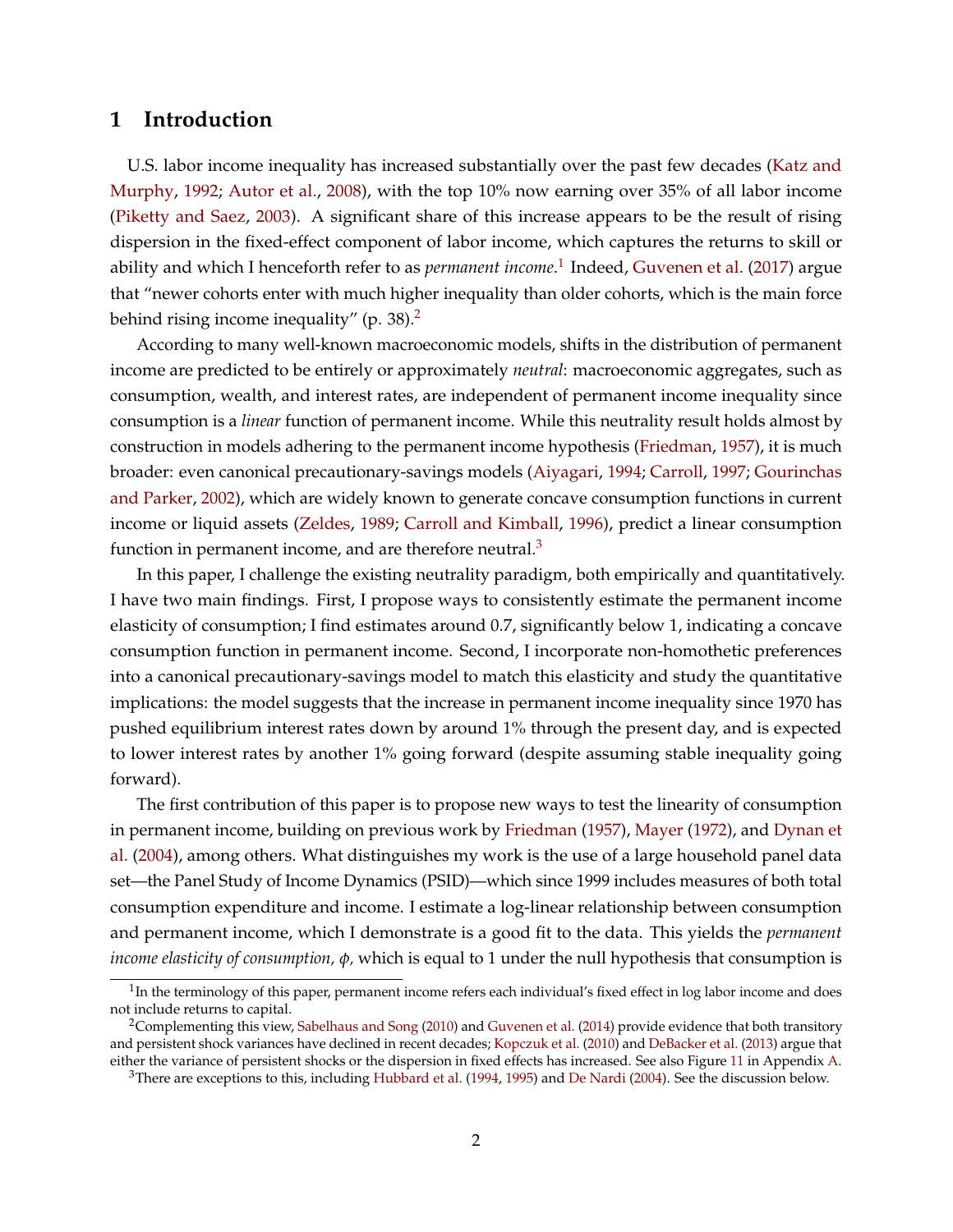a linear function of permanent income.

The key challenge in estimating  $\phi$  is that permanent income is not directly observable and must be distinguished from income shocks, especially persistent ones. This is important since consumption is naturally smoothed in response to income shocks, so that ignoring income shocks results in attenuation bias in *φ*. I propose two novel solutions to this challenge, which depend on the autocovariance structure of persistent income shocks. If persistent income shocks follow an  $AR(1)$  process,  $\phi$  is identified and can be consistently estimated by instrumenting log current income with future quasi-differenced log incomes. If persistent income shocks follow a random walk, *φ* is partially identified, and one can estimate an upper bound using initial incomes when entering the labor market as an instrument. Both approaches suggest that  $\phi$  is around 0.7, statistically and economically significantly below 1. I supplement these tests with a number of extensions and robustness checks that all yield similar results. Among these are specifications that include proxies for preference or rate-of-return heterogeneity, that deal with private and public transfers, and that are based on different measures of consumption expenditure.

This finding is best interpreted as follows: if working-age household A always earns twice as much in after-tax income as working-age household B, household A will not spend 100% more, but rather only 70% more. One may wonder whether this constitutes a significant source of nonneutrality. As I illustrate with a simple back-of-the-envelope calculation that assumes consumption *c* to be a power function of income  $y$ ,  $c \sim y^\phi$ , the difference is sizable: the shift in the U.S. income distribution between 1980 and 2014 implies translates into a reduction in aggregate consumption by approximately 4%.

The second contribution of this paper is to investigate the implications of a concave consumption function in permanent income quantitatively. To this end, I build a non-neutral version of a quantitative life-cycle model with idiosyncratic income risk and incomplete markets in the tradition of [Deaton](#page-51-4) [\(1991\)](#page-51-4), [Huggett](#page-53-3) [\(1996\)](#page-53-3) and [Gourinchas and Parker](#page-52-2) [\(2002\)](#page-52-2).<sup>[4](#page-2-0)</sup> Aside from standard sources of non-neutrality, such as nonlinear tax-and-transfer and social security systems [\(Hubbard et al.,](#page-53-1) [1994,](#page-53-1) [1995;](#page-53-2) [Scholz et al.,](#page-55-2) [2006\)](#page-55-2), the key elements of my model are two kinds of non-homothetic preferences. The first element follows the seminal work of [De Nardi](#page-51-3) [\(2004\)](#page-51-3) and assume that bequests are treated as a luxury good. The second key element concerns "life-cycle" non-homothetic preferences, over consumption across periods, which turn out to be the most important source of non-neutrality in the model. Such non-homothetic preferences capture the idea that permanently richer agents save a larger fraction of their income, either for bequests or for other expenses later in life, which a poorer household cannot afford to do. While the model does not require enumeration of what those expenses are, one may think of college tuition payments for kids, expensive medical treatments later in life, or charitable giving. $^5$  $^5$  I calibrate the strength of the life-cycle non-homotheticity to match

<span id="page-2-1"></span><span id="page-2-0"></span><sup>&</sup>lt;sup>4</sup>See also [Imrohoroglu et al.](#page-53-4) [\(1995\)](#page-53-4), Ríos-Rull [\(1996\)](#page-55-3) and [Carroll](#page-50-1) [\(1997\)](#page-50-1) among others.

<sup>&</sup>lt;sup>5</sup>The idea of non-homothetic savings behavior goes back at least to [Fisher](#page-52-4) [\(1930\)](#page-52-4) and [Keynes](#page-54-2) [\(1936\)](#page-54-2). Fisher (1930) noted that if one person's income is simply a scaled version of another person's in all periods, then "the smaller the income, the higher the preference for present over future" consumption. [Keynes](#page-54-2) [\(1936\)](#page-54-2) argued that as long as one's "primary needs" are not satisfied, consumption is "usually a stronger motive than the motives towards [wealth] accumulation".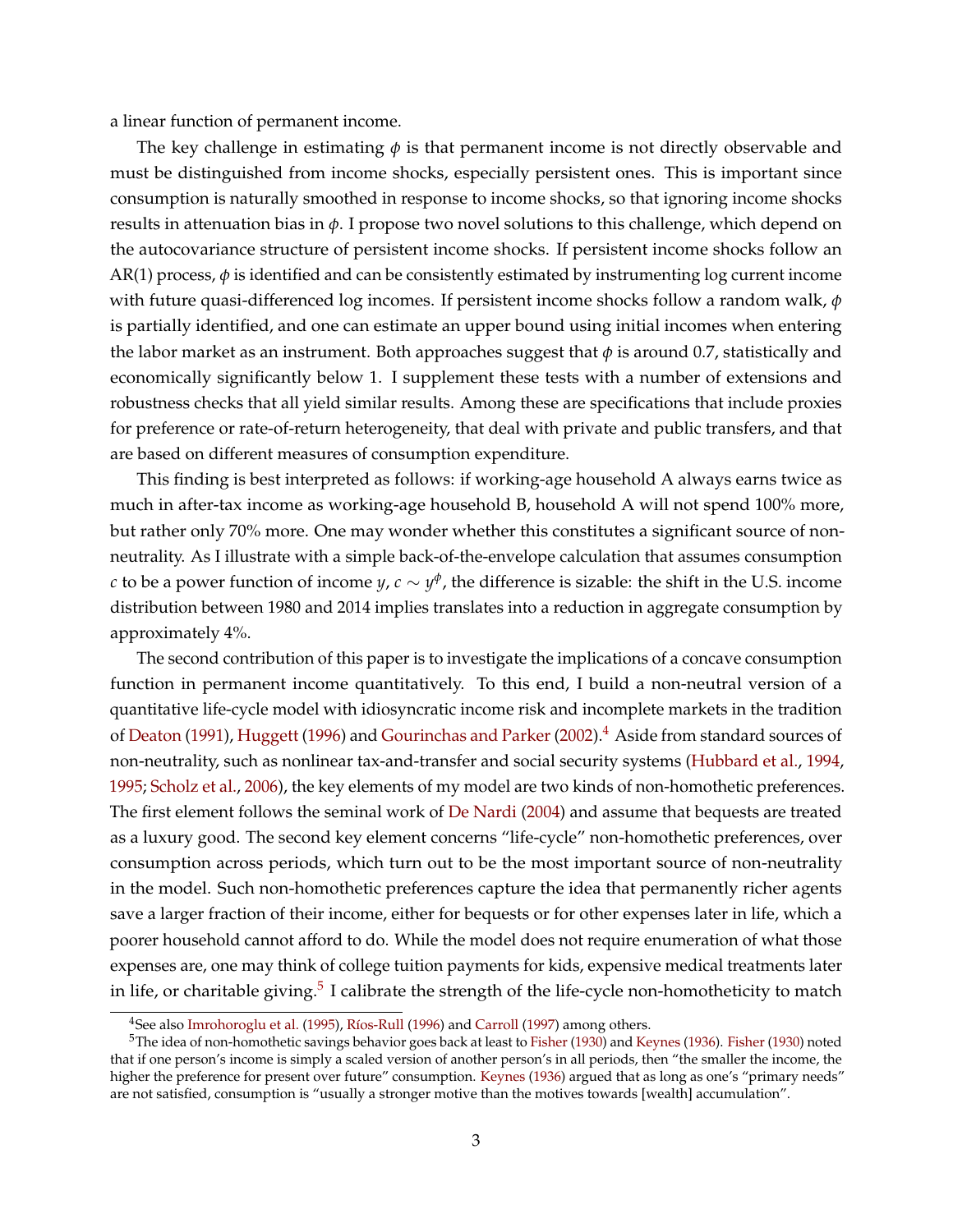the elasticity *φ* when estimating the same regressions on artificial panel data simulated from the model.<sup>[6](#page-3-0)</sup> Importantly, I find that models without life-cycle non-homotheticity, even non-neutral ones, cannot rationalize the empirical magnitude of *φ*. Although I do not target any specific moments of the wealth distribution, the model matches the (highly unequal) wealth distribution of 2014 quite well—except at the very top, for the fractiles within the top 1%.<sup>[7](#page-3-1)</sup>

I use the calibrated economy as a laboratory to study the implications of rising permanent income inequality. In partial equilibrium (PE), keeping the interest rate fixed, I find that a shift from a steady state with the level of permanent income inequality of 1970 to that of 2014 shows a considerable increase in aggregate wealth, of just above 130% of GDP. As a point of comparison, the U.S. net foreign asset position has declined by "only" 18% of GDP since the 1997–98 Asian financial crisis, which is often attributed to the recent "global savings glut". This is a first hint that rising income inequality may not have been neutral in the past few decades.

I then simulate the general equilibrium transitional dynamics from the 1970 steady state to recent levels of permanent income inequality, which I assume to remain constant after 2014.<sup>[8](#page-3-2)</sup> This exercise allows the model to speak directly to the forces behind three important recent macroeconomic trends: (a) the decline in real (natural) interest rates since the 1980s [\(Laubach and Williams,](#page-54-3) [2003,](#page-54-3) [2015\)](#page-54-4), (b) the rising private wealth to GDP ratio [\(Piketty and Zucman,](#page-55-4) [2015\)](#page-55-4), and (c) the large and rapid increase in U.S. wealth inequality [\(Saez and Zucman,](#page-55-5) [2016\)](#page-55-5).

Regarding the first macroeconomic trend, I find that the real interest rate declines by around 1% through 2017, which explains approximately one-third of the decline in the U.S. natural rate since the 1980s. Interestingly, despite the absence of any further increases in income inequality, the model predicts the interest rate will continue to decline, eventually falling by another 1%. The reason for this result is intuitive: in the model, the generation entering the labor market today is the first to experience the highest level of permanent income inequality for their entire working lives. In particular, this means the most able or skilled workers entering today will amass much larger fortunes over their lifetimes than previous generations. This effect causes a large and predictable decline in interest rates going forward.

Concerning the second trend, the endogenous interest rate response limits the rise in aggregate wealth to around 30% of GDP through 2017 (again, roughly one-third of the rise in the data), with an eventual total increase of 55%.

Finally, the model offers an explanation for the size and speed of the increase in the top 10%

<span id="page-3-0"></span> $^6$ In that sense, my calibration shares similarities with indirect inference [\(Gourieroux et al.,](#page-52-5) [1993;](#page-52-5) [Smith,](#page-55-6) [1993,](#page-55-6) [2008;](#page-56-1) [Guvenen and Smith,](#page-52-6) [2014\)](#page-52-6), in that one of the IV regressions is treated as "auxiliary model" along which the model is matched to the data.

<span id="page-3-1"></span> $^{7}$ It is well known that a substantial fraction of the top 1% and especially the top 0.1% are business owners, who are not modeled here, which could explain the deviation. See Quadrini and Ríos-Rull [\(1997\)](#page-55-7) and [Cagetti and De Nardi](#page-50-2) [\(2006\)](#page-50-2) for models of entrepreneurship and the wealth distribution.

<span id="page-3-2"></span> ${}^{8}$ The transitional dynamics are computationally non-trivial since the model has a large number of idiosyncratic states, as well as endogenous bequest distributions over which agents have rational expectations. I overcome these difficulties by improving existing algorithms along a number of margins (see Appendix  $\overline{F}$ ). The improvements were developed jointly with Adrien Auclert and Matt Rognlie.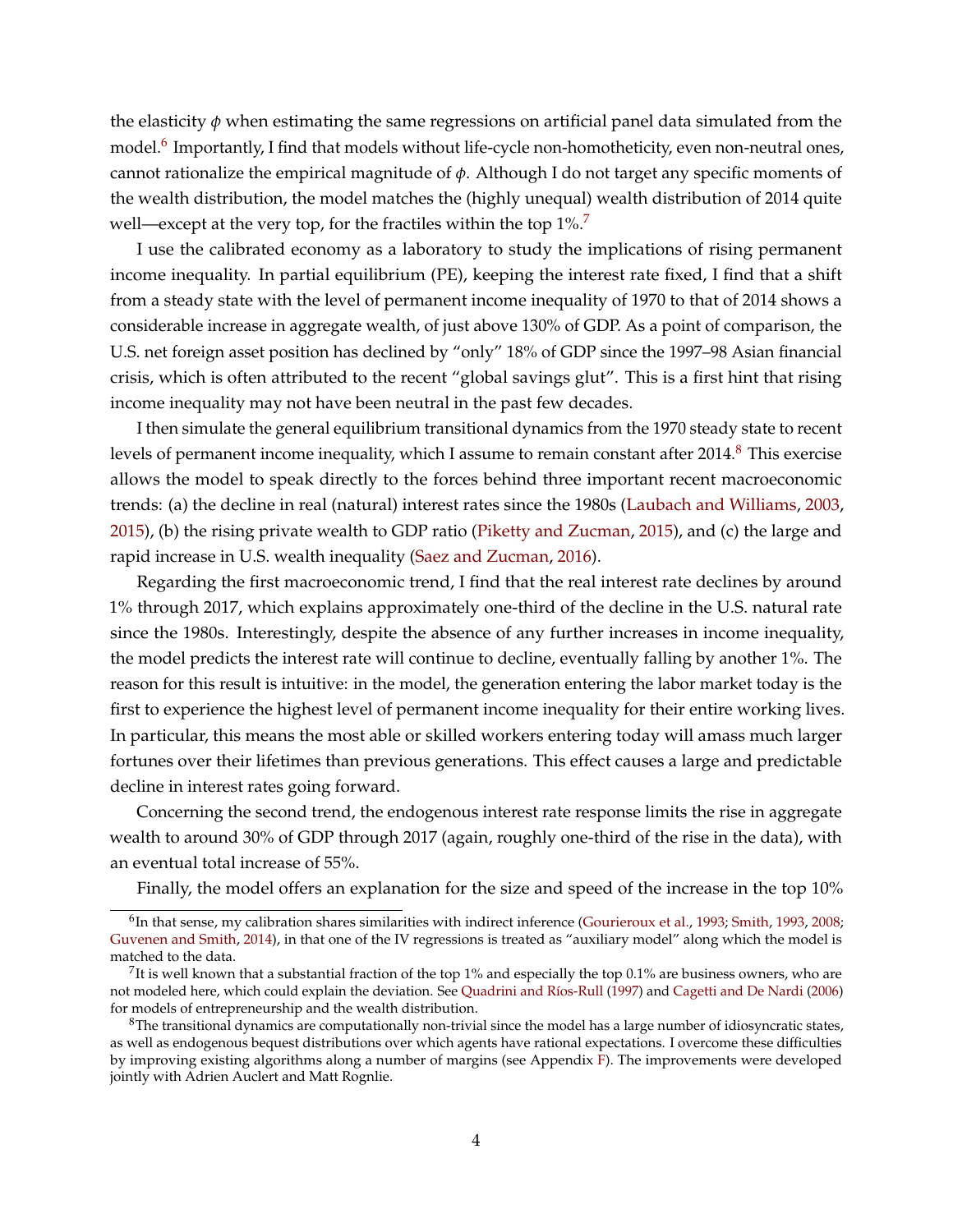wealth share and around two-thirds of the increase in the top  $1\%$  wealth share. $^9$  $^9$  In sum, the model suggests that rising permanent labor income inequality alone can account for a significant share of three major macroeconomic trends.

**Literature.** My paper combines several strands of a vast literature at the intersection of inequality, consumption dynamics, and macroeconomics.<sup>[10](#page-4-1)</sup>

First, my paper contributes to the large empirical literature that tests the permanent income hypothesis (PIH), starting with [Friedman](#page-52-1) [\(1957\)](#page-52-1) himself. One can group the predictions of the PIH into two conceptually-distinct categories: predictions about *changes* in consumption in response to predictable or unpredictable, transitory or permanent, income *changes*; and predictions about the *level* of consumption in relation to the *level* of the permanent component of income. Throughout the 1950s and 1960s, many economists viewed the second prediction as the "most controversial aspect of the permanent income theory" [\(Mayer,](#page-54-0) [1972,](#page-54-0) p.34) and consequently it received relatively more attention.<sup>[11](#page-4-2)</sup> Partly due to data quality issues, however, the evidence remained inconclusive, and the focus of empirical work on the PIH subsequently shifted almost entirely to testing the first set of predictions.[12](#page-4-3)

The main exception to this is the work of [Dynan et al.](#page-51-1) [\(2004\)](#page-51-1), henceforth DSZ.<sup>[13](#page-4-4)</sup> Their paper computes savings rates, either as consumption-based measures  $(Y - C)/Y$  (CEX) or as wealth difference based measures ∆*A*/*Y* (SCF, PSID), and documents two main facts. First, savings rates increase across current income quintiles. Second, savings rates still increase in income quintiles if income is instrumented by lagged or future income or education. My empirical exercise follows their lead, innovating along several dimensions. First, I focus solely on consumption and not on wealth differences, which are problematic because it is generally difficult to disentangle ex-ante savings behavior from ex-post returns or transfers. Second, I show that the relationship between log consumption and log income is roughly log-linear, which allows a focus on a single elasticity parameter *φ*. Finally, and most importantly, I use a panel data set with consumption and income (the PSID since 1999), which allows for the development of two new instruments under mild assumptions on the income process. I show that the two instruments either estimate  $\phi$  consistently or estimate an upper bound for *φ* consistently in canonical precautionary savings models. This

<span id="page-4-0"></span> $9$ The dynamics of the wealth distribution have recently been investigated theoretically by [Gabaix et al.](#page-52-7) [\(2017\)](#page-52-7), and numerically by [Hubmer et al.](#page-53-5) [\(2016\)](#page-53-5), [Kaymak and Poschke](#page-53-6) [\(2016\)](#page-53-6), and [Aoki and Nirei](#page-49-1) [\(2017\)](#page-49-1) in incomplete-markets models.

<span id="page-4-1"></span> $10$ For recent surveys and books, see among others [Bertola et al.](#page-50-3) [\(2005\)](#page-50-3); [Krusell and Smith](#page-54-5) [\(2006\)](#page-54-5); [Heathcote et al.](#page-53-7) [\(2009\)](#page-53-7); [Guvenen](#page-52-8) [\(2011\)](#page-52-8); Quadrini and Ríos-Rull [\(2015\)](#page-55-4); [De Nardi et al.](#page-51-5) (2015); [Piketty and Zucman](#page-55-4) (2015); [De Nardi and Fella](#page-51-6) [\(2016\)](#page-51-6); [Attanasio and Pistaferri](#page-49-2) [\(2016\)](#page-49-2); [Piketty](#page-55-9) [\(2017\)](#page-55-9); [Benhabib and Bisin](#page-50-4) [\(2017\)](#page-50-4).

<span id="page-4-3"></span><span id="page-4-2"></span><sup>&</sup>lt;sup>11</sup>See e.g. [Friedman](#page-52-1) [\(1957\)](#page-52-1), [Mayer](#page-54-0) [\(1966\)](#page-54-6), [Evans](#page-52-9) [\(1969\)](#page-52-9), and Mayer [\(1972\)](#page-54-0).

<sup>&</sup>lt;sup>12</sup>This empirical work started using Euler equation-based tests [\(Hall,](#page-52-10) [1978;](#page-52-10) [Flavin,](#page-52-11) [1981;](#page-52-11) [Hall and Mishkin,](#page-52-12) [1982\)](#page-52-12) and now also includes well-identified empirical studies [\(Johnson et al.,](#page-53-8) [2006;](#page-53-8) [Parker et al.,](#page-55-10) [2013\)](#page-55-10).

<span id="page-4-4"></span> $^{13}$ For similar approaches see [Bozio et al.](#page-50-5) [\(2013\)](#page-50-5) for the UK and [Alan et al.](#page-49-3) [\(2015\)](#page-49-3) for Canada. [Gustman and Steinmeier](#page-52-13) [\(1999\)](#page-52-13) and [Venti and Wise](#page-56-2) [\(2000\)](#page-56-2) propose a look at the relationship between retirement wealth and lifetime income. As part of my analysis in Section [5,](#page-31-0) I show that this relationship is not well suited to inform the degree of non-neutrality in the presence of income shocks.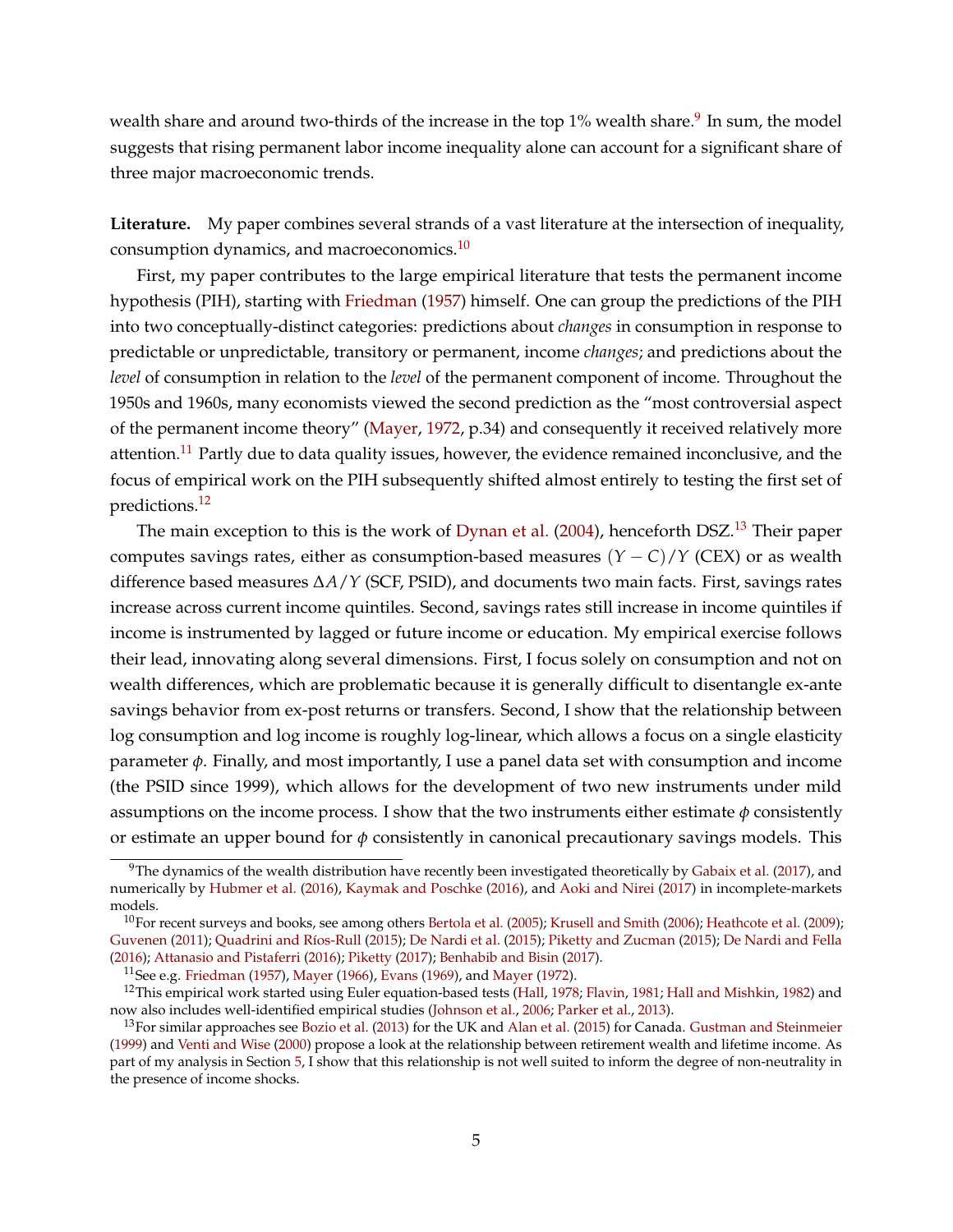improves upon simple instruments such as lagged or future income (which lead to downwardbiased results under the assumptions of a canonical neutral model), or education (which could be correlated with preferences, income profiles, etc). In fact, my approach allows for additional proxies to try to control for heterogeneity in preferences and returns.

The second main contribution of this paper is the analysis of rising permanent income inequality in a non-neutral, incomplete-markets economy. Here, I combine elements from two literatures, one on non-neutral economies and one on rising income inequality. Seminal work on non-neutral economies, by [Hubbard et al.](#page-53-1) [\(1994,](#page-53-1) [1995\)](#page-53-2) and [De Nardi](#page-51-3) [\(2004\)](#page-51-3), argues that a realistic social safety net and non-homothetic bequest motives, respectively, can significantly increase wealth inequality compared to a homothetic model, albeit by not quite as much as the data.<sup>[14](#page-5-0)</sup> My paper follows their lead and argues that one needs (considerably) more non-neutrality than what the existing model elements generate. I therefore include non-homothetic preferences over consumption within the life-cycle as well, which, when calibrated to match the empirical evidence, generate a wealth distribution that fits the recent U.S. distribution relatively well.

In addition, my paper builds on a recent literature that studies the quantitative effects of income inequality in (mostly) neutral economies. Here, [Auclert and Rognlie](#page-50-6) [\(2017\)](#page-50-6) show how greater inequality has aggregate effects that crucially depend on the types of incomes (transitory, persistent or permanent) that become more unequal. They also consider implications for economies at the zero lower bound, where there can be a feedback loop between aggregate demand and endogenous income risk. [Heathcote et al.](#page-53-9) [\(2010\)](#page-53-9) investigate the human capital investment and family labor supply implications of rising income inequality. [Kaymak and Poschke](#page-53-6) [\(2016\)](#page-53-6) and [Hubmer et](#page-53-5) [al.](#page-53-5) [\(2016\)](#page-53-5) consider the effects of rising income inequality on wealth inequality. [Favilukis](#page-52-14) [\(2013\)](#page-52-14) studies the joint implications of greater income risk, relaxed borrowing constraints and an increase stock market participation rate. [Krueger and Perri](#page-54-7) [\(2006\)](#page-54-7) argue that insurance against shocks may improve with greater within-group income risk.<sup>[15](#page-5-1)</sup> The key distinguishing feature of my paper is that I focus on rising *permanent* income inequality, arguably among the most important drivers of rising income inequality in the U.S..<sup>[16](#page-5-2)</sup> And, to study its consequences, it is important to model an economy that gets the degree of non-neutrality right.

The interest in modeling non-homothetic consumption-savings behavior is shared by a number of earlier, mostly deterministic, papers. [Uzawa](#page-56-3) [\(1968\)](#page-56-3) was the earliest well-known efforts to do this using recursive [Koopmans](#page-54-8) [\(1960\)](#page-54-8) utility and [Epstein and Heynes](#page-52-15) [\(1983\)](#page-52-15) and [Epstein](#page-51-7) [\(1987\)](#page-51-7) subsequently extended this work. [Lucas and Stokey](#page-54-9) [\(1984\)](#page-54-9) used such preferences to study manyagent neoclassical growth models without degenerate wealth distributions (see also [Obstfeld](#page-54-10) [\(1990\)](#page-54-10)). Interestingly, however, these papers end up focusing on the opposite of the empirical case, namely

<span id="page-5-0"></span><sup>14</sup>See also [Huggett and Ventura](#page-53-10) [\(2000\)](#page-53-10), [Scholz et al.](#page-55-2) [\(2006\)](#page-55-2) and [De Nardi and Yang](#page-51-8) [\(2014\)](#page-51-8). [Kumhof et al.](#page-54-11) [\(2015\)](#page-54-11) study the interaction of income inequality, debt and defaults in a two-agent economy with non-homothetic preferences.

<span id="page-5-2"></span><span id="page-5-1"></span> $15$ [Holm](#page-53-11) [\(2017\)](#page-53-11) studies the differential effects of monetary policy during times with increased persistent income risk.

<sup>&</sup>lt;sup>16</sup>See [Guvenen et al.](#page-52-0) [\(2017\)](#page-52-0) for direct evidence on the importance of permanent income inequality, in line with [Sabelhaus](#page-55-1) [and Song](#page-55-1) [\(2010\)](#page-55-1), who document a reduction in transitory and persistent income volatility. Suggestive evidence also appears in [DeBacker et al.](#page-51-2) [\(2013\)](#page-51-2) and [Kopczuk et al.](#page-54-1) [\(2010\)](#page-54-1).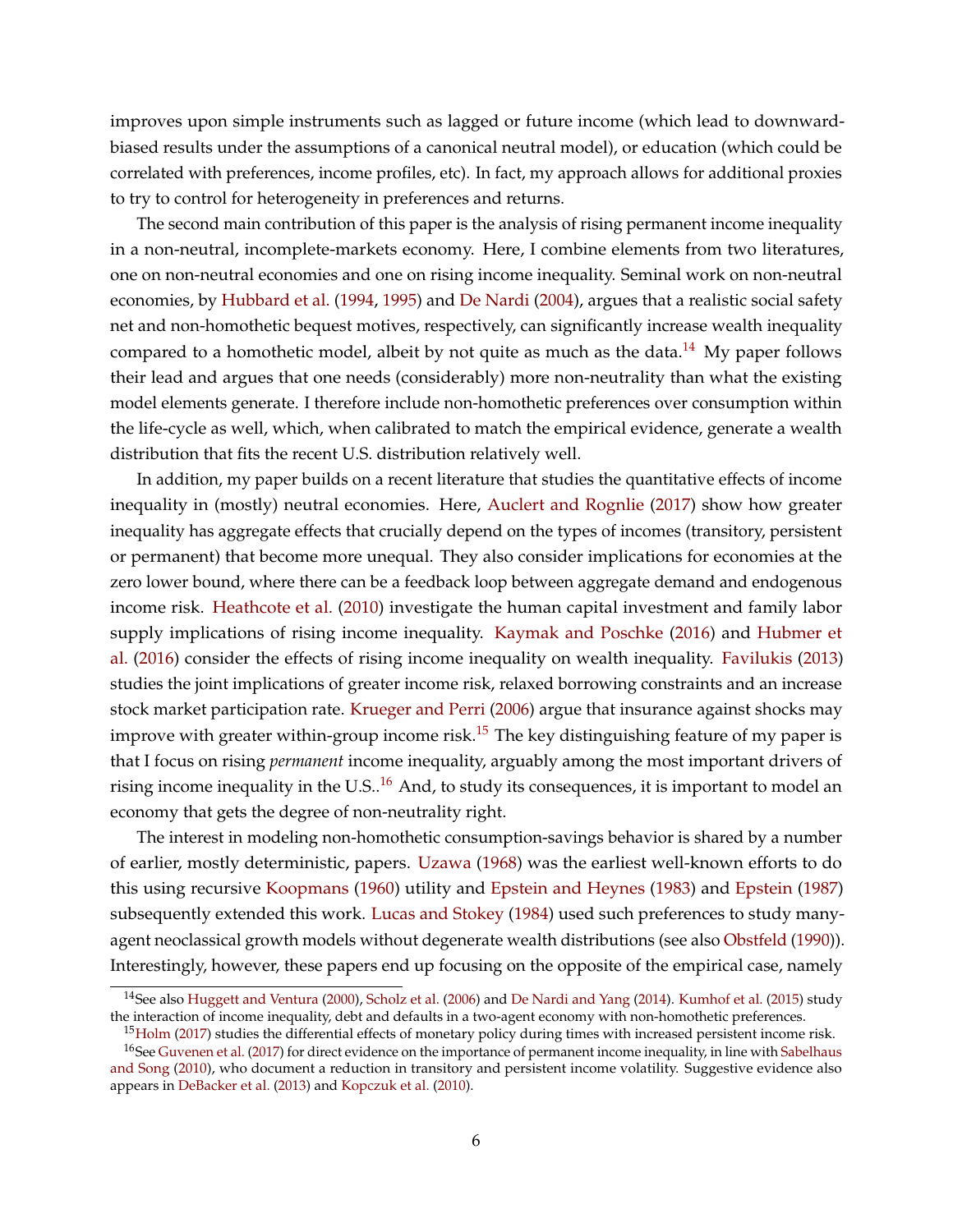economies where richer agents save less than poorer agents, since this is precisely the case in which multi-agent deterministic infinite-horizon models have a stationary distribution.<sup>[17](#page-6-0)</sup> In contrast to these papers, my economy admits a non-degenerate stationary wealth distribution despite richer agents saving more, which is possible because my model also includes borrowing constraints and idiosyncratic risk.

There is a long tradition of studying and identifying the degree to which consumption is insured from changes in incomes. Of particular relevance and inspiration to my research are [Blundell et al.](#page-50-7) [\(2008\)](#page-50-7) and [Kaplan and Violante](#page-53-12) [\(2010\)](#page-53-12).<sup>[18](#page-6-1)</sup> In a landmark result, [Blundell et al.](#page-50-7) (2008) describe a way in which one can estimate the degrees to which consumption responds to persistent or transitory income shocks. They use this method to show that household consumption "under-reacts" to permanent income shocks. [Kaplan and Violante](#page-53-12) [\(2010\)](#page-53-12) extend the framework to allow for shocks with persistence less than unity and show that those shocks generally lead to larger degrees of under-reaction due to self-insurance. Compared to these papers, the focus in this paper is on the relationship between the level of consumption and the level of permanent income, rather than on changes. I show in extensions of both the empirical analysis and my model that the degree of partial insurance is largely orthogonal to the curvature in consumption as a function of permanent income. However, this paper very much shares the spirit of these papers in that they identify important moments in similar panel data on consumption and income and use them to inform microfounded consumption-savings models.

**Layout.** I begin in Section [2](#page-7-0) by demonstrating in a stylized, two-agent framework how a concave consumption function in permanent income can be modeled and what its likely effects are. Section [3](#page-11-0) introduces a canonical precautionary-savings model and explains under what assumptions this model is neutral with respect to changes in the permanent income distribution. I test for neutrality in Section [4.](#page-18-0) Extending the canonical model, Section [5](#page-31-0) then relaxes the neutrality assumptions—mainly by introducing non-homothetic preferences—and highlights the main properties of the non-homothetic model. The effects of rising income inequality in partial and general equilibrium are simulated in Section [6.](#page-44-0) Section [7](#page-48-0) concludes and discusses potential avenues for future research. The appendix contains all proofs, as well as additional empirical and quantitative results.

<span id="page-6-0"></span><sup>&</sup>lt;sup>17</sup>In a few more theoretically-oriented papers, however, richer agents do save more. [Cole et al.](#page-51-9) [\(1992,](#page-51-9) [1995,](#page-51-10) [1998\)](#page-51-11), [Robson](#page-55-11) [\(1992\)](#page-55-11), [Ray and Robson](#page-55-12) [\(2012\)](#page-55-12) (implicitly or explicitly) model utility over one's wealth rank. [Carroll](#page-51-12) [\(2000\)](#page-51-12) models utility over wealth directly. In [Becker and Mulligan](#page-50-8) [\(1997\)](#page-50-8) agents can invest in raising their discount factor. Recent models of savings behavior with disagreements between current and future selves can generate similar patterns, see e.g. [Harris and Laibson](#page-52-16) [\(2001\)](#page-52-16) and [Cao and Werning](#page-50-9) [\(2016\)](#page-50-9).

Finally, a number of papers studies the non-homothetic preferences at the intersection of macroeconomics and development (see, e.g. [Moav](#page-54-12) [\(2002\)](#page-54-12); [Galor and Moav](#page-52-17) [\(2004\)](#page-52-17)).

<span id="page-6-1"></span><sup>&</sup>lt;sup>18</sup>For other papers in this literature see e.g. [Cochrane](#page-51-13) [\(1991\)](#page-51-13), [Townsend](#page-56-4) [\(1994\)](#page-56-4), [Attanasio and Davis](#page-49-4) [\(1996\)](#page-49-4), [Attanasio](#page-49-5) [and Pavoni](#page-49-5) [\(2011\)](#page-49-5), [Blundell et al.](#page-50-10) [\(2016\)](#page-50-10), [Arellano et al.](#page-49-6) [\(2017\)](#page-49-6).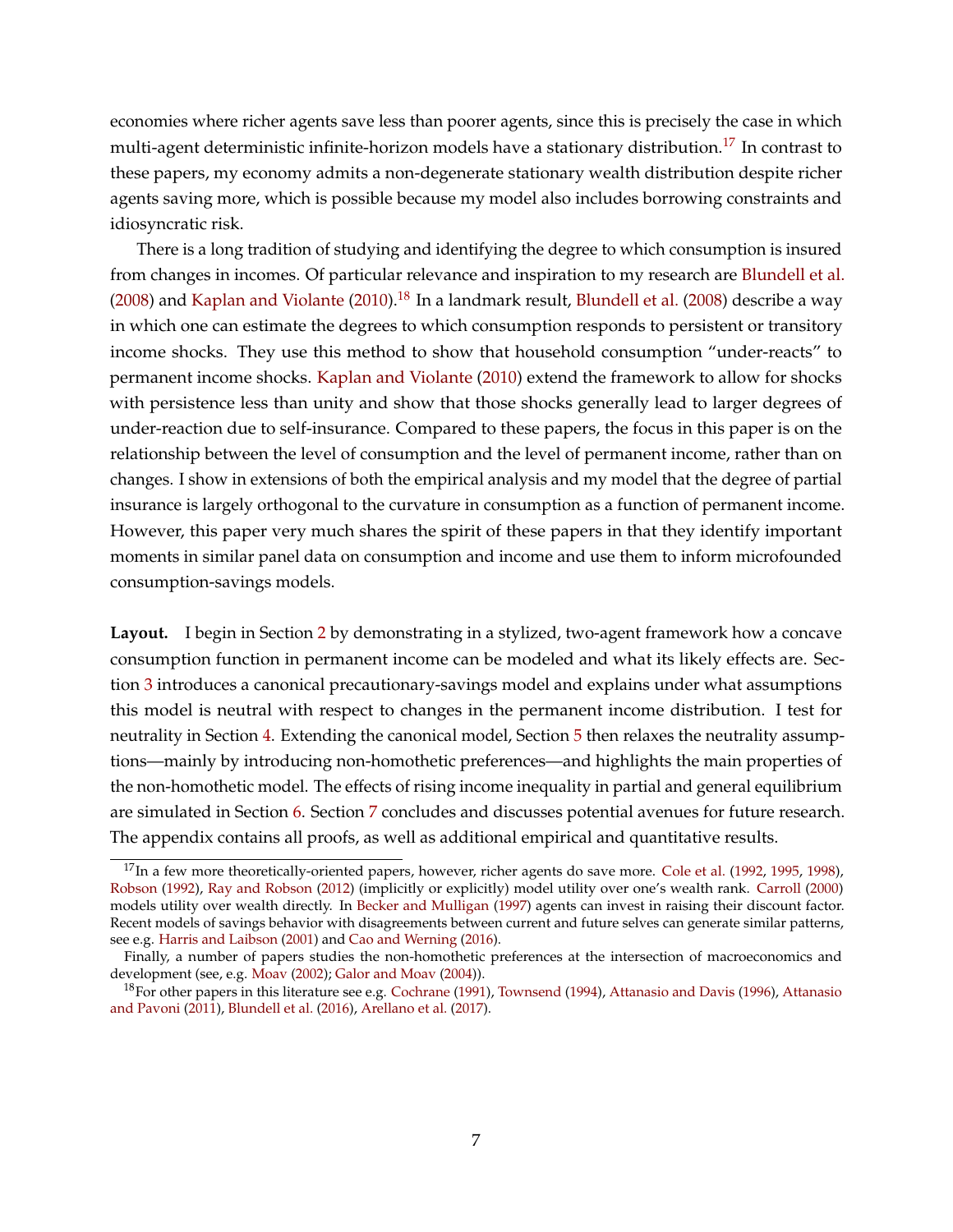# <span id="page-7-0"></span>**2 Permanent Income Inequality in a Two-Agent Model**

I begin by studying a stylized two-agent OLG framework to illustrate the main effects of rising permanent income inequality in neutral and non-neutral models. For this purpose, Section [2.1](#page-7-1) introduces the utility maximization problem of a single dynasty, exemplifying how the consumption function can be concave in permanent income. Section [2.2](#page-9-0) then combines two such dynasties and studies the partial equilibrium implications of greater permanent income inequality. Section [2.3](#page-10-0) closes the economy by adding a standard neoclassical supply side and characterizes the general equilibrium implications of rising inequality. All figures in this section are constructed using a standard calibration which I explain in Appendix [B.](#page-58-0)<sup>[19](#page-7-2)</sup>

#### <span id="page-7-1"></span>**2.1 Concave consumption functions**

Consider a dynasty of 1-period lived generations that earn a constant stream of wage incomes  $w > 0$  and can save in risk-free bonds paying a constant interest rate  $R > 1$ . They face the following decision problem: each period  $t = 0, 1, 2, \ldots$  the current generation solves

<span id="page-7-4"></span>
$$
\max_{c_t, a_{t+1}} u(c_t) + \beta U(a_{t+1}) \tag{1}
$$

$$
c_t + R^{-1}a_{t+1} \le a_t + w. \tag{2}
$$

Here, *a<sup>t</sup>* denotes the value of financial wealth held by the dynasty at the beginning of period *t*,  $a_t + w$  can be regarded as the dynasty's "cash on hand",  $c_t$  denotes the consumption choice in period *t*, and  $a_{t+1}$  is the bequest left to the subsequent generation. Observe that in this model,  $w$  is the dynasty's permanent income level, where I use the term permanent income, as explained in the introduction, to denote the fixed-effect component of labor income. In fact, this model is so stylized that there is no other component of labor income, that is, no income shocks, no life-cycle earnings profile, and so on.

The choice of the two utility functions is critical for this model: the flow utility *u* and the joy-of-giving utility *U*. For simplicity, I assume that both have a constant elasticity,

$$
u(c) = \frac{(c/z)^{1-\sigma} - 1}{1 - \sigma} \qquad U(a) = \frac{(a/z)^{1-\Sigma} - 1}{1 - \Sigma},
$$
 (3)

but the two (inverse) elasticities  $\sigma$ ,  $\Sigma > 0$  are allowed to differ. In this formulation  $z > 0$  is a normalization parameter that allows the model to retain aggregate scale invariance.<sup>[20](#page-7-3)</sup> Heterogeneity in the inverse elasticities  $\sigma$ ,  $\Sigma$  represents the single deviation from a standard homothetic consumption-savings model. It allows the model to capture the fact that richer dynasties may

<span id="page-7-3"></span><span id="page-7-2"></span><sup>&</sup>lt;sup>19</sup>[Atkinson](#page-49-7) [\(1971\)](#page-49-7) and [Benhabib et al.](#page-50-11) [\(2011\)](#page-50-11) study related OLG economies with a non-homothetic bequest motive.

<sup>20</sup>In a model with growth, it would be natural to assume *z* grows at the same speed as the economy. This captures the idea that for savings behavior it is not the absolute level of one's income that matters, but the income relative to the aggregate economy.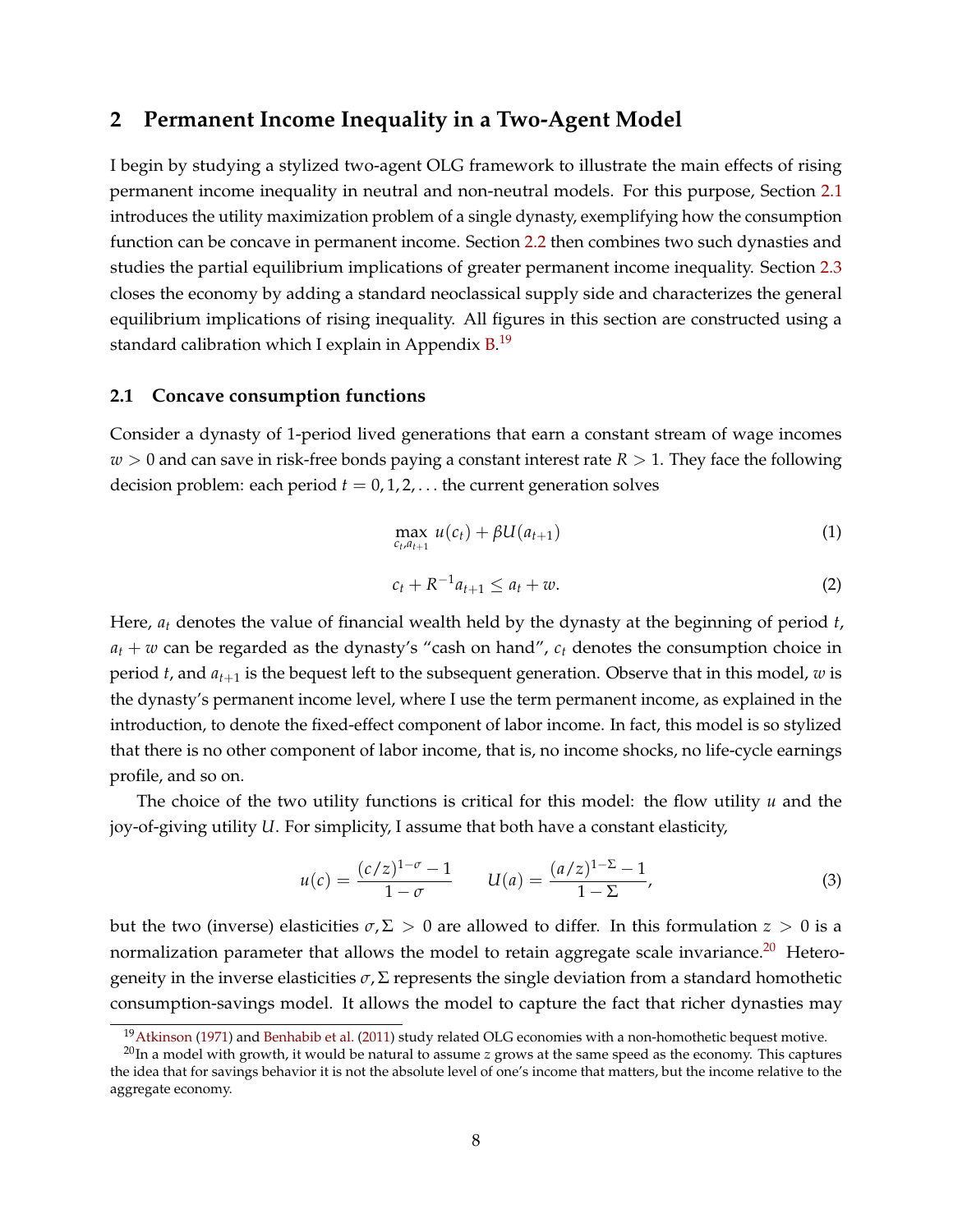#### **Figure 1:** Stylized model: Consumption and savings schedules.

<span id="page-8-3"></span>

<span id="page-8-0"></span>- [Non-homothetic economy](#page-8-0) ----- Homothetic economy

*Note.* This figure shows consumption and asset choices in the stylized model. Panel (a) shows the optimal consumption policy as a function of cash on hand. Panel (b) shows the asset position after 20 years as a function of permanent income. "Non-homothetic" refers to a model where saving has an income elasticity greater than 1. "Homothetic" refers to a model where saving has an income elasticity of 1.

have a greater propensity to save in the following way: the utility maximization problem [\(1\)](#page-7-4) can be thought of as a simple decision problem between two goods, consumption  $c_t$  and savings  $a_{t+1}$ . In this decision problem when saving is a "luxury good"—that is, its income elasticity is greater than one—a richer dynasty decides to save a larger fraction of its wealth.<sup>[21](#page-8-1)</sup> With utilities as power functions, this is the case if  $\Sigma < \sigma$ , so that the utility over savings (bequests) is more linear than the utility over consumption. This can also be seen from the Euler equation,

$$
c_t/z = (\beta R)^{-1/\sigma} (a_{t+1}/z)^{\Sigma/\sigma}, \qquad (4)
$$

which shows that consumption  $c_t$  adjusts by less than savings  $a_{t+1}$  when  $\Sigma/\sigma < 1$ .<sup>[22](#page-8-2)</sup>

Figure [1](#page-8-3) illustrates two key outcomes of the utility maximization problem [\(1\)](#page-7-4). Panel (a) shows the optimal *short-run* consumption choice *c<sup>t</sup>* as a function of cash on hand. I call it "short-run" as it takes current assets as given. Panel (b) shows the optimal *long-run* asset position as a function of permanent income *w*, where long-run means after 20 years. In both panels the agent starts with the average wealth and income position in the economy. The panels show two cases: the *homothetic* case, where  $\Sigma = \sigma$ , and the *non-homothetic* case, where  $\Sigma < \sigma$  and savings are treated as a luxury good. While optimal short-run consumption and long-run savings schedules are both linear in the homothetic case, consumption is concave and savings convex in the non-homothetic case.

As a side note, the consumption schedule turns out to be well approximated by a simple power

<span id="page-8-1"></span><sup>21</sup>See also [Strotz](#page-56-5) [\(1955\)](#page-56-5) and [Blinder](#page-50-12) [\(1975\)](#page-50-12) for early deterministic life-cycle models with non-homothetic utility over bequests. See [Andreoni](#page-49-8) [\(1989\)](#page-49-8) for further work on joy-of-giving preferences and [Abel and Warshawsky](#page-49-9) [\(1988\)](#page-49-9) for the relationship with perfect altruism.

<span id="page-8-2"></span> $^{22}$ It is worth emphasizing that this model generates a consumption function that is concave in permanent (labor) income, which, as I argue in Section [3](#page-11-0) is not the case in a canonical precautionary-savings model, where consumption is concave in current income or assets, but not permanent income.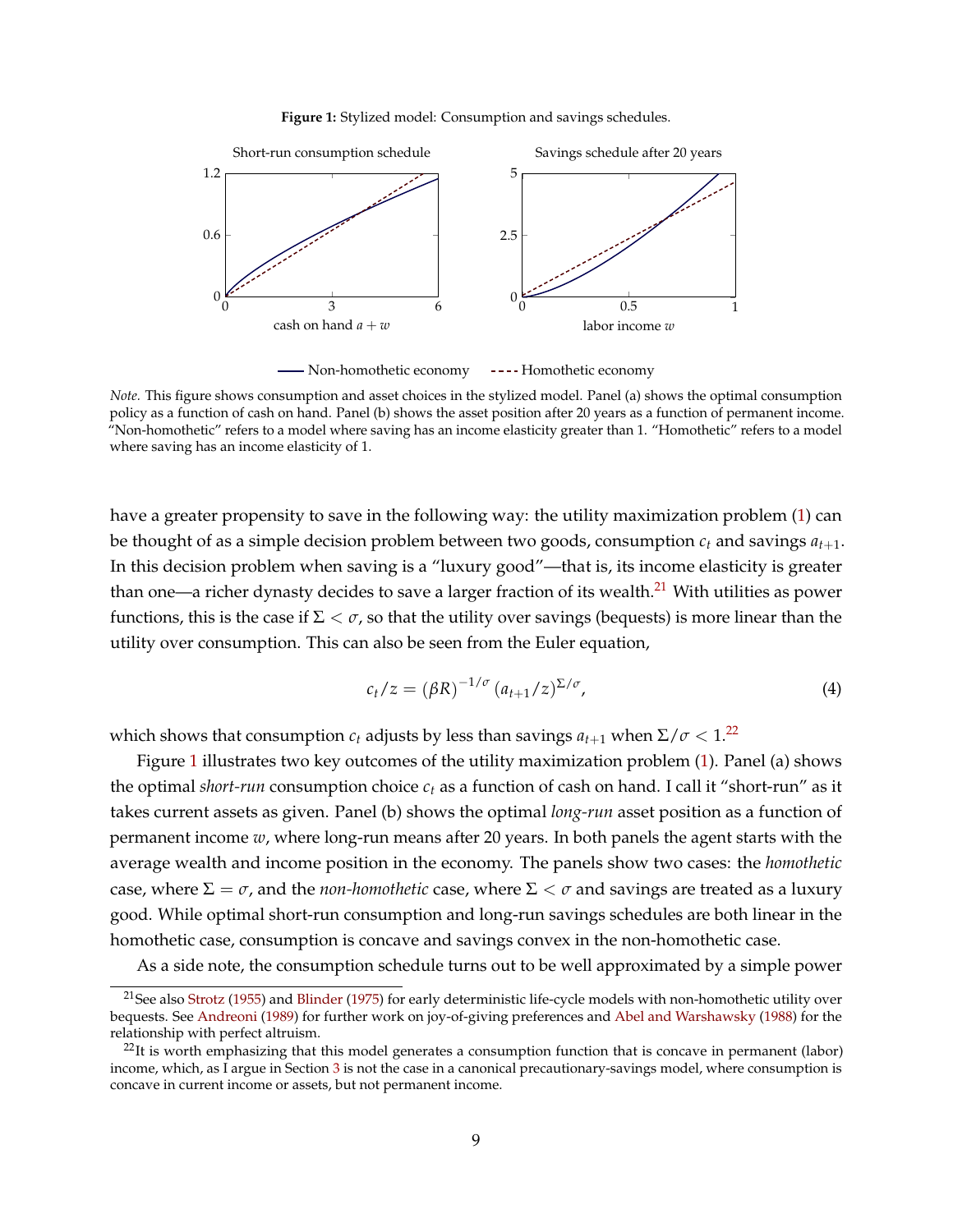

<span id="page-9-2"></span><span id="page-9-1"></span>

function  $c_t \approx k(a_t + w)^\phi$  for large values of cash on hand, where the exponent is given by the ratio of the elasticities,  $\phi = \Sigma / \sigma$ . The elasticity  $\phi$  takes a central role in this paper, as it succinctly characterizes the degree of concavity in consumption as a function of permanent income.

## <span id="page-9-0"></span>**2.2 Partial equilibrium effects of greater inequality**

Having introduced the decision problem of a single dynasty, I now describe the effects of shifts in income inequality between two dynasties. Thus, assume an economy is populated by two dynasties, both with the exact same preferences [\(1\)](#page-7-4). The only difference between these dynasties is their permanent income level: one dynasty, the "rich" *r*, is assumed to have a strictly greater permanent (labor) income than the other, the "poor" p, that is,  $w^r \geq w^p$ . Assume that the population share of the rich dynasty is  $\mu \in (0,1)$ . The share of labor income earned by the rich dynasty,  $\gamma \equiv \mu w^r / (\mu w^r + (1 - \mu) w^p)$ , will serve as the measure of inequality in this economy. The economy is more unequal the further away  $\gamma$  is from  $\mu$ . In all figures below, I take  $\mu$  to be 1%. Denote by  $W = w^r + w^p$  total labor income, which is assumed to be constant in this subsection, so that inequality  $\gamma$  uniquely defines  $w^r$  and  $w^p$ .

Imagine that the economy is initially perfectly equal,  $\gamma = \mu$ , and consider an unanticipated increase in inequality,  $\gamma > \mu$ . Figure [2](#page-9-2) shows what happens to short-run consumption and long-run savings in this scenario. Given the curves in Figure [1](#page-8-3) the result is unsurprising, yet powerful: in the homothetic model, where  $\Sigma = \sigma$ , nothing happens to either consumption or savings. This is a direct consequence of the linearity in Figure [1](#page-8-3) and makes this economy a simple example of an economy where the permanent income distribution is *neutral*. In the non-homothetic economy, aggregate consumption falls on impact, and long-run savings rise.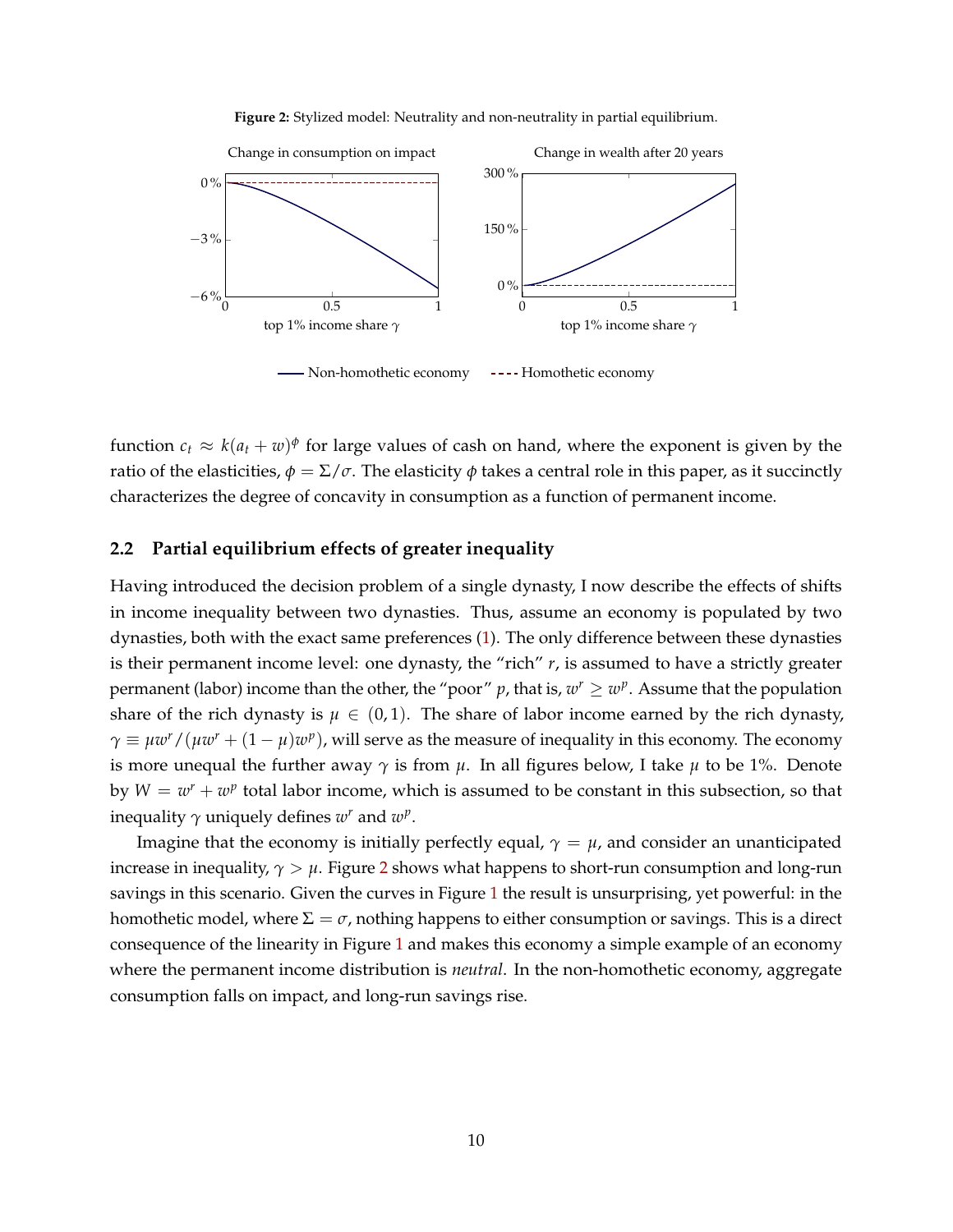<span id="page-10-2"></span>

**Figure 3:** Stylized model: Neutrality and non-neutrality in general equilibrium.

<span id="page-10-1"></span>- [Non-homothetic economy](#page-10-1) ---- Homothetic economy

## <span id="page-10-0"></span>**2.3 General equilibrium effects of greater inequality**

The results in the previous subsection raise the question of what happens in general equilibrium. Closing the model requires to specify the supply side of this economy, which is assumed to be given by a Cobb-Douglas aggregate production function,

$$
Y = F(K, L^r, L^p) = AK^{\alpha}(L^r)^{(1-\alpha)\gamma}(L^p)^{(1-\alpha)(1-\gamma)},
$$

where  $A > 0$ , K denotes capital (assumed to depreciate at rate  $\delta > 0$ ), and  $L^p$  and  $L^r$  denote labor supplied by the poor and rich dynasties.

Again the same experiment is conducted: Starting at perfect equality,  $\gamma = \mu$ , what happens in this economy when *γ* is increased? The six panels in Figure [3](#page-10-2) show the long-run outcomes for the homothetic and the non-homothetic economies. As anticipated, the homothetic economy is neutral, so that none of the aggregate quantities *K*, *C*,*Y* or interest rates are affected. Wealth inequality increases, but only at the same rate as income inequality, reflecting the proportionality of assets and income in the model. Similarly, consumption inequality increases at the same rate, as well.

By contrast, in the non-homothetic economy, the capital stock and output increase with greater inequality, while interest rates fall. Interestingly, wealth inequality rises faster than one-for-one with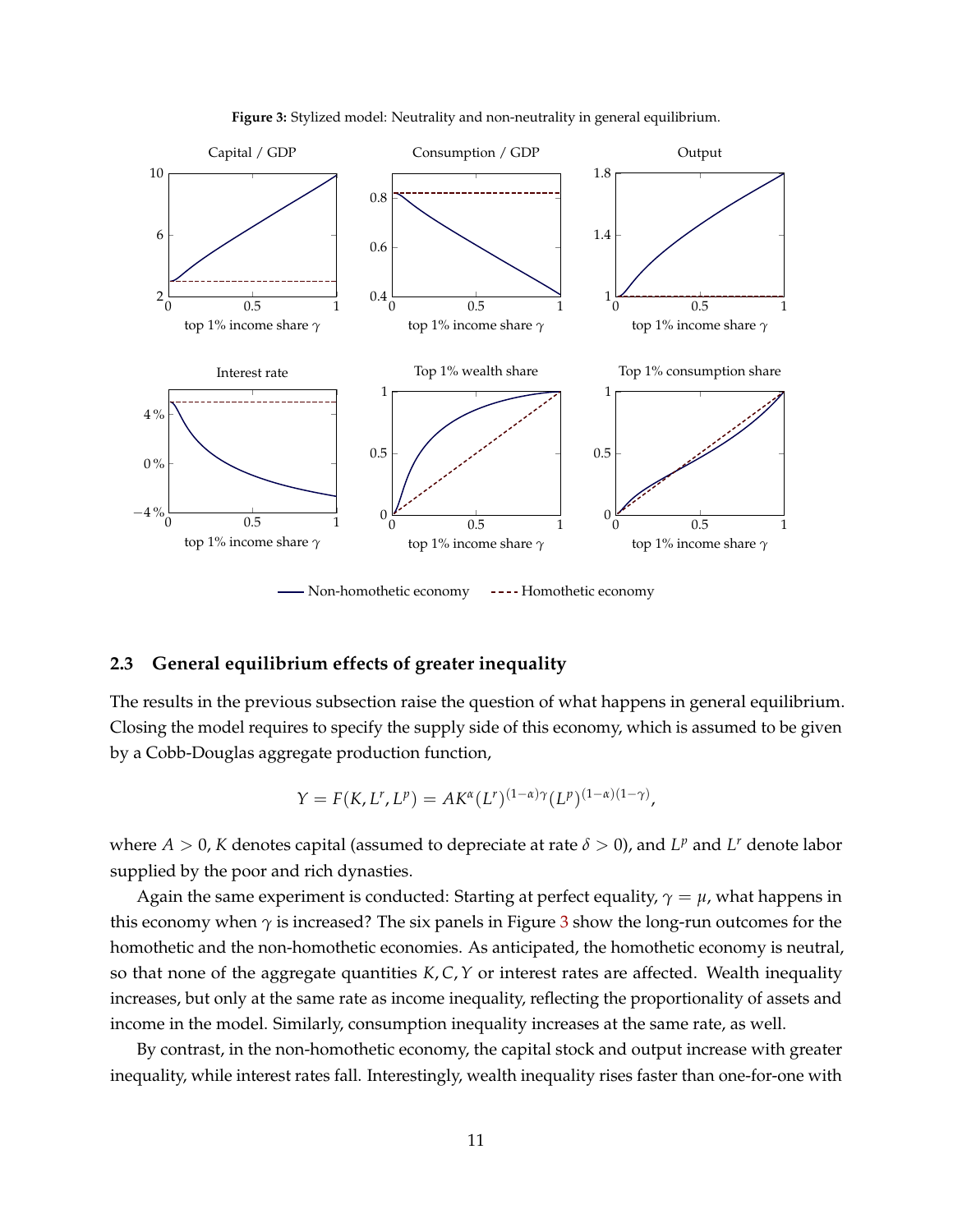inequality, but this does not translate into greater consumption inequality: the level of consumption inequality is similar to that in the homothetic model. This is mainly due to the endogenous interest rate decrease, which reduces the rich dynasty's capital income.

## **2.4 Takeaway for the rest of this paper**

The results in this section show that homothetic preferences tend to induce a linear consumption function in permanent income, while non-homothetic preferences induce a concave consumption function. This allows models endowed with the former to be *neutral* and models endowed with the latter to be *non-neutral*. These ideas foreshadow the rest of this paper: the general model in Section [3](#page-11-0) nests the stylized homothetic model and proves a general neutrality result; the concavity parameter  $\phi$  is estimated in the data in Section [4;](#page-18-0) then, I extend the general model to include non-homothetic preferences to match *φ* in Section [5.](#page-31-0) Finally, Section [6](#page-44-0) investigates the partial and general equilibrium properties of rising income inequality.

# <span id="page-11-0"></span>**3 General Model and Neutrality Result**

In the previous section I demonstrated that a simple homothetic dynastic economy is *neutral* with respect to changes in the permanent income distribution: all aggregates are invariant in partial and general equilibrium, while measures of inequality change linearly in permanent income inequality. This section generalizes these results and proves that they carry over to a large class of models. The general model introduced in this section also lays the foundation for what is to come: the conditions identified here motivate the empirical analysis in Section [4,](#page-18-0) and the quantitative model in Section [5](#page-31-0) is a version of the general model.

## <span id="page-11-3"></span>**3.1 Setup**

Time is discrete,  $t \in \{0, 1, \ldots\}$ , and there is no aggregate risk. The model is an overlapping generations (OLG) version of an [Aiyagari](#page-49-0) [\(1994\)](#page-49-0) model. It allows for an endogenous bequest distribution which agents receive at the time of their parents' death.<sup>[23](#page-11-1)</sup> I focus on the steady state of the economy.

*Birth, death and skills.* The economy is populated by a continuum of mass 1 of agents at all times, each of whom is assigned a permanent type in a finite set  $S \subset \mathbb{N}$ . One can think of a permanent type  $s \in S$  as innate skill or ability.<sup>[24](#page-11-2)</sup> Agents with skill *s* are endowed with on average a single efficiency unit of skill *s* and make up a constant share  $\bar{\mu}_{s} \in [0,1]$  of the population. To allow for overlapping generations, I assume that there is a constant inflow and outflow of agents at rate  $\delta$  > 0,

<span id="page-11-1"></span><sup>&</sup>lt;sup>23</sup>Endogenous bequests are important in a realistic model of wealth inequality. See e.g. [Castaneda et al.](#page-51-14) [\(2003\)](#page-51-14), [De](#page-51-3) [Nardi](#page-51-3) [\(2004\)](#page-51-3), [Benhabib et al.](#page-50-11) [\(2011\)](#page-50-11).

<span id="page-11-2"></span><sup>&</sup>lt;sup>24</sup>This model abstracts from endogenous investment into human capital. See [Heathcote et al.](#page-53-9) [\(2010\)](#page-53-9) for a model along those lines.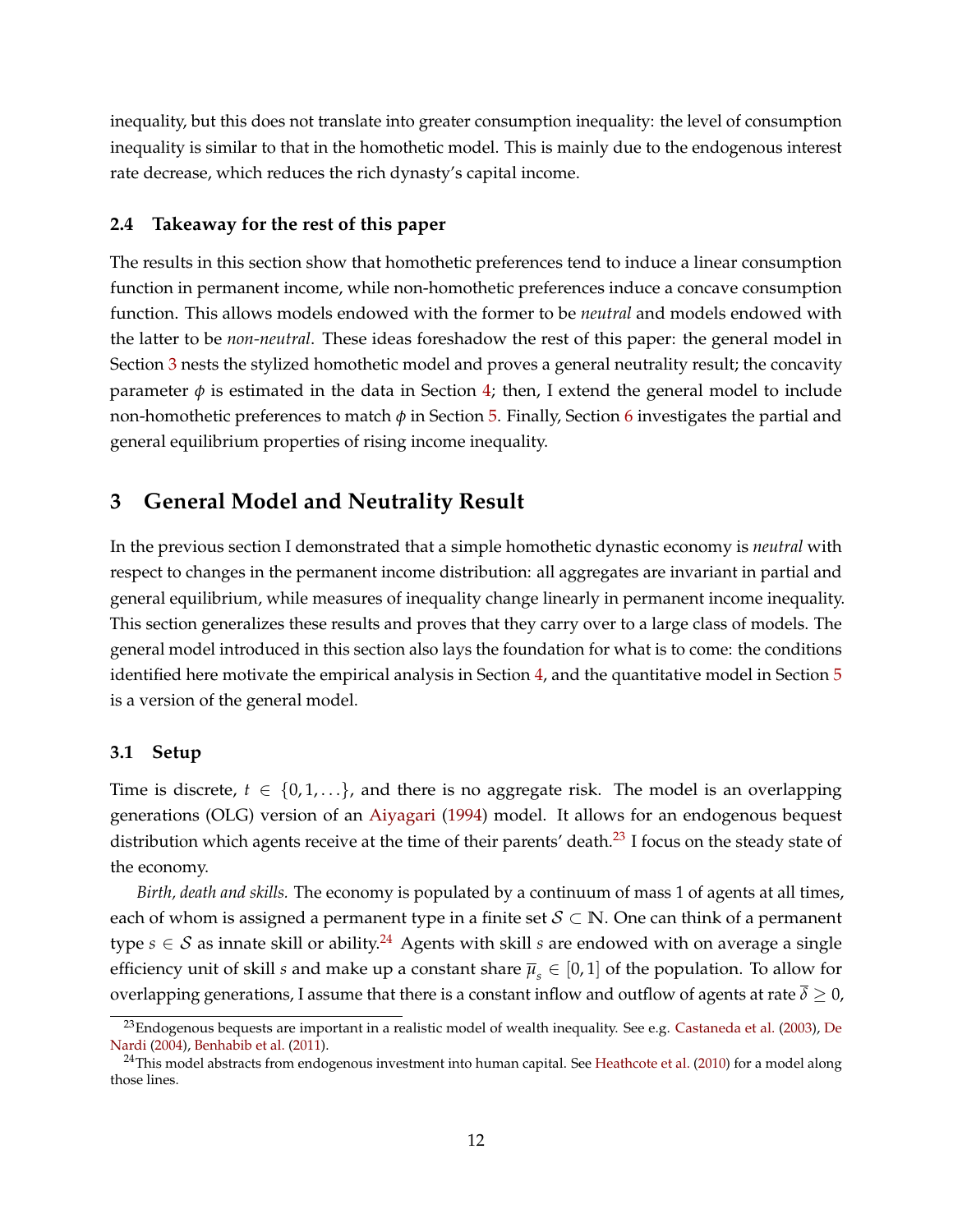where zero is included. An agent's age is indexed by  $k \in \mathbb{N}$ . With an OLG structure,  $\overline{\delta} > 0$ , each agent has a single offspring that is born at fixed parental age *kborn* > 0, and dies with certainty at age *Kdeath* ∈ **N** ∪ {∞}. Henceforth I assign all agents ever to live in this economy the unique label  $i \in [0, \infty)$ .

*Production.* There is a single consumption good, which is produced using a neoclassical aggregate production function  $Y = F(K, \{L_s\}_{s \in S})$  from K units of capital and  $L_s$  efficiency units of skill *s*. I assume that *F* is Cobb-Douglas, that is,  $F = AK^\alpha \prod_s L_s^{(1-\alpha)\gamma_s}$ , where  $\gamma_s>0$  is the labor income share of skill *s*. [25](#page-12-0) I denote by *w<sup>s</sup>* the price of an efficiency unit of skill *s* and by *r* the real interest rate, so that in equilibrium,  $Y=(r+\delta)K+\sum_{s\in\mathcal{S}}w_sL_s.$  The main comparative statics exercise in this section will be a shift in the distribution of labor income shares {*γs*}, which induces a shift in the distribution of skill prices  $\{w_s\}$ , since  $w_s = \gamma_s Y / L_s$ .

*Government.* There is a government that levies a constant tax rate  $\tau^b \in [0,1]$  on any bequests (relevant only in the OLG case, if  $\overline{\delta} > 0$ ) and applies to all agents a possibly age-dependent income tax function  $T_k(y^{pre})$ , where  $k \geq 1$  is an agent's age, and  $y^{pre}$  an agent's pre-tax income. I allow for age-dependence to nest the case where the government provides a social security and pension system, in which case  $T_k$  would be negative for retired individuals. The government holds a level of government debt *B* and chooses its spending *G* to balance its budget.

*Agents.* In the life-cycle case, an agent is born at some date  $t_0$  with zero asset holdings and with some skill  $s \in S$ . In the infinite-horizon case, agents are already alive at date  $t = 0$ . The agent faces idiosyncratic shocks captured by a Markov chain  $z_t \in \mathcal{Z}$  with transition probabilities  $\Pi_{zz}$ <sup>1</sup> from state *z* to state *z'*, initialized at date  $t_0$  with a fixed initial distribution  $\{\pi_z\}$ . The idiosyncratic shocks determine the agent's stochastic endowment of efficiency units of skill *s*, which is given by a function  $\Theta_{t-t_0}(z_t)$  at time *t*. The agent's income is then  $y_t^{pre} = \Theta_{t-t_0}(z_t)$  before taxes and  $y_t = y_t^{pre} - T_{t-t_0}(y_t^{pre})$  $t_t^{pre}$ ) after taxes. I assume the function  $\Theta_k(z)$  is normalized such that it averages to 1 when averaged over the whole population of agents and over all idiosyncratic states. In the life-cycle case, an agent dies after age *k* with probability  $\delta_k \in [0,1]$ . In case of death, the agent is allowed to derive utility over bequests. I denote by  $u_k(c)$  the agent's possibly age-dependent, per-period utility over the consumption good, and by *U*(*a*) the utility from bequeathing asset position *a*.

Bequests. It is assumed that each agent of skill *s* has an offspring with skill *s'*, where *s'* is randomly drawn from a transition matrix  $P_{ss'}$ . The process for skills is assumed to be independent of  $\{z_t\}$ . Bequests are not necessarily received at the beginning of life, so it is important to specify each agent's belief about the distribution of bequests they may receive later on. I assume that  $\varphi \in \{0,1\}$ is an indicator for whether an agent has already received a bequest and that *υ*(·|*s*, *k*, *ϕ*) denotes the probability distribution over bequest sizes to be received next period conditional on age *k*, skill *s*, and indicator  $\varphi$ . Formally,  $v(\cdot|s, k, \varphi)$  is defined over the product space of bequests and bequest indicators,  $\mathbb{R}_+ \times \{0,1\}$ , together with the Borel  $\sigma$ -algebra.

<span id="page-12-0"></span> $25$ The results in this section generalize to arbitrary neoclassical production functions and arbitrary shifts in the distribution of labor income.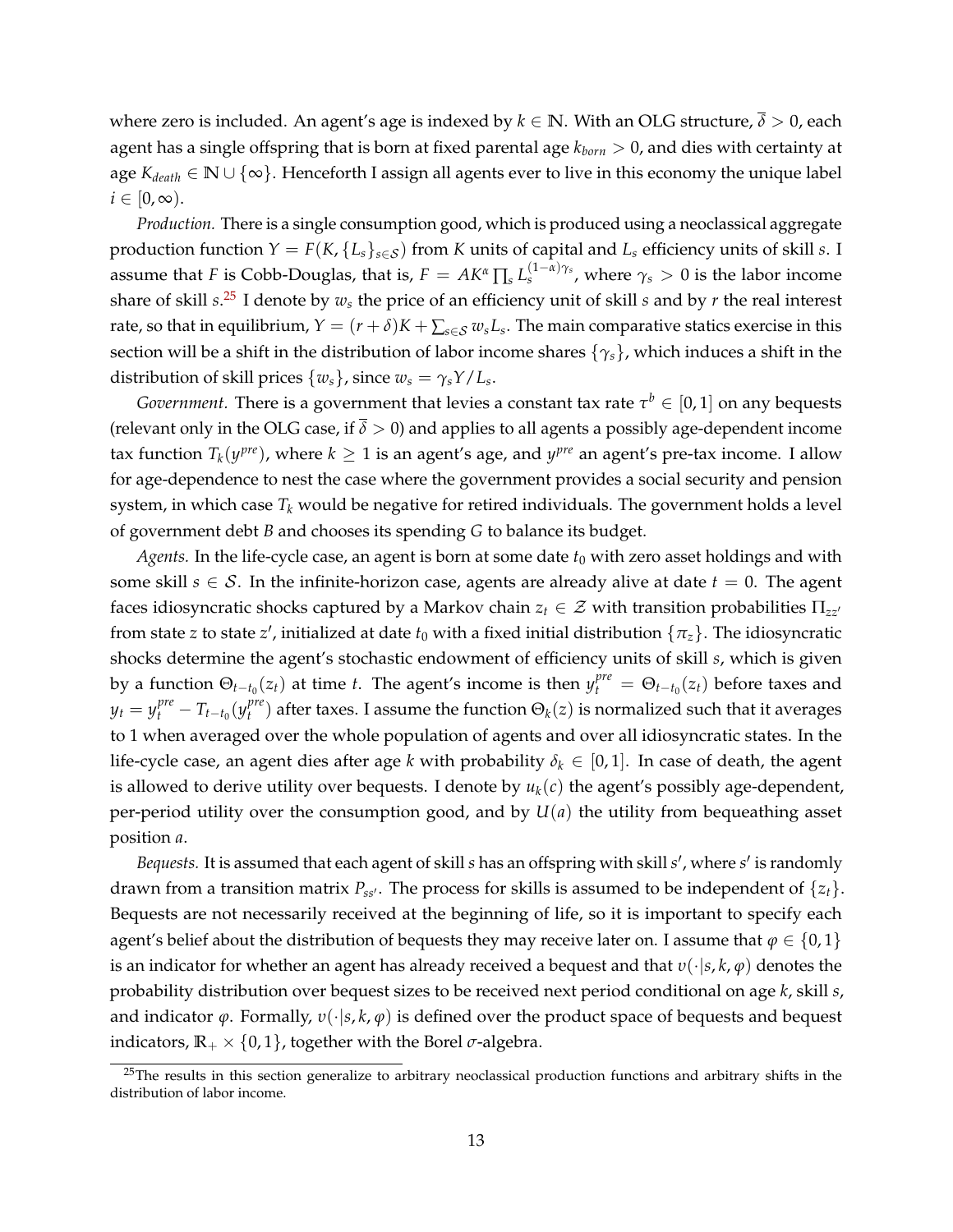*Agent's optimization problem.* Taken together, an agent born at date  $t_0$  with skill *s* solves the following optimization problem,

<span id="page-13-0"></span>
$$
V_{k,s}(a,z,\varphi) = \max u_k(c) + \beta(1-\delta_k)\mathbb{E}_{z,\varphi}V_{k+1,s}(a'+b',z',\varphi') + \beta\delta_k U(a')
$$
\n
$$
c + \frac{1}{1+r}a' \le a + \Theta_k(z)w_s - T_k(\Theta_k(z)w_s)
$$
\n
$$
(b',\varphi') \sim v(\cdot|s,k,\varphi)
$$
\n
$$
a' \ge 0.
$$
\n(5)

## **3.2 Equilibrium**

Denote the state space by  $S \equiv S \times \{1, ..., K_{death}\} \times \mathbb{R}_+ \times \mathcal{Z} \times \{0, 1\}$  endowed with the Borel  $\sigma$ -algebra  $\mathcal{B}_S$  on S. I define a steady state equilibrium as follows.

<span id="page-13-1"></span>**Definition 1** (Steady-state equilibrium)**.** A steady state equilibrium in the benchmark economy is a vector of aggregate quantities  $\{Y, K, L_s\}$ , a probability distribution  $\mu$  defined over  $(S, B_S)$  and a measure of bequests  $\chi$  defined over  $S \times \{1, \ldots, K_{death}\} \times \mathbb{R}_+$  with the Borel  $\sigma$ -algebra, a set of policy functions  $\{c_{k,s}(a, z, \varphi), a_{k,s}(a, z, \varphi)\}\$ , a set of prices  $\{r, w_s\}$  such that: (a) the policy functions solve the optimization problem [\(5\)](#page-13-0), where the conditional bequest distribution *υ*(·|*s*, *k*, *ϕ*) is given by

$$
v(\mathbf{B}, \varphi'|s, k, \varphi) = \begin{cases} 1_{\{0,1\}}(\mathbf{B}, \varphi') & \text{if } \varphi = 1 \\ (1 - \delta_{k + k_{born}}) 1_{\{0,0\}}(\mathbf{B}, \varphi') + \frac{1}{\mu_s} \sum_{s'} P_{ss'} \chi(s', k + k_{born}, \mathbf{B}) & \text{if } \varphi = 0 \end{cases}
$$
(6)

where  $\mathbf{B} \subset \mathbb{R}_+$  is measurable and the notation 1<sub>*X*</sub> denotes the indicator function for a given set *X*, (b) the representative firm maximizes profits  $F(K, L_s) - (r + \delta)K - \sum w_s L_s$ , (c) the government budget constraint

$$
G+rB \leq \int_{(s,k,a,z,\varphi)} T_k(\Theta_k(z_k)w_s)d\mu + \tau^b \int_{(s,k,b)} bd\chi
$$

is satisfied, (d) the goods market clears,  $Y=\delta K+\int\mathbf{c}_{k,s}(a,z,\varphi)d\mu$ , (e) all markets for efficiency units of each skill clear,  $L_s = \overline{\mu}_s$ , (f) the asset market clears,

$$
\frac{1}{1+r}A \equiv \frac{1}{1+r} \int_{(s,k,a,z,\varphi)} a \, d\mu = B + K,
$$

(g) the bequest distribution is consistent with the distribution over states,  $\chi(s,k,(1-\tau^b){\bf A},z,\varphi)=$  $\delta_k \mu(s, k, \mathbf{A}, z, \varphi)$ , where  $\mathbf{A} \subset \mathbb{R}_+$  measurable, and (h) aggregate flows and bequests are consistent

$$
\mu(s, k+1, \mathbf{A}, z', \tilde{\varphi}) = \sum_{\varphi} \int_{(b', \varphi') \text{ s.t. } \varphi' = \tilde{\varphi}} \int_{(s, k, a, z, \varphi) \text{ s.t. } \mathbf{a}_{k, s}(a, z, \varphi) + b' \in \mathbf{A}} \Pi_{zz'} d\mu dv(\cdot | s, k, \varphi)
$$

$$
\mu(s, 1, \mathbf{A}, z, \varphi) = \pi_z \overline{\mu}_s \mathbf{1}_{\{0\}}(\varphi) \mathbf{1}_{\{0\}}(\mathbf{A}).
$$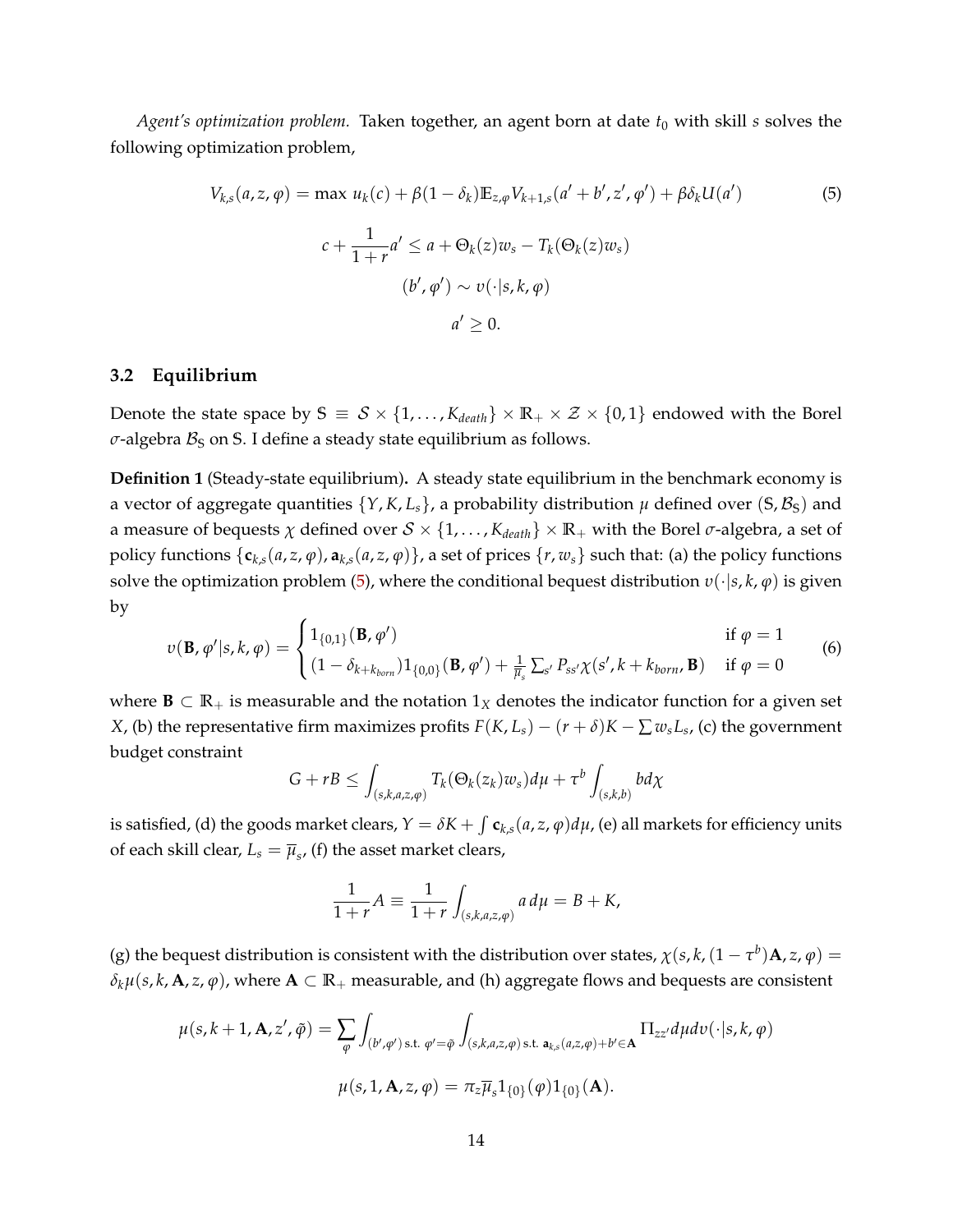Similar to Section [2,](#page-7-0) I now show three sets of results in this economy: first, that consumption functions are linear in permanent income; second, consumption and wealth inequality move one-toone with income inequality; and third, the aggregate economy in partial and general equilibrium is unaffected by changes in permanent income inequality.

## **3.3 Assumptions for neutrality**

To state the results, I formally introduce three necessary assumptions to obtain neutrality. Each of these is relaxed in Section [5](#page-31-0) to explore their respective roles in generating a concave consumption function. The first assumption is that utility functions over consumption and bequests each have a constant elasticity; and moreover, that elasticities are the same and not age-dependent.

<span id="page-14-0"></span>**Assumption 1** (Homothetic utility functions)**.** *(i) The per-period utility function uk*(*c*) *is homogeneous with a constant elasticity of intertemporal substitution, that is,*  $u_k(c) = \frac{c^{1-\sigma}}{1-\sigma}$  $\frac{c^{1-\nu}}{1-\sigma}$  for some  $\sigma > 0$ . (*ii*) The bequest *utility function*  $U(a)$  *is homogeneous with the same elasticity, that is,*  $U(a) = \kappa \frac{a^{1-\sigma}}{1-\sigma}$ 1−*σ for some parameter κ* ≥ 0*.*

This assumption is the reason I refer to this benchmark economy as *homothetic*. The second assumption is that the income tax schedule is linear.

**Assumption 2** (Linear tax schedule)**.** *The income tax function is linear in pre-tax income, that is,*  $T_k(y^{pre}) = \tau_k y^{pre}$  for some  $\tau_k \in \mathbb{R}$ , for each  $k \in \{1, \ldots, K_{death}\}.$ 

This assumption restricts both income taxes and any social security payments to be entirely linear. As I discuss below, however, richer, progressive tax-and-transfer schedules can still be allowed without breaking the linearity result below. The final assumption for the neutrality results is that bequests play no redistributional role, that is, no rich person leaves any wealth to a less-skilled offspring.

<span id="page-14-2"></span>**Assumption 3** (Perfect skill persistence)**.** *One of the following three assumptions is satisfied: (i) Skills are perfectly persistent, that is, the transition matrix*  $P_{ss'}$  *is the identity,*  $P_{ss'} = 1$  *if*  $s = s'$  *and*  $P_{ss'} = 0$  *otherwise; (ii) There are no bequests, that is, the model is an infinite-horizon economy or a perfectly deterministic life cycle model without bequest utility; (iii) Bequests are perfectly taxed,*  $\tau_b = 1$ *.* 

A commonly-used fourth alternative, not modeled here, is the assumption of a perfect annuities market (and no preferences for bequests). In addition to those three economic assumptions, I make a fourth technical one to rule out boundary cases with ill-defined equilibrium wealth distributions.

<span id="page-14-1"></span>**Assumption 4** (Unique wealth distribution given *r*)**.** *Given any interest rate r* > 0 *and permanent incomes* {*ws*}*, there exists at most a single wealth distribution µ for which (a) and (g) of Definition [1](#page-13-1) can be satisfied.*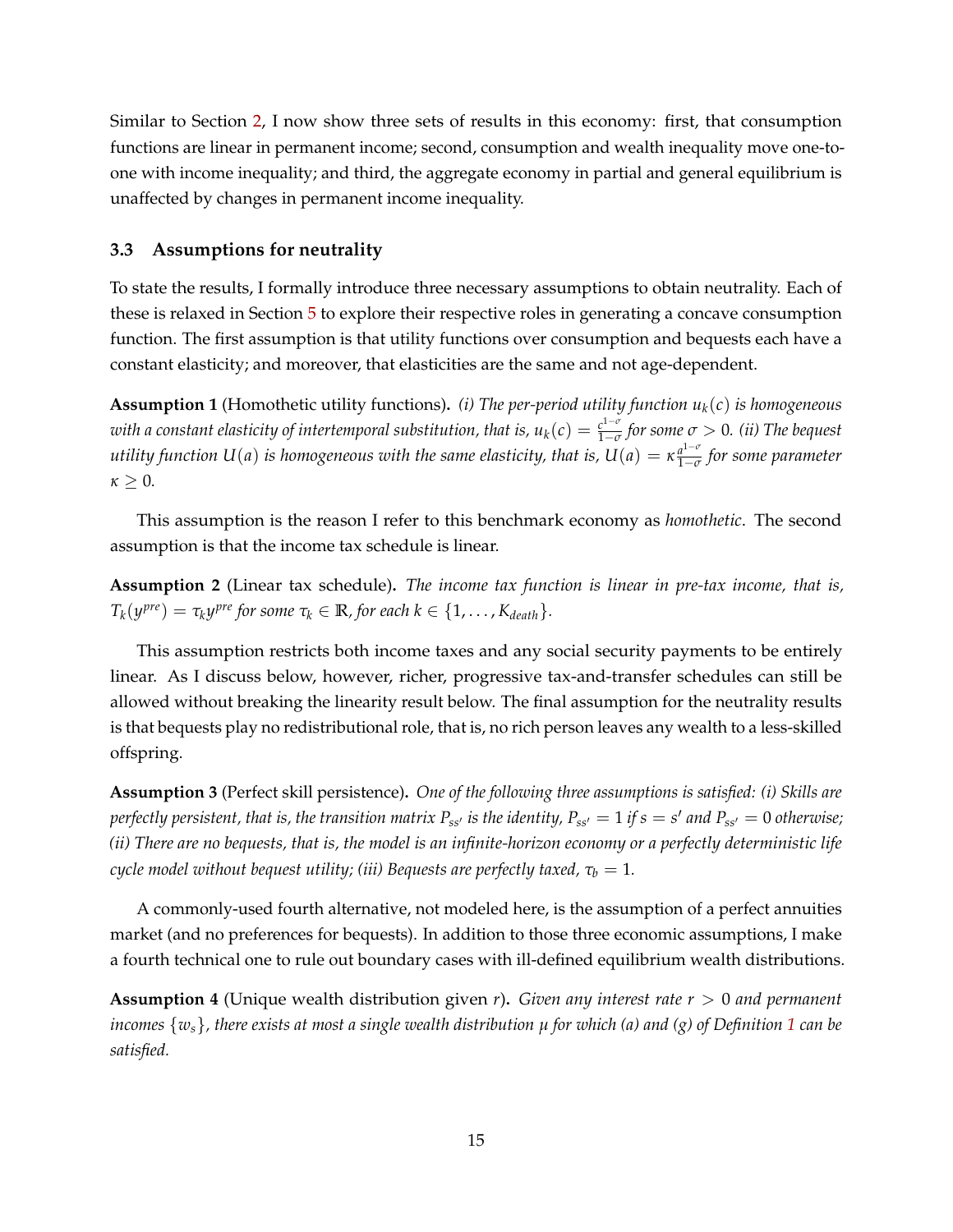This assumption essentially rules out the special case of no income risk and an infinite horizon, where it is well known that there does not exist a unique wealth distribution. Note that it still allows for multiple steady-state equilibria to exist (as in Acikgöz [\(2017\)](#page-54-13)) as long as each equilibrium interest rate is associated with a unique wealth distribution.

Having made these important but common assumptions, I can now characterize the micro implications of steady state equilibria in this economy.

#### <span id="page-15-3"></span>**3.4 Linearity and aggregate neutrality**

I start by showing a helpful auxiliary result which states that all steady state policy functions and asset distributions scale with permanent income.

<span id="page-15-0"></span>**Lemma [1](#page-14-0).** Under Assumptions 1[–4,](#page-14-1) for any measurable set  $(s, k, \mathbf{A}, z, \varphi) \subset S$ , any state  $(s, k, a, z, \varphi) \in S$ *and any skill s'*  $\in$  *S it holds in any equilibrium that* 

$$
\mu(s,k,\mathbf{A},z,\varphi) = \frac{\overline{\mu}_s}{\overline{\mu}_{s'}} \times \mu\left(s',k,\mathbf{A}\frac{w_{s'}}{w_s},z,\varphi\right) \quad \text{and} \quad \chi(s,k,\mathbf{A}) = \frac{\overline{\mu}_s}{\overline{\mu}_{s'}} \times \chi\left(s',k,\mathbf{A}\frac{w_{s'}}{w_s}\right)
$$

$$
\mathbf{c}_{k,s}(a,z,\varphi) = \frac{w_s}{w_{s'}} \times \mathbf{c}_{k,s'}\left(a\frac{w_{s'}}{w_s},z,\varphi\right) \quad \text{and} \quad \mathbf{a}_{k,s}(a,z,\varphi) = \frac{w_s}{w_{s'}} \times \mathbf{a}_{k,s'}\left(a\frac{w_{s'}}{w_s},z,\varphi\right).
$$

Lemma [1](#page-15-0) has two crucial implications: distributions (over assets and bequests) and policy functions (for consumption and assets) scale in permanent income. For instance, fix an age *k*, an income state *z*, and a bequest indicator *ϕ*. Lemma [1](#page-15-0) shows that an agent with skill *s* and asset position *a* consumes exactly  $w_s/w_{s'}$  times as much as an agent with skill  $s'$  and asset position *aw<sup>s</sup>* <sup>0</sup>/*w<sup>s</sup>* . An interesting implication of this is that the distribution of MPCs is the same for each skill  $s^{26}$  $s^{26}$  $s^{26}$  This is an immediate consequence of differentiating the equation for  $\mathbf{c}_{k,s}(a,z,\varphi)$  in Lemma [1](#page-15-0) with respect to *a*. I state and prove this result formally in Appendix [C.2.](#page-60-0)

Lemma [1](#page-15-0) can be used to derive testable predictions based on micro-level consumption behavior. Proposition [1](#page-15-2) does this for the relationship between individual consumption and permanent income.

<span id="page-15-2"></span>**Proposition 1** (Linear consumption function)**.** *Under Assumptions [1](#page-14-0)[–4,](#page-14-1) in any equilibrium, each agent i with age k has a linear consumption function in permanent income, that is, in logs*

<span id="page-15-4"></span>
$$
\log c_{ik} = const_k + \log w_{s(i)} + \epsilon_{ik}, \tag{8}
$$

*where const*<sub> $k \in \mathbb{R}$  *and*  $\mathbb{E}[\epsilon_{ik}|k,s] = 0$ *. Moreover, the agent's after-tax income process satisfies*</sub>

$$
\log y_{ik} = \widetilde{\text{const}}_k + \log w_{s(i)} + \tilde{\epsilon}_{ik},\tag{9}
$$

*where*  $\overline{const}_k \in \mathbb{R}$ *, and*  $\mathbb{E}[\tilde{\epsilon}_{ik}|k,s] = 0$ *.* 

<span id="page-15-1"></span><sup>26</sup>There is some evidence that MPCs decrease with education (not conditioning on assets *a*), see [Jappelli and Pistaferri](#page-53-13) [\(2006,](#page-53-13) [2014\)](#page-53-14).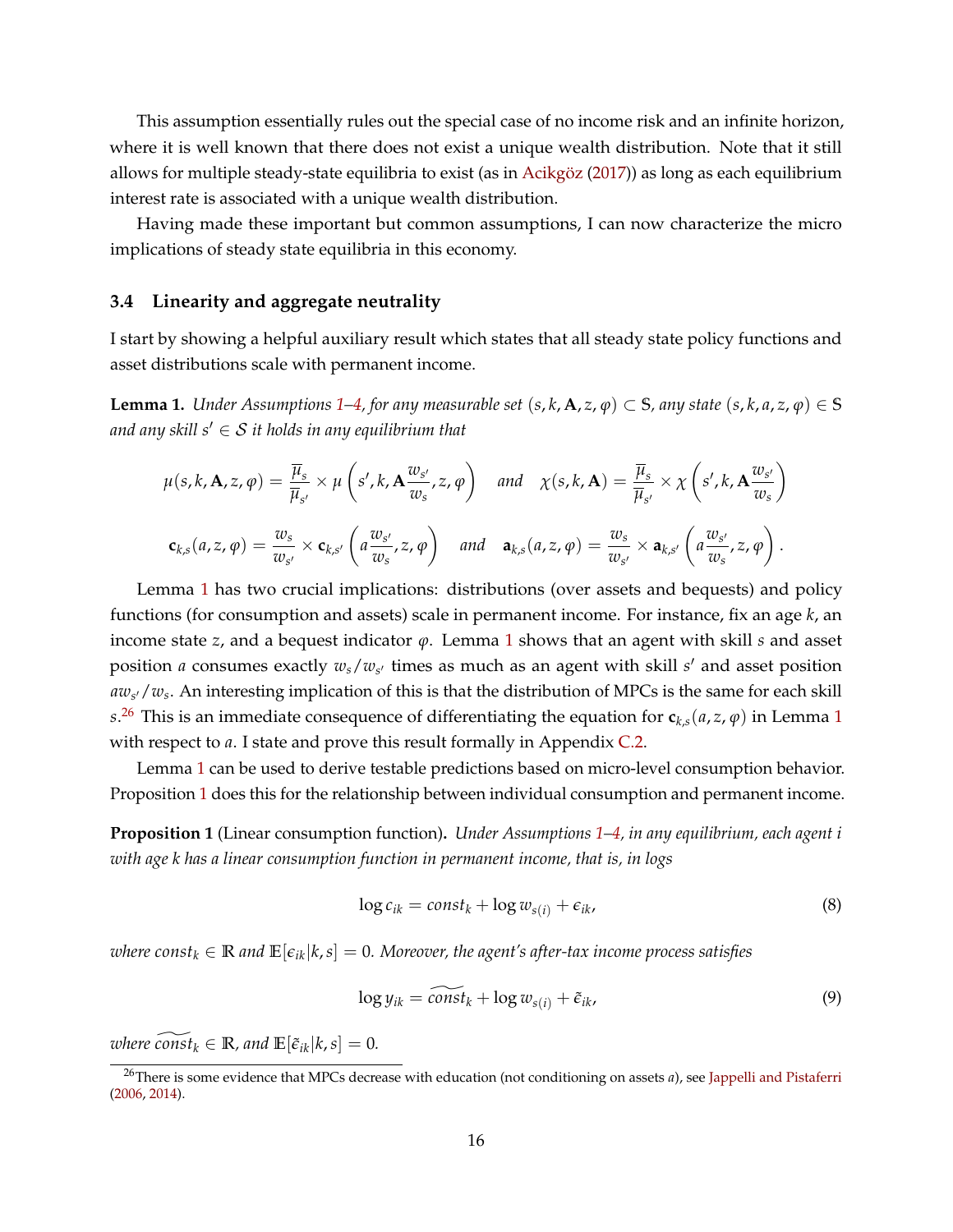Proposition [1](#page-15-2) motivates a simple log-linear specification that I use as a basis for testing linearity in Section [4.](#page-18-0) The next result directly follows from Lemma [1](#page-15-0) as well.

**Proposition 2** (Consumption and wealth inequality under linearity)**.** *Under Assumptions [1–](#page-14-0)[4,](#page-14-1) in any equilibrium, the variances of log consumption and log wealth move one-to-one with the variance of log permanent income,*

$$
Var_{i,k} \log c_{ik} = const + Var_s \log w_s
$$

$$
Var_{i,k} \log (a_{ik} + y_{ik}) = const + Var_s \log w_s
$$

*for all t, where the constants are independent of the distribution of permanent incomes*  $\{\log w_{s(i)}\}$ *.* 

Despite its simplicity, this is a striking result, especially in light of the recent U.S. experience. While there is still some debate about how much consumption inequality rose compared to income inequality [\(Attanasio and Pistaferri,](#page-49-2) [2016\)](#page-49-2), there is clear evidence that wealth inequality has significantly outpaced income inequality in recent decades [\(Piketty and Saez,](#page-55-0) [2003;](#page-55-0) [Saez and Zucman,](#page-55-5) [2016\)](#page-55-5).

So far, I have focused on the micro predictions of the model, which are entirely independent of the supply side of the economy. I now turn to the macro predictions. To do this, I consider shifts in the distribution of labor income {*γs*}. This leads to the following general equilibrium result.

<span id="page-16-0"></span>**Proposition 3** (Neutrality)**.** *Suppose Assumptions [1–](#page-14-0)[4](#page-14-1) hold. Then, aggregate consumption and savings are linear functions of the average permanent income* **E***sw<sup>s</sup> ,*

$$
C = \kappa_C \times \mathbb{E}_s w_s \quad and \quad A = \kappa_A \times \mathbb{E}_s w_s
$$

*where*  $\kappa_A$ ,  $\kappa_C > 0$  *are two constants that do not depend on*  $\{\gamma_s\}$ . It follows that any redistribution of *permanent incomes through a change in labor income shares* {*γs*} *leaves all aggregate quantities unchanged. This means that the distribution of permanent incomes is irrelevant for aggregate consumption, savings, investment, tax revenues, bequests, asset prices, and the interest rate.*

The intuition behind this result is straightforward given the discussion of the previous subsection. Any individual's consumption is linear in permanent incomes  $w_s$ , so the distribution of  $w_s$  is irrelevant for aggregate consumption and savings. Therefore, all aggregate quantities are unchanged in general equilibrium.

#### **3.5 Discussion**

These results are an example of an exact aggregation result. In essence, the Engel curves for consumption in different time periods are linear in permanent income (and symmetric across agents). This allows one to treat the economy *as if* there were only a single skill type earning the average permanent income. The focus on permanent incomes—that is, individual fixed effects—distinguishes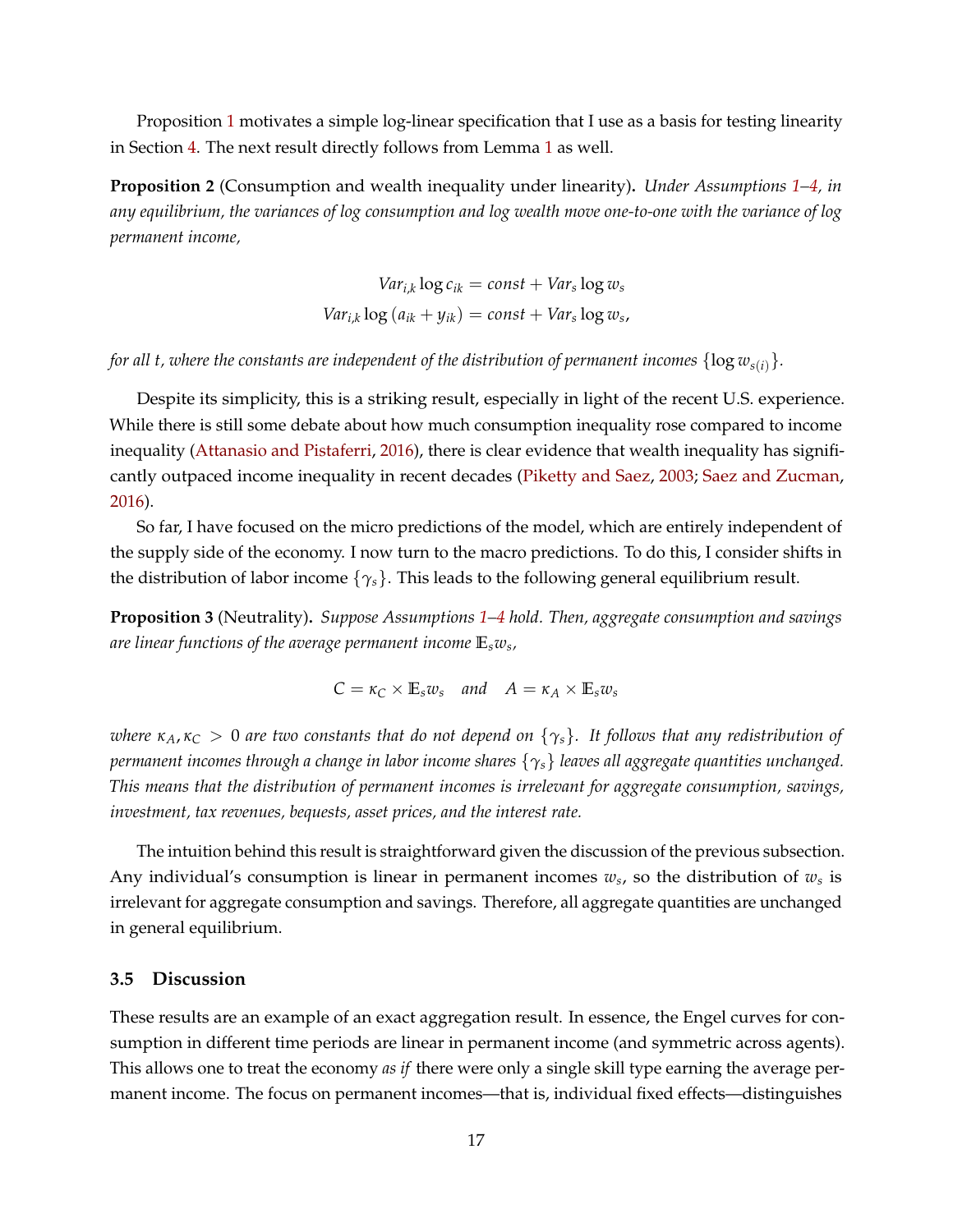this result from previous aggregation results: in [Constantinides and Duffie](#page-51-15) [\(1996\)](#page-51-15) there are only permanent shocks (here income shocks are very general), and there is no trade in equilibrium (whereas here there is). The approximate aggregation result in [Krusell and Smith](#page-54-14) [\(1998\)](#page-54-14) is about the asymptotic linearity of the consumption function out of assets for large levels of assets, not the linearity of consumption as a function of permanent income—in fact, in the above economy, consumption can be an arbitrarily-curved function of assets and still be linear in permanent income.

The linearity result has been stated in a fairly general way, but not as general as possible. Similar results hold with progressive tax systems, $27$  endogenous labor supply, habit formation, aggregate risk, or non-separable preferences (e.g. Epstein-Zin preferences).

There are a few limitations to the linearity result, however. First and foremost, this is a long-run result. If changes in the distribution of skill prices hit currently-living generations in mid-life, rather than only affecting new cohorts, there will be a period of adjustment to the new set of skill prices. In Section [6](#page-44-0) below, I explore this effect quantitatively and find it to be negligible, even for large changes in the income distribution, such as a sudden movement from the U.S. distribution in 1970 to the U.S. distribution in 2014.

Second, the result also no longer applies when initial assets or borrowing constraints are nonzero *and* do not scale with an agent's permanent income level *w<sup>s</sup>* . [28](#page-17-1) Again, I explored these departures numerically, and they have only marginal effects on the validity of the linearity proposition. I discuss other limitations and how they affect my tests of the proportionality hypothesis in Section [4.4.](#page-25-0)

Finally, I assume joy-of-giving preferences. If, instead, one assumes altruistic preferences, *and* relaxes Assumption [3,](#page-14-2) introducing imperfect skill persistence, the result no longer holds exactly. In that case, altruistic preferences introduce two reasons for non-neutrality: first, parents treat bequests as a luxury good since the higher their own permanent income, the relatively lower their child's permanent income is expected to be, inducing parents to save more. In an economy with a joy-of-giving utility *U*, this would correspond to bequests being treated as a luxury good, and will be an integral part of the quantitative model in Section [5.](#page-31-0) Second, altruism also allows rising permanent income inequality to *directly* affect savings behavior due to greater precautionary savings. This second feature cannot be informed by the empirical exercise in this paper, and is not a feature of models with an ad-hoc joy-of-giving utility *U*. [29](#page-17-2)

<span id="page-17-0"></span> $^{27}$ This works as long as post-tax incomes are a power function of pre-tax incomes, which holds relatively well in U.S. data. See, e.g. [Benabou](#page-50-13) [\(2000,](#page-50-13) [2002\)](#page-50-14) and [Heathcote et al.](#page-53-15) [\(2017\)](#page-53-15), as well as Appendix [D.7](#page-71-0) of this paper.

<span id="page-17-2"></span><span id="page-17-1"></span> $^{28}$ Especially for borrowing constraints, it seems natural that they would scale in one's permanent income level.

<sup>&</sup>lt;sup>29</sup>For evidence on the strength of this channel, see the recent work by [Boar](#page-50-15) [\(2017\)](#page-50-15). For changes in income inequality in an infinite-horizon economy, which can be thought of agents linked by altruistic bequest motives, see [Auclert and Rognlie](#page-50-6) [\(2017\)](#page-50-6). For quantitative OLG models with altruism, see [Castaneda et al.](#page-51-14) [\(2003\)](#page-51-14); [Cagetti and De Nardi](#page-50-2) [\(2006,](#page-50-2) [2009\)](#page-50-16).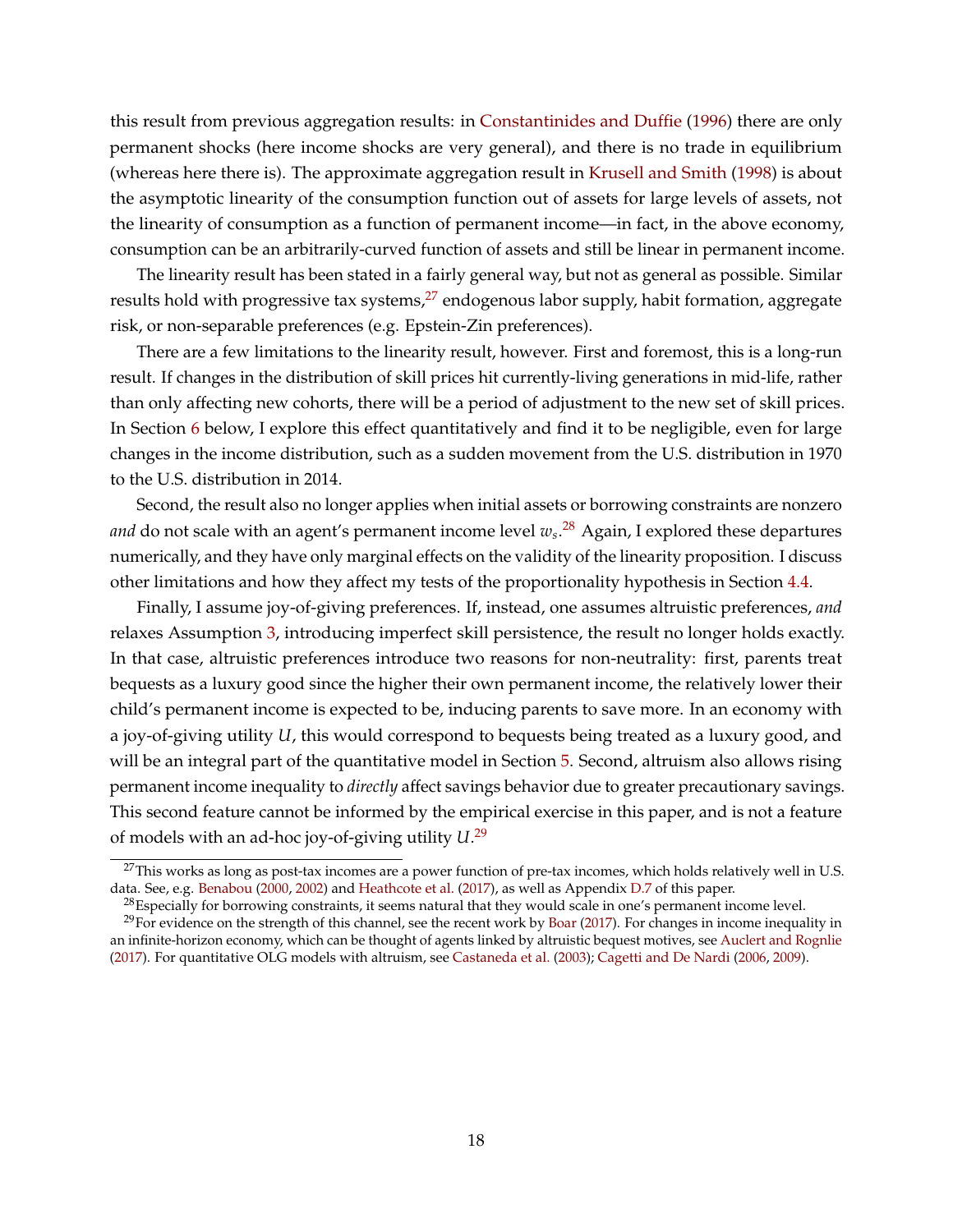## <span id="page-18-0"></span>**4 Testing for Neutrality**

I introduced a general, neutral model in the previous section. In this section I test for neutrality in the data. Inspired by Proposition [1,](#page-15-2) the goal is to estimate the following system of equations,

$$
\log c_{it} = \mathbf{X}_{it}'\boldsymbol{\beta} + \phi \log w_{s(i)} + \epsilon_{it}
$$
\n(10a)

$$
\log y_{it} = \tilde{\mathbf{X}}'_{it} \tilde{\beta} + \log w_{s(i)} + \eta_{it} + \psi_{it} + \nu_{it}.
$$
 (10b)

Here, *cit*, *yit*, *ws*(*i*) denote current consumption, current income and permanent income as before,  $\bm{X}_{it}$ ,  $\tilde{\bm{X}}_{it}$  are sets of controls,  $\eta_{it}$  is a persistent income shock,  $\psi_{it}$  is a transitory income shock, and  $\nu_{it}$  is measurement error.[30](#page-18-1) The key questions is whether *φ*, the *permanent income elasticity of consumption,* is equal to 1 or not.

To answer this question, I pursue three separate approaches: an OLS approach, where each household's permanent income level is computed as a symmetric average over log residualized incomes (Section [4.2\)](#page-20-0); and two IV approaches, where each household's current income level is instrumented with two different predictors of permanent income (Section [4.3\)](#page-21-0). In Section [4.4](#page-25-0) I discuss at length various potential weaknesses of my empirical designs and provide robustness checks (see also Appendix [D.1\)](#page-63-0). Finally, I discuss the economic significance of the estimated value of *φ* using a simple partial equilibrium consumption function framework in Section [4.5.](#page-29-0)

It is important to stress that my analysis is not about assessing the relationship between *changes* in consumption and *changes* in permanent or persistent income. Instead, my analysis focuses on the dependence of the consumption *level* on a given *level* of permanent income.<sup>[31](#page-18-2)</sup>

Throughout this section, I will denote by  $\hat{y}_{it}\equiv \log y_{it} - \tilde{\bm{X}}'_{it} \hat{\tilde{\beta}}$  log income residuals after partialing out observable controls  $\tilde{\mathbf{X}}_{it}$ ; by  $\hat{w}_i \equiv \log w_{s(i)}$  log permanent income residuals of agent *i*; and by  $\hat{c}_{it} \equiv \log c_{it} \log \text{consumption}.$ 

## <span id="page-18-3"></span>**4.1 Data description**

*Overview.* I use data from the 1999 – 2013 waves of the Panel Study of Income Dynamics (PSID). The PSID began in 1968 and is currently the longest running longitudinal household survey in the world. Its initial sample consisted of 5,000 households, of which 3,000 (the "Survey Research Center", or SRC, sample) were chosen as a representative sample of the U.S. population at the time. Since 1968, researchers have followed both these households and their children's "split-off" households. The survey was conducted annually until 1996, and biennially since 1997. It is known for having comparatively low attrition rates and relatively high response rates [\(Becketti et al.,](#page-50-17) [1988;](#page-50-17) [Andreski et al.,](#page-49-10) [2014\)](#page-49-10).

<span id="page-18-2"></span><span id="page-18-1"></span><sup>30</sup>All variables will be formally defined below.

 $31$ Temporary responses to income shocks and the degree of insurance against such shocks are the subject of extensive research, recent papers include [Arellano et al.](#page-49-6) [\(2017\)](#page-49-6), [Blundell et al.](#page-50-7) [\(2008\)](#page-50-7), [Blundell et al.](#page-50-10) [\(2016\)](#page-50-10), [Guvenen and Smith](#page-52-6) [\(2014\)](#page-52-6), [Heathcote et al.](#page-53-16) [\(2014\)](#page-53-16), and [Kaplan and Violante](#page-53-12) [\(2010\)](#page-53-12), among many others.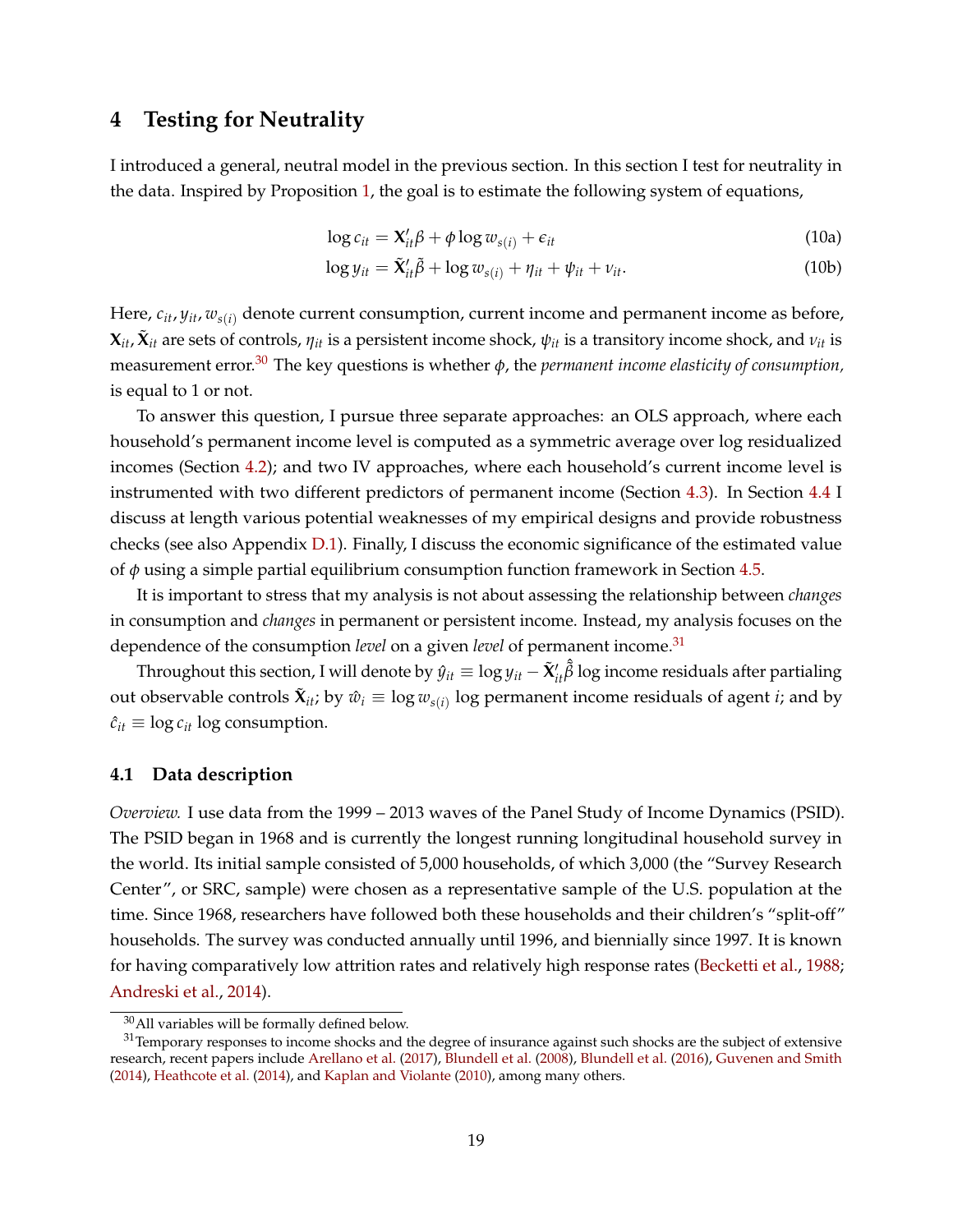*Consumption expenditure data.* Until 1997, the PSID only collected information on specific consumption categories (food, housing and childcare). Since 1999, however, the PSID now collects a much wider set of consumption expenditure data that captures around 70% of the expenditures surveyed in the Consumer Expenditure Survey (CEX) and in the U.S. National Income and Product Accounts (NIPA).<sup>[32](#page-19-0)</sup> These new categories include expenditures on food, housing, mortgages and rents, utilities, transportation and vehicles, education and health care. The largest categories missing in the revised consumption survey are home repairs and maintenance, household furnishing, and clothing. Those were added in a further update in 2005. Since 2005, the PSID consumption data captures almost all categories of the CEX [\(Andreski et al.,](#page-49-10) [2014\)](#page-49-10).

In the analysis below, I use the longer-running but slightly less comprehensive consumption expenditure data as my baseline measure. As I will show in Section [4.4](#page-25-0) below, moving to the more comprehensive (since 2005) consumption measure has only a minor effect on my results. In my baseline measure, I include all available expenditure categories, including durable goods. Since mortgage payments are the sum of imputed rents and accumulation of housing wealth, which is a form of saving, I replace them by imputed rent, as computed by the  $PSID$ .<sup>[33](#page-19-1)</sup> I include (nonhousing) durable goods since, under analogous assumptions to the ones in Section [3.4,](#page-15-3) durable goods purchases would scale linearly in permanent income. Still, I also show results for non-durable consumption expenditure below.

*Income data.* As the income variable in my baseline regressions, I use post-tax household labor income. This is the right income concept to use for my exercise since, as the aforementioned literature on various channels of partial insurance convincingly argues, there exist various channels which may be operative, at least temporarily, in response to changes in permanent incomes. Among the most important such channels are the tax-and-transfer system and the labor supply of family members, both of which are accounted for by using post-tax household labor income. The income measure consists of labor income of all family members minus taxes (computed using NBER's TAXSIM program). I discuss below robustness with respect to alternative income measures—most prominently, with respect to using an after-tax total income measure which includes all forms of capital income as well as private and public transfers.

*Sample Selection.* My baseline sample includes all PSID waves from 1999 to 2013, and consists of all households whose head is between 30 and 65 years old. I exclude households without a single non-missing consumption and income observation, as well as extreme observations, with income below 5% of the yearly average income. The PSID waves prior to 1999, when no broad consumption measure is available in the dataset, will only be used for their income data. My baseline sample consists of 5,881 distinct households with at least one observation. I discuss several alternative sample choices in Section [4.4.](#page-25-0) Throughout, I use PSID's post-1999 longitudinal sample weights.

<span id="page-19-0"></span><sup>&</sup>lt;sup>32</sup>Unlike the CEX, however, the post-1999 PSID consumption data does not suffer from a downward trend relative to the PCE (see, e.g. [Blundell et al.](#page-50-10) [\(2016\)](#page-50-10)).

<span id="page-19-1"></span> $33$ My results are very similar if computing imputed rents as 6% of the house price, as do [Blundell et al.](#page-50-10) [\(2016\)](#page-50-10) and [Poterba and Sinai](#page-55-13) [\(2008\)](#page-55-13). When using the comprehensive post-2005 consumption measure, I exclude home repairs and maintenance costs since these are investments.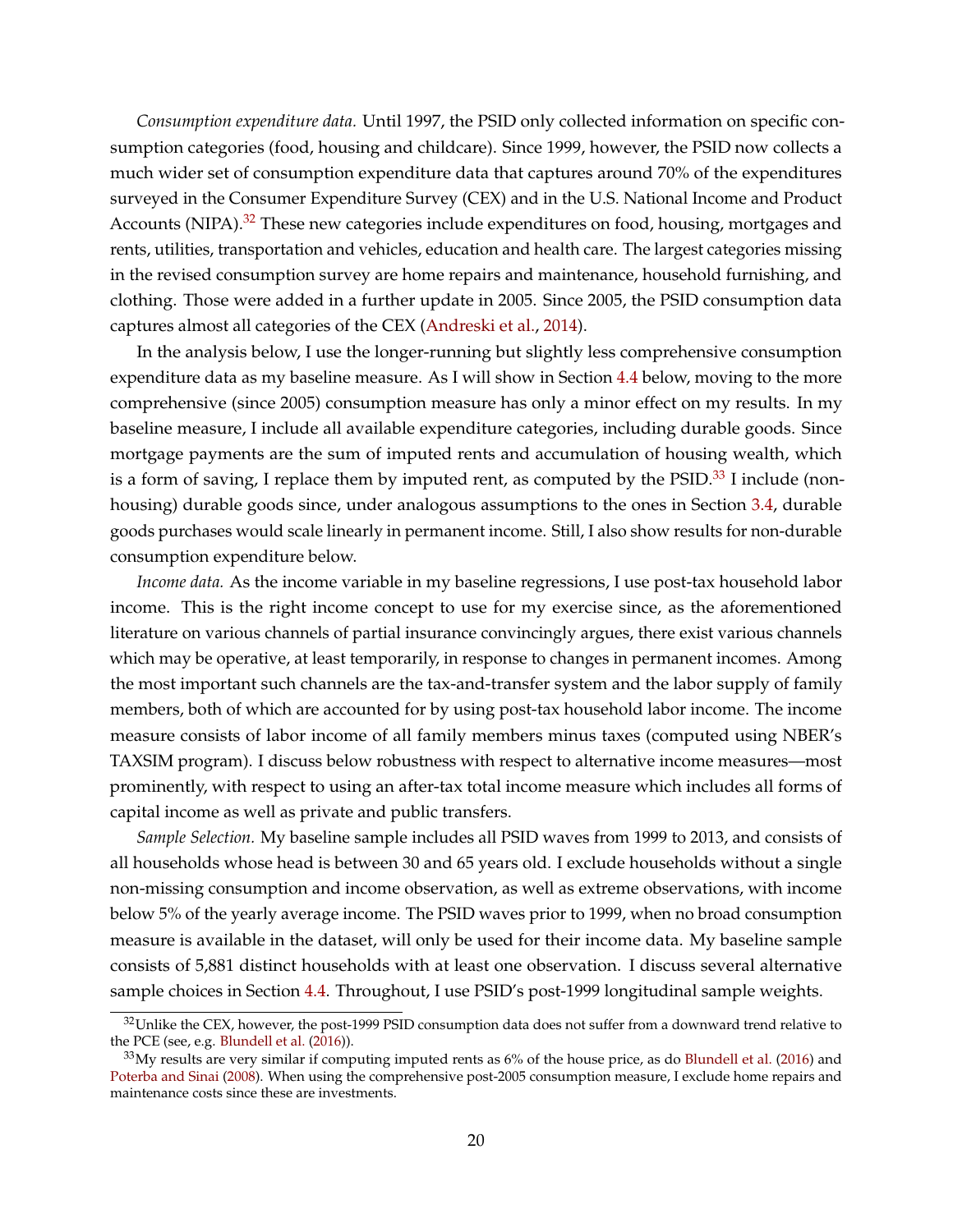*Controls.* In my benchmark specifications, I use as controls  $\tilde{\mathbf{X}}_{it}$  in the income equation the household head's five-year age bracket, dummies for household size, and year dummies; and as controls  $X_{it}$  in the consumption equation the same controls plus a location dummy to capture heterogeneity in living costs.<sup>[34](#page-20-1)</sup> The results are robust to several other sets of controls, see Section [4.4.](#page-25-0)

#### <span id="page-20-0"></span>**4.2 A first look at the data**

Motivated by Proposition [1,](#page-15-2) I start by showing results for specifications in which log permanent income  $\hat{w}_i$  is proxied for by a simple income average. Even if these specifications turn out to be biased under the neutrality assumptions of the benchmark model (see Section [4.3\)](#page-21-0), they are intuitive and set the stage for the more formal econometric investigation in the next section. Consecutive observation periods  $t, t + 1$  are two years apart in the PSID sample.

I use symmetrically-averaged income residuals as proxies for permanent income, constructed as

$$
\overline{y}_{it}^T \equiv \frac{1}{T} \sum_{\tau = -(T-1)/2}^{(T-1)/2} \hat{y}_{i,t+\tau},
$$

where  $T$  is the odd number of incomes being averaged.<sup>[35](#page-20-2)</sup> When  $T=1$ ,  $\overline{y}_{it}^T$  is equal to current income residuals  $\hat{y}_{it}$ . When  $T > 1$ , it is an average of *T* income observations over  $2T - 1$  years, due to the biennial nature of the sample. The OLS specification to test [\(8\)](#page-15-4) is then

<span id="page-20-3"></span>
$$
\hat{c}_{it} = \mathbf{X}_{it}'\boldsymbol{\beta} + \phi \overline{y}_{it}^T + \epsilon_{it}.
$$
 (11)

For long averages,  $T \to \infty$ , under a suitable law of large numbers for the income processes  $\eta_{it}$ ,  $\psi_{it}$ , the average income residuals  $\bar{y}_{it}^T$  are measuring  $\hat{w}_i$  without noise. In that case, the neutral model in Section [3.4](#page-15-3) would correspond to  $\phi = 1$ , implying a linear consumption function in permanent incomes. Since *T* is finite, however, one can generally expect elasticities  $\phi$  below 1, even if the assumptions of the neutral model are satisfied (see Section [4.3\)](#page-21-0). An alternative way to construct a proxy for permanent income is as income fixed effects. In this case, household *i*'s permanent income proxy is an average over all of *i*'s observed income residuals *y*ˆ*it*.

*Results.* To avoid relying on functional form assumptions, Figure [4](#page-21-1) shows the results of a non-parametric version of [\(11\)](#page-20-3) spanning 9 years ( $T = 5$ ). Specifically, it shows the results of a regression of  $\hat{c}_{it}$  on controls and 50 bins of  $\overline{y}_{it}^T$ . Two observations are immediate: the relationship is almost exactly linear in logs, and its slope is significantly below 1. I further investigate this in Table [1](#page-22-0) using the linear specification [\(11\)](#page-20-3). Columns 1–3 show the results of specification [\(11\)](#page-20-3) for different values of *T*. It is evident that longer averages push up the estimated *φ*, likely by reducing the downward bias. For the largest *T* shown,  $T = 9$  income observations are averaged across 17 years—around half

<span id="page-20-1"></span> $34$ The location dummy is constructed as the interaction of an urban-rural dummy and dummies for the nine Census divisions.

<span id="page-20-2"></span><sup>35</sup>See [Kopczuk et al.](#page-54-1) [\(2010\)](#page-54-1) for similar symmetrically-averaged income measures.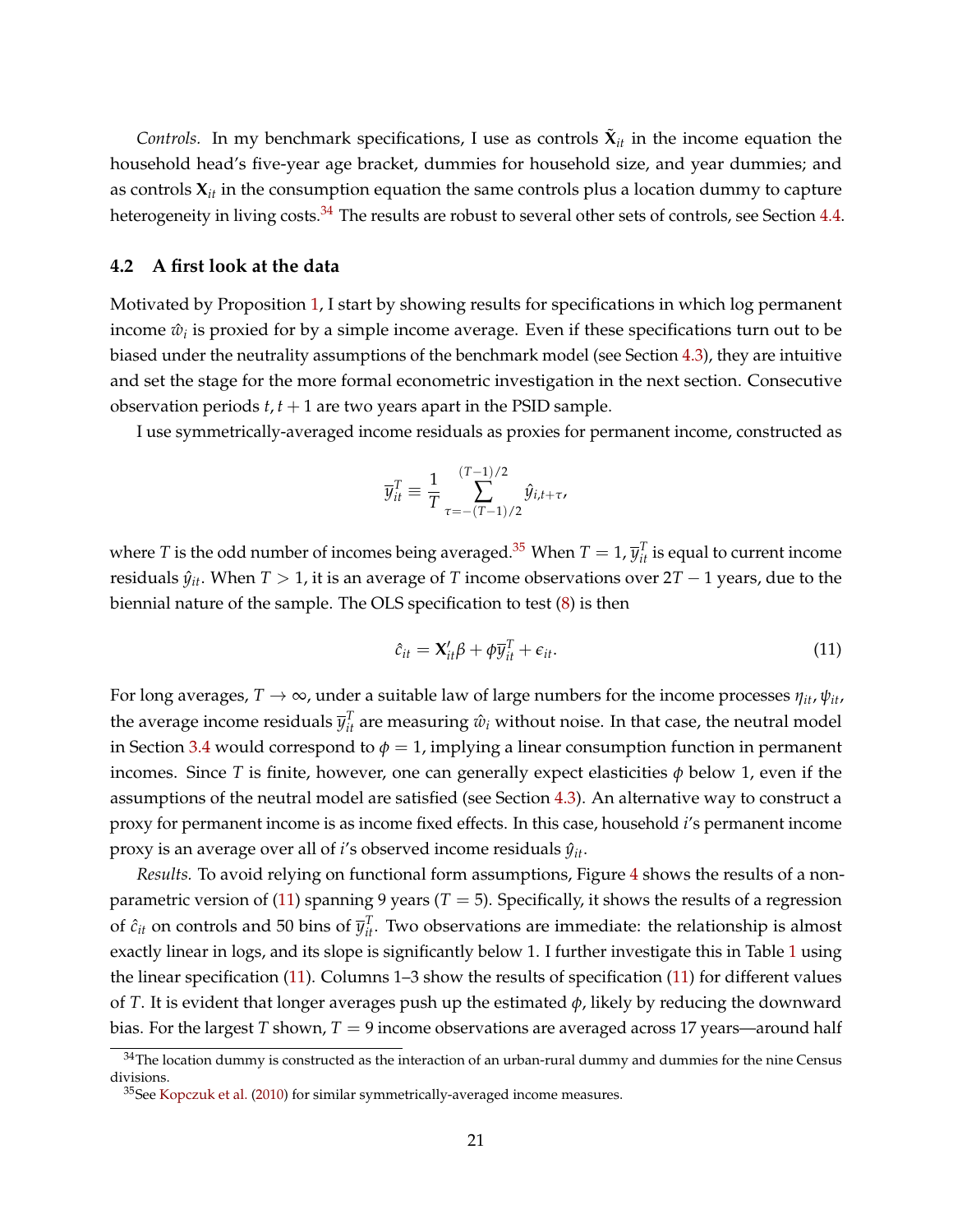**Figure 4:** Consumption and average income.

<span id="page-21-1"></span>

*Note.* The graph shows consumption and average income in logs for the baseline sample of PSID households. To construct it, log consumption is regressed on controls (year, age, household size, location) and 50 bins for average log income residuals. Log income residuals are obtained by partialing out year, age, and household size dummies and then averaged over a symmetric 9-year interval for each household  $(T = 5)$ . The blue line is the estimated linear relationship with slope  $\phi$ , the red line is the 45° line.

of an entire work-life. Even then, the estimated elasticity  $\phi$  is around 0.65—far from 1. Column 4 shows results from a specification where [\(11\)](#page-20-3) is implemented using fixed effects, regressing each household's consumption fixed effect on its income fixed effect, for the subsample of households with at least 5 non-missing income and consumption observations. The estimated  $\phi$  is similar to the estimate for  $T = 5$ .

#### <span id="page-21-0"></span>**4.3 Econometric approach**

I now investigate the possible biases in the OLS specifications more formally and propose solutions. The economy consists of a set of households  $i \in \mathcal{I}$ , of which each  $i$  enters the labor market at time  $t_0(i)$ , with initial age  $k = 1$ , and is observed until age  $k = K_{death} > 1$ . As before, their consumption and income processes are governed by,

<span id="page-21-2"></span>
$$
\hat{c}_{it} = \phi \hat{w}_i + \mathbf{X}_{it}' \beta + \epsilon_{it} \tag{12a}
$$

$$
\hat{y}_{it} = \hat{w}_i + \eta_{it} + \psi_{it} + \nu_{it},\tag{12b}
$$

where *t* ∈ *t*<sub>0</sub>(*i*) + {0, 1, . . . , *K*<sub>death</sub> − 1}. I make the following baseline assumptions on the model [\(12\)](#page-21-2), all of which are satisfied in the neutral model of Section [\(3\)](#page-11-0). First, all random variables in [\(12\)](#page-21-2) are iid across households *i*. Second, measurement error *νit* is iid over time and uncorrelated with consumption,  $Cov(\epsilon_{it}, v_{it}) = 0$ . Third, permanent income  $\hat{w}_i$  and the controls  $\mathbf{X}_{it}$  are uncor-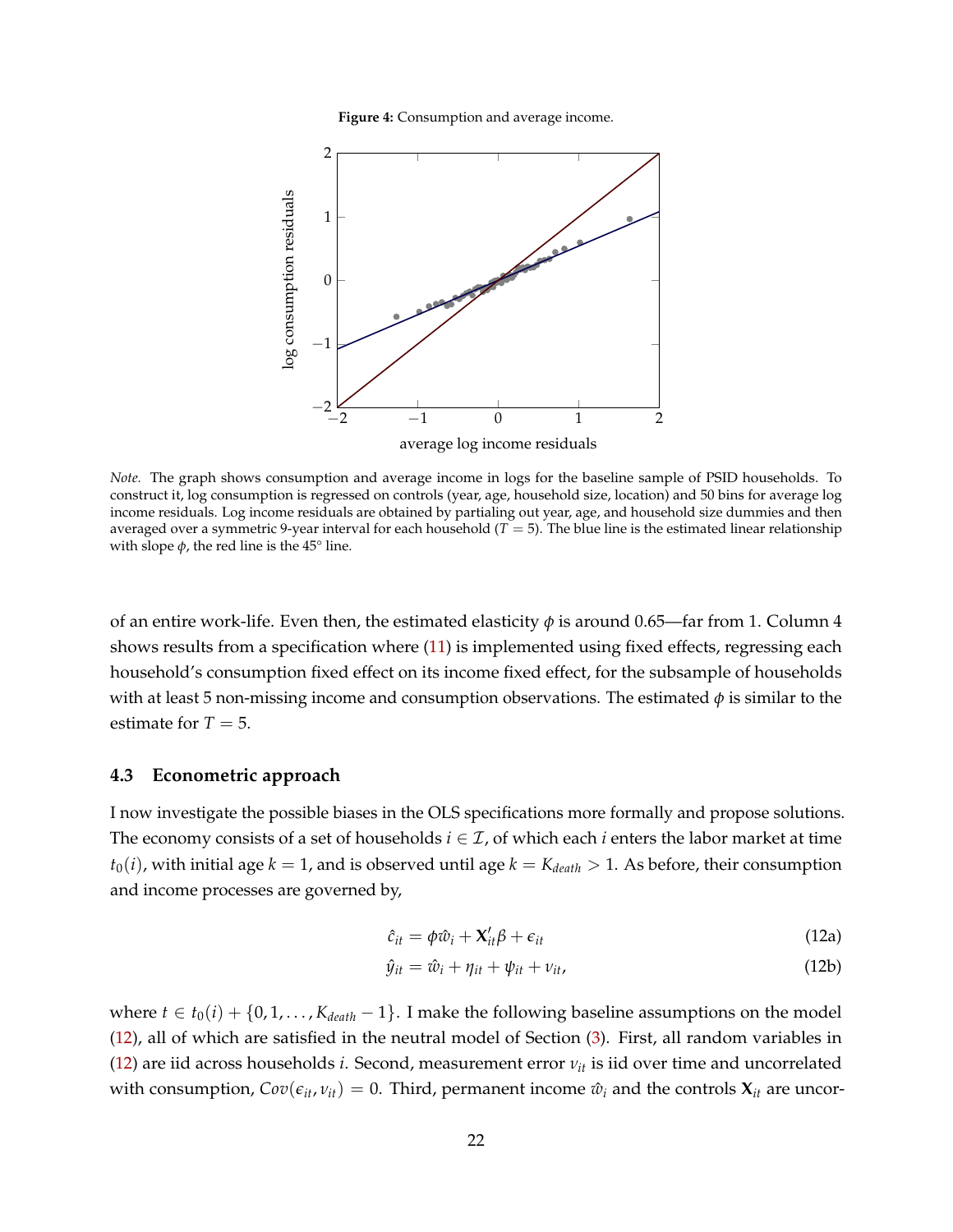|                           | log household consumption |                 |                 |                       |  |
|---------------------------|---------------------------|-----------------|-----------------|-----------------------|--|
|                           | (1)<br>$T=1$              | (2)<br>$T=5$    | (3)<br>$T=9$    | (4)<br>$c$ and $y$ FE |  |
| log Income                | 0.396<br>(0.01)           | 0.547<br>(0.02) | 0.645<br>(0.03) | 0.561<br>(0.02)       |  |
| Year FE, Age FE           | Yes                       | Yes             | Yes             | Yes                   |  |
| Hh.size FE                | Yes                       | Yes             | Yes             | Yes                   |  |
| Location FE               | Yes                       | Yes             | Yes             | Yes                   |  |
| Observations<br>R-squared | 24994<br>0.47             | 7979<br>0.56    | 2050<br>0.60    | 2644<br>0.66          |  |

<span id="page-22-0"></span>**Table 1:** OLS specifications with various proxies for permanent income.

*Note.* This table shows results from OLS regressions with various proxies of permanent income as regressors. In column 1, the regressor is current log income (residuals), in column 2 (3) it is log incomes averaged over 9 (17) years. Column 4 shows the results from a fixed effects regression, where log consumption fixed effects are regressed against log income fixed effects. Standard errors are corrected for heteroskedasticity and clustered by household.

related with the income shocks  $\eta_{it}$ ,  $\psi_{it}$ , measurement error  $\nu_{it}$  and the consumption error term  $\epsilon_{it}$ . Fourth, future transitory income shocks  $\psi_{it+\tau}$  are uncorrelated with current consumption, that is,  $Cov(\epsilon_{it}, \psi_{it+\tau}) = 0$  for  $\tau > 0$ ; and past transitory income shocks  $\psi_{it-\tau}$  are positively correlated with current consumption, that is,  $Cov(\epsilon_{it}, \psi_{i,t+\tau}) \geq 0$  for  $\tau \leq 0$  (positive income shocks in the past only raise consumption going forward, all else equal).

The critical assumptions are the third and fourth: the third requires permanent incomes  $\hat{w}_i$  to be uncorrelated with *eit*, ruling out the presence of unobserved heterogeneity in savings preferences that could be correlated with  $\hat{w}_i$ . And the fourth assumption requires the unforecastability of transitory income shocks by the agent. Both assumptions are discussed in Section [4.4.](#page-25-0)

*The two biases of OLS regressions.* Having introduced these assumptions, it is possible to investigate the biases of OLS regressions. As an example, consider a simple OLS regression of  $\hat{c}_{it}$  on current income  $\hat{y}_{it}$  (and controls), corresponding to  $T = 1$  in the previous section (column 1 of Table [1\)](#page-22-0). It is straightforward to show that

$$
\plim_{N \to \infty} \hat{\phi}^{OLS} = \phi - \left\{ \phi - \frac{\text{Cov}(\epsilon_{it}, \eta_{it} + \psi_{it})}{\text{Var}(\eta_{it} + \psi_{it})} \right\} \frac{\text{Var}(\eta_{it} + \psi_{it})}{\text{Var}(\hat{y}_{it})} - \phi \frac{\text{Var}(\nu_{it})}{\text{Var}(\hat{y}_{it})} \cdot \\ \text{<0 (consumption smoothing bias)} \quad \text{<0 (attenuation bias)}
$$

There are two possible biases in OLS: the first is what one may call "consumption smoothing bias", since it is nonzero precisely when the agent's consumption reaction to income shocks—captured by the slope coefficient  $Cov(\epsilon_{it}, \eta_{it} + \psi_{it})/Var(\eta_{it} + \psi_{it})$ —is different from the reaction to permanent income—captured by  $\phi$ . In most reasonable models of consumption behavior, the former is less than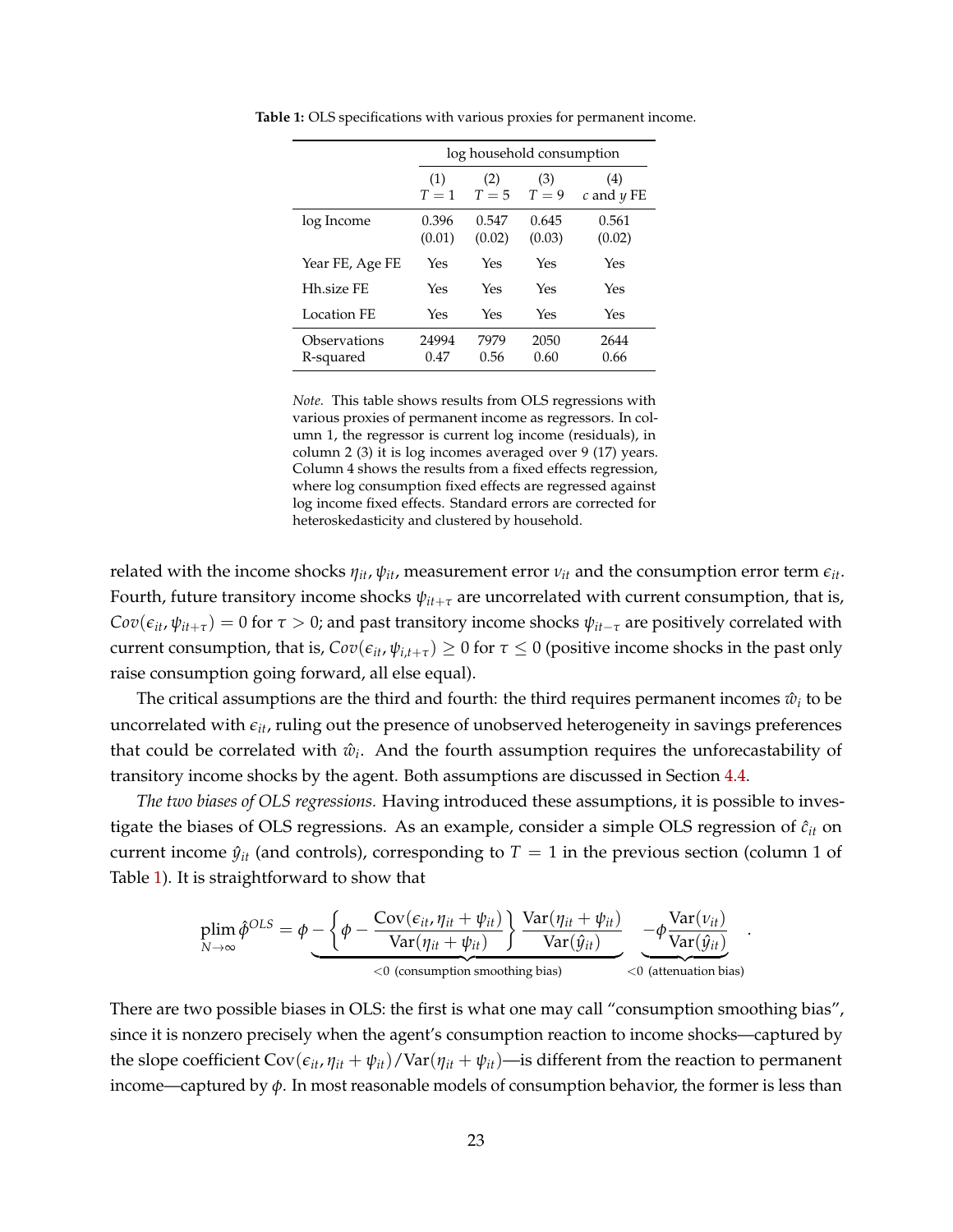the latter due to consumption smoothing, inducing a natural downward bias in the OLS estimate. The second bias is standard attenuation bias due to the presence of measurement error in income.

It turns out that the consumption smoothing bias is rather hard to overcome. Simple instruments, such as future or lagged incomes are able to eliminate attenuation through measurement error, but due to the presence of persistent income shocks  $\eta_{it}$ , the consumption smoothing bias remains.<sup>[36](#page-23-0)</sup> I now propose novel IV strategies that eliminate both biases, using additional assumptions on the autocorrelation structure of the persistent income shocks *ηit*.

*ARMA process for ηit.* Assume *ηit* follows a (stationary) ARMA(*p*, *q*) process, that is, one can express the process as

$$
\mathbf{a}(L)\eta_{it} = \mathbf{b}(L)\epsilon_{it}^{\eta},
$$

where **a** is a polynomial of order *p*, **b** is a polynomial of order *q*, and *L* denotes the lag operator. One implication of stationarity is that  $a(1) \neq 0$ . Again, assume that the agent cannot foresee future innovations  $\epsilon^\eta_{it'}$ , that is,  $\text{Cov}(\epsilon^\eta_{it})$  $\mathcal{F}_{it+\tau}(\epsilon_{it}) = 0$  for  $\tau > 0$  (see Section [4.4](#page-25-0) for a discussion). A standard example of such a process is an AR(1) process with persistence parameter  $\rho < 1$ , which case **a**(*L*) = 1 –  $\rho L$  and **b**(*L*) = 1.

Define the process

$$
z_{it}\equiv \mathbf{a}(L)\hat{y}_{it}.
$$

By construction, *zit* is independent of realizations of the persistent shock *ηit* that lie more than *q* periods in the past. Indeed, one can express *zit* as

$$
z_{it} = \mathbf{a}(1)\hat{w}_i + \mathbf{a}(L) (\psi_{it} + v_{it}) + \mathbf{b}(L)\epsilon_{it}^{\eta}.
$$

This shows that since  $a(1) \neq 0$ ,  $z_{it}$  is correlated with  $\hat{w}_i$ , yet uncorrelated with  $\epsilon_{it-\tau}$  for  $\tau >$  $\max\{p,q\}$ . Thus, any future  $z_{it+\tau}$  with  $\tau > \max\{p,q\}$  is a valid instrument for current income  $\hat{y}_{it}$  in a regression of consumption  $\hat{c}_{it}$  on current income  $\hat{y}_{it}$ . When  $\eta_{it}$  is an AR(1) process, the instrument is simply given by quasi-differenced future incomes,

$$
z_{it+\tau}=\hat{y}_{it+\tau}-\rho\hat{y}_{it+\tau-1}.
$$

Intuitively, this IV strategy combines two ideas. Using future incomes, rather than lagged incomes, is helpful because in a world without persistent income shocks, this would yield consistent estimates. The reason for this is that the actual realizations of future income shocks is not known to the agent in that case, so the only source of correlation between current and future incomes is the permanent component  $\hat{w}_i$ . When there is a persistent income shock, however, it needs to be differenced out first, which is precisely the role of quasi-differencing. Together, quasi-differenced future incomes are a valid instrument for  $\hat{w}_i$  under the ARMA assumptions above.

*Random walk ηit.* A downside of this approach is that it is only consistent for non-unit-root

<span id="page-23-0"></span> $36$  For instance, some of the specifications [Mayer](#page-54-0) [\(1972\)](#page-54-0) and [Dynan et al.](#page-51-1) [\(2004\)](#page-51-1) used instruments along these lines.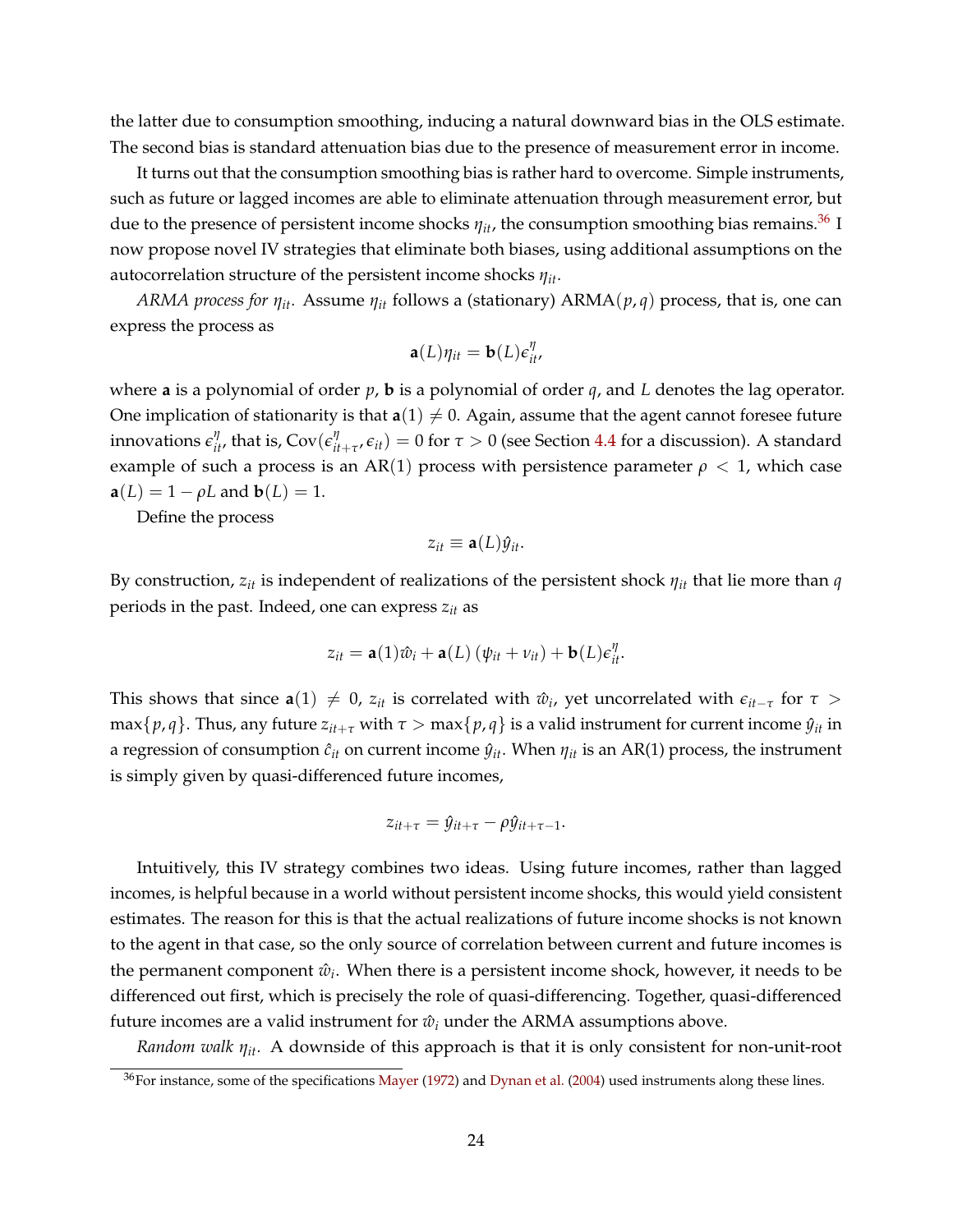<span id="page-24-2"></span>

|                                            |                       | log household consumption |                      |                      |                      |                      |                        |  |
|--------------------------------------------|-----------------------|---------------------------|----------------------|----------------------|----------------------|----------------------|------------------------|--|
|                                            | (1)<br>$\rho = 0$     | (2)<br>$\rho = 0.88$      | (3)<br>$\rho = 0.89$ | (4)<br>$\rho = 0.9$  | (5)<br>$\rho = 0.91$ | (6)<br>$\rho = 0.92$ | (7)<br>ini.            |  |
| log Income                                 | 0.599<br>(0.02)       | 0.675<br>(0.04)           | 0.686<br>(0.04)      | 0.699<br>(0.05)      | 0.717<br>(0.05)      | 0.741<br>(0.06)      | 0.732<br>(0.05)        |  |
| Year FE, Age FE                            | Yes                   | Yes                       | Yes                  | Yes                  | Yes                  | Yes                  | Yes                    |  |
| Hh.size FE                                 | Yes                   | Yes                       | Yes                  | Yes                  | Yes                  | Yes                  | Yes                    |  |
| Location FE                                | Yes                   | Yes                       | Yes                  | Yes                  | Yes                  | Yes                  | Yes                    |  |
| Observations<br>1st stage $F$<br>R-squared | 7158<br>537.6<br>0.48 | 7158<br>59.2<br>0.45      | 7158<br>49.5<br>0.44 | 7158<br>40.2<br>0.44 | 7158<br>31.5<br>0.43 | 7158<br>23.4<br>0.41 | 21642<br>101.5<br>0.41 |  |

**Table 2:** IV specifications for time-averages and group-averages approach.

*Note.* Columns 1-6 show IV results with *ρ*-differenced future incomes as instruments, for various choices of *ρ*. Column 7 shows results when the autocovariances of log income residuals are used without assuming a parametric form for income shocks. Standard errors are corrected for heteroskedasticity and clustered by household.

processes. Indeed, if  $a(1)$  were equal to zero, the instrument  $z_{it}$  would be independent of  $\hat{w}_i$ altogether. A common formulation of the persistent shock *ηit*, however, is as a random walk.[37](#page-24-0) I consider this case now. In particular, assume that

$$
\eta_{it} = \eta_{it-1} + \epsilon_{it}^{\eta}.
$$

Let  $z_i$  be the agent's initial labor income when entering the labor market at time  $t_0(i)$ ,

$$
z_i \equiv \hat{y}_{i,t_0(i)} = \hat{w}_i + \eta_{i,t_0(i)} + \psi_{i,t_0(i)} + \nu_{i,t_0(i)}.
$$

For an arbitrary process *ηit*, this variable is not an exogenous instrument and not even one whose asymptotic bias can be signed. However, when *ηit* follows a random walk, the initial persistent draw  $\eta_{i,t_0(i)}$  is indistinguishable from permanent income  $\hat{w}_i$  for the agent, and thus can be set to zero without loss of generality. This then means that the only endogenous variable in  $z_i$  is  $\psi_{i,t_0(i)}$ , which I argued above is positively correlated with future errors in the consumption equation,  $\epsilon_{it}$ . Therefore, if *ηit* follows a random walk, an IV strategy with instrument *z<sup>i</sup>* provides an asymptotic upper bound of  $\phi$  which can then also be used to test neutrality.<sup>[38](#page-24-1)</sup>

*Results of the IV approaches.* To operationalize the approach for a stationary *ηit*, I model *ηit* as an  $AR(1)$  process with annual persistence  $\rho$ . I use all periods for which at least three future

<span id="page-24-0"></span><sup>&</sup>lt;sup>37</sup>See the recent survey by [Meghir and Pistaferri](#page-54-15) [\(2010\)](#page-54-15). The method proposed here can be extended to include the case where the transitory shock *ψit* follows an MA process, rather than being iid over time [\(MaCurdy,](#page-54-16) [1982;](#page-54-16) [Abowd and Card,](#page-49-11) [1989\)](#page-49-11).

<span id="page-24-1"></span> $38$ In my simulations in Section [5](#page-31-0) I will show that this upper bound is generally very tight in models with random walk income processes and provides a close upper bound even in models without random walk income processes.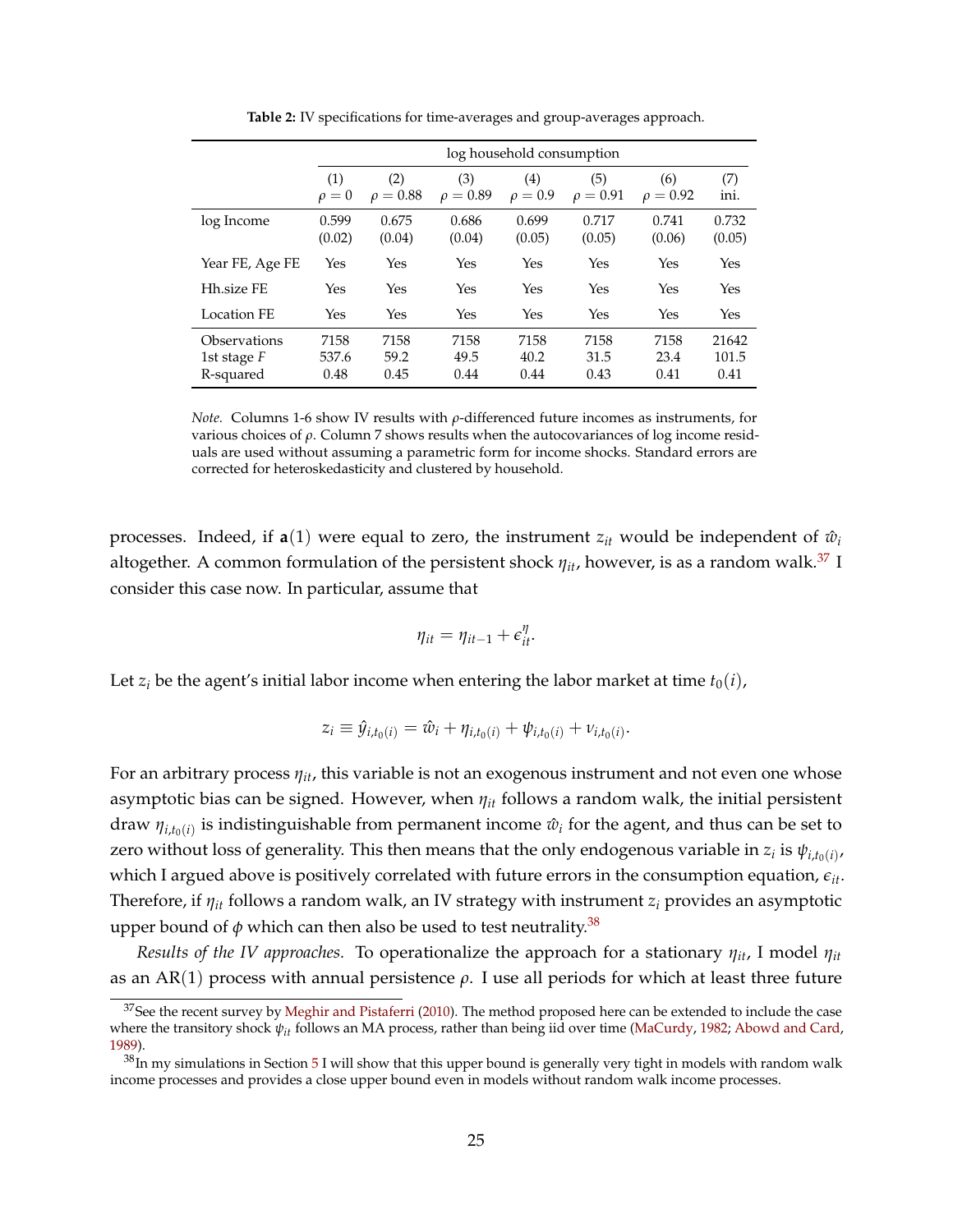incomes  $z_{i,t+\tau}$  are observable and use all available instruments for each observation. The persistence parameter *ρ* is estimated in the data at a similar horizon (15 years) as the maximum span of the instruments  $z_{i,t+\tau}$  I use in the estimation (see Appendix [D.4](#page-67-0) for details). This procedure yields a moderate annual persistence of  $\rho = 0.90$ .<sup>[39](#page-25-1)</sup> Columns 1–6 of Table [2](#page-24-2) show the results of a two-stageleast-squares estimation for various choices of *ρ* around the estimated level of  $\rho = 0.9$  as well as  $\rho = 0.$ 

Overall, a consistent picture emerges. While estimates do increase with larger choices of persistences *ρ* (which they are expected to—see the discussion on misspecification of *ρ* in the next section), they fall between 0.60 and 0.75. Importantly, for all specifications, the F-statistics are above 10*,* suggesting that there is no weak instruments problem for those values of  $\rho^{.40}$  $\rho^{.40}$  $\rho^{.40}$ 

In column 7 of Table [2,](#page-24-2) I show the results of the second IV approach using as IV the household's labor income at the head's age of 25. The result is consistent with this estimate providing an upper bound, even if the underlying income process may not exactly be a random walk.

#### <span id="page-25-0"></span>**4.4 Discussion and robustness**

There are a variety of concerns one might have about the specifications in Section [4.3.](#page-21-0) In this subsection, I address a few of the most important. Appendix [D.1](#page-63-0) executes a number of additional robustness checks, including among others: a specification that controls for cash on hand; grouplevel specifications, similar to those in the seminal work of [Attanasio and Davis](#page-49-4) [\(1996\)](#page-49-4); and specifications using the imputed consumption measure in [Blundell et al.](#page-50-7) [\(2008\)](#page-50-7). The regression results for each of the following robustness exercises appear in Table [3.](#page-26-0) To facilitate comparison with my previous results, the first row shows baseline estimates taken from Table [1,](#page-22-0) column 3 and Table [2,](#page-24-2) columns 4 and 7.

*Heterogeneous time or bequest preferences.* One of the most immediate concerns one may have about the specifications in Section [4.3](#page-21-0) is endogeneity through preference heterogeneity that is correlated with permanent income levels. For instance, better-educated workers may be more "financially responsible" and save more *conditional* on a given level of permanent income. Since educated workers usually earn higher incomes*,* this could lead to a downward bias in  $\hat{\phi}^{IV}.$ 

To address these concerns, I rerun the baseline OLS specification from Table [1,](#page-22-0) column 2 as well as the IV specification from Table [2,](#page-24-2) column  $3<sup>41</sup>$  $3<sup>41</sup>$  $3<sup>41</sup>$  with additional controls that proxy for factors influencing savings preferences: the household head's education, race, sex. Additionally, I include the household head's reported bequest intention, which was elicited in the 2007 wave of the PSID.<sup>[42](#page-25-4)</sup>

<span id="page-25-1"></span> $39$ This persistence estimate lies between the typical estimates of  $0.95 - 1.00$  for "restricted income profile" income processes and of 0.80 − 0.85 for "heterogeneous income profile" estimates.

<span id="page-25-2"></span><sup>&</sup>lt;sup>40</sup>Values of *ρ* beyond around 0.94 (annual), however, do generate significant weak instrument problems.

<span id="page-25-4"></span><span id="page-25-3"></span><sup>&</sup>lt;sup>41</sup>The results are very similar for the other OLS and IV specifications.

 $42$ The question asked was: "Some people think that leaving an estate or inheritance to their children or other relatives is very important, while others do not. Would you say this is very important, quite important, not important, or not at all important?" Answers were given on a numeric scale from 1 (very important) to 4 (not at all important).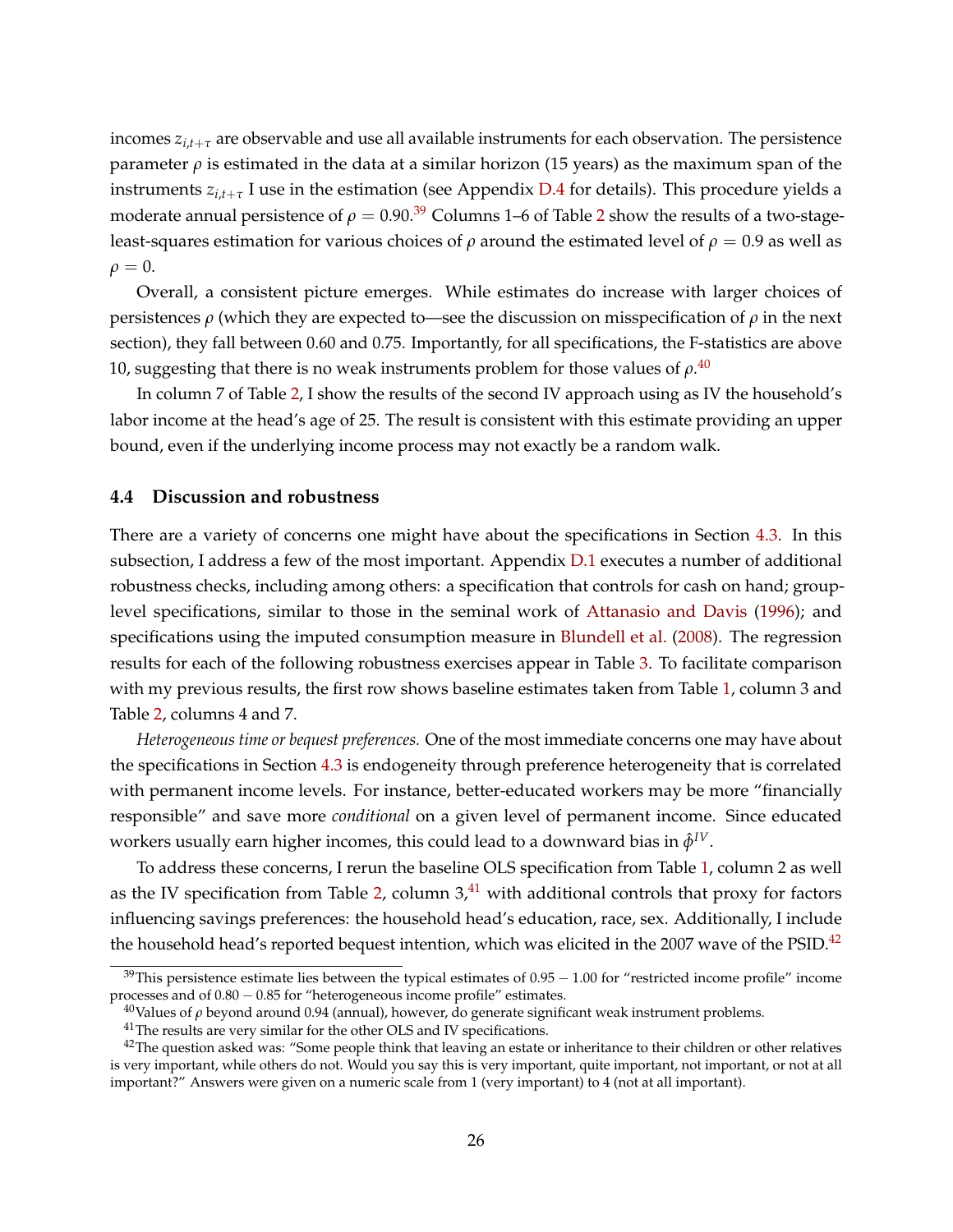<span id="page-26-0"></span>

|                                             | OLS with $T = 9$ | IV with $\rho = 0.90$ | IV with initial income |
|---------------------------------------------|------------------|-----------------------|------------------------|
| 1. Baseline                                 | 0.64             | 0.70                  | 0.73                   |
|                                             | (0.03)           | (0.04)                | (0.05)                 |
| 2. Education and preference controls        | 0.58             | 0.69                  | 0.78                   |
|                                             | (0.03)           | (0.07)                | (0.08)                 |
| 3. Controlling for positive business wealth | 0.55             | 0.68                  | 0.72                   |
|                                             | (0.02)           | (0.05)                | (0.05)                 |
| 4. HIP – education specific trends          | 0.59             | 0.68                  | 0.73                   |
|                                             | (0.03)           | (0.06)                | (0.06)                 |
| 5. Comprehensive consumption                | 0.66             | 0.71                  | 0.77                   |
|                                             | (0.03)           | (0.04)                | (0.05)                 |
| 6. Education as IV                          |                  | 0.73<br>(0.03)        |                        |
| 7. Total post-tax income                    | 0.69             | 0.71                  | 0.72                   |
|                                             | (0.03)           | (0.04)                | (0.04)                 |
| 8. Nondurable consumption                   | 0.58             | 0.59                  | 0.62                   |
|                                             | (0.03)           | (0.04)                | (0.05)                 |
| 9. Aguiar-Bils relative expenditures        | 0.62             | 0.72                  | 0.71                   |
|                                             | (0.08)           | (0.10)                | (0.15)                 |

**Table 3:** Robustness checks.

*Note.* This table lists OLS and IV estimates for 8 different specifications. Row 1 shows the baseline specifications. Row 2 adds controls for several proxies for preferences (education, race, sex, and self-reported bequest intentions). Row 3 adds a dummy for positive business wealth. Row 4 controls for education-specific household income trends. Row 5 uses the comprehensive post-2005 consumption measure. Row 6 uses education as instrument for current income residuals. Row 7 uses total post-tax household income as income measure. Row 8 uses non-durable consumption as consumption measure. Row 9 uses data on relative expenditures on luxuries vs necessities to achieve robustness to non-classical measurement error as in Aguiar Bils (2015). All specifications control for year, age, household size and location dummies. All IV specifications have first stage F statistics above 10. Standard errors are corrected for heteroskedasticity and clustered by household.

While these are merely proxies for preferences, one can expect that if preference heterogeneity is an important confounding factor in my specifications, some of it should be picked up by my controls.

The second row in Table [3](#page-26-0) shows that both the OLS and IV estimates are very similar to the baseline estimates in magnitude, and the IV estimates differ insignificantly from the baseline estimates. These results seem counterintuitive at first. It is worth reiterating that they hold conditional on permanent income: unconditionally, households with a college-educated household head do save significantly more. However, as my results suggest, this is almost entirely driven by the fact that such households can "afford" to save due to higher earnings, and not because they are more frugal that their less educated counterparts.<sup>[43](#page-26-1)</sup>

Observe that even if unobserved preference heterogeneity were confounding my estimates, this

<span id="page-26-1"></span><sup>43</sup>These results do not imply that preferences over the *type* of consumption are entirely independent of education and the other aforementioned proxies. For instance, compared to households headed by a high school dropout, I find that college-educated households tend to spend less on consumption categories such as transportation or housing, but spend significantly more on education, health and food (for a given level of permanent income).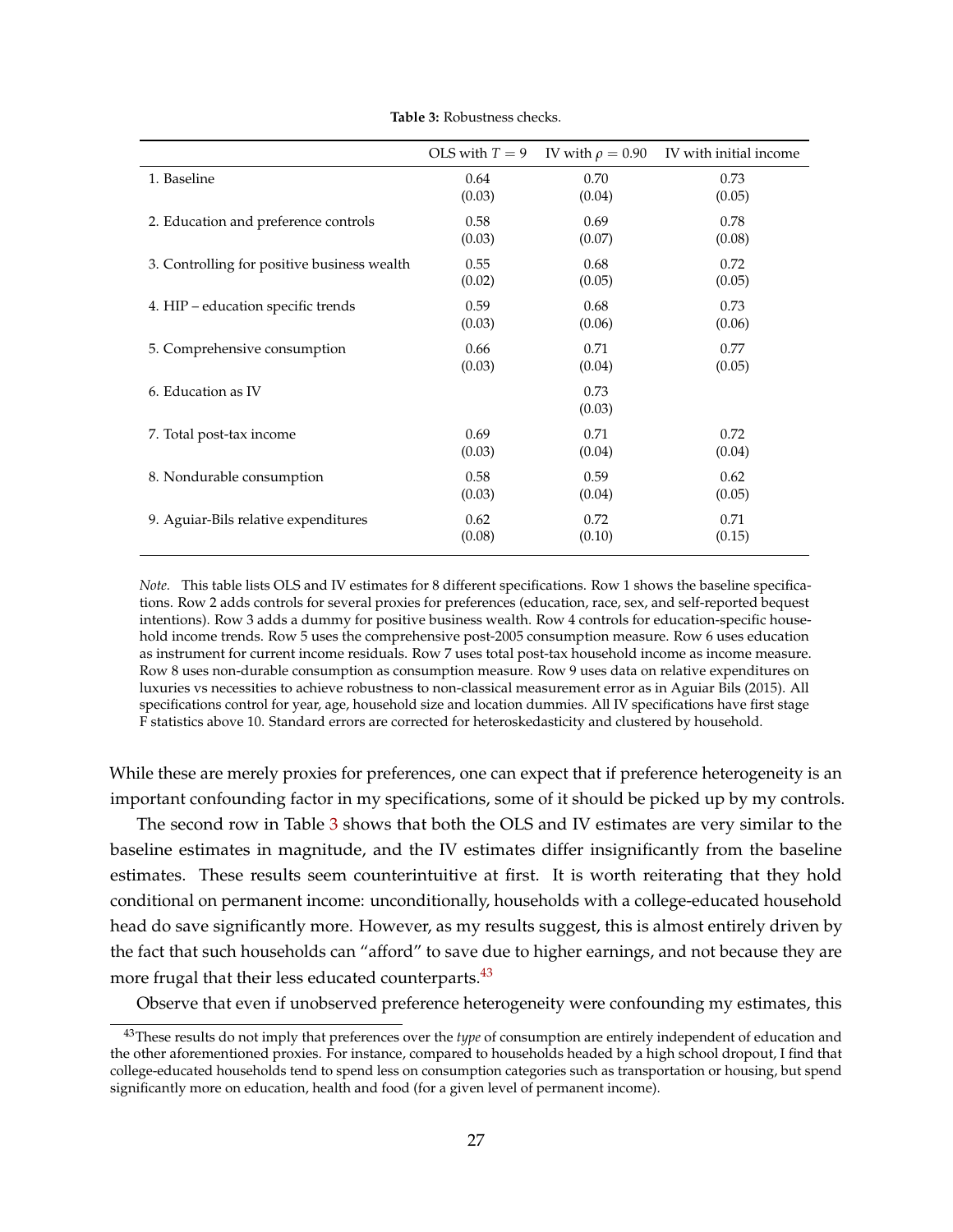would not resurrect the neutrality result in Section [3.](#page-16-0) I demonstrate this point in Appendix [D.9](#page-72-0) in a setting where unobserved heterogeneity in preferences is the sole cause of  $\hat{\phi} < 1$ .

*Heterogeneous returns on wealth.* A recent literature powerfully demonstrates that returns on wealth are very heterogeneous in the population and generally increase with wealth [\(Fagereng et al.,](#page-52-18) [2016\)](#page-52-18). One relative advantage of my specification based on consumption expenditure (rather than wealth differences or wealth-to-income ratios) is that its results cannot be "mechanically" driven by heterogeneity in returns that is correlated with income. The effect of such heterogeneity on my results generally depends on the elasticity of intertemporal substitution (EIS): if the EIS is below 1, as is typically assumed in precautionary savings models, it may well be that high-return agents consume more out of their labor income, not less.

Since return heterogeneity is hard to disentangle from noise in the PSID, I use as a simple proxy whether a household has positive business wealth or not. The results appear in the third row of Table [3](#page-26-0) and fall slightly below the baseline numbers.

*Partial insurance.* One may wonder how the presence of partial insurance arrangements affect my results. First, notice that many insurance channels, such as government tax and transfers as well as total family labor supply, are already taken into account in the post-tax income measure that I use. Still, there may be informal insurance among households that I cannot observe. In a recent paper, [Guvenen and Smith](#page-52-6) [\(2014\)](#page-52-6) present an explicit model of partial insurance, where an agent hit by an innovation  $e_{it}^{\eta}$  to the persistent shock  $\eta_{it}$  receives an unobserved transfer  $-\theta e_{it}^{\eta}$  that mitigates the shock,  $\theta \in (0,1)$ . This does not affect the two IV strategies, since neither relies on any specifics of the income shock other than the persistence parameter.

*Heterogeneous income profiles and advance information.* A recent literature argues that income age profiles may have heterogeneous slopes [\(Guvenen,](#page-52-19) [2007,](#page-52-19) [2009;](#page-52-20) [Guvenen and Smith,](#page-52-6) [2014;](#page-52-6) [Guvenen et al.,](#page-52-21) [2016\)](#page-52-21), and more generally, agents may have advance information about future income realizations [\(Primiceri and van Rens,](#page-55-14) [2009\)](#page-55-14). The presence of these features do not affect my initial income IV results when  $\eta_{it}$  follows a random walk. When  $\eta_{it}$  follows an AR(1), this is likely to bias  $\hat{\phi}^{IV}$  upwards: when an agent expects greater future income growth*,* then*,* all else equal*,* the consumption *cit* will be higher.

A straightforward way in which the robustness of my results with respect to heterogeneous income profiles can be explored is to allow in the controls  $\mathbf{X}_{it}$  and  $\tilde{\mathbf{X}}_{it}$  for heterogeneity in income profiles based on observables. This is exactly what I do in the fourth row of Table [3](#page-26-0) by adding an interaction of an age trend with education to **X***it*. The results are shifted downward—as one may have expected—but not by a whole lot, at least for this rough measure of heterogeneous income profiles. In fact, the IV estimate is insignificantly different from the baseline estimate.

*Misspecification of ρ.* A similar logic carries over to the case where the econometrician specifies the wrong  $\rho$  in the construction of the AR(1) IV. For instance, if the persistence parameter chosen by the econometrician  $\rho$  is too large relative to the true persistence, say  $\rho^*$ , the IV estimate  $\hat{\phi}^{IV}$ tends to be biased upwards. In that case, the  $\rho$ -difference  $\hat{y}_{it+\tau} - \rho \hat{y}_{i,t+\tau-1}$  contains the term  $-(\rho - (\rho^*)) \eta_{it+\tau-1}$ , which is positively correlated with the error term  $\epsilon_{it}$ , as agents with high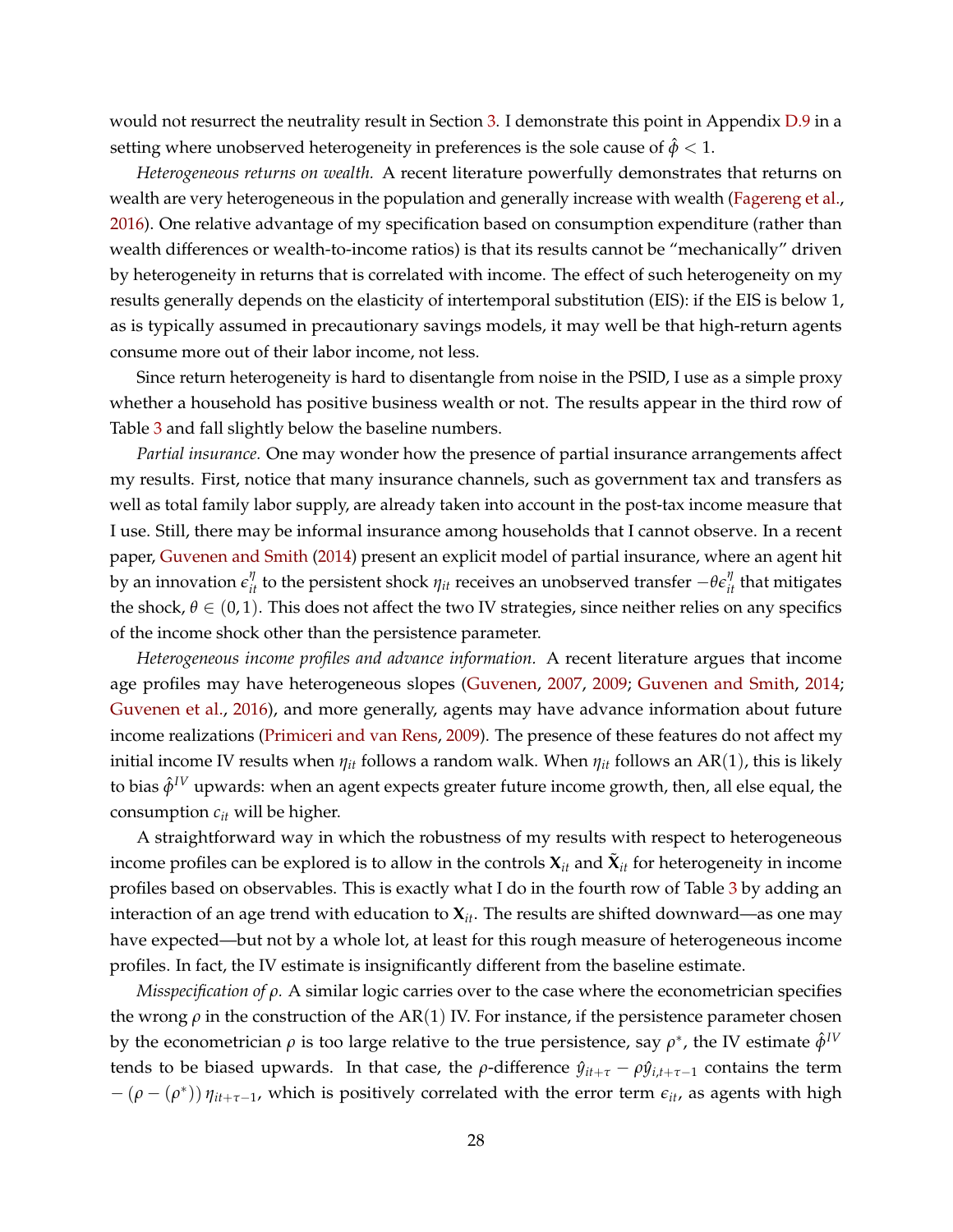income shocks *ηit* tend to save more and consume less out of current income. The bias goes in the opposite direction if  $\rho > \rho^*$ . This explains why the estimates in Table [2](#page-24-2) tend to be smaller for smaller *ρ*'s.

*Comprehensive consumption.* As mentioned in Section [4.1](#page-18-3) when describing the dataset, the PSID introduced a somewhat more comprehensive consumption measure in 2005 by adding six consumption categories. Since my OLS and  $AR(1)$  IV specifications rely on future income data, the consumption data that is effectively used spans the years 1999–2005 and thus barely overlaps with the new measure. To have a meaningful comparison between the two consumption measures, I impute the missing comprehensive measure before 2005 by estimating a set of demand equations for each of the new consumption categories on post-2005 data (see Appendix  $D.3$  for details).<sup>[44](#page-28-0)</sup> The fifth row of Table [3](#page-26-0) shows the results. The OLS and the  $AR(1)$  IV estimates are close to their baseline counterparts, and the estimate for the initial income IV is somewhat larger.

*Education as instrument.* Row 6 of Table [3](#page-26-0) shows IV results when education is used as the instrument. This is a common instrument in the previous literature [\(Dynan et al.,](#page-51-1) [2004;](#page-51-1) [Bozio et al.,](#page-50-5) [2013\)](#page-50-5). The estimate for  $\phi$  is slightly larger than that of my baseline IV specification.

*Total post-tax income.* My specifications so far used a measure of post-tax labor income, not including capital income. In row 7 of Table [3,](#page-26-0) I use a total post-tax, post-transfer income measure, which includes capital income. The results are similar.

*Nondurable consumption.* Row 8 of Table [3](#page-26-0) shows results for nondurable consumption only (defined as the sum of food expenditure, rent, property taxes, home insurance expenditure, utilities, transportation, education, childcare and health-related expenditures). The somewhat lower estimates suggest that including durable consumption is important since permanent-income richer households seem to spend a disproportionate amount on those expenditures.

*Non-classical measurement error.* In a recent paper, [Aguiar and Bils](#page-49-12) [\(2015\)](#page-49-12) argue that there is non-classical measurement error in the interview survey of the Consumer Expenditure Survey (CEX), in the sense that richer respondents are more likely to underreport their spending. [Aguiar](#page-49-12) [and Bils](#page-49-12) [\(2015\)](#page-49-12) show that this matters for the measurement of consumption inequality. There are two reasons why this may be less of a concern for this paper: Compared to the CEX, there is no evidence of a downward trend in the coverage of the PSID consumption expenditure data [\(Blundell](#page-50-10) [et al.,](#page-50-10) [2016\)](#page-50-10); and, in the present study, the estimate for  $\phi$  is only affected if consumption is relatively more underreported than income.

Nevertheless, I use several strategies to deal with this issue. First, I present estimates using three different consumption measures: the post-1999 PSID measure, the comprehensive post-2005 measure, and the BPP imputed measure (see Appendix [D.1\)](#page-63-0). Second, I re-estimated the three main specifications using the PSID's post-1999 wealth data, finding a permanent income elasticity of wealth of approximately  $2 - 3$  (depending on the exact specification and measure of wealth). This is significantly greater than 1 (neutrality) and is in line with the analogous estimate of 2 in the

<span id="page-28-0"></span><sup>&</sup>lt;sup>44</sup>See [Blundell et al.](#page-50-7) [\(2008\)](#page-50-7) or [Boar](#page-50-15) [\(2017\)](#page-50-15) for recent examples that employ similar imputation strategies.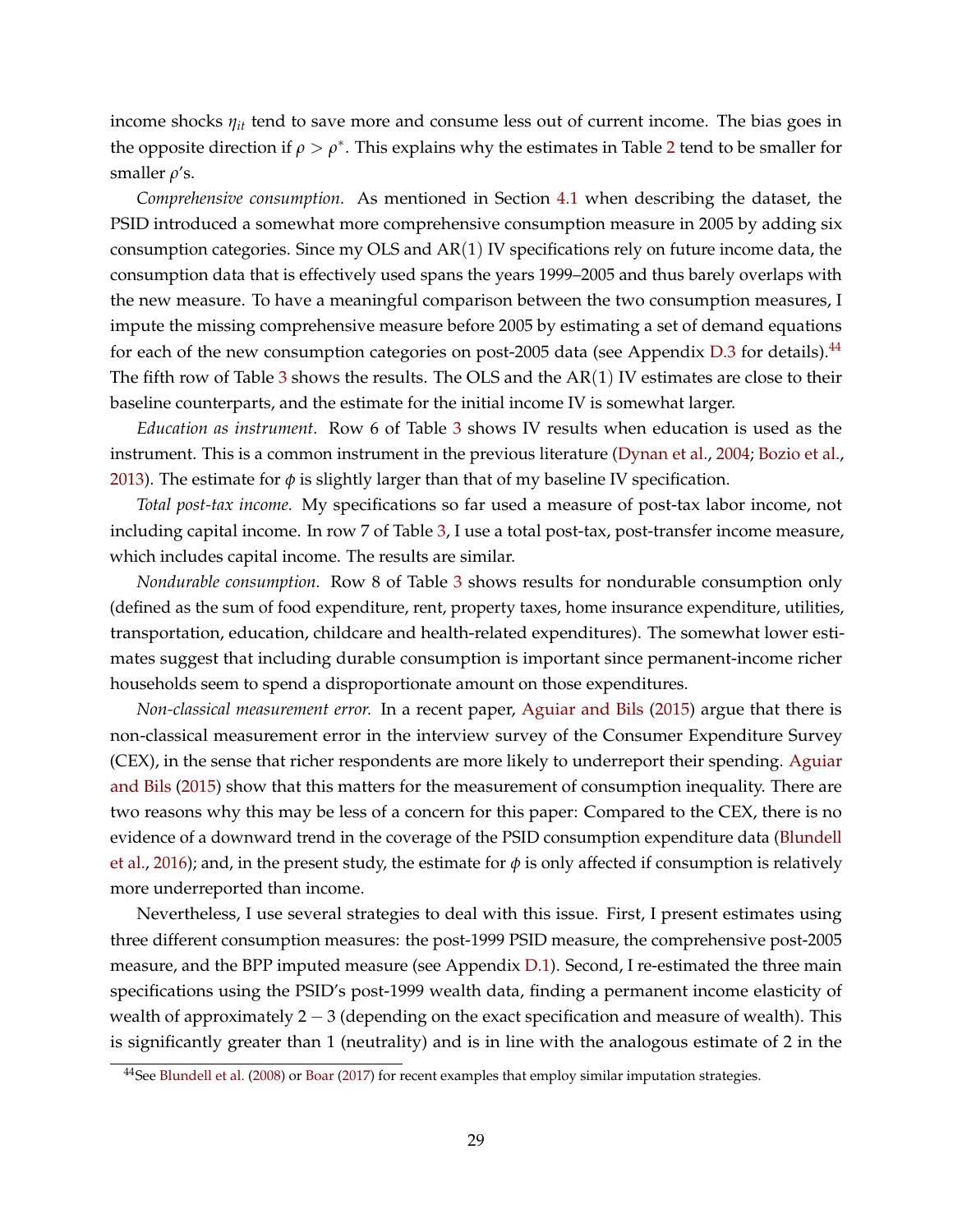non-homothetic model of Section [5.](#page-31-0) And finally, I applied the method proposed by [Aguiar and Bils](#page-49-12) [\(2015\)](#page-49-12) to this paper. Using their estimates for expenditure elasticities, I back out total expenditure measures along the income distribution from the ratios of luxury expenditures to expenditures on necessities (for details, see Appendix [D.2\)](#page-66-1). The resulting estimates are shown in row 9 of Table [3](#page-26-0) and are comparable with the baseline estimates.

#### <span id="page-29-0"></span>**4.5 Is the degree of concavity economically significant?**

The evidence in the previous sections suggests that the permanent income sensitivity of consumption *φ* is around 0.70, and significantly below 1 in a statistical sense. This raises the obvious question of whether an estimate of 0.70 is also *economically* significantly different from 1. While this question is central to my quantitative general equilibrium analysis in Section [5,](#page-31-0) a simple "back of the envelope" calculation—inspired by the simple model in Section [2—](#page-7-0)already informs this question.

To operationalize this approach, suppose there is a continuum of one-period-lived households  $i \in [0,1]$ , with permanent income levels  $y_i$  and an ad-hoc consumption function  $\mathcal{C}(y_i) \,=\, \kappa y_i^\phi$ *i* with some  $\kappa > 0$ . I now characterize how aggregate consumption  $C \equiv \int \mathcal{C}(y_i) di$  depends on the distribution of permanent incomes  $\{y_i\}$ , holding aggregate income  $Y \equiv \int y_i di$  constant.

Let  $F(y)$  and  $f(y)$  denote the initial cdf and pdf of the distribution of  $\{y_i\}$  and  $G(y)$  and  $g(y)$  the new cdf and pdf, assumed to have the same mean as  $F(y)$ . The object of interest is the percentage change in consumption,

<span id="page-29-1"></span>
$$
\frac{\Delta C}{C} = \frac{\int_0^\infty (g(y) - f(y)) C(y) dy}{\int_0^\infty C(y) f(y) dy}.
$$
\n(13)

I evaluate expression [\(13\)](#page-29-1) using two different data sets on the income distribution since 1980. The first is the PSID dataset used above. Here I take the income distribution to be the  $\pm 4$  year average  $\overline{y}_{it}^4$  of residual incomes  $\hat{y}_{it}$  (net of year, age, and household size dummies), where all income observations within a nine-year window are included.<sup>[45](#page-29-2)</sup> The second dataset is the distribution of post-tax national income by equal-split adults as computed by [Piketty et al.](#page-55-15) [\(2016\)](#page-55-15). For details on the calculation of ∆*C*/*C* see Appendix [D.10.](#page-73-0)

Figure [5](#page-30-0) plots the percentage annual consumption decline relative to 1980 using the two datasets. Using the PSID data I find an annual consumption shortfall due to the rise in inequality of around 3% in 2013. Using the administrative-level data, the shortfall is almost twice as large, and has reached around 5.5% in recent years. Despite the difference in magnitudes, both are on a steady downward path, with no sign of slowing down. Interestingly, 5% is the estimate obtained by Alan Krueger using an entirely different (but similarly ad-hoc) approach in a speech as Chair of the Council of Economic Advisors [\(Krueger,](#page-54-17) [2012\)](#page-54-17). As another simple check, one can explicitly compute ∆*C*/*C* when *F* and *G* are Pareto distributions. As I illustrate in Appendix [D.8,](#page-72-1) using the measured decline in the Pareto tail coefficient since 1980, this yields a decline of 5.4%, almost identical to the

<span id="page-29-2"></span><sup>&</sup>lt;sup>45</sup>This includes 9 income observations until 1997, and 5 income observations during the biennial survey years thereafter.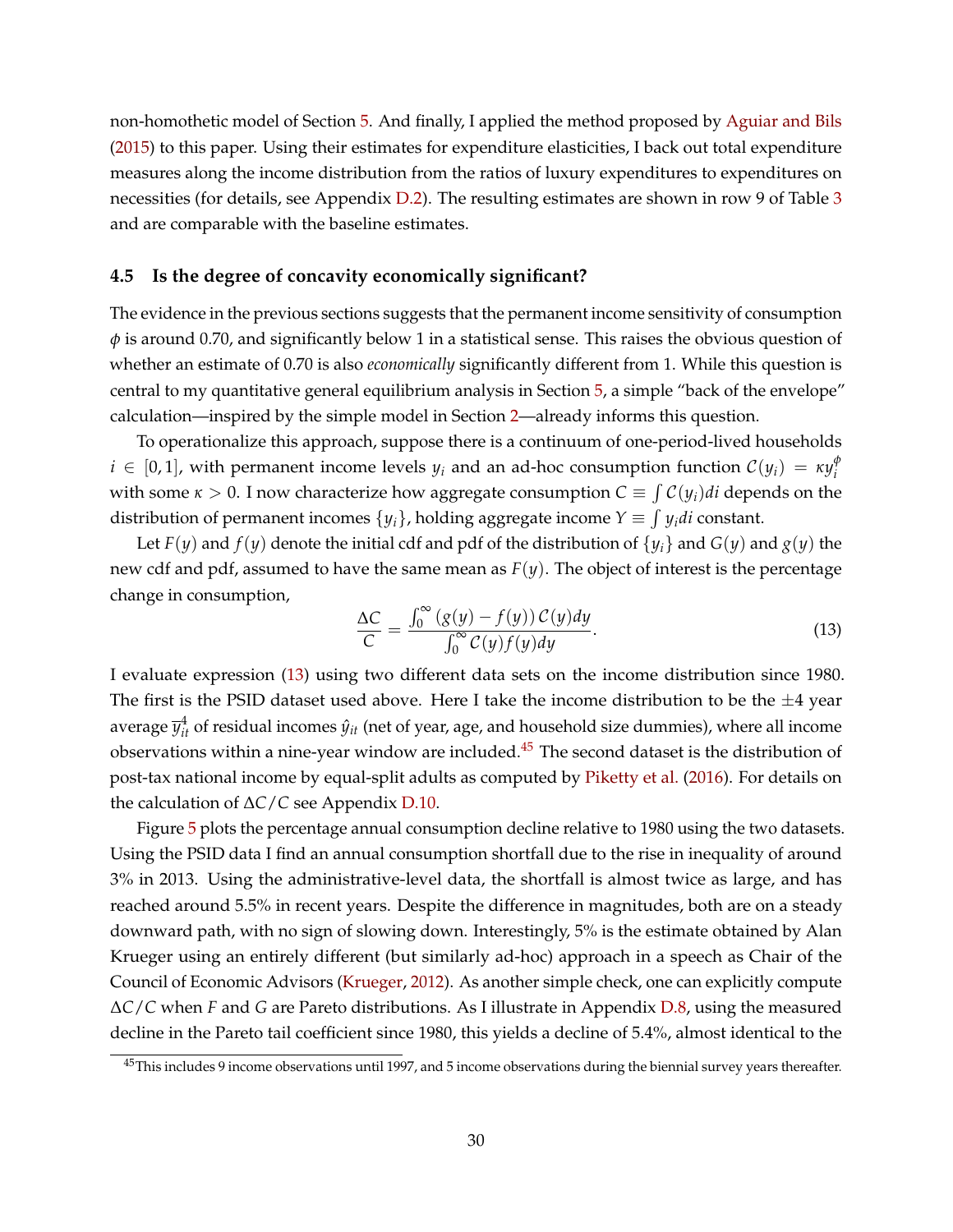<span id="page-30-0"></span>**Figure 5:** Annual consumption shortfall due to rising income inequality according to ad-hoc model.



*Note.* The figure shows simulated shortfalls in aggregate consumption based on an ad-hoc consumption function with income sensitivity  $\phi = 0.7$ . As income data, the dashed line uses post-tax income residuals from the PSID, averaged within households in a  $\pm 4$  year window; the solid line uses the post-tax income distribution from [Piketty et al.](#page-55-15) [\(2016\)](#page-55-15).

one in Figure [5.](#page-30-0) [46](#page-30-1)

#### <span id="page-30-3"></span>**4.6 Taking stock**

The evidence strongly rejects the linearity of consumption in permanent income. Indeed, the elasticity  $\phi$  seems closer to 0.7 than it is to 1. There are many reasons that could be behind this, which generally fall into one of two categories: heterogeneity in transfers or bequests received and nonlinearity in Engel curves over consumption at different times.

Two cases where the first category can generate *φ*'s smaller than one are: a concave social security system; and if it were the case that poorer agents receive larger private transfers or bequests so that these households can consume a larger fraction of their measured permanent income. While the first case follows almost mechanically, and will be a core ingredient in the quantitative model, the second seems fairly implausible. In fact, it most likely goes the opposite way in the data, as it is usually richer children that inherit disproportionately larger estates.

Among explanations involving nonlinear Engel curves two of the most prominent are: nonhomotheticities in consumption and bequests; and differential income risks faced by the rich vs. the poor, or their respective children. Here, non-homotheticities broadly encompass all reasons why higher-income households have a larger marginal preference for consumption or bequests later in life. This includes many things poor agents generally cannot afford, for instance, spending on college education (or gifts) for kids or grandkids, charitable giving, or expensive medical treatments. These types of expenditures are typically back-loaded and occur late in one's work life or in retirement.<sup>[47](#page-30-2)</sup>

<span id="page-30-1"></span><sup>&</sup>lt;sup>46</sup>Interestingly, even if all the variation in the data were driven by unobserved preference heterogeneity, the impact of rising income inequality is still very large. See Appendix [D.9.](#page-72-0)

<span id="page-30-2"></span> $47$ Another channel in this category is a dependence of mortality on income which also induces richer households to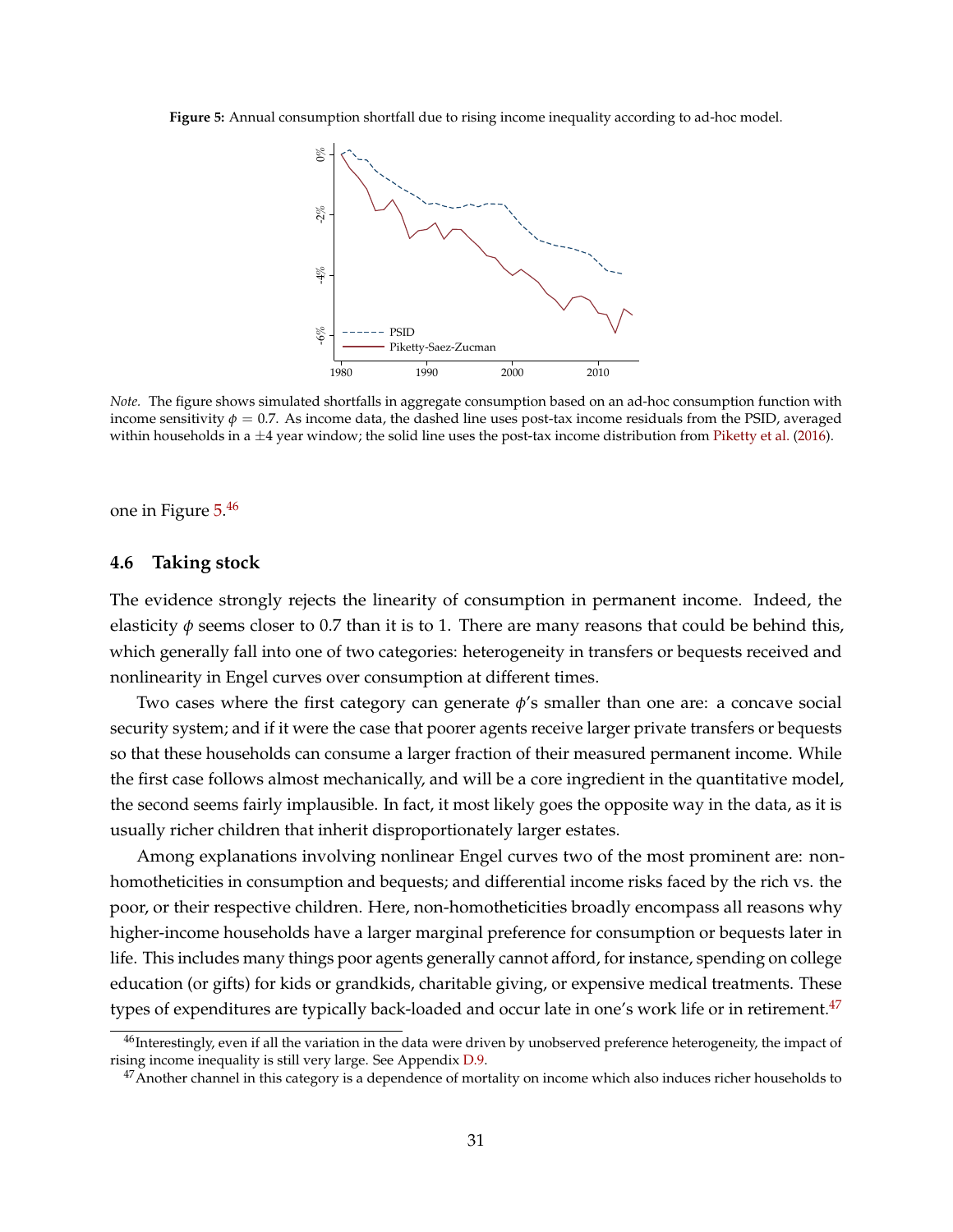Rising income risk with permanent incomes could also be a powerful force that allows richer agents to save more. Recent evidence by [Guvenen et al.](#page-52-21) [\(2016\)](#page-52-21) presents a mixed picture of this issue: on the one hand, second-moment income risk generally declines with income (except at the very top of the income distribution), while left-skewness generally increases with income (except at the very top). Finally, it could also be the case that households save to insure their children against income risk, as documented in a recent paper by [Boar](#page-50-15) [\(2017\)](#page-50-15). Since an offspring's income risk in *levels* is likely to scale with his or her income level, this explanation is, for the purposes of this paper, similar to bequests being treated as luxury goods by parents.

I present evidence for the nonlinearity in Engel curves (the second channel) in Appendix [D.6:](#page-69-0) there, I show that estimates of the elasticity *φ* generally increase in age, pointing towards a more back-loaded consumption pattern; and that transfers to children—mostly to support educational expenses and home purchases—are very skewed towards high permanent income households and occur late in life, with more than half of all transfers occurring after the household head turns 70 years (conditional on survival).

# <span id="page-31-0"></span>**5 A Non-Homothetic Life-Cycle Economy**

I now investigate the quantitative implications of my empirical results. To do so, I modify the neutrality framework of Section [2](#page-7-0) to allow for several forces pushing for a concave consumption function in permanent income. I study the steady state implications of the model in this section and simulate historical transitional dynamics in Section [6.](#page-44-0)

At the outset of this quantitative investigation it is by no means obvious in what ways the neutrality model of Section [2](#page-7-0) should be modified in order to be consistent with the type of consumption and savings pattern that I documented. Indeed, several forces are discussed in Section [4.6](#page-30-3) that could plausibly push the estimate  $\phi$  into the direction observed in the data. One way to account for these forces is to model all of them separately. Yet, that quickly pushes the limits of what is currently feasible computationally and what can be calibrated independently. I therefore take a more narrow approach, in which I modify the model in as few ways as possible that still do justice to the kinds of forces at play. I focus mainly on two: a social safety net that is concave in lifetime incomes and non-homothetic preferences over consumption and bequests. As I will discuss, especially the latter is important in generating the significant deviations from the linearity of the consumption function that I found in the data. $48$ 

This section proceeds as follows. In Section [5.1,](#page-32-0) I introduce the non-homothetic life cycle model, which then is calibrated in Section [5.2.](#page-35-0) In Section [5.3,](#page-37-0) I show the calibration results and discuss the importance of the non-homothetic savings motive. I compare my empirical estimation of *φ* in the

save more for consumption late in life.

<span id="page-31-1"></span> $^{48}$ It turns out not to matter for the positive predictions of the model whether some part of what is picked up as non-homothetic preferences here is in reality induced by policies, rather than preferences, such as college tuition subsidies that decline with income. Both generate the same non-homothetic savings behavior.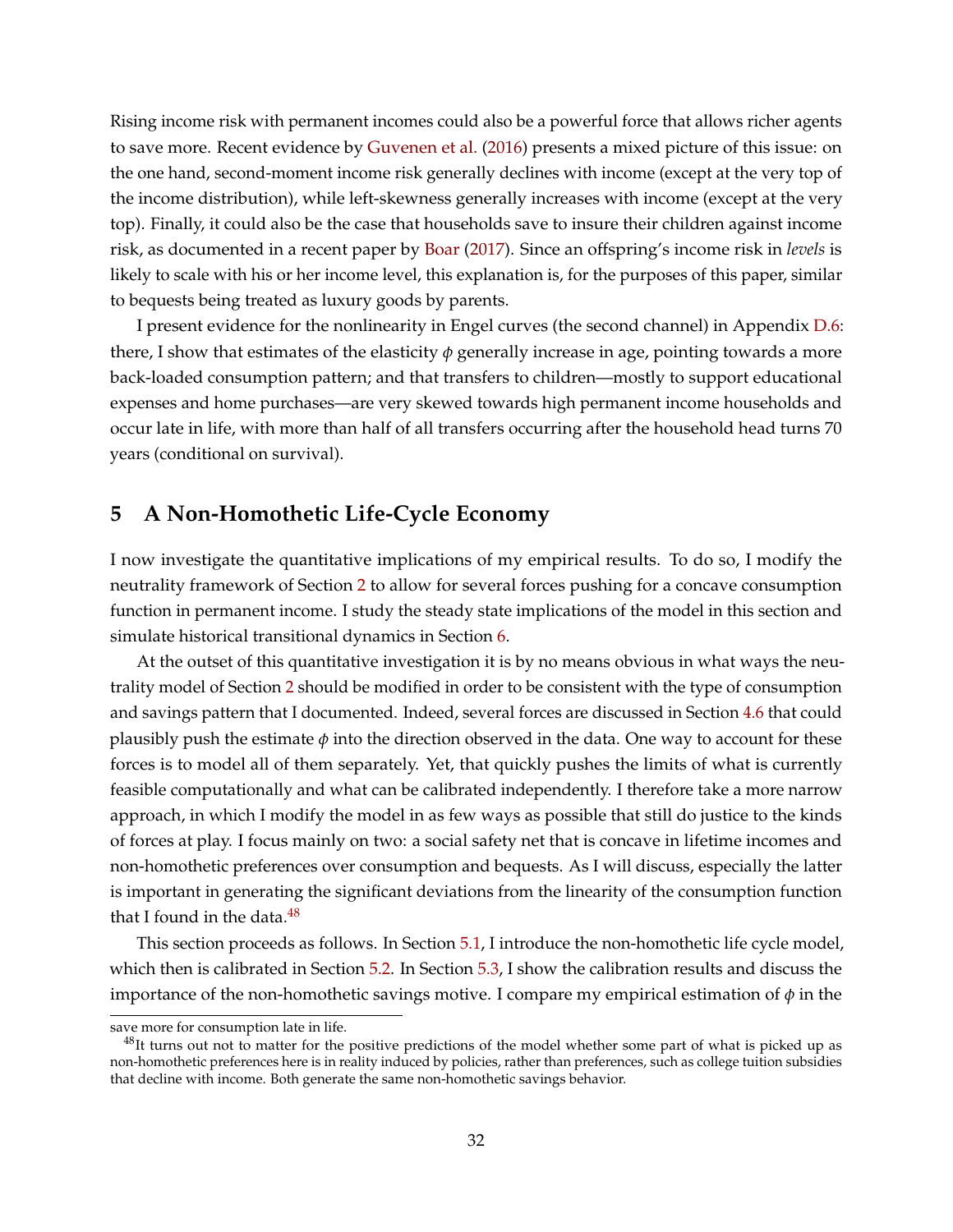non-homothetic life cycle model with a variety of other precautionary-savings models in Section [5.4.](#page-40-0)

Throughout this section, I will compare all results from my non-homothetic life cycle model with an (almost) neutral homothetic model that I introduce below as well. In Appendix [E,](#page-75-0) I provide details of the model computations used for this section, as well as additional results.

#### <span id="page-32-0"></span>**5.1 Model**

The quantitative model is a version of the (general equilibrium) life-cycle precautionary-savings model introduced in Section [3.1,](#page-11-3) with the following modifications.

*Timing.* Each period or age corresponds to one year.

*Agents.* In the model, agents are "born" at the model age  $k = 1$ , corresponding to a biological age of 25 when agents enter the labor market. They have an offspring that enters the labor market at model age  $k = 25$  (biological age 50). They retire at model age  $K^{ret} \equiv 40$  (biological age 65), and die with certainty at model age *Kdeath* ≡ 65 (biological age 90). After retiring, all the way to the certain death, agents face a positive mortality rate  $\delta_k$  from age  $k$  to  $k+1.^{49}$  $k+1.^{49}$  $k+1.^{49}$  Their pre-tax income process is stochastic subject to idiosyncratic productivity shocks and given by

$$
\log y_t^{pre} = \theta_{t-t_0} + \eta_t + \psi_t
$$

where  $\eta_t$  is an AR(1) process with persistence  $\rho$  and a standard deviation of its innovation of  $\sigma_{\eta}$ ; and *ψt* is iid over time, with standard deviation *σψ*. Two initial conditions are imposed for agents. First, I assume that agents start initially with zero assets and a persistent income shock  $\eta_{t_0}$  drawn from a normal distribution with variance  $\sigma_{\eta}^2$ .<sup>[50](#page-32-2)</sup> Second, I assume agents inherit their parents' skill with probability  $p_{\text{inherit}} \in [0, 1]$  and with probability  $1 - p_{\text{inherit}}$  are assigned a random skill according to their population shares.

*Government.* The government levies income taxes and makes social security payments. In particular, retired agents earn social security payments *T socsec*(*y*) which are modeled with a piecewise linear schedule according to the Old Age and Survivor Insurance component of the Social Security system (see also [Huggett and Ventura](#page-53-10) [\(2000\)](#page-53-10) or [De Nardi and Yang](#page-51-8) [\(2014\)](#page-51-8))

$$
T^{sosece}(\bar{y}, W) = 0.9 \min(\bar{y}, 0.2W) + 0.32 \left( \min(\bar{y}, 1.24W) - 0.2W \right)^{+} + 0.15 \left( \min(\bar{y}, 2.47W) - 1.24W \right)^{+}.
$$

Here, *W* is the average labor income, and  $\bar{y}$  is a measure of an individual agent's lifetime income. Since keeping track of an agent's actual lifetime income is computationally costly—it adds an additional state variable—I predict each agent's lifetime income based on that agent's last workingage income.

<span id="page-32-2"></span><span id="page-32-1"></span> $49$ The assumption of a zero death probability before 65 is made for computational simplicity.

<sup>&</sup>lt;sup>50</sup>Since agents accumulate assets as they grow older, one could easily regard this economy as one where agents are "born" at age 30, rather than at age 25, with a non-trivial initial asset position (that was accumulated over the 5 previous years).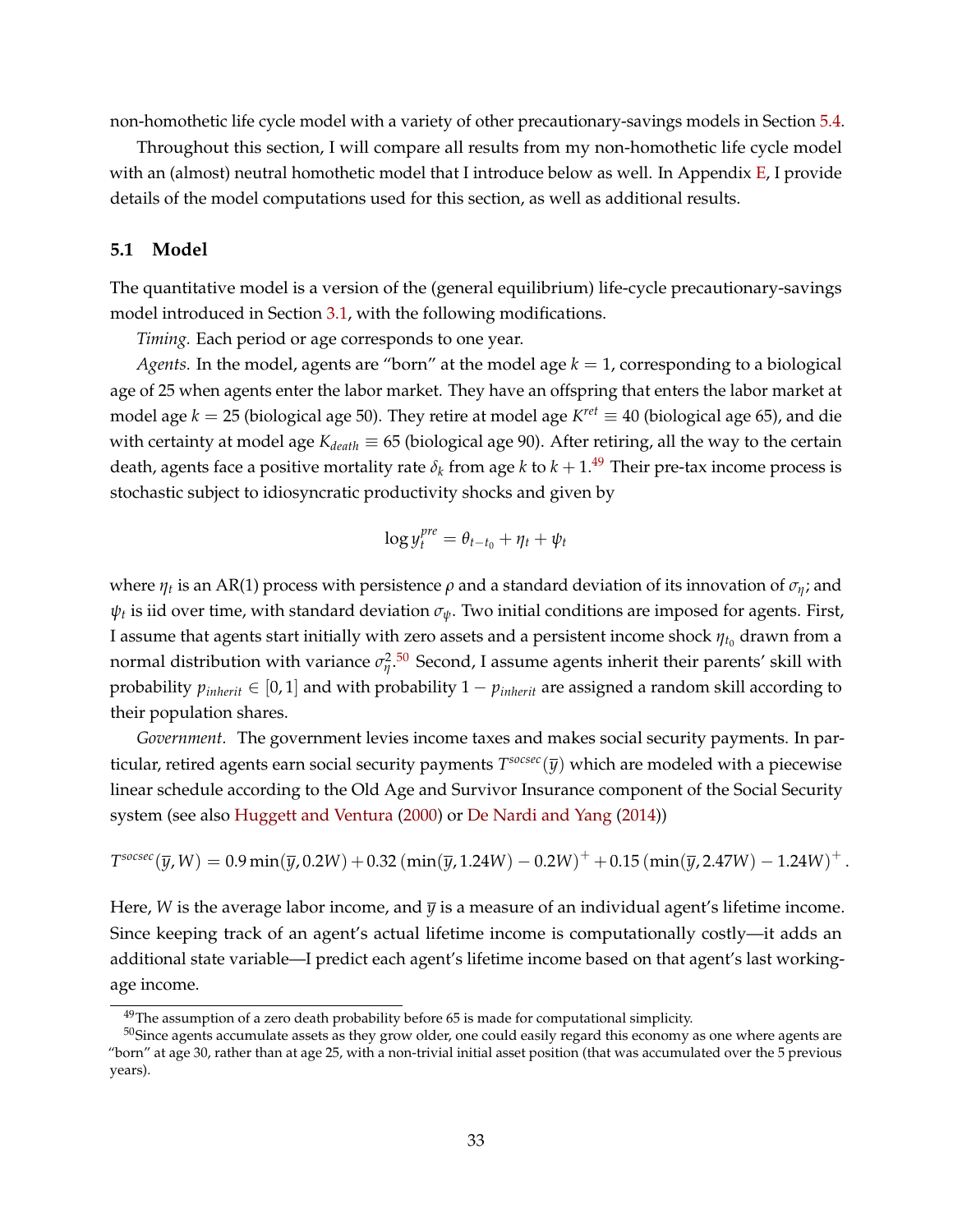All agents pay income taxes according to a progressive income tax system. As in [Benabou](#page-50-13) [\(2000\)](#page-50-13) and [Heathcote et al.](#page-53-15) [\(2017\)](#page-53-15), I assume that pre-tax earnings *y pre* are taxed according to

$$
T^{inctax}(y^{pre}) = y^{pre} - \tau^{inctax}(y^{pre})^{1-\lambda}, \qquad (14)
$$

where *τ inctax* > 0 is a constant and *λ* ≥ 0 is a tax progressivity parameter: a larger *λ* corresponds to more progressive income taxation. In addition, following [Hubbard et al.](#page-53-2) [\(1995\)](#page-53-2), even households with very low incomes receive basic assistance and basic health care. I capture this by a governmentprovided income floor of *y*. After-tax incomes are then

$$
y_t = \max\{y, y_t^{pre} - T^{inctax}(y_t^{pre})\}.
$$

Finally, there is a proportional tax *τ cap* > 0 on capital income. Henceforth, *r* denotes the after-tax  $interest$  *rate,*  $r = (1 - \tau^{cap})r^{pre}$ .

*Preferences.* I allow households to have non-homothetic preferences, both over consumption and bequests, breaking Assumption [1.](#page-14-0) In particular, I assume preferences over consumption at age *k* are given by

$$
u_k(c) = \frac{(c/z)^{1-\sigma_k}}{1-\sigma_k},\tag{15}
$$

where  $\sigma_k > 0$  is an age-dependent elasticity that is constant and equal to  $\sigma$  during retirement, and *z* > 0. Preferences over bequests are given by

$$
U(a) = \kappa \frac{((a+\underline{a})/z)^{1-\sigma}}{1-\sigma},
$$

where  $\kappa > 0$  and  $a > 0$ . These two assumptions constitute the most important deviations from the neutrality result of Section [3.4](#page-15-3) and therefore merit an extensive discussion. Both assumptions seek to capture some of the core forces behind the empirical findings in Section [4.](#page-18-0)

 $Age$ -*dependent elasticities*  $\sigma_k$ *.* The key idea behind these preferences is to change income elasticities of spending across periods. To achieve this in the most straightforward and transparent way, I use "addilog" preferences that were pioneered by [Houthakker](#page-53-17) [\(1960\)](#page-53-17) among others. In a static setup, [Houthakker](#page-53-17) [\(1960\)](#page-53-17) shows that when the utility function is iso-elastic and additively separable, with  $p$ ower 1 −  $σ_k$  on good  $k$ , the income elasticities  $ε_k$  are inversely proportional to  $σ_k$ , that is,  $ε_k \sim σ_k^{-1}$ *k* . Therefore, goods with *low* elasticity *σ<sup>k</sup>* have a *high* income elasticity, and are most attractive if an agent has a sufficiently large income. Moreover, in a two-good setting, the income elasticity is equal to the ratio  $\sigma_k/\sigma_{k+1}$  for high incomes (see also Section [2\)](#page-7-0).

I apply this logic to an intertemporal context and assume that *σ<sup>k</sup>* is lower for higher ages, capturing the fact that higher income agents seem to spend relatively more in the future, in accordance with the evidence in Section  $4$  and Appendix [D.6.](#page-69-0) Moreover, I assume that the ratios  $\sigma_k/\sigma_{k+1}$  are constant until retirement, with a constant that will be determined by the calibration.

These preferences have two additional implications for household behavior, aside from the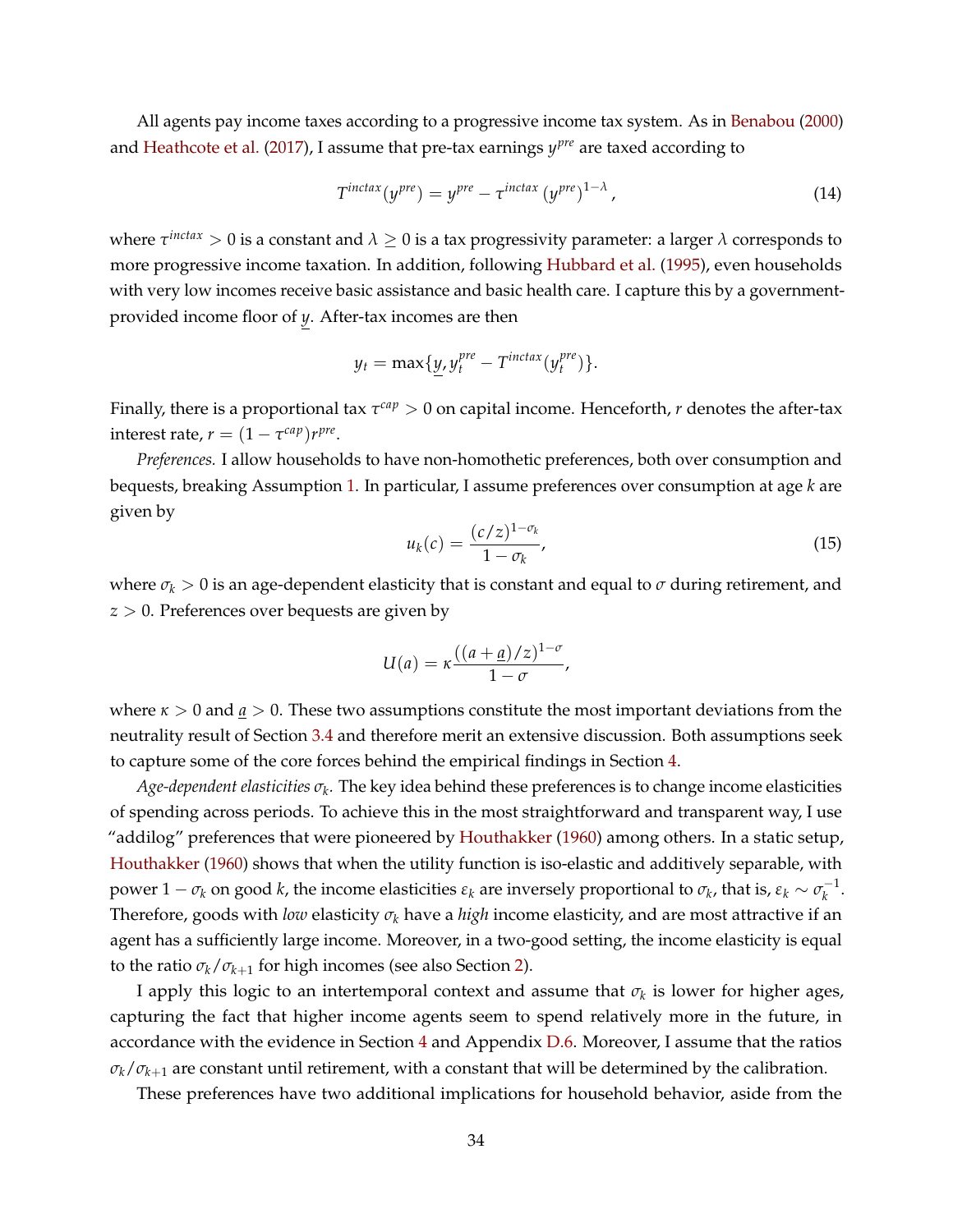changes in income elasticities they induce. First, the preferences change attitudes towards risk both over the life cycle and as a function of permanent income, pushing down risk aversion at higher ages and at higher income or wealth levels. This turns out to be a feature, not a bug: since homothetic models are well-known to predict *increasing* curvature in the value function with age, the non-homothetic model is able to generate curvatures much more in line with the evidence, e.g. from the age structure in portfolio allocation.<sup>[51](#page-34-0)</sup> Second, the preferences imply an elasticity of intertemporal substitution (EIS) that rises with income or wealth, in line with estimates by [Blundell](#page-50-18) [et al.](#page-50-18) [\(1994\)](#page-50-18) who find that the EIS increases in permanent income (see [Attanasio and Browning](#page-49-13) [\(1995\)](#page-49-13) for similar findings).

*Non-homothetic bequest motive.* The second, more standard source of non-homotheticity is in the form of bequests. Bequest utilities are allowed to have a different intercept than that of consumption. In particular, when *a* is relatively large, bequests are treated as a luxury good. Thus richer agents choose to save in order to leave bequests, while poorer agents do not, or less frequently so. The idea to incorporate such preferences in a canonical life-cycle economy goes back to the seminal work of [De Nardi](#page-51-3) [\(2004\)](#page-51-3).

Finally, analogous to the preference specification in Section [2,](#page-7-0) I assume there is a normalization constant  $z > 0$  in both  $u_k(c)$  and  $U(a)$ .

Why do I allow for both sources of non-homothetic consumption-savings behavior, and not merely focus on non-homotheticity in bequests? As I argue below using simulations, the reason is that non-homotheticity in bequests by itself cannot quantitatively account for the concavity *φ* I document in Section [4,](#page-18-0) without implying implausibly large bequests. This is because bequests are estimated to be in the vicinity of 5% of GDP (see Section [5.2](#page-35-0) below), limiting their quantitative role.[52](#page-34-1)

*Net foreign assets and net exports.* Finally, I allow agents to hold foreign assets. In particular, I incorporate the net foreign asset position in a way that allows the U.S. to earn a larger return on its assets compared to its liabilities. In particular, this means that a net foreign asset position of *NFA* implies a net income stream that is larger than  $\frac{r}{1+r}NFA$ . I call the difference "external excess return". The balance of payments at the steady state is then given by

$$
0 = ExtExcessReturn + NX + \frac{r}{1+r} NFA.
$$

While this part of the model is not crucial for any results, it captures returns to U.S. wealth holdings more accurately.

<span id="page-34-0"></span><sup>51</sup>[Ameriks and Zeldes](#page-49-14) [\(2004\)](#page-49-14) show that the risky share in one's portfolio does not decline with age. Such a decline would be predicted by a canonical homothetic life-cycle economy, since human capital acts like a bond position and declines over one's life. An important paper explaining this fact is [Wachter and Yogo](#page-56-6) [\(2010\)](#page-56-6), who incorporate intratemporal addilog preferences over two goods (a necessity and a luxury) into a canonical life-cycle economy.

<span id="page-34-1"></span> $52$ The age pattern I find in Appendix [D.6](#page-69-0) also suggests that there must be an additional force for non-homotheticity in the economy, since an economy that only has a non-homothetic bequest motive would generate a permanent income elasticity *φ* that declines with age.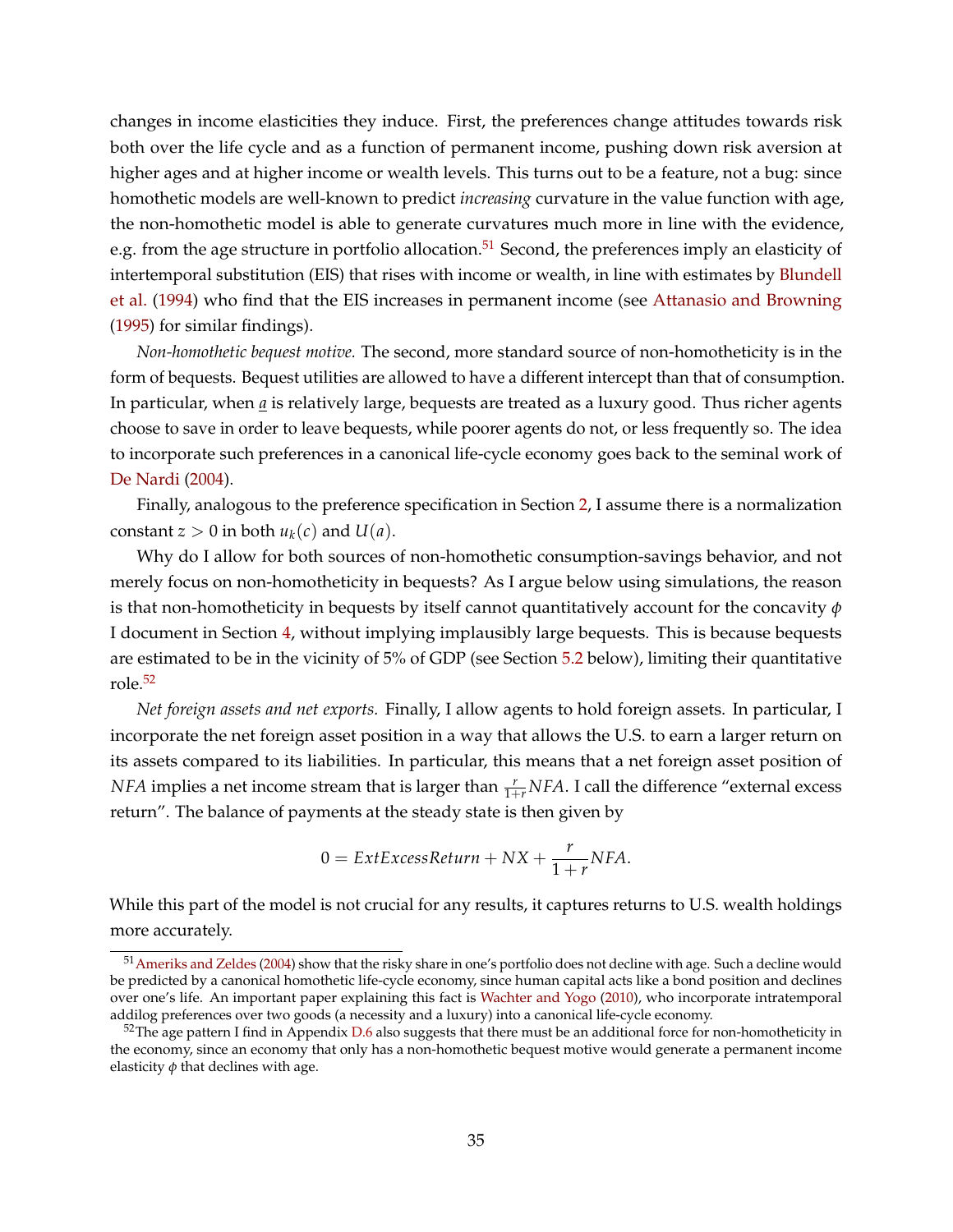## <span id="page-35-0"></span>**5.2 Calibration**

Wherever possible, I calibrate the model to the U.S. economy in 2014. Even though one of my main experiments will be a comparison with 1970, it is important to calibrate the economy at roughly the same time during which I estimated the concavity parameter *φ*. [53](#page-35-1)

*Birth death skills.* I assume there are  $\mathcal{S}=3$  skills with population shares of  $\overline{\mu}_s$  of 0.90, 0.09, and 0.01, capturing the bottom 90%, the next 9% and the top 1%. This choice is motivated by recent increases in incomes going to top income groups [\(Piketty and Saez,](#page-55-0) [2003\)](#page-55-0), but the results are similar using different skill groups.<sup>[54](#page-35-2)</sup> I calibrate mortality rates  $\{\delta_k\}$  by age to the data from the Center for Disease Control for 2011.<sup>[55](#page-35-3)</sup>

*Production.* The gross capital share *α* is computed for the U.S. non-financial corporate sector for 2014. to avoid issues regarding the treatment of mixed incomes.<sup>[56](#page-35-4)</sup> This yields  $\alpha = 36.7\%$ . The calibration of income shares  $\gamma_s$  is explained below. Depreciation is set to a value of  $\delta = 0.07$  in order to match the capital-output ratio in 2014 of  $K/Y = 3.05$ , using a post-tax interest rate of  $r = 3\%$  (see below). I use *A* to normalize GDP *Y* to 1. I adjust the normalization when changing the distribution of income {*γs*} to focus on the pure redistributional effects without mechanical changes in *Y*.

*Government.* Government debt *B* is set equal to 73% of GDP to match the 2014 ratio of total federal debt held by the public to GDP, which excludes bond positions held by the social security trust fund and other government entities (not the Federal Reserve). It is difficult to calibrate estate taxes, since, as is well known, there exist numerous (legal and illegal) ways in which the estate tax burden can be reduced. I therefore choose to follow the literature and assume an intermediate value of *τ beq* = 0.10 as in [De Nardi](#page-51-3) [\(2004\)](#page-51-3). I set the income floor *y* to be 30% of average household labor income, corresponding to around \$10, 000 per adult in 2014 dollars. This is a conservative estimate following [Guvenen et al.](#page-52-21) [\(2016\)](#page-52-21). Other choices yield almost identical results. I estimate the income tax progressivity *λ* from PSID data on pre-tax and post-tax incomes, produced by NBER's TAXSIM program (see details in Appendix [D.7\)](#page-71-0). For 2013, this yields  $\lambda = 0.159$ . The average income tax rate *τ inctax* is set to match the sum of personal tax receipts, employers' contributions to government social insurance as a fraction of total labor income and fraction  $0.5(1 - \alpha)$  of tax income from production and imports.[57](#page-35-5) Together this results in an average income tax of *τ inctax* = 30%. Capital taxes are set to cover the remaining fraction of total government receipts, giving approximately

<span id="page-35-1"></span><sup>&</sup>lt;sup>53</sup>As it turns out, however, the concavity parameter  $\phi$  is quite stable over time. I estimated  $\phi$  in the 1970 steady state from which the transitional dynamics in Section [6](#page-44-0) begin and found estimates that were around  $0.65 - 0.7$ .

<span id="page-35-2"></span><sup>54</sup>While the PSID does cover some very high incomes (the highest pre-tax income in survey year 2013 is over \$6*m*) the very top shares (top 1%, and especially top 0.1%) are underrepresented. The results here should therefore be understood conditional on the top 1% being still described by the same relationship between consumption and income as the bottom 99%. A model without the 1% generates similar aggregate predictions but less wealth inequality at the top.

<span id="page-35-3"></span><sup>55</sup>To avoid a somewhat larger mass of agents dying right at age 90 compared to other ages, I smooth mortality rates over the last ten years of the life (this has no effect on the results).

<span id="page-35-4"></span><sup>&</sup>lt;sup>56</sup>In particular, I compute the gross corporate labor share as the compensation of employees divided by the gross value added net of taxes of the U.S. non-financial corporate sector using data from the BEA's National Income and Product Accounts. See also [Rognlie](#page-55-16) [\(2015\)](#page-55-16) and [Barkai](#page-50-19) [\(2016\)](#page-50-19).

<span id="page-35-5"></span><sup>&</sup>lt;sup>57</sup>Around 50% of the taxes levied on production and imports is property tax income and is counted towards capital taxation. The rest is split according to capital and labor income ratios.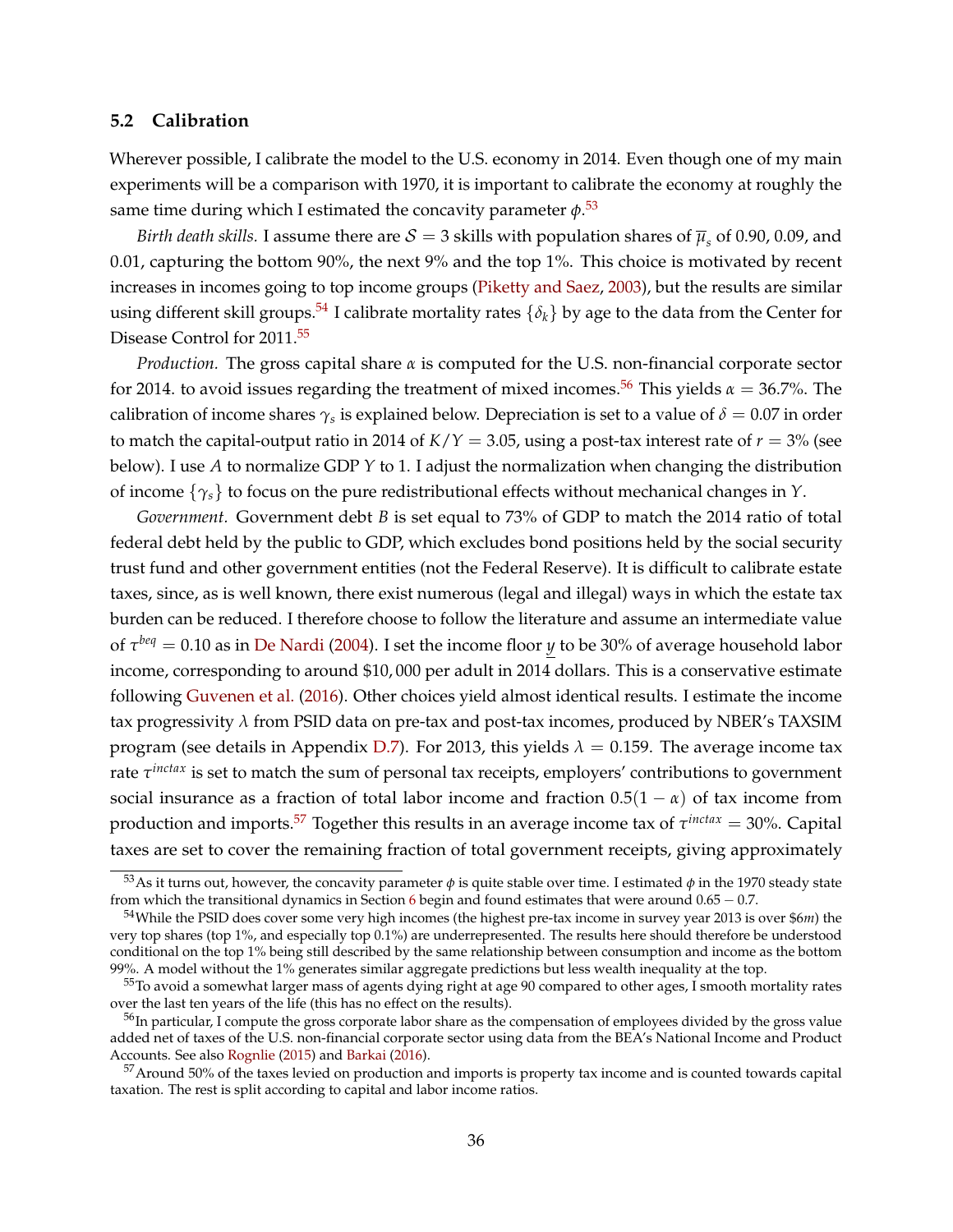**Table 4:** Elasticity of per-period utility function *u* by age.

|                  |     | Age group $25 - 44$ years $45 - 64$ years $65 +$ years |     |
|------------------|-----|--------------------------------------------------------|-----|
| Average $\sigma$ | 7.2 | 3.6                                                    | 1.6 |

<span id="page-36-2"></span>*Note.* This table shows the age profile of elasticities  $\sigma_k$ , averaged within three age groups. The declining age profile in  $\sigma_k$ captures the empirical fact that consumption early in one's life-cycle has a permanent income elasticity below 1, implying that permanently richer agents save relatively more.

*τ cap* = 40%. Government spending *G* is set to be the residual in the government budget constraint. In the calibration, this gives a value of  $G/Y = 14\%$ .

*Idiosyncratic productivity process.* I determine the process for the idiosyncratic productivity process on the pre-1997 annual sample of working-age PSID households (see Appendix [D.4](#page-67-0) for details) by estimating

$$
\hat{y}_{it}^{pre} = \theta_{t-t_0(i)} + \hat{w}_i + \eta_{it} + \psi_{it} + \nu_{it}.
$$

Here,  $\hat{y}_{it}^{pre}$  is the log of pre-tax household labor income; I model the age efficiency profile  $\theta_k$  as a cubic polynomial in age;  $\hat{w}_i$  is assumed to follow a normal distribution; and  $v_{it}$  is measurement error. Since *νit* and *ψit* are indistinguishable, I follow [Heathcote et al.](#page-53-0) [\(2010\)](#page-53-0) and assume the variance of *ν*<sub>*it*</sub> is equal to  $σ<sub>ν</sub><sup>2</sup> = 0.02<sup>58</sup>$  $σ<sub>ν</sub><sup>2</sup> = 0.02<sup>58</sup>$  $σ<sub>ν</sub><sup>2</sup> = 0.02<sup>58</sup>$  This yields the following results. The persistence of  $η<sub>it</sub>$  is found to be  $\rho$  = 0.90, the variance of the innovation to  $\eta_{it}$  is equal to 0.026, and the variance of the transitory shock  $\psi_{it}$  is given by 0.052. The labor income shares  $\{\gamma_s\}$  are calibrated to match the bottom 90%, the next 9% and top 1% income shares using updated data from [Piketty and Saez](#page-55-0) [\(2003\)](#page-55-0). The inheritance probability of parental skill, *pinherit*, is calibrated to match the slope between between parental and child income ranks measured in [Chetty et al.](#page-51-0) [\(2014\)](#page-51-0). This gives  $p_{inherit} = 0.35$ .

*Preferences.* As in the discussion in Section [2.1,](#page-7-0) I choose a simple parametric form for the age profile in consumption elasticities, namely a simple exponential decay, *σk*/*σk*+<sup>1</sup> = *σ slope* > 0, during one's working life and flat thereafter.[59](#page-36-1) In addition to the slope, I pick the median elasticity *σ*. I choose a standard parameter,  $\bar{\sigma}$  = 2.5. I calibrate jointly  $\{\beta, \sigma^{slope}, \kappa, \underline{a}\}$  to match the following four moments: (1) an (after-tax) real interest rate of  $r = 3%$ , which one should understand as the "total rate of return" in the economy; (2) a bequest flow over GDP of 5%—an intermediate value between the recent estimate in [Alvaredo et al.](#page-49-0) [\(2017\)](#page-49-0) of 8% and the estimate of 2% (see, e.g., [Hendricks](#page-53-1) [\(2001\)](#page-53-1)) ; (3) a 30% share of households with bequests below 6.25% of average income [\(De Nardi,](#page-51-1) [2004\)](#page-51-1); (4) an estimate of the permanent income elasticity of consumption that matches column 5 of Table [2.](#page-24-0) This last moment is matched using Monte-Carlo simulations from the model (see Appendix [E.1](#page-75-0) for details). It is this last set of moments that ultimately determines the life-cycle  $non\text{-}homotheticity parameter  $σ^{slope}$ . The parameters are found to be:  $β = 0.89$ ,  $σ^{slope} = 0.94$ ,  $κ = 16$ ,$  $\underline{a} = 1.6$ . The parameter *z*, which is irrelevant in the homothetic case ( $\sigma^{slope} = 1$ ), is set to 30% of

<span id="page-36-1"></span><span id="page-36-0"></span><sup>58</sup>I also include this measurement error term in any simulated income data below.

<sup>&</sup>lt;sup>59</sup>I experimented with several other parametric choices and, to the extent that  $\sigma_k$  is downward sloping during one's working or entire life with a flexible slope parameter, the qualitative and quantitative results are similar.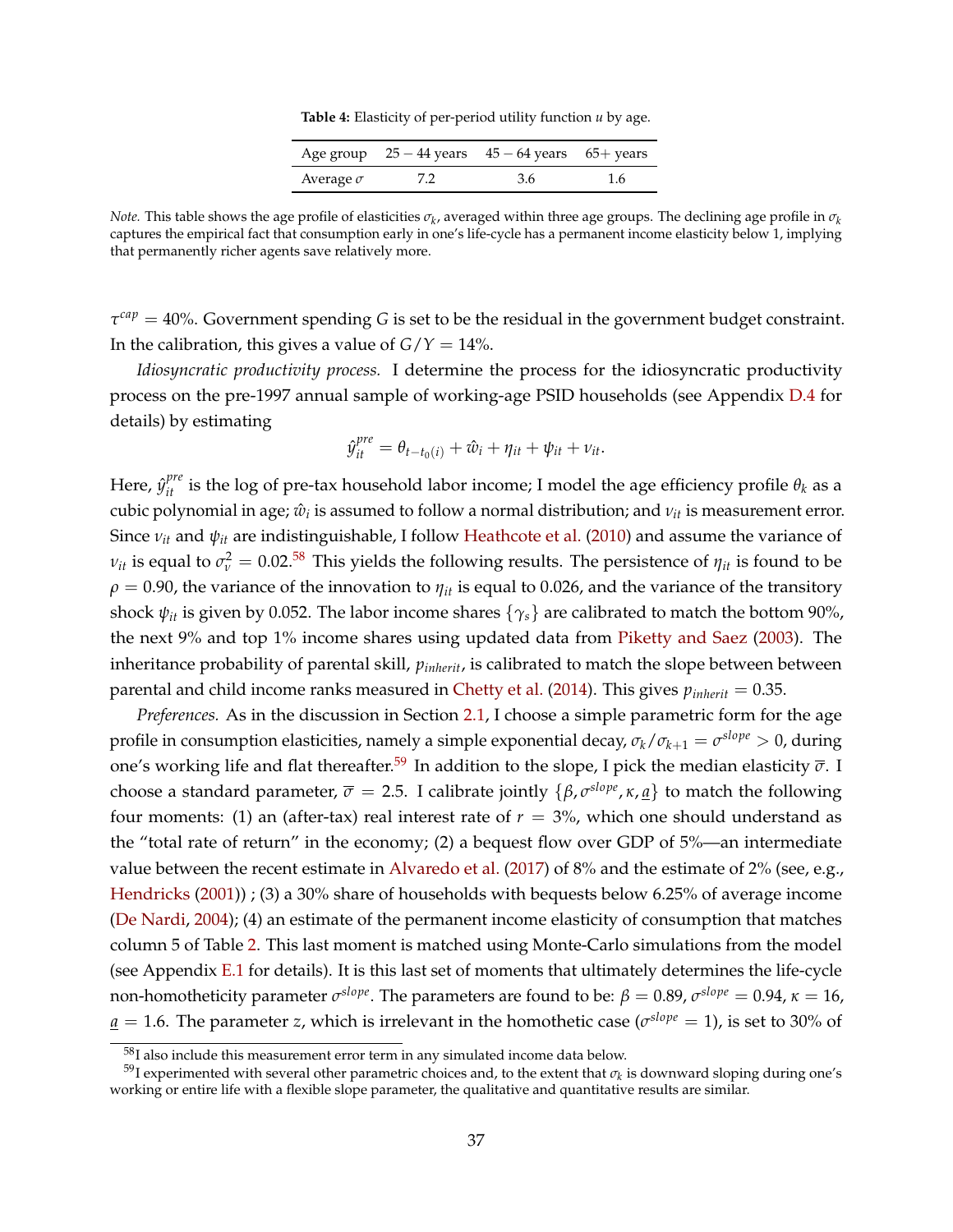average household income, or \$21, 000 in 2014 dollars, which can be thought of as a "minimum" level of consumption below which agents barely save.<sup>[60](#page-37-0)</sup> Table [4](#page-36-2) shows the age-dependence of  $\sigma_k$ and average levels of  $\sigma_k$  for three stages in one's life cycle.

*Interest rate r*. I choose a level of  $r = 3\%$  for the after-tax interest rate (before taxes this corresponds to  $r^{pre} \approx 5\%)$ , giving rise to a private wealth to GDP ratio of around 4.2, in line with recent U.S. levels of household net worth over GDP [\(Piketty and Zucman,](#page-55-1) [2014\)](#page-55-1).

*NFA*. The net foreign asset position, relative to GDP, in 2014 is  $-27.4\%$ . Net exports relative to GDP are given by  $-2.9\%$ .

Table [5](#page-38-0) summarizes the calibration.

**Homothetic benchmark.** In addition to the non-homothetic life-cycle model I described, I also calibrate a "homothetic version" of this economy. For that, I set  $\sigma_k = \overline{\sigma}$  and  $\underline{a} = 0$  to eliminate all forms of non-homothetic savings behavior. I then re-calibrate *β* and *κ* to still match a post-tax real interest rate of 3% and the same total bequest flow relative to GDP of 5%. This gives  $\beta = 0.99$ , and  $\kappa = 1.3$ . Moreover I assume social security payments to be a linear function of (projected) lifetime incomes, with a slope of 20% chosen to match the sum of social security expenses in the non-homothetic economy. This homothetic model is therefore very close to the neutrality benchmark in Section [3.](#page-11-0) [61](#page-37-1)

### **5.3 Calibration results**

I explore the calibrated non-homothetic and homothetic models in a number of dimensions. $62$ 

*Estimating φ in simulated data.* I simulate artifical data from the non-homothetic and homothetic models and estimate the exact same regressions as those designed to test linearity in Section [4](#page-18-0) (see Appendix [E.2](#page-79-0) for details). Table [6](#page-39-0) shows the results, alongside the results I found in Section [4.](#page-18-0) In columns 1–2, it is visible that in both the data and the two models, the estimate without income averaging  $(T = 0)$  is significantly attenuated relative to the ones with income averaging, as expected from the discussion in Section [4.3.](#page-21-0) Interestingly, the  $T = 4$  estimate for the homothetic model is already significantly different from the other two, 0.89 compared to 0.64 and 0.71 respectively, but still significantly below 1.

Three IV specifications for stationary *ηit* appear in columns 3–5, where—just as in Section [4.3—](#page-21-0)I estimate the regressions with quasi-differenced future incomes as instruments, treating  $\rho$  as a

<span id="page-37-0"></span><sup>60</sup>It turns out that numerically, *z* is fairly aligned with *β*, so different values of *z* mainly shift the discount factor around but do not materially affect any other results.

<span id="page-37-1"></span> $<sup>61</sup>$ It is not exactly neutral since there is imperfect skill persistence and the income tax schedule is progressive, that is,</sup> Assumptions [2](#page-14-0) and [3](#page-14-1) are violated.

<span id="page-37-2"></span> $62$ Additional calibration results can be found in Appendix [E.3.](#page-80-0) There, I discuss model implications for: risk aversion over the life cycle; MPCs out of current income; life cycle profiles for consumption, income and wealth; and the joint distribution of labor income and wealth.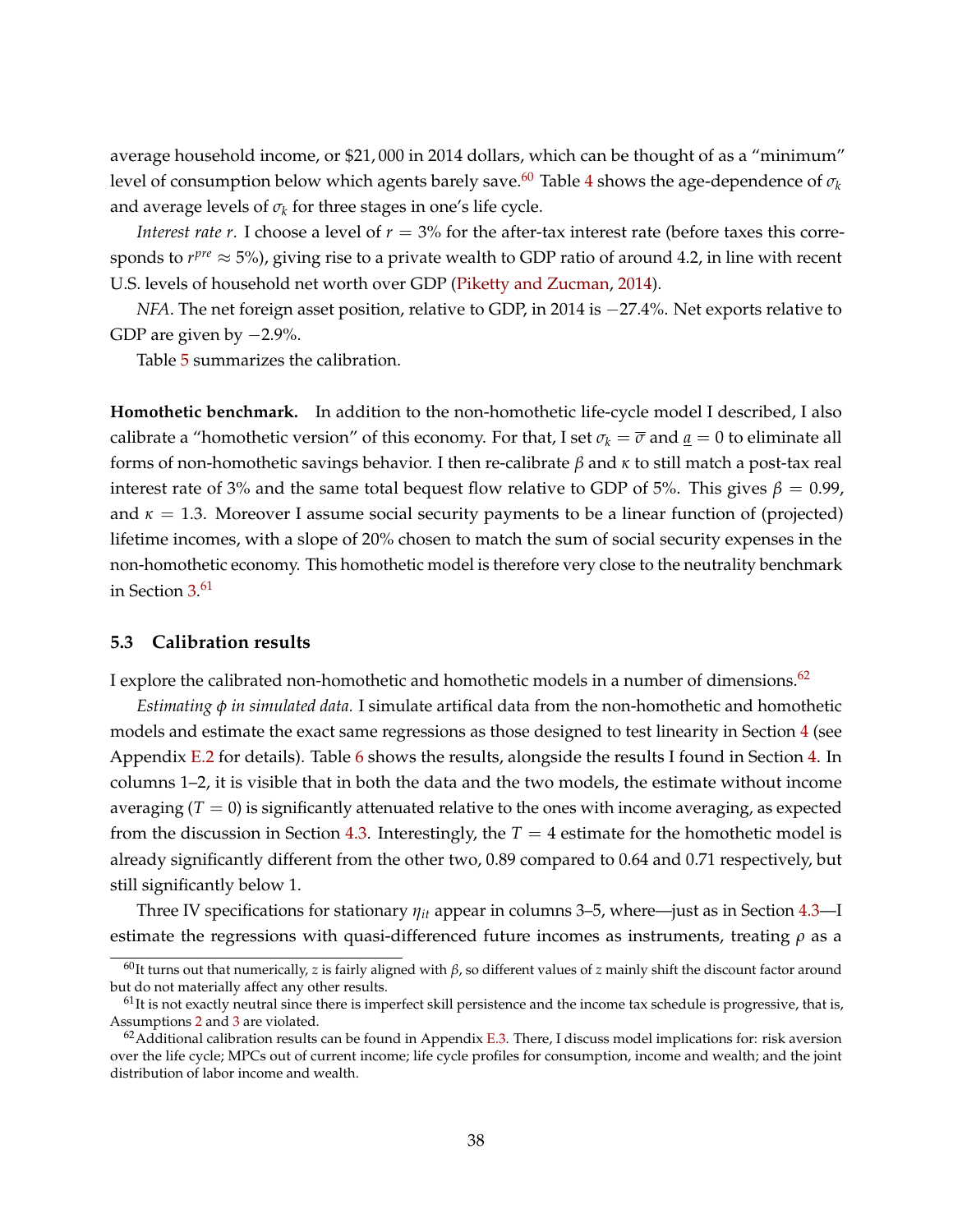<span id="page-38-0"></span>

| Parameter                                        | Description                                         | Value                  | Origin                                       |
|--------------------------------------------------|-----------------------------------------------------|------------------------|----------------------------------------------|
|                                                  |                                                     |                        |                                              |
| Birth, death, skills                             |                                                     |                        |                                              |
| S                                                | Number of permanent types                           | 3                      | see text                                     |
| $\{\overline{\mu}_s\}$                           | Population shares by type<br>Mortality rates by age | $\{0.9, 0.09, 0.01\}$  | see text<br>CDC, 2011                        |
| $\{\delta_k\}$                                   |                                                     |                        |                                              |
| Production                                       |                                                     |                        |                                              |
| α                                                | Capital share                                       | 0.37                   | NIPA, 2014                                   |
| $\{\gamma_s\}$                                   | Labor income shares                                 | $\{0.65, 0.24, 0.11\}$ | Piketty and Saez (2003),<br>updated to 2014  |
| δ                                                | Depreciation                                        | 0.07                   | match $K/Y = 3.05$ (NIPA, 2014)              |
| A                                                | Total factor productivity                           | 0.66                   | normalize $Y = 1$                            |
|                                                  |                                                     |                        |                                              |
| Government                                       |                                                     |                        |                                              |
| B/Y                                              | Federal debt held by the public / GDP               | 0.73                   | NIPA, 2014                                   |
| $\tau^b$                                         | Bequest tax                                         | 0.10                   | see text                                     |
| $\frac{y}{\lambda}$                              | Income floor                                        | 0.30W                  | literature                                   |
| $\tau^{inctax}$                                  | Income tax progressivity                            | 0.16                   | PSID, 2013                                   |
| $\tau^{cap}$                                     | Average income tax                                  | 0.30<br>0.40           | NIPA, see text                               |
| G/Y                                              | Capital tax<br>Government spending / GDP            | 0.14                   | NIPA, see text                               |
|                                                  |                                                     |                        | gov. budget constraint                       |
| Productivities                                   |                                                     |                        |                                              |
|                                                  | Income shock persistence                            | 0.90                   | <b>PSID</b>                                  |
|                                                  | Var. of innovations to persistent shock             | 0.028                  | <b>PSID</b>                                  |
| $\rho$<br>$\sigma_{\eta}^2$<br>$\sigma_{\psi}^2$ | Var. of transitory income shocks                    | 0.055                  | <b>PSID</b>                                  |
|                                                  | Var. of measurement error in incomes                | 0.02                   | literature, see text                         |
| Pinherit                                         | Prob. of intergen. skill transmission               | 0.35                   | Chetty et al (2014)                          |
| Preferences                                      |                                                     |                        |                                              |
| $\boldsymbol{z}$                                 | Scale term in utility function                      | 0.30                   | 30% of average income                        |
| β                                                | Discount factor                                     | 0.89                   | match interest rate $r = 0.03$               |
| $\sigma^{slope}$                                 | Ratio of elasticities $\sigma_{k+1}/\sigma_k$       | 0.94                   | match $\phi = 0.699$                         |
| κ                                                | Weight on bequest motive                            | 16.06                  | match bequests / $GDP = 0.05$                |
| а                                                | Intercept in bequest utility                        | 1.62                   | 30% share with beq. $\leq$ 6.25% avg. income |
| $\overline{\sigma}$                              | Elast. of intertemp. substitution, median age       | 2.5                    | literature                                   |
| Other                                            |                                                     |                        |                                              |
| NFA/Y                                            | Net foreign asset position over GDP                 | $-0.27$                | 2011 US NFA,                                 |
|                                                  |                                                     |                        | Lane and Milesi-Ferretti (2007)              |
| NX/Y                                             | Net exports over GDP                                | $-0.029$               | US. net exports (NIPA 2014)                  |
|                                                  |                                                     |                        |                                              |

**Table 5:** Calibrated parameters of the baseline non-homothetic life cycle model.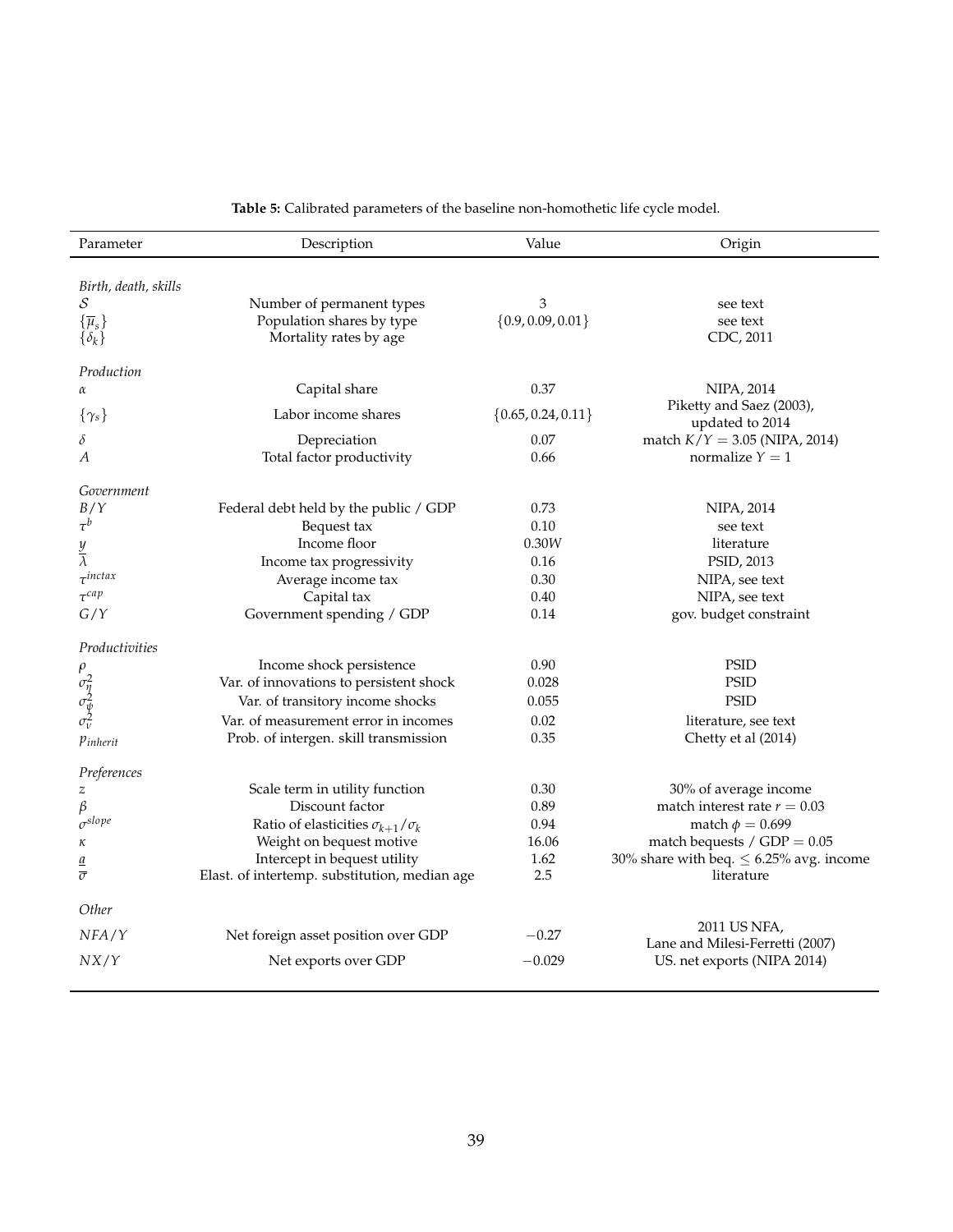**Table 6:** Estimating *φ* in simulated data from the non-homothetic lifecycle model.

<span id="page-39-0"></span>

|                |      | OLS. |      |      | IV   |                                                                         |
|----------------|------|------|------|------|------|-------------------------------------------------------------------------|
|                |      |      |      |      |      | $T = 0$ $T = 4$ $\rho = 0.89$ $\rho = 0.9$ $\rho = 0.91$ initial income |
| Data           | 0.40 | 0.64 | 0.69 | 0.70 | 0.72 | 0.73                                                                    |
| Non-homothetic | 0.53 | 0.71 | 0.69 | 0.70 | 0.71 | 0.72                                                                    |
| Homothetic     | 0.68 | 0.89 | 0.98 | 0.99 | 1.01 | 1.00                                                                    |

<span id="page-39-1"></span>*Note.* This table compares regressions testing the linearity of consumption in permanent labor income in the data and in two models: A non-homothetic and a homothetic life-cycle model. The first two columns are results from an OLS regression of log consumption on log income residuals, averaged across *T* observations. Columns 3–5 are IV results with quasi-differenced future incomes as instruments; Column 6 shows IV results with initial incomes as instruments.



**Figure 6:** Lorenz curve for wealth.

*Note.* The Lorenz curve shows how much wealth the bottom *x* percent of the population hold, where *x* varies along the horizontal axis. The closer the plot is to the 45° line, the more equal the distribution is. The more this plot is pushed towards the bottom right corner, the more unequal the distribution is. The data on wealth inequality is from [Saez and](#page-55-2) [Zucman](#page-55-2) [\(2016\)](#page-55-2).

parameter chosen by the econometrician. The columns show a relatively good match between the regression results in the non-homothetic economy and the data. This is partly by construction: I calibrated the non-homothetic model to match the data estimate at the assumed persistence  $\rho = 0.90$ . The results in the homothetic economy are very close to 1. This is reassuring and a confirmation that the assumptions in Section [4.3](#page-21-0) are indeed reasonable in the context of a life-cycle precautionary savings model. The result with the initial income IV specification (Column 6) is similar: as explained in Section [4.3,](#page-21-0) there is an upward bias in the estimated elasticity *φ*, which is visible in both models. The non-homothetic model's estimate is relatively close to the data, while the distance to the homothetic model is considerable.

*Wealth inequality.* The fact that richer people save relatively more naturally generates more wealth inequality than would occur in a neutral economy. But how much more? Figure [6](#page-39-1) shows the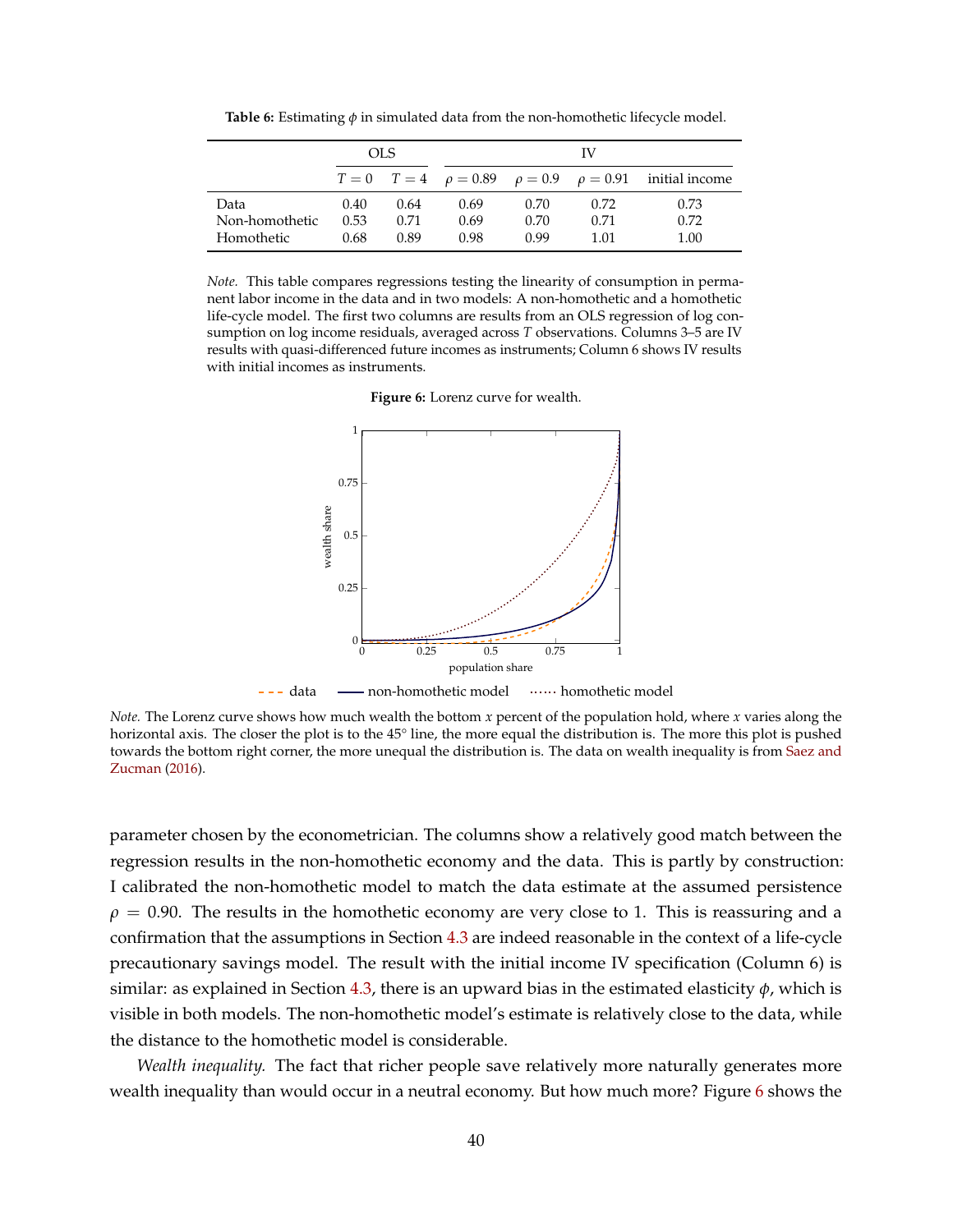<span id="page-40-0"></span>

|                                                        | Share of wealth in top |          |                         |        |          |           |  |
|--------------------------------------------------------|------------------------|----------|-------------------------|--------|----------|-----------|--|
|                                                        | $0.1\%$                | $1\%$    | $5\%$                   | $10\%$ | 20%      | 50%       |  |
| Data (Saez-Zucman, 2016) 20.5% 38.6% 60.6% 73.0% 86.4% |                        |          |                         |        |          | $100.1\%$ |  |
| Non-homothetic model                                   | $10.1\%$               |          | 38.8% 67.8% 78.1% 87.0% |        |          | 97.3%     |  |
| Homothetic model                                       | $2.5\%$                | $11.8\%$ | 26.0% 37.5%             |        | $55.0\%$ | 87.0%     |  |

**Table 7:** Top wealth shares.

*Note.* This table shows the plot in Figure [6](#page-39-1) in numbers.

Lorenz curve for wealth or, in other words, what fraction of wealth the bottom *x* percent share of the population holds, where *x* is anywhere between 0% and 100%. As is visible, the non-homotheticity generates a significant amount of wealth inequality that matches that in the data quite successfully overall, despite wealth inequality not having been a calibration target. Table [7](#page-40-0) confirms this but highlights that the mechanism does not seem to capture the very top. This is partly due to the fact that there is no top 0.1% skill group in the model, but may also reflect the need for other forces to explain tail inequality, such as entrepreneurship and more generally return heterogeneity, as in the models of [Quadrini](#page-55-3) [\(2000\)](#page-55-3), [Cagetti and De Nardi](#page-50-0) [\(2006\)](#page-50-0), and [Benhabib et al.](#page-50-1) [\(2015,](#page-50-1) [2017\)](#page-50-2), among others.

*Consumption profiles.* To illustrate the non-homotheticity, Figure [7](#page-41-0) plots expenditure shares over the life cycle. The shares are constructed as the fraction of present value of consumption at a given age  $k$ ,  $(1+r)^{-k}\bar{c}_{k,s}$ , in the total present value of income. For simplicity, Figure [7](#page-41-0) shows the shares relative to the shares of the bottom 90% skill group. This forcefully illustrates the non-homotheticity. While in the homothetic model (Panel (b)), agents of all skills choose the exact same expenditure shares (i.e. all skill groups are on the same linear Engel curve), this is not the case in the nonhomothetic model (Panel (a)): there, agents with higher permanent incomes choose to shift their present-value consumption profiles considerably more towards higher ages.

### **5.4 Comparison with alternative models**

I showed in Table [6](#page-39-0) that the non-homothetic model matches the empirical evidence in Section [4](#page-18-0) relatively successfully, especially when compared to the homothetic benchmark economy. Yet, one may still wonder how other economies fare under the same test. For example, what happens if the persistent shocks are more persistent than an AR(1) with  $\rho = 0.90$ , as was assumed in the two models of the previous section? What if there is partial insurance against income shocks? What if agents are subject to shocks to their discount factors—a common model ingredient that is generally used to increase wealth concentration [\(Krusell and Smith,](#page-54-0) [1997;](#page-54-0) [Hubmer et al.,](#page-53-2) [2016\)](#page-53-2)? What if the income process is entirely different, e.g. one with kurtosis, inspired by those of [Guvenen et al.](#page-52-0) [\(2016\)](#page-52-0), or one with an extremely productive state, as in [Castaneda et al.](#page-51-2) [\(2003\)](#page-51-2) and [Kindermann and](#page-54-1)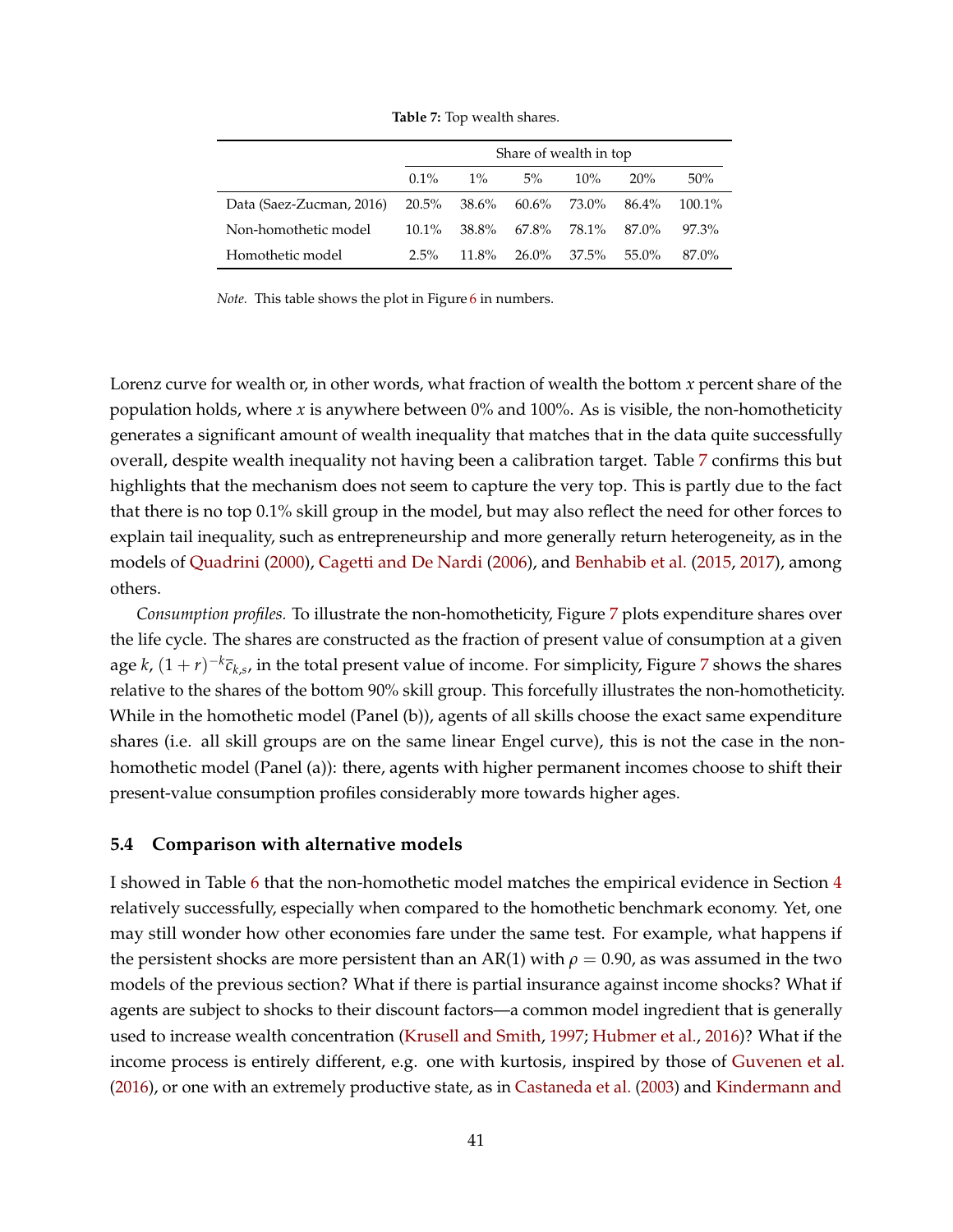<span id="page-41-0"></span>

**Figure 7:** Expenditure shares (of present value income) by skill group.

<span id="page-41-1"></span> $---$  [bottom 90%](#page-41-1)  $---$  next 9%  $---$  top 1%

*Note.* This graph shows age profiles of expenditure shares for each skill group in two models. The expenditure shares are computed as fractions of present value of income. The graph is normalized by subtracting the expenditure shares of the bottom 90% skill group. The plot illustrates that early consumption has a lower permanent income elasticity than late consumption in the non-homothetic model. See Appendix [E.3.7](#page-85-0) for regular *current* value consumption profiles.

#### [Krueger](#page-54-1) [\(2017\)](#page-54-1)?

This subsection answers these questions by comparing the main IV specifications—the  $AR(1)$ IV with quasi-differencing (*ρ* = 0.90) and the initial income IV—across a wide variety of other precautionary savings models. To this end, I computed a number of extensions to the homothetic benchmark economy which are designed to capture certain additional model features. All of these alternative models are calibrated to match the same post-tax steady state interest rate of  $r = 3\%$ , and their model parameters are set to standard values—wherever possible, to the same parameter values that are used in the non-homothetic model. I then simulated data from these models and estimated the same specifications as in the data. Details on the estimation on model-simulated data can be found in Appendix [E.2,](#page-79-0) and details on the model extensions are in Appendix [E.4.](#page-88-0)

Table [8](#page-42-0) shows the results. The first three rows in that table are the data, the non-homothetic economy and the homothetic economy. The alternative models considered in Table [8](#page-42-0) split into three blocks, starting with models with alternative preference or transfer assumptions, then models with income processes that do not satisfy the assumptions of the econometric model in Section [4.3,](#page-21-0) and a few other models. The columns represent the various specifications: the first column shows the true  $\phi$  parameter in the model, which, reassuringly, exactly coincides with the AR(1) IV as long as that is the income process being used. If the true  $\phi$  is equal to 1, the model is exactly neutral, as in Section [3.4.](#page-15-0) The second and third columns show the two IV specifications. I added two more specifications that have been considered by the literature and that are discussed below.

*Alternative preferences or transfers.* The first model in group 2 is an entirely neutral economy, with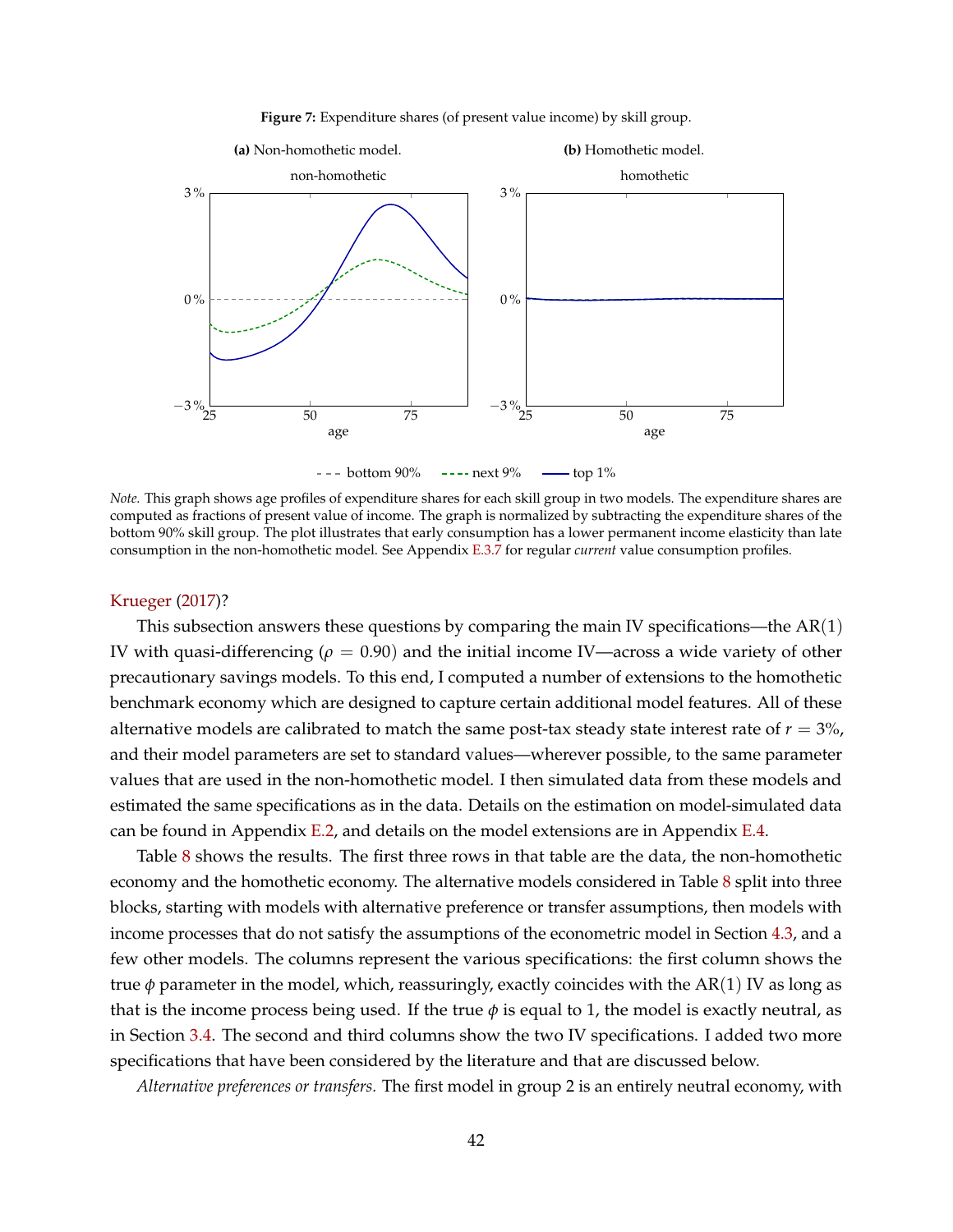<span id="page-42-0"></span>

|                                         | true $\phi$ | IV, $\rho = 0.9$ | IV, ini | <b>BPP</b> | Ret. wealth slope |
|-----------------------------------------|-------------|------------------|---------|------------|-------------------|
|                                         |             |                  |         |            |                   |
| 1. Data and main models                 |             |                  |         |            |                   |
| Data                                    |             | 0.70             | 0.73    |            |                   |
| Non-homothetic                          | 0.70        | 0.70             | 0.72    | 0.36       | 0.18              |
| Homothetic                              | 0.99        | 0.99             | 1.00    | 0.38       | 0.18              |
| 2. Alternative preferences or transfers |             |                  |         |            |                   |
| Homothetic w/out bequests               | 1.00        | 1.00             | 1.02    | 0.36       | 0.24              |
| Homothetic w/ social security           | 0.95        | 0.95             | 0.96    | 0.33       | 0.20              |
| Homothetic u but luxury bequests        | 0.95        | 0.95             | 0.96    | 0.33       | 0.20              |
| 3. Alternative income process           |             |                  |         |            |                   |
| AR(1) with $\rho = 0.95$                | 1.00        | 0.93             | 1.01    | 0.52       | 0.24              |
| Permanent-transitory                    | 1.00        | 0.92             | 1.01    | 0.65       | 0.24              |
| Heavy-tailed                            | 1.00        | 0.90             | 1.00    | 0.38       | 0.20              |
| Extreme productivity state              | 1.00        | 0.91             | 1.00    | 0.55       | 0.06              |
| Heterogeneous income profiles           | 1.00        | 1.10             | 1.03    | 0.26       | 0.24              |
| 4. Other                                |             |                  |         |            |                   |
| Partial insurance                       | 1.00        | 1.00             | 1.04    | 0.25       | 0.24              |
| Random discount factors                 | 1.00        | 1.00             | 1.12    | 0.37       | 0.30              |
|                                         |             |                  |         |            |                   |

**Table 8:** Comparison across models.

*Note.* This table compares the two main IV tests of the linearity of consumption in permanent income, across a wide range of models. It estimates the regressions on Monte-Carlo simulated data. The models are recalibrated to match the same equilibrium interest rate. See text and Appendix [E.4](#page-88-0) for details.

 $\phi = 1.00$  and serves as the framework for further extensions. The second model in group 2 extends this model by including the concave actual social security schedule *T socsec*. One can see that the AR(1) IV estimate of *φ* shrinks somewhat, although only by around 0.05. The third model in group 2 is a model with a luxury bequest motive only (i.e.  $\sigma_k = const$ ), where  $\kappa$ , *b* are calibrated as before to match the total bequest flow in the economy and a 30% share of bequests below 6.25% of average income (see [De Nardi](#page-51-1) [\(2004\)](#page-51-1)). Again, while this helps to push down the stationary IV estimate of *φ*, it does so modestly, by around  $0.05<sup>63</sup>$  $0.05<sup>63</sup>$  $0.05<sup>63</sup>$  The initial income IV estimates are similar.

*Alternative income processes.* Group 3 in Table [8](#page-42-0) considers alternative income processes. The first model considers an AR(1) persistent component  $\eta_{it}$  with persistence  $\rho = 0.95$  the innovation variance  $\sigma_{\eta}^2$  of which is calibrated to match the same overall income dispersion as the benchmark economies with  $\rho = 0.90$ . The second and third models consider permanent-transitory income shocks and heavy-tailed income shocks. For the former, I use the parameters in [Kaplan and Violante](#page-53-3) [\(2010\)](#page-53-3), and for the latter I adapt the income process in [Guvenen et al.](#page-52-0) [\(2016\)](#page-52-0). Both push down the stationary IV estimate, but not below 0.90. The initial income IV in those models is consistently

<span id="page-42-1"></span> $63$ This is not to say this motive is not important, however. Indeed, it generates significant improvements in matching wealth inequality. However, it appears to do so mostly by slowing old-age dissaving, rather than creating savings rate dispersion among the younger or middle-aged agents.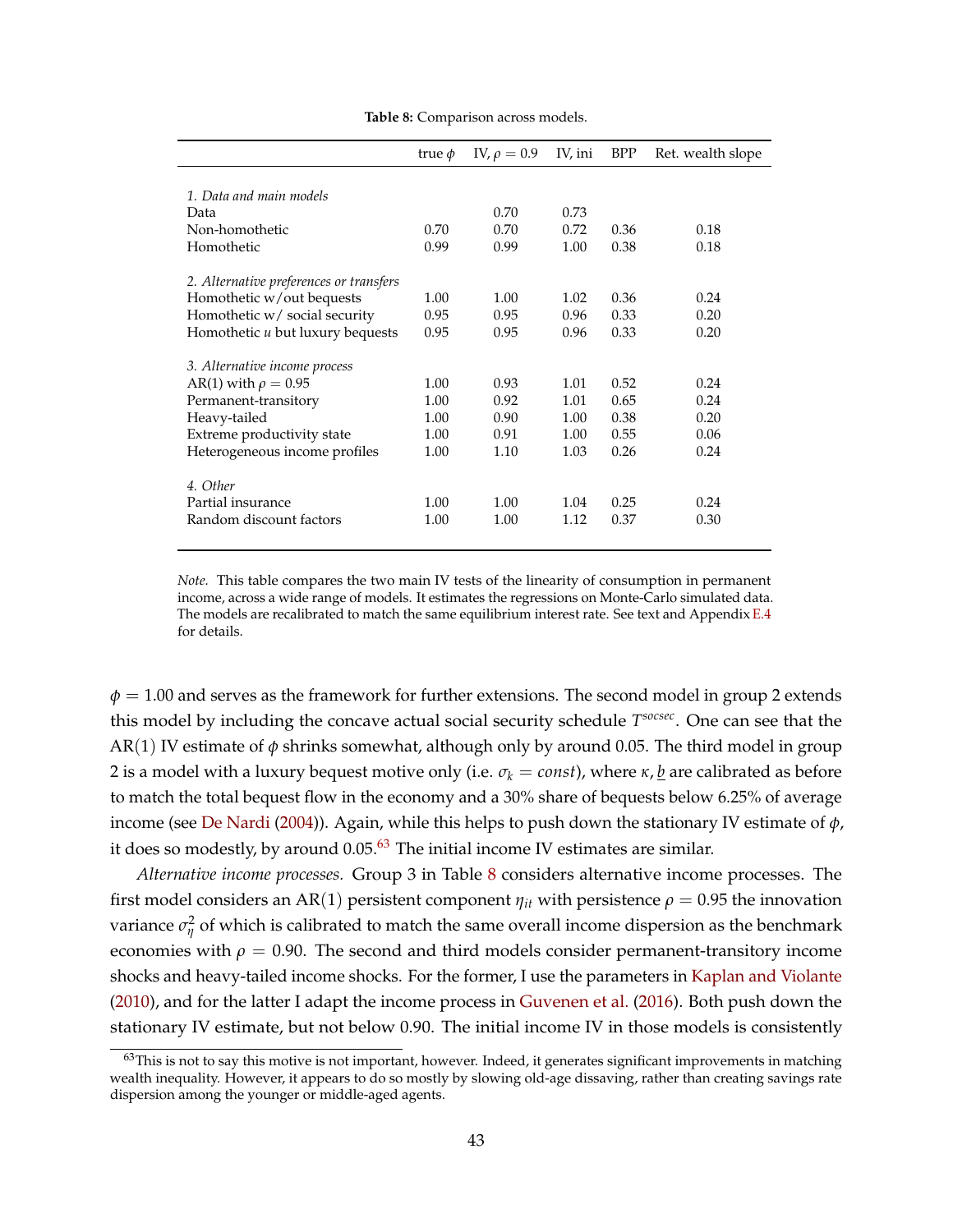above 1. The fourth model is a simple adaption of the "extreme productivity state" income process of [Kindermann and Krueger](#page-54-1) [\(2017\)](#page-54-1) (see [Castaneda et al.](#page-51-2) [\(2003\)](#page-51-2) for the seminal work in this regard). The AR(1) IV estimate is somewhat lower. Finally, the last model in this group considers the role of heterogeneity in income profiles in a homothetic economy, calibrated to match a life-cycle increase within-cohort log income dispersion of 0.2. This tends to push up the  $AR(1)$  IV estimates, but leaves the initial income IV unchanged. It shall be noted, however, that some models with heterogeneous income profiles include a learning component [\(Guvenen,](#page-52-1) [2007;](#page-52-1) [Guvenen and Smith,](#page-52-2) [2014\)](#page-52-2), which may push these estimates down somewhat.

*Partial insurance economy.* The first model in group 4 is a partial insurance economy, where an innovation  $\epsilon_{it}^{\eta}$  to  $\eta_{it}$  is mitigated by a transfer  $-\theta\epsilon_{it}^{\eta}$  [\(Guvenen and Smith,](#page-52-2) [2014\)](#page-52-2). In line with my reasoning in Section  $4.4$ , the AR $(1)$  IV estimate is equal to 1. In addition, even the OLS specification with  $T = 4$  barely changes compared to the homothetic benchmark economy. This underscores that the issue of partial insurance against income shocks is largely separate from the concavity in consumption as a function of permanent income.

*Discount factor shocks.* In the last model in Table [8,](#page-42-0) I simulate an economy with discount factor shocks. In particular, I adapt the parametrization of these shocks from [Hubmer et al.](#page-53-2) [\(2016\)](#page-53-2). While this technique is extremely useful in matching wealth inequality, it is not well-suited to match the estimated concavity in the consumption function. Indeed, the IV estimate is at 0.99, very close to 1. Why is this? While there are very persistent savers in this economy, the discount factor shocks are assumed to be entirely independent of one's income or consumption choices. This is where my model departs: by modeling non-homotheticity in consumption decisions, this essentially induces an "effective" discount factor that depends positively on consumption. Thus, non-homotheticity positively aligns income and savings decisions a lot more than a random-*β* environment would.

*BPP regressions.* For all models, I also compute the partial insurance coefficients with respect to persistent shocks as in [Blundell et al.](#page-50-3) [\(2008\)](#page-50-3), henceforth BPP. One can see that they are generally relatively low, indicating a substantial amount of self-insurance with respect to permanent shocks. Interestingly, introducing a non-homothetic savings motive leaves the BPP coefficient almost identical, despite changing the permanent income elasticity parameter *φ*.

*Retirement wealth slope.* In an effort to inform the relationship between savings and permanent income, some authors have pointed towards the lifetime income-slope of the ratio of retirement wealth and lifetime income (see e.g. [Gustman and Steinmeier](#page-52-3) [\(1999\)](#page-52-3) and [Venti and Wise](#page-56-0) [\(2000\)](#page-56-0)). Putting aside any general issues with wealth-based savings statistics one may have, $64$  the last column computes these slopes in the models. Interestingly, in all models the slope is positive, around 0.15 − 0.25 (in units of average income), even in entirely neutral models. One reason for this is that agents that receive positive income shocks late in the life cycle will not just earn relatively more due to high life cycle productivity, but also save more out of the additional income increase. This generates a positive correlation between lifetime incomes and savings when entering retirement.

<span id="page-43-0"></span> $64$ The presence of capital gains, receipt of bequests, or heterogeneity in returns on wealth makes them relatively unattractive from the perspective of the consumption approach of this paper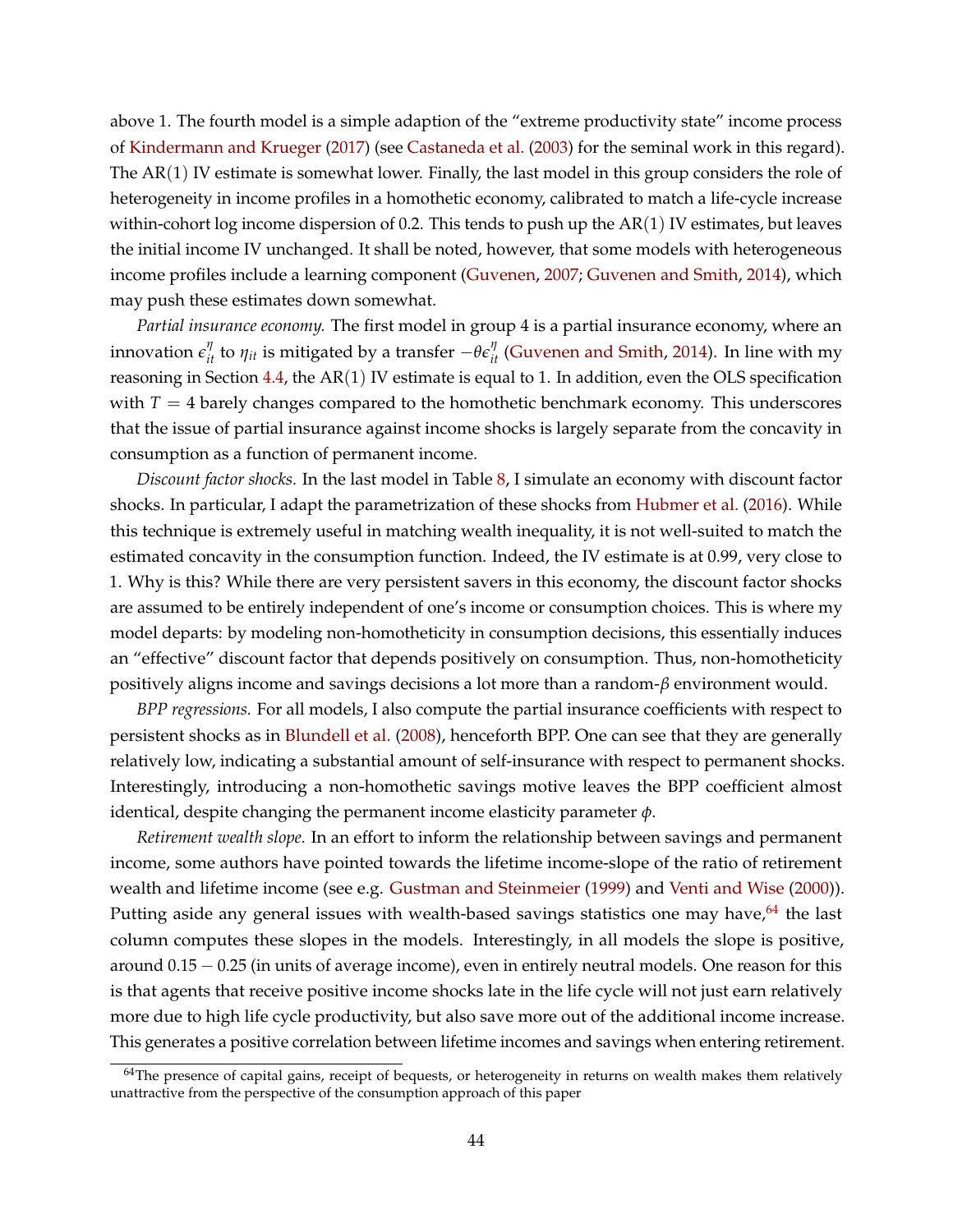Interestingly, the non-homothetic economy does not generate an outstandingly large slope here, in fact, the slope is similar to the other economies, suggesting that this slope parameter, while intrinsically interesting by itself, may not be well-suited to inform the linearity of consumption as a function of permanent income.

# **6 The Non-Neutral Effects of Rising Permanent Income Inequality**

The previous section demonstrates the ability of the non-homothetic model to capture the empirical degree of concavity of consumption as a function of permanent income. This section explores the quantitative implications of rising permanent income inequality in the non-homothetic economy, in two steps: first, in Section [6.1,](#page-44-0) I keep the interest rate fixed and compute the partial equilibrium implications of a rise in permanent income inequality that mirrors what the U.S. has experienced since 1970. I do this mainly by comparing the 1970 and 2014 steady states with each other. In Section [6.2,](#page-45-0) I compute the general equilibrium transitional dynamics induced by the shift in the distribution of permanent income.

### <span id="page-44-0"></span>**6.1 Comparing steady states in partial equilibrium**

To operationalize this partial equilibrium experiment, I fix interest rates at their 2014 level but assume the distribution of labor income shares  $\{\gamma_s\}$  matches the 1970 income distribution [\(Piketty](#page-55-0) [and Saez,](#page-55-0) [2003\)](#page-55-0).<sup>[65](#page-44-1)</sup> Then, I assume from one day to the next that labor income shares  $\{\gamma_s\}$  jump back to their 2014 levels. I focus on two outcomes in this subsection: the immediate shortfall in consumption—to allow for a comparison with the ad-hoc exercise in Section [4.5—](#page-29-0)as well as the long-run accumulation of wealth that is implied by the new steady state with greater inequality. I compare the results with the response in the homothetic economy (which is almost neutral in the long-run).

*Short-run effect on consumption.* I calculate the percentage decrease in aggregate consumption after the unanticipated shift in income inequality. In the ad-hoc exercise in Section [4.5,](#page-29-0) the consumption response was around −4%. Panel (a) of Figure [8](#page-45-1) shows these results. In the non-homothetic model, initial consumption drops by around −2.5% in total, somewhat below the ad-hoc estimate. In the homothetic model, the number is also negative, around  $-0.1%$ , since as discussed in Section [3,](#page-11-0) the homothetic model is not neutral in the short-run.

*Long-run effect on savings.* After the economy settled to the new steady state with higher income inequality, the non-homothetic economy has accumulated a whopping 130% of GDP in additional wealth, whereas the homothetic economy has not accumulated any extra wealth. As rough order of magnitude: the U.S. net foreign asset position declined by 18% of GDP since the end of the Asian

<span id="page-44-1"></span> $65$ As in Section [4.5,](#page-29-0) I assume for simplicity that all changes to the income distribution are driven by permanent income changes, in line with the evidence in [Sabelhaus and Song](#page-55-4) [\(2010\)](#page-55-4) and [Guvenen et al.](#page-52-4) [\(2014,](#page-52-4) [2017\)](#page-52-5).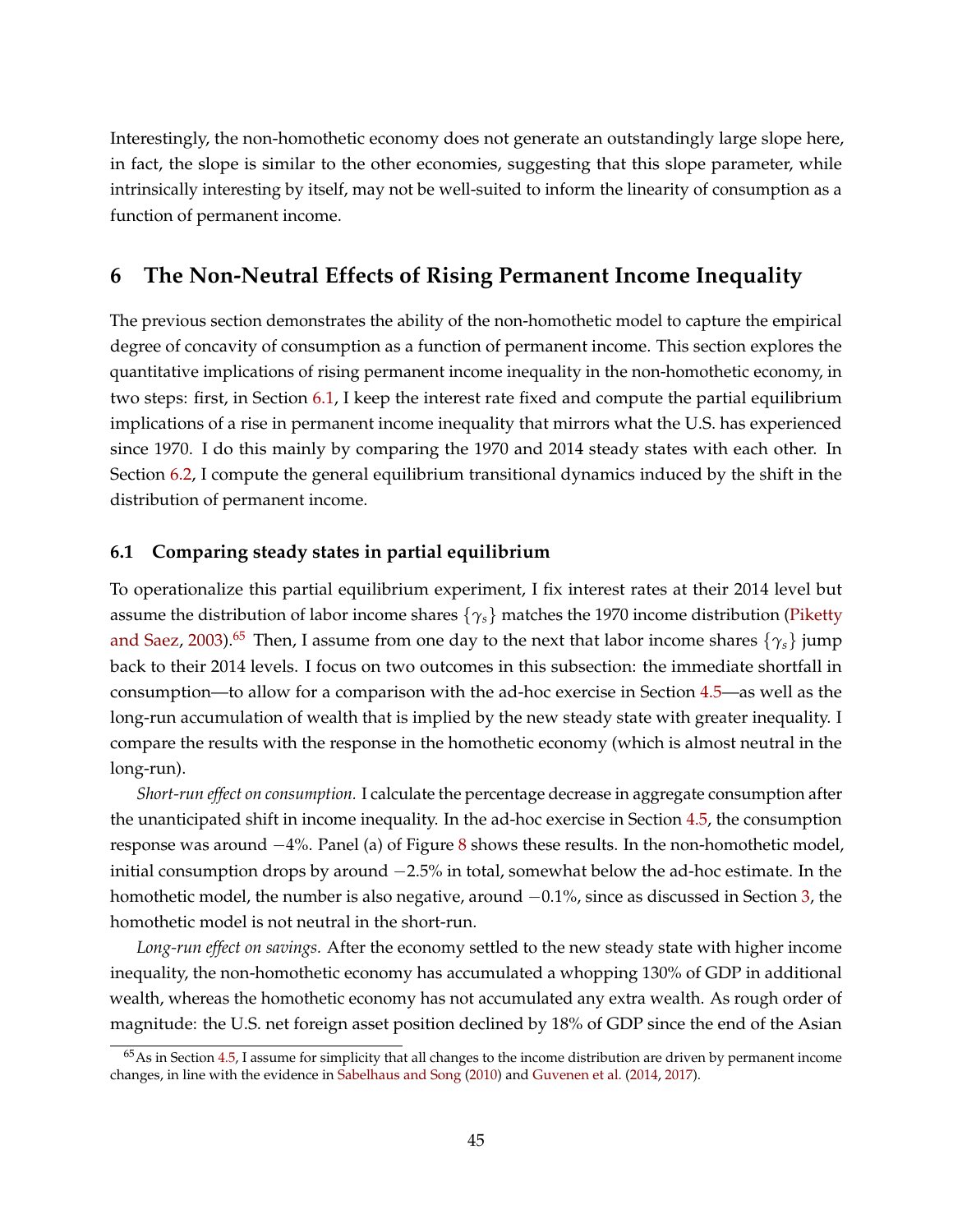<span id="page-45-1"></span>

#### **Figure 8:** The partial equilibrium effects of a rising income inequality.

*Note.* Panel (a) shows the simulated short-run drop in consumption in the non-homothetic and homothetic economies after income inequality permanently and unexpectedly shifts from 1970 to 2014 levels. Panel (b) shows the simulated long-run (steady-state) rise in accumulated wealth after such an experiment in both economies. Both panels are in partial equilibrium, with a fixed interest rate. "Savings glut" refers to the increase in savings by foreigners in U.S. assets since 1999.

crisis in 1999. This reflects greater savings by foreigners in U.S. assets and is sometimes referred to as evidence of a "global savings glut". Remarkably, the savings-glut driven increase in aggregate savings pales in comparison with the effects of rising income inequality.<sup>[66](#page-45-2)</sup>

Why is the long run so much larger than the short run in the non-homothetic economy? To understand this, notice that the consumption adjustment in Panel (a) of Figure [8](#page-45-1) is very persistent: permanently richer agents have greater savings rates, so an increase in their incomes snowballs into a large pile of additional savings.

#### <span id="page-45-0"></span>**6.2 General equilibrium transitional dynamics**

The partial equilibrium experiment already suggests that the rise in permanent income inequality may have had a sizable effect on the U.S. aggregate economy. In particular, it raises two questions: how large are the effects in general equilibrium? And how long does it take for the effects to show? This section answers these questions by considering the general equilibrium (GE) transitional dynamics.

This exercise requires to overcome significant computational challenges, however. The state space **S** of the non-homothetic economy studied so far has 1.3 million idiosyncratic states; in addition to that, it is not only the interest rate that is endogenous along the transition path, but also the entire distribution of bequests—which matters in an economy where bequests are not received at birth, but rather in mid-life. I deal with these challenges by reducing the state space of the model to 400*k* states, and by improving existing algorithms along a number of dimensions. I discuss these improvements in Appendices [E](#page-75-1) and [F](#page-91-0) and formally define a non-stationary equilibrium in

<span id="page-45-2"></span><sup>&</sup>lt;sup>66</sup>The observed decline in the U.S. net foreign asset position is a general equilibrium outcome. Still, through the lens of this model, this is the right comparison: since I assume the NFA is interest inelastic in this model, any PE decline in the NFA is exactly equal to the eventual GE decline. Therefore, the 18% of GDP can be regarded as a PE decline in the NFA.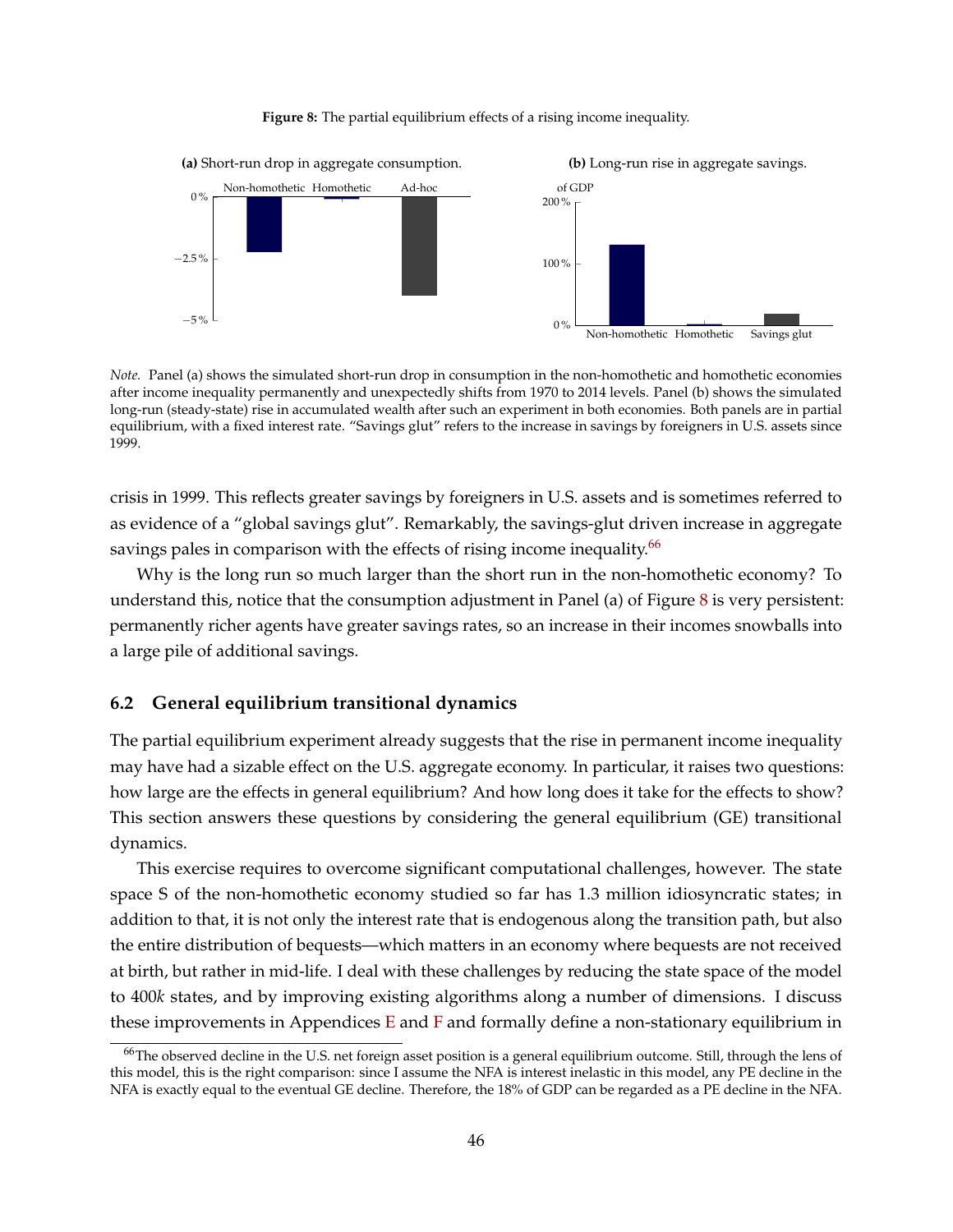**Figure 9:** The evolution of labor income shares {*γs*}.

<span id="page-46-1"></span>

<span id="page-46-0"></span>*Note.* The two figures show the two exogenous inputs into the transitional dynamics exercise: the top 10% labor income share and the top 1% labor income share, both from [Piketty and Saez](#page-55-0) [\(2003\)](#page-55-0).

Appendix [E.](#page-75-1)

To simulate the transitional dynamics, I initiate the model in a steady state with the 1970 income distribution, and then feed in an exogenous path for labor income shares {*γs*,*t*}, that matches the actual one (see Figure [9\)](#page-46-1). I assume that the values for *γs*,*<sup>t</sup>* remain constant after 2014, and that agents have perfect foresight over the entire path. Finally, I assume that all agents hold all assets in equal proportions to their wealth.<sup>[67](#page-46-2)</sup>

The transitional dynamics exercise in this section is designed to speak directly to the origins behind three important recent macroeconomic trends: (a) the decline in real interest rates since the 1980s [\(Laubach and Williams,](#page-54-2) [2003,](#page-54-2) [2015\)](#page-54-3); (b) the rising private wealth to GDP ratios [\(Piketty and](#page-55-5) [Zucman,](#page-55-5) [2015\)](#page-55-5); (c) the large and rapid increase in U.S. wealth inequality [\(Saez and Zucman,](#page-55-2) [2016\)](#page-55-2).

Figure [10](#page-47-0) depicts the model-implied transitional dynamics for these three outcomes. First, the real interest rate declines by around 1% through 2017, explaining approximately one third of the decline in the U.S. natural rate since the 1980s. Interestingly, despite the absence of any further increases in income inequality, the model predicts the interest rate will continue to decline, eventually falling by another 1%. The reason for this result is intuitive: in the model, the generation entering the labor market today is the first to experience the highest level of permanent income inequality for their entire working lives. In particular, this means the most able or skilled workers—one may think of recent computer science graduates—entering today will amass much larger fortunes over their lifetimes than previous generations. This effect causes a large and predictable decline in interest rates going forward.

<span id="page-46-2"></span> $67$ While assets are interchangeable in this economy, they are subject to different valuation changes upon realization of a shock, such as rising income inequality.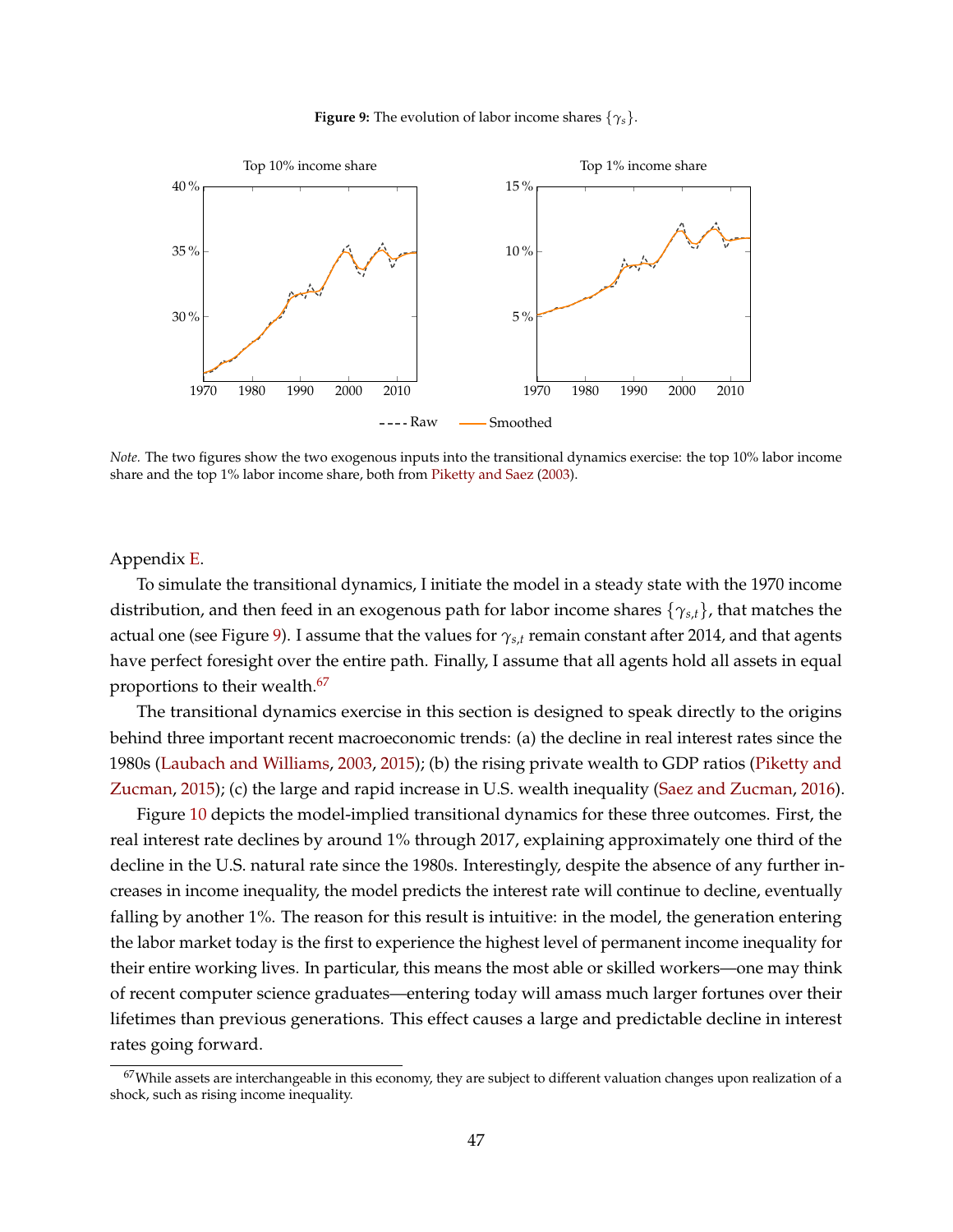<span id="page-47-0"></span>

**Figure 10:** Transitional dynamics from rising permanent income inequality.

*Note.* The figures show the response of a non-homothetic and a homothetic economy to an increase in permanent income inequality. The responses are expressed relative to 1970. The bottom plots also show the evolution wealth inequality in the data from [Saez and Zucman](#page-55-2) [\(2016\)](#page-55-2) (right vertical axis, with same scale).

<span id="page-47-1"></span>Second, the endogenous interest rate response limits the rise in aggregate wealth to around 30% of GDP through 2017 (again roughly one third of the rise in the data), with an eventual total increase of 55%. Here, the increase in wealth is accommodated by an increase in the quantity of capital since the model works with a standard neoclassical supply side. In a robustness exercise, I simulated the transitional dynamics for a Lucas-tree economy with a fixed capital stock *K*, in which any increase in wealth is necessarily accommodated by the price of capital. The resulting increase in aggregate wealth was even stronger in this case, around 50% of GDP through 2017.

Finally, the model explains almost the entire size and speed of the increase in the top 10% wealth share and around half of the increase in the top 1% wealth share. In sum, the model suggests that rising permanent labor income inequality alone can already account for a significant share of these three macroeconomic trends.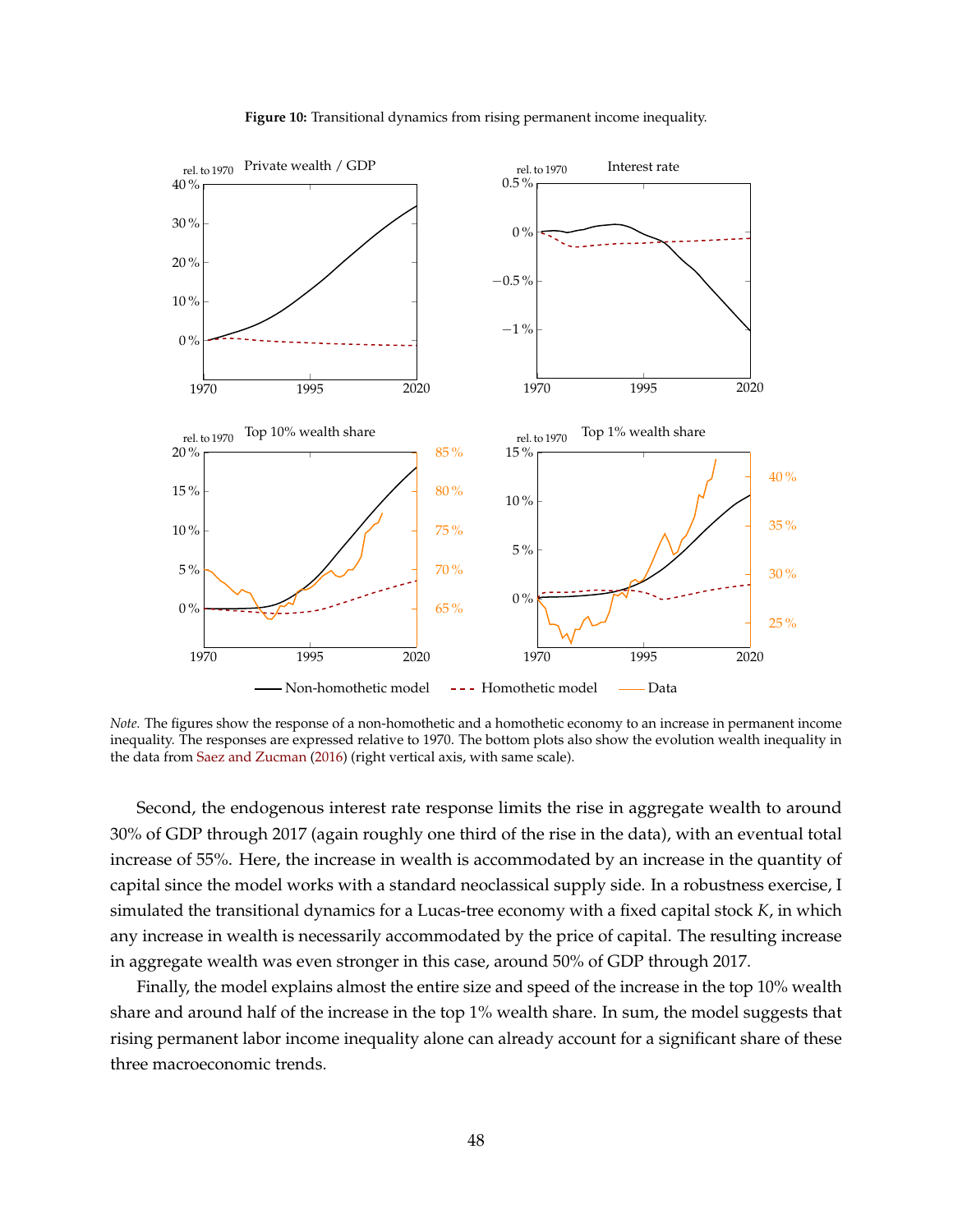# **7 Conclusion**

The ultimate goal of this paper is to study the implications of rising inequality in permanent income for macroeconomic aggregates, as well as for the wealth distribution. Motivated by a "neutral" model in which the distribution of permanent income is irrelevant, I propose new ways to test the proportionality of consumption and permanent income in the data, finding an elasticity of  $\phi \approx 0.7$ . I show that a quantitative model that incorporates non-homotheticities in life-cycle spending can match this estimate, while standard models cannot. This has important consequences: the recent rise in permanent income inequality has pushed interest rates down and generated a rise in wealth inequality almost as rapid as that in the data.

There are several avenues related to this project that are well worth exploring in future research. First, in the quantitative model of Section [5,](#page-31-0) non-homothetic preferences drive almost the entire observed concave relationship between consumption and permanent income. This allowed me to conduct counterfactual analyses with the right overall level of concavity, but avoided the question of which forces at a microeconomic level account for how much of the observed concavity. Knowing the sources of concavity, however, is important, especially when the likely consequences of targeted policies are to be informed by the model.

Second, the interaction between technology and income inequality deserves further study. In particular, by way of lowering equilibrium interest rates, income inequality can indirectly induce investment into new technologies such as automation. This, in turn, may change the labor income distribution and the capital share going forward. Such a feedback loop could make shocks to income inequality very persistent, or even permanent, in terms of convergence to a new steady state with high income and wealth inequality and low interest rates.

Finally, the non-homothetic savings behavior studied in this paper has implications beyond income inequality, for instance for connection between private debt and aggregate debt. In a canonical, homothetic, infinite horizon economy, higher levels of private debt, e.g. induced by more relaxed borrowing constraints, do not affect steady state aggregate demand: while higher debt entails larger debt payments, forcing borrowers to cut back on consumption, savers perfectly balance this shortfall. This is because both borrowers and savers react to such a permanent transfer in the same way. In contrast, in a non-homothetic economy, savers do not perfectly balance the shortfall. Private debt overhang therefore weighs negatively on aggregate demand. As long as interest rates are not against the zero lower bound, this necessitates a reduction in interest rates, which stimulates more private debt. In [Straub](#page-56-1) [\(2017\)](#page-56-1) I explore this nexus of private debt, aggregate demand and interest rates.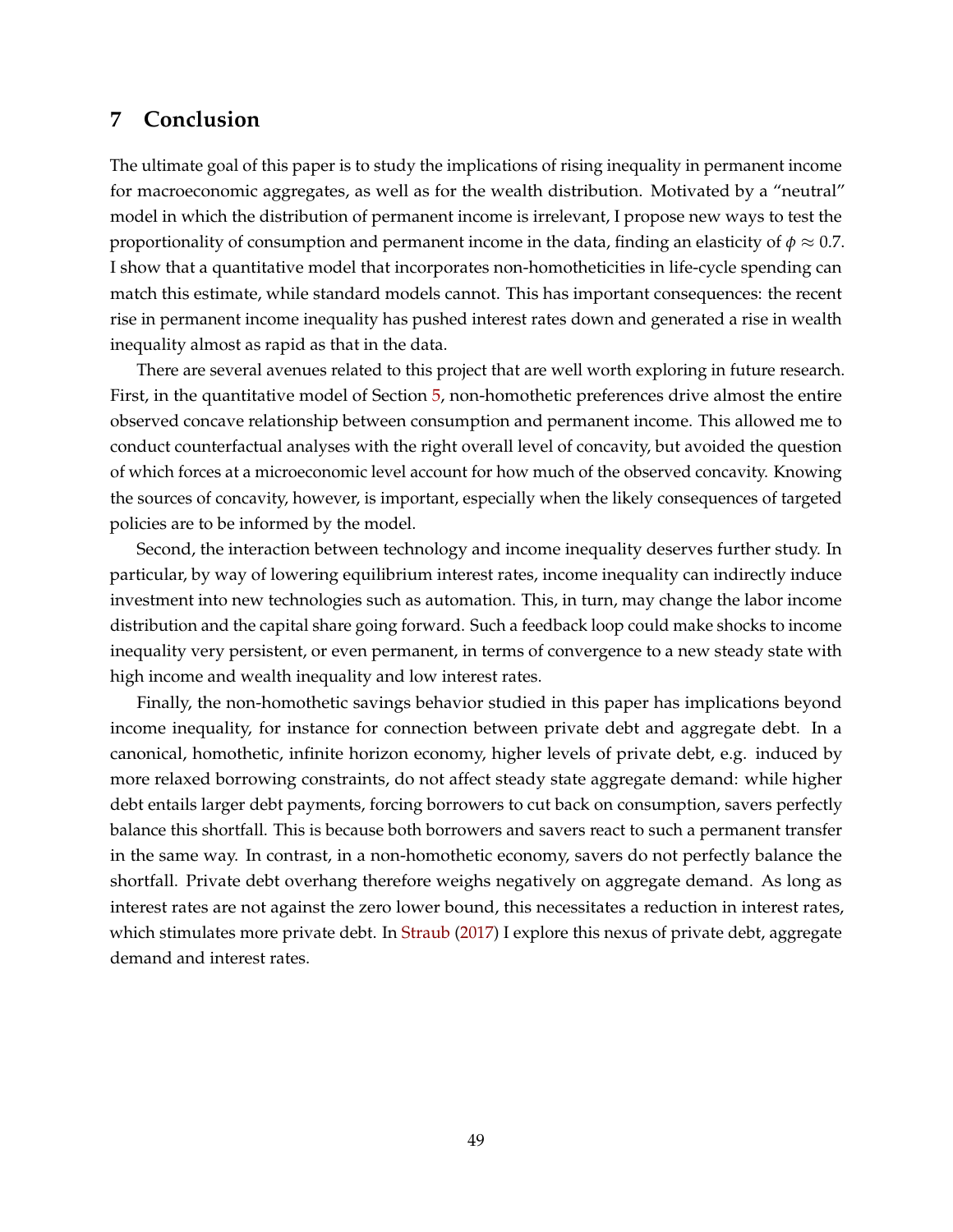# **References**

- **Aaberge, Rolf, Anthony B. Atkinson, S. K ¨onigs, and C. Lakner**, "From Classes to Copulas: Wages capital, and top incomes," 2013.
- **Abel, Andrew B. and Mark Warshawsky**, "Specification of the Joy of Giving: Insights from Altruism," *The Review of Economics and Statistics*, 1988, *70* (1), 145–149.
- **Abowd, John M and David Card**, "On the Covariance Structure of Earnings and Hours Changes," *Econometrica*, 1989, *57* (2), 411–445.
- <span id="page-49-2"></span>**Aguiar, Mark and Mark Bils**, "Has Consumption Inequality Mirrored Income Inequality?," *American Economic Review*, 2015, *105* (9), 2725–2756.
- **Aiyagari, S. Rao**, "Uninsured Idiosyncratic Risk and Aggregate Saving," *Quarterly Journal of Economics*, 1994, *109* (3), 659–684.
- **Alan, Sule, Kadir Atalay, and Thomas F. Crossley**, "Do the Rich Save More? Evidence from Canada," *Review of Income and Wealth*, 2015, *61* (4), 739–758.
- <span id="page-49-3"></span>**Altonji, Joseph G. and Lewis M. Segal**, "Small-Sample Bias in GMM Estimation of Covariance Structures," *Journal of Business and Economic Statistics*, 1996, *14* (3), 353–366.
- **Alvaredo, Facundo, Anthony B. Atkinson, Thomas Piketty, and Emmanuel Saez**, "The Top 1 Percent in International and Historical Perspective," *Journal of Economic Perspectives*, 2013, *27* (3), 3–20.
- <span id="page-49-0"></span>**, Bertrand Garbinti, and Thomas Piketty**, "On the Share of Inheritance in Aggregate Wealth: Europe and the USA, 1900 - 2010," *Economica*, 2017, *84* (334), 239–260.
- **Ameriks, John and Stephen P. Zeldes**, "How do household portfolio shares vary with age," 2004.
- **Andreoni, James**, "Giving with Impure Altruism: Applications to Charity and Ricardian Equivalence," *Journal of Political Economy*, 1989, *97* (6), 1447–1458.
- **Andreski, Patricia, Geng Li, Mehmet Zahid Samancioglu, and Robert F. Schoeni**, "Estimates of annual consumption expenditures and its major components in the PSID in comparison to the CE," *American Economic Review*, 2014, *104* (5), 132–135.
- **Aoki, Shuhei and Makoto Nirei**, "Zipf's law, pareto's law, and the evolution of top incomes in the United States," *American Economic Journal: Macroeconomics*, 2017, *9* (3), 36–71.
- **Arellano, Manuel, Richard Blundell, and Stephane Bonhomme**, "Earnings and Consumption Dynamics: A Nonlinear Panel Data Framework," *Econometrica*, 2017, *85* (3), 693–734.
- **Atkinson, Anthony B.**, "Capital Taxes, the Redistribution of Wealth and Individual Savings," *Review of Economic Studies*, 1971.
- **Attanasio, Orazio P. and Luigi Pistaferri**, "Consumption Inequality," *Journal of Economic Perspectives*, 2016, *30* (2), 3–28.
- **and Martin Browning**, "Consumption over the Life Cycle and over the Business Cycle," *American Economic Review*, 1995, *85* (5), 1118–1137.
- **and Nicola Pavoni**, "Risk Sharing in Private Information Models With Asset Accumulation: Explaining the Excess Smoothness of Consumption," *Econometrica*, 2011, *79* (4), 1027–1068.
- <span id="page-49-1"></span>**and Steven J. Davis**, "Relative Wage Movements and the Distribution of Consumption," *Journal of Political Economy*, 1996, *104* (6), 1227–1262.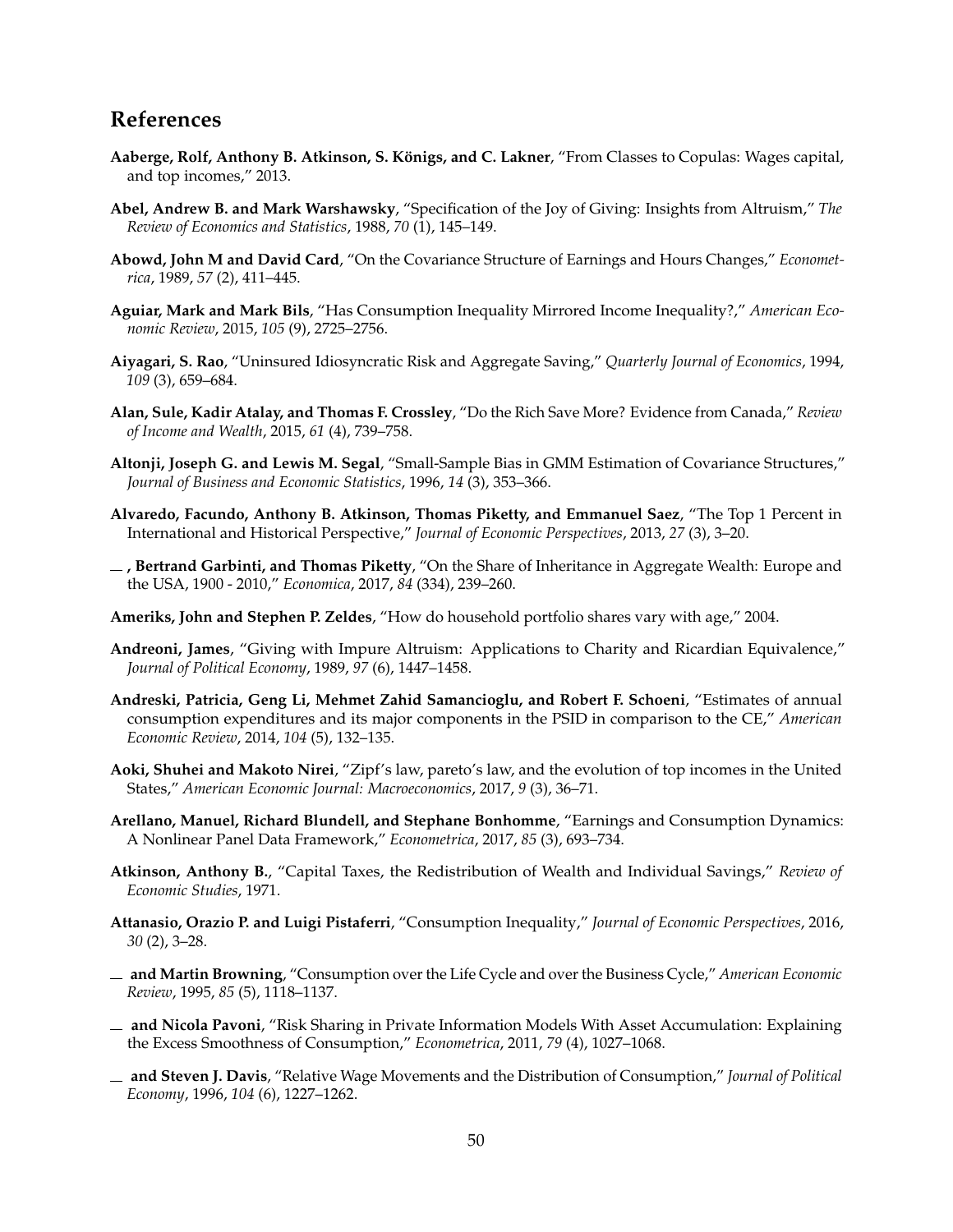**Auclert, Adrien and Matthew Rognlie**, "Inequality and Aggregate Demand," 2017.

- **Autor, David H., Lawrence F. Katz, and Melissa S. Kearney**, "Trends in U.S. Wage Inequality: Revising the Revisionists," *The Review of Economics and Statistics*, 2008, *90* (2), 300–323.
- **Barkai, Simcha**, "Declining Labor and Capital Shares," *Job Market Paper*, 2016.
- **Becker, Gary S. and Casey B. Mulligan**, "The Endogenous Determination of Time Preference," *The Quarterly Journal of Economics*, 1997, *112* (3), 729–758.
- **Becketti, Sean, William Gould, Lee Lillard, and Finis Welch**, "The Panel Study of Income Dynamics after Fourteen Years: An Evaluation," *Journal of Labor Economics*, 1988, *6* (4), 472–492.
- <span id="page-50-4"></span>**Benabou, Roland**, "Unequal Societies: Income Dstribution and Social Contract," *The American Economic Review*, 2000, *90* (1), 96–129.
- $\mu$ , "Tax and Education Policy in a Heterogeneous Agent Economy: What Levels of Redistribution Maximize Growth and Efficiency?," *Econometrica*, 2002, *70* (2), 481–517.
- <span id="page-50-1"></span>**Benhabib, Jess, Alberto Bisin, and Mi Luo**, "Wealth distribution and social mobility in the US: A quantitative approach," *NBER Working Paper Series*, 2015, *21721*, 1–32.
- <span id="page-50-2"></span>**, , and** , "Earnings inequality and other determinants of wealth inequality," *American Economic Review*, 2017, *107* (5), 593–597.
- **, , and Shenghao Zhu**, "The Distribution of Wealth and Fiscal Policy in Economies With Finitely Lived Agents," *Econometrica*, 2011, *79* (1), 123–157.
- $\mu$  and  $\mu$ , "Skewed Wealth Distributions: Theory and Empirics," 2017.
- **Bertola, Giuseppe, Reto Foellmi, and Josef Zweimuller**, *Income Distribution in Macroeconomic Models* 2005.
- **Blinder, Alan S**, "Distribution Effects and the Aggregate Consumption Function," *Journal of Political Economy*, 1975, *83* (3), 447–475.
- <span id="page-50-3"></span>**Blundell, Richard, Luigi Pistaferri, and Ian Preston**, "Consumption Inequality and Partial Insurance," *American Economic Review*, 2008, *98* (5), 1887–1921.
- **, , and Itay Saporta-Eksten**, "Consumption Inequality and Family Labor Supply," *American Economic Review*, 2016, *106* (2), 387–435.
- **, Martin Browning, and Costas Meghir**, "Consumer Demand and the Life-Cycle Allocation of Household Expenditures," *Review of Economic Studies*, 1994, (61), 57–80.
- **Boar, Corina**, "Dynastic Precautionary Savings," 2017.
- **Bozio, Antoine, Carl Emmerson, Cormac O'Dea, and Gemma Tetlow**, "Savings and wealth of the lifetime rich: Evidence from the UK and US," 2013.
- <span id="page-50-0"></span>**Cagetti, Marco and Mariacristina De Nardi**, "Entrepreneurship, Frictions, and Wealth," *Journal of Political Economy*, 2006, *114* (5), 835–870.
- **and** , "Estate Taxation, Entrepreneurship, and Wealth," *American Economic Review*, 2009, *99* (1), 85–111.
- **Cao, Dan and Iv´an Werning**, "Dynamic Savings Choices with Disagreements," 2016, (April), 1–100.
- **Carroll, Christopher D.**, "Buffer-Stock Saving and the Life Cycle / Permanent Income Hypothesis," *Quarterly Journal of Economics*, 1997, *CXII* (1), 1–55.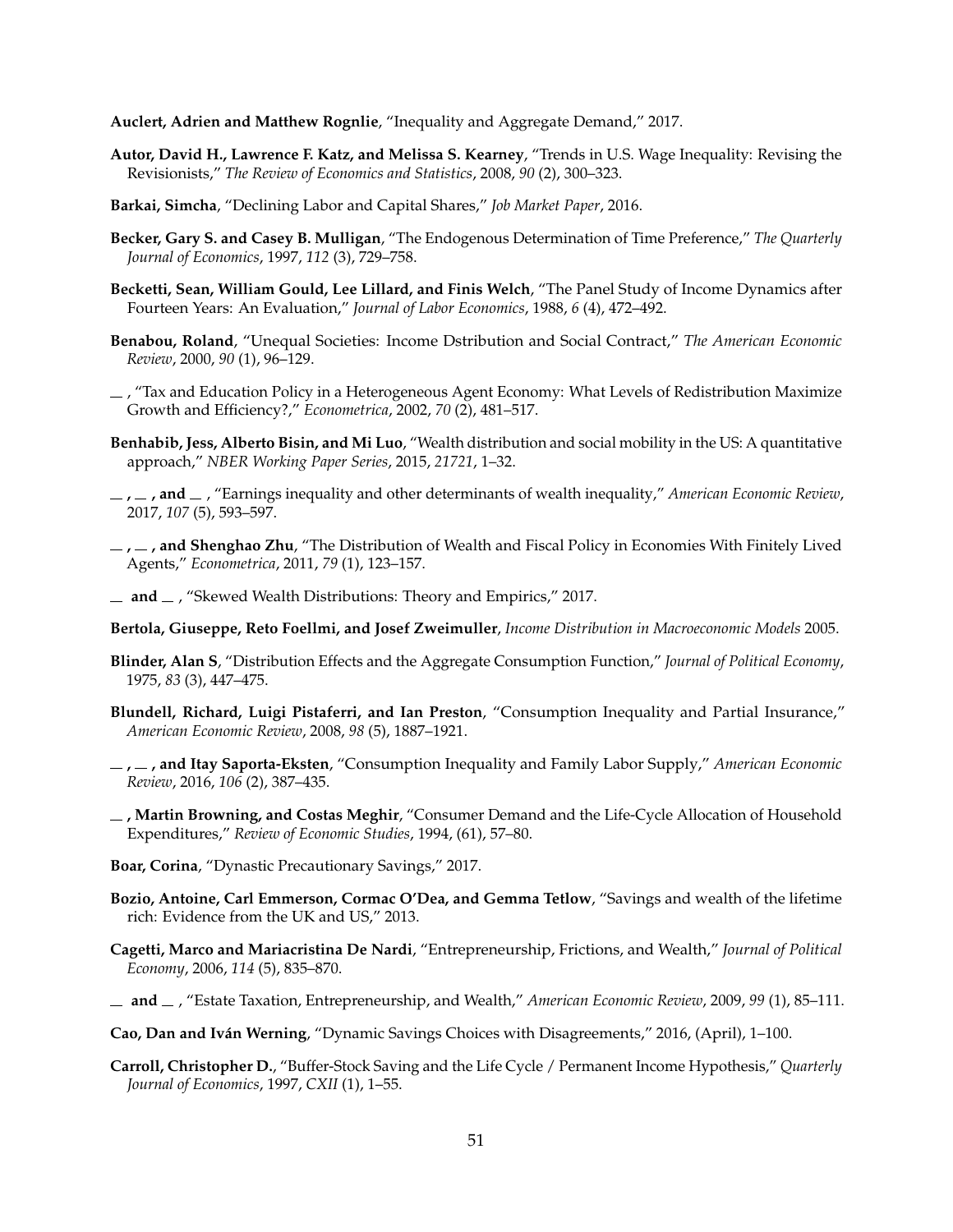- , "Why Do the Rich Save So Much?," *Does Atlas Shrug? The Economic Consequences of Taxing the Rich.*, 2000, *D*, 465–84.
- , "The method of endogenous gridpoints for solving dynamic stochastic optimization problems," *Economics letters*, 2005, pp. 312–320.
- **and Miles S Kimball**, "On the Concavity of the Consumption Function," *Econometrica*, 1996, *64* (4), 981–992.
- <span id="page-51-2"></span>Castaneda, Ana, Javier Díaz Giménez, and José-Víctor Ríos-Rull, "Accounting for the U.S. Earnings and Wealth Inequality," *Journal of Political Economy*, 2003, *111* (4), 818–857.
- <span id="page-51-3"></span>**Chamberlain, Gary**, "Chapter 22 Panel data," *Handbook of Econometrics*, 1984, *2*, 1247–1318.
- <span id="page-51-0"></span>**Chetty, Raj, Nathaniel Hendren, Patrick Kline, and Emmanuel Saez**, "Where is the Land of Opportunity? The Geopgraphy of Intergenerational Mobility in the United States," *Quarterly Journal of Economics*, 2014, *129* (4), 1553–1623.
- **Cochrane, John H.**, "A Simple Test of Consumption Insurance," *Journal of Political Economy*, 1991, *99* (5), 957–976.
- **Cole, Harold L., George J. Mailath, and Andrew Postlewaite**, "Social Norms, Savings Behavior, and Growth," *Journal of Political Economy*, 1992, *100* (6), 1092–1125.
- **, , and** , "Incorporating Concern for Relative Wealth into Economic Models," *Federal Reserve Bank of Minneapolis Quarterly Review*, 1995, *19* (3), 12–21.
- **, , and** , "Class systems and the enforcement of social norms," *Journal of Public Economics*, 1998, *70* (1), 5–35.
- **Constantinides, George M. and Darrell Duffie**, "Asset Pricing with Heterogeneous Consumers," *Journal of Political Economy*, 1996, *104* (2), 219–240.
- <span id="page-51-1"></span>**De Nardi, Mariacristina**, "Wealth inequality and intergenerational links," *Review of Economic Studies*, 2004, *71* (3), 743–768.
- **and Fang Yang**, "Bequests and heterogeneity in retirement wealth," *European Economic Review*, 2014, *72*, 182–196.
- **and Giulio Fella**, "Saving and Wealth Inequality," 2016.
- **, , and Fang Yang**, "Piketty's Book and Macro Models of Wealth Inequality," *NBER Working Paper No. 21730*, 2015, pp. 2–48.

**Deaton, Angus**, "Saving and Liquidity Constraints," *Econometrica*, 1991, *59* (5), 1221–1248.

- **and Christina Paxson**, "Intertemporal Choice and Inequality," *The Journal of Political Economy*, 1994, *102* (3), 437–467.
- **DeBacker, Jason, Bradley Heim, Vasia Panousi, Shanthi Ramnath, and Ivan Vidangos**, "Rising inequality : Transitory or permanent ? New evidence from a panel of U.S . tax returns," *Brookings Papers on Economic Activity*, 2013, (1), 67–142.
- **Dynan, Karen E., Jonathan Skinner, and Stephen P. Zeldes**, "Do the Rich Save More?," *Journal of Political Economy*, 2004, *112* (2), 397–444.
- **Epstein, Larry G.**, "A simple dynamic general equilibrium model," *Journal of Economic Theory*, 1987, *41* (1), 68–95.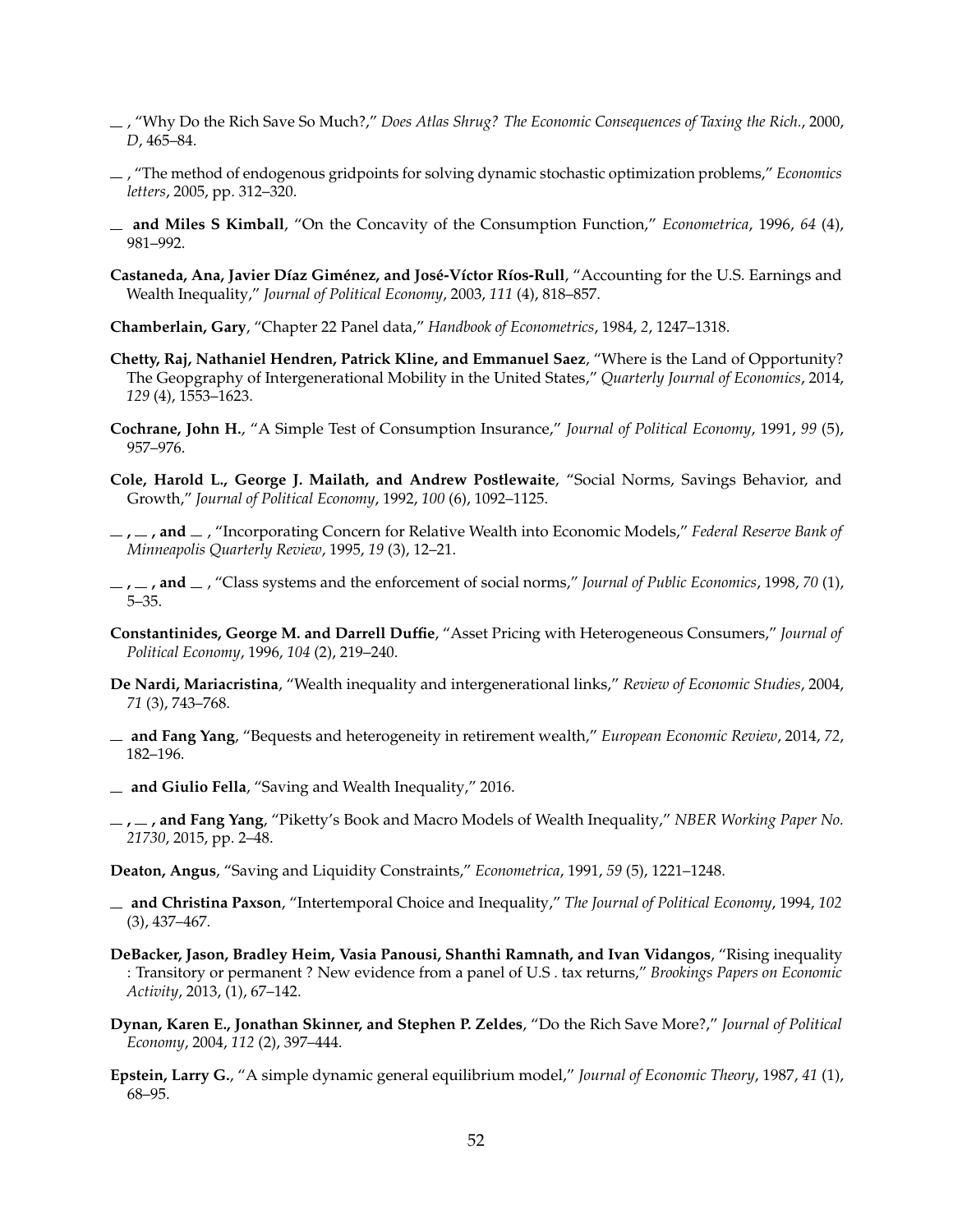**and J. Allan Heynes**, "The Rate of Time Preference and Dynamic Economic Analysis," 1983.

- **Evans, Michael K.**, *Macroeconomic Activity: Theory Forecasting and Control*, Joanna Cotler Books, 1969.
- **Fagereng, Andreas, Luigi Guiso, Davide Malacrino, and Luigi Pistaferri**, "Heterogeneity and Persistence in Returns to Wealth," 2016.
- **Favilukis, Jack**, "Inequality, stock market participation, and the equity premium," *Journal of Financial Economics*, 2013, *107* (3), 740–759.
- **Fisher, Irving**, "The Theory of Interest," 1930.
- **Flavin, Marjorie A.**, "The Adjustment of Consumption to Changing Expectations About Future Income," *Journal of Political Economy*, 1981, *89* (5), 974–1009.
- **Friedman, Milton**, *A Theory of the Consumption Function* 1957.
- **Gabaix, Xavier, Benjamin Moll, Jean-Michel Lasry, and Pierre-Louis Lions**, "The Dynamics of Inequality," *Econometrica*, 2017.
- **Galor, Oded and Omer Moav**, "From Physical to Human Capital Accumulation," *The Review of Economic Studies*, 2004, *71* (4), 1001–1026.
- **Gourieroux, C., A. Monfort, and E. Renault**, "Indirect Inference," *Journal of Applied Econometrics*, 1993, *8*, S85–S118.
- **Gourinchas, Pierre-Olivier and Jonathan A. Parker**, "Consumption over the life cycle," *Econometrica*, 2002, *70* (1), 47–89.
- <span id="page-52-3"></span>**Gustman, Alan L. and Thomas L. Steinmeier**, "Effects of Pensions on Savings: Analysis with Data from the Health and Retirement Survey," 1999.
- <span id="page-52-1"></span>**Guvenen, Fatih**, "Learning your earning: Are labor income shocks really very persistent?," *American Economic Review*, 2007, *97* (3), 687–712.
- , "An empirical investigation of labor income processes," *Review of Economic Dynamics*, 2009, *12* (1), 58–79.
- , "Macroeconomics with Heterogeneity: A Practical Guide," *Economic Quarterly*, 2011, *97* (3), 255–326.
- <span id="page-52-2"></span>**and Anthony A. Jr. Smith**, "Inferring Labor Income Risk and Partial Insurance from Economic Choices," *Econometrica*, 2014, *82* (6), 2085–2129.
- <span id="page-52-0"></span>**, Fatih Karahan, Serdar Ozkan, and Jae Song**, "What do Data on Millions of U.S. Workers Reveal About Life-Cycle Earnings Risk?," 2016.
- <span id="page-52-5"></span>**, Greg Kaplan, Jae Song, and Justin Weidner**, "Lifetime Incomes in the United States Over Six Decades," 2017.
- <span id="page-52-4"></span>**, Serdar Ozkan, and Jae Song**, "The Nature of Countercyclical Income Risk," *Journal of Political Economy*, 2014, *122* (3), 621–660.
- **Hall, Robert E.**, "Stochastic Implications of the Lifecycle Permanent Income Hypothesis: Theory and Evidence," 1978.
- **and Frederic S. Mishkin**, "The Sensitivity of Consumption to Transitory Income: Estimates from Panel Data on Households," *Econometrica*, 1982, *50* (2).
- **Harris, Christopher and David Laibson**, "Dynamic Choices of Hyperbolic Consumers," *Econometrica*, 2001, *69* (4), 935–957.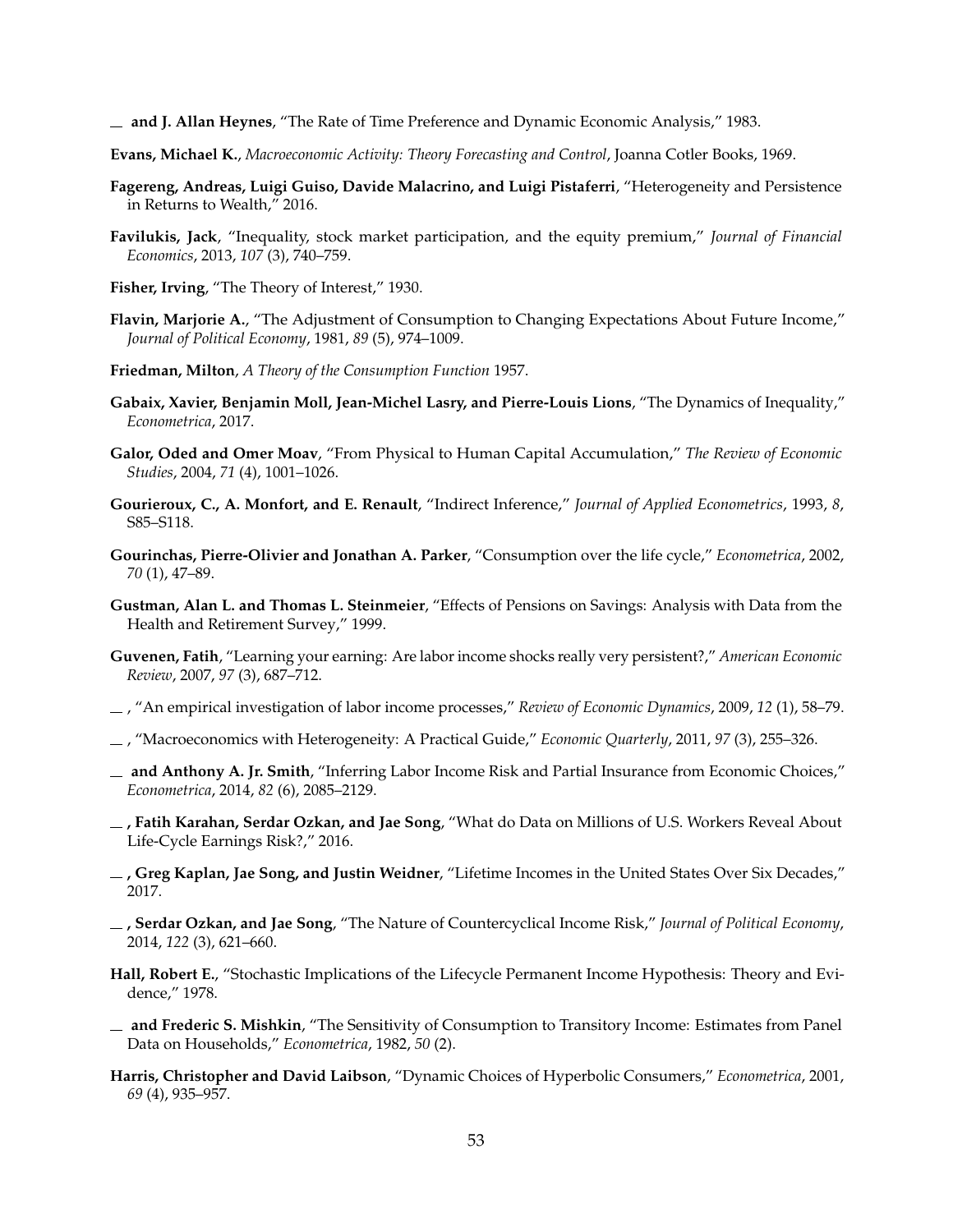- **Heathcote, Jonathan, Kjetil Storesletten, and Giovanni L. Violante**, "Quantitative Macroeconomics with Heterogeneous Households," *Annual Review of Economics*, 2009, *1*, 319–354.
- <span id="page-53-0"></span>**, , and** , "The Macroeconomic Implications of Rising Wage Inequality in the United States," *Journal of Political Economy*, 2010, *118* (4), 681–722.
- **, , and** , "Consumption and labor supply with partial insurance: An analytical framework," *American Economic Review*, 2014, *104* (7), 2075–2126.
- <span id="page-53-7"></span>**, , and** , "Optimal Tax Progressivity: An Analytical Framework," *Quarterly Journal of Economics*, 2017, *forthcomin.*
- <span id="page-53-1"></span>**Hendricks, L**, "Bequests and retirement wealth in the United States," 2001.
- **Holm, Martin Blomhoff**, "Monetary policy transmission with income risk," 2017.
- **Houthakker, Hendrik S.**, "Additive Preferences," *Econometrica*, 1960, *28* (2), 244–257.
- <span id="page-53-6"></span>**Hryshko, Dmytro and Iourii Manovskii**, "How Much Consumption Insurance in the U.S.," 2017.
- **Hubbard, R. Glenn, Jonathan Skinner, and Stephen P. Zeldes**, "The importance of precautionary motives in explaining individual and aggregate saving," *Carnegie-Rochester Confer. Series on Public Policy*, 1994, *40*, 59–125.
- **, , and** , "Precautionary Saving and Social Insurance," *Journal of Political Economy*, 1995, *103* (2), 360–399.
- <span id="page-53-2"></span>**Hubmer, Joachim, Per Krusell, and Anthony A. Jr. Smith**, "The Historical Evolution of the Wealth Distribution: A Quantitative-Theoretic Investigation," *NBER working paper*, 2016, *WP 23011* (NBER), 37.
- **Huggett, Mark**, "Wealth distribution in life-cycle economies," *Journal of Monetary Economics*, 1996, *38* (3), 469–494.
- **and Gustavo Ventura**, *Understanding why high income households save more than low income households*, Vol. 45 2000.
- **, , and Amir Yaron**, "Sources of lifetime inequality," *American Economic Review*, 2011, *101* (7), 2923–2954.
- **Imrohoroglu, Aye, Selahattin Imrohoroglu, and Douglas H Joines**, "A life cycle analysis of social security," *Economic Theory*, 1995, *6* (1), 83–114.
- <span id="page-53-4"></span>**Jappelli, Tullio and Luigi Pistaferri**, "Intertemporal Choice and Consumption Mobility," *Journal of the European Economic Association*, 2006, *00235* (March), 75–115.
- <span id="page-53-5"></span>**and** , "Fiscal policy and MPC heterogeneity," *American Economic Journal: Macroeconomics*, 2014, *6* (4), 107–136.
- **Johnson, David S., Jonathan A. Parker, and Nicholas S. Souleles**, "Household expenditure and the income tax rebates of 2001," *American Economic Review*, 2006, *96* (5), 1589–1610.
- <span id="page-53-3"></span>**Kaplan, Greg and Giovanni L. Violante**, "How Much Consumption Insurance Beyond Self-Insurance?," *American Economic Journal: Macroeconomics*, 2010, *2* (4), 53–87.
- **Katz, Lawrence F. and Kevin M. Murphy**, "Changes in Relative Wages, 1963-1987: Supply and Demand Factors," *The Quarterly Journal of Economics*, 1992, *107* (1), 35–78.
- **Kaymak, Bari and Markus Poschke**, "The evolution of wealth inequality over half a century: The role of taxes, transfers and technology," *Journal of Monetary Economics*, 2016, *77*, 1–25.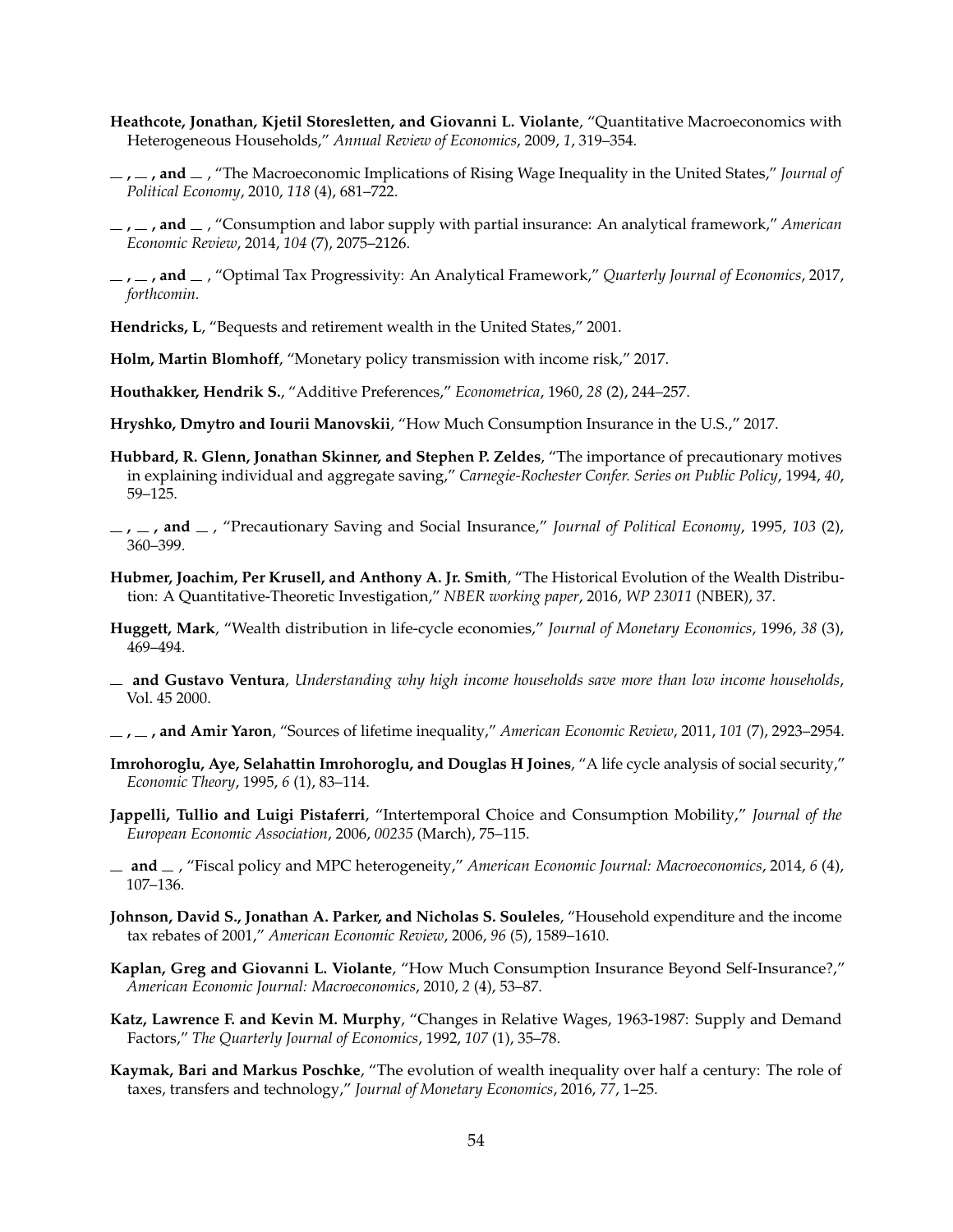**Keynes, John Maynard**, *The General Theory of Employment, Interest and Money* 1936.

- <span id="page-54-1"></span>**Kindermann, Fabian and Dirk Krueger**, "High Marginal Tax Rates on the Top 1%? Lessons from a Life Cycle Model with Idiosyncratic Income Risk," 2017.
- **Koopmans, Tjalling C.**, "Stationary Ordinal Utility and Impatience," *Econometrica*, 1960, *28* (2), 287–309.
- <span id="page-54-4"></span>**Kopczuk, Wojciech, Emmanuel Saez, and Jae Song**, "Earnings Inequality and Mobility in the United States: Evidence From Social Security Data Since 1937," *Quarterly Journal of Economics*, 2010.
- **Kopecky, Karen A. and Richard M. H. Suen**, "Finite state Markov-chain approximations to highly persistent processes," *Review of Economic Dynamics*, 2010, *13* (3), 701–714.
- **Krueger, Alan B.**, "The Rise and Consequences of Inequality in the United States," Technical Report 2012.
- **Krueger, Dirk and Alexander Ludwig**, "On the optimal provision of social insurance: Progressive taxation versus education subsidies in general equilibrium," *Journal of Monetary Economics*, 2016, *77*, 72–98.
- **and Fabrizio Perri**, "Does Income Inequality Lead to Consumption Equality? Evidence and Theory," *Review of Economic Studies*, 2006, *73* (June), 163–193.
- <span id="page-54-0"></span>**Krusell, Per and Anthony A. Jr. Smith**, "Income and Wealth Heterogeneity, Portfolio Choice, and Equilibrium Asset Returns," *Macroeconomic Dynamics*, 1997, *1* (02), 387–422.
- **and** , "Income and Wealth Heterogeneity in the Macroeconomy," *Journal of Political Economy*, 1998, *106* (5), 867–896.
- **and** , "Quantitative macroeconomic models with heterogeneous agents," *Econometric Society Monographs*, 2006, *41* (March), 298.
- Kumhof, Michael, Romain Rancière, and Pablo Winant, "Inequality, Leverage and Crises," American *Economic Review*, 2015, *105* (3), 1217–1245.
- <span id="page-54-2"></span>**Laubach, Thomas and John C Williams**, "Measuring the Natural Rate of Interest," *Review of Economics and Statistics*, 2003, *85* (4), 1063–1070.
- <span id="page-54-3"></span> $\mu$  and  $\mu$ , "Measuring the Natural Rate of Interest Redux," 2015.
- **Lucas, Robert E. Jr. and Nancy L. Stokey**, "Optimal growth with many consumers," *Journal of Economic Theory*, 1984, *32*, 139–171.
- **MaCurdy, Thomas E.**, "The Use of Time Series Process to Model the Error Structure of Earnings in a Longitudinal Data Analysis," *Journal of Econometrics*, 1982, *18*, 83–114.
- **Mayer, Thomas**, "The Propensity to Consume Permanent Income," *American Economic Review*, 1966, *56* (5), 1158–1177.
- , *Permanent Income, Wealth, and Consumption* 1972.
- <span id="page-54-5"></span>**Meghir, Costas and Luigi Pistaferri**, "Earnings, Consumption and Lifecycle Choices," 2010.
- **Moav, Omer**, "Income Distribution and Macroeconomics: The Persistence of Inequality in a Convex Technology Framework," *Economics Letters*, 2002, *75*, 0–9.
- **Obstfeld, Maurice**, "Intertemporal dependence, impatience, and dynamics," *Journal of Monetary Economics*, 1990, *26* (1), 45–75.
- **Ömer T. Acikgöz, "On the existence and uniqueness of stationary equilibrium in Bewley economies with** production," *Journal of Economic Theory*, 2017, (October).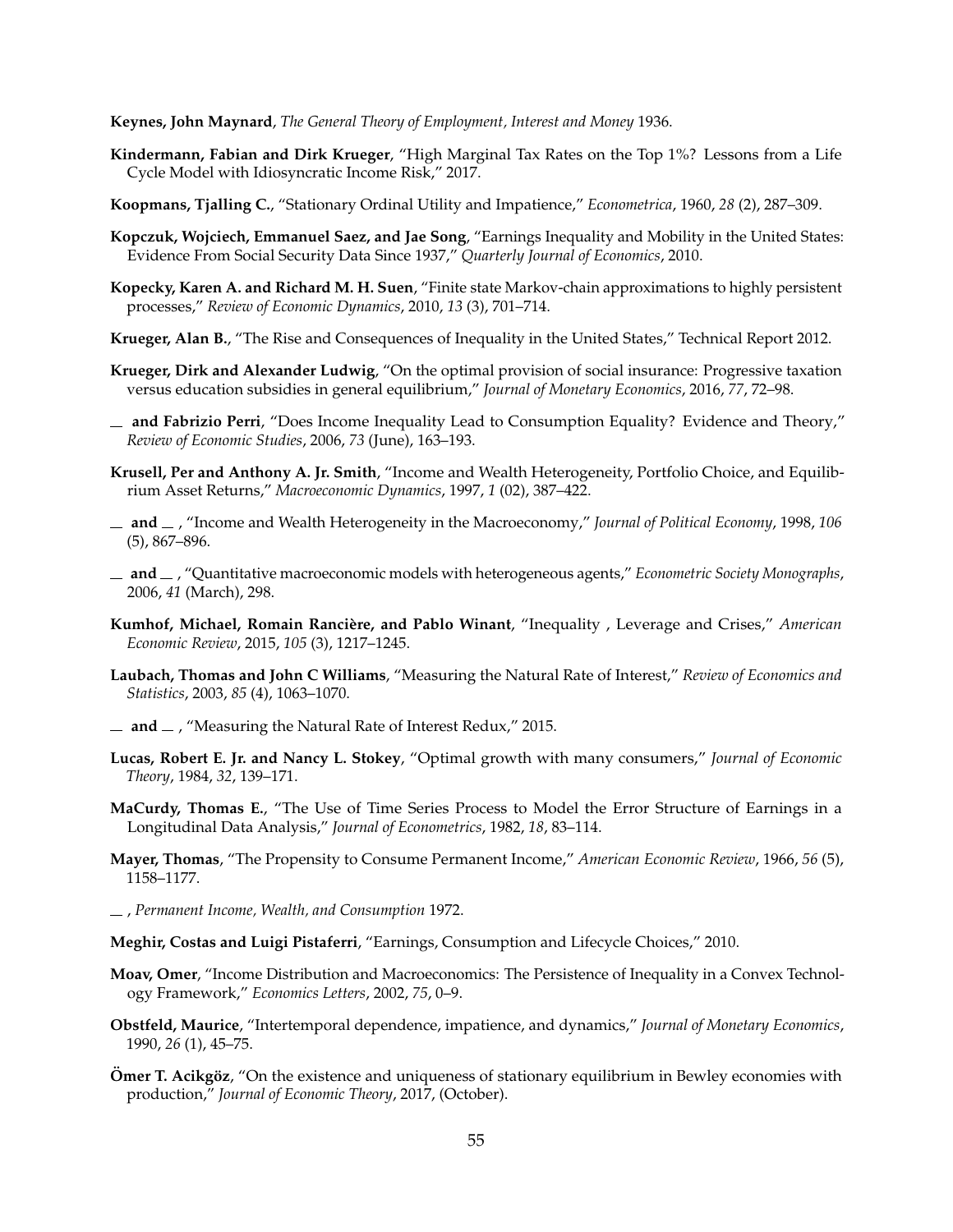- **Parker, Jonathan A., Nicholas S. Souleles, David S. Johnson, and Robert McClelland**, "Consumer spending and the economic stimulus payments of 2008," *American Economic Review*, 2013, *103* (6), 2530–2553.
- **Piketty, Thomas**, *Capital in the twenty-first century*, Harvard University Press, 2017.
- <span id="page-55-0"></span>**and Emmanuel Saez**, "Income Inequality in the United States, 1913-1998," *Quarterly Journal of Economics*, 2003, *CXVIII* (1).
- <span id="page-55-1"></span>**and Gabriel Zucman**, "Capital is Back: Wealth-Income Rations in Rich Countries 17002010," *Quarterly Journal of Economics*, 2014, *129* (3), 1255–1310.
- <span id="page-55-5"></span>**and** , "Wealth and inheritance in the long run," *Handbook of Income Distribution*, 2015, *2*, 1303–1368.
- **, Emmanuel Saez, and Gabriel Zucman**, "Distributional national accounts: methods and estimates for the United States," *NBER Working Paper*, 2016, (December), 1–53.
- **Poterba, James and Todd Sinai**, "Tax expenditures for owner-occupied housing: Deductions for property taxes and mortgage interest and the exclusion of imputed rental income," *American Economic Review*, 2008, *98* (2), 84–89.
- **Primiceri, Giorgio E. and Thijs van Rens**, "Heterogeneous life-cycle profiles, income risk and consumption inequality," *Journal of Monetary Economics*, 2009, *56* (1), 20–39.
- <span id="page-55-3"></span>**Quadrini, Vincenzo**, "Entrepreneurship, Saving, and Social Mobility," *Review of Economic Dynamics*, 2000, *3*  $(1), 1-40.$
- $-$  and José-Víctor Ríos-Rull, "Understanding the U.S. Distribution of Wealth," *Federal Reserve Bank of Minneapolis Quarterly Review*, 1997, *21* (2), 22–36.
- $\equiv$  **and**  $\equiv$  , *Inequality in macroeconomics*, 1 ed., Vol. 2, Elsevier B.V., 2015.
- **Ray, Debraj and Arthur Robson**, "Status, Intertemporal Choice, and Risk-Taking," *Econometrica*, 2012, *80* (4), 1505–1531.
- **R´ıos-Rull, Jos´e-V´ıctor**, "Life-Cycle Economies and Aggregate Fluctuations," *Review of Economic Studies*, 1996, *63*, 465–489.
- **Robson, Arthur**, "Status, the Distribution of Wealth, Private and Social Attitudes to Risk," *Econometrica*, 1992, *60* (4), 837–857.
- **Rognlie, Matthew**, "Deciphering the fall and rise in the net capital share," *Brookings Papers on Economic Activity*, 2015, (Spring), 1–56.
- **Rouwenhorst, K.G.**, "Asset pricing implications of equilibrium business cycle models," in "Cooley, T.F. (Ed.), Frontiers of Business Cycle Research" 1995, pp. 294–330.
- <span id="page-55-4"></span>**Sabelhaus, John and Jae Song**, "The great moderation in micro labor earnings," *Journal of Monetary Economics*, 2010, *57* (4), 391–403.
- <span id="page-55-2"></span>**Saez, Emmanuel and Gabriel Zucman**, "Wealth Inequality in the United States Since 1913: Evidence from Capitalized Income Tax Data," *Quarterly Journal of Economics*, 2016, *131* (May), 519–578.
- **Scholz, John Karl, Ananth Seshadri, and Surachai Khitatrakun**, "Are Americans Saving " Optimally " for Retirement?," *Journal of Political Economy*, 2006, *114* (4), 607–643.
- **Smith, Anthony A. Jr.**, "Estimating nonlinear timeseries models using simulated vector autoregressions," *Journal of Applied Econometrics*, 1993, *8*, S63–S84.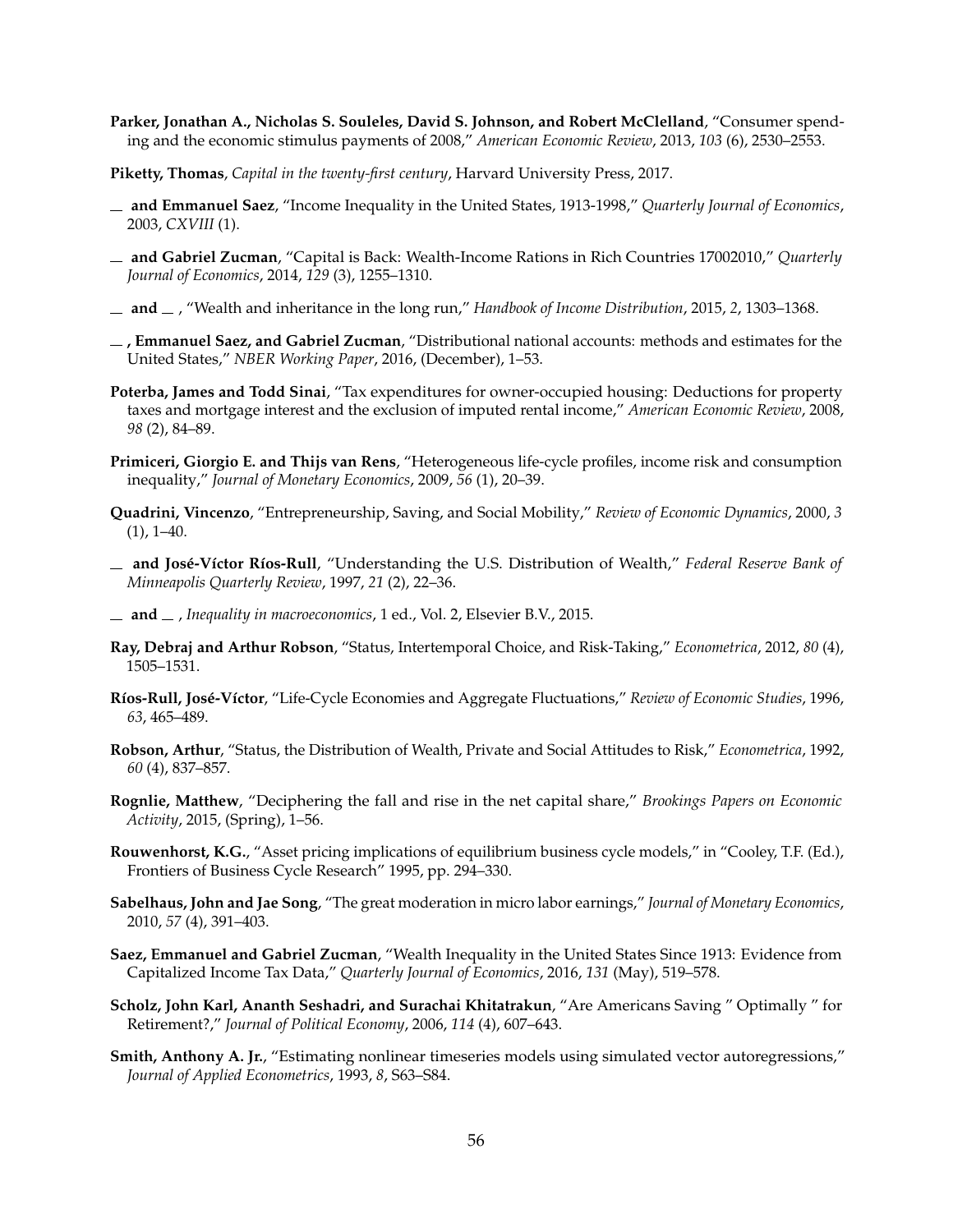, "Indirect Inference," *The New Palgrave Dictionary of Economics*, 2008, *2*, 1–9.

**Storesletten, Kjetil, Christopher I. Telmer, and Amir Yaron**, "Consumption and risk sharing over the life cycle," *Journal of Monetary Economics*, 2004, *51* (3), 609–633.

<span id="page-56-1"></span>**Straub, Ludwig**, "Private Debt Traps," 2017.

- **Strotz, Robert H.**, "Myopia and inconsistency in dynamic utility maximization," 1955.
- **Tauchen, George**, "Finite state markov-chain approximations to univariate and vector autoregressions," *Economics Letters*, 1986, *20* (2), 177–181.
- **Townsend, Robert M**, "Risk and Insurance in Village India," *Econometrica*, 1994, *62* (3), 539–591.
- **Uzawa, Hirofumi**, "Market Allocation and Optimum Growth," *Australian Economic Papers*, 1968.
- <span id="page-56-0"></span>**Venti, Steven F. and David A. Wise**, "Choice, Chance and Wealth Dispersion at Retirement," 2000, (February).
- **Wachter, Jessica A. and Motohiro Yogo**, "Why do household portfolio shares rise in wealth?," *Review of Financial Studies*, 2010, *23* (11), 3929–3965.
- **Zeldes, Stephen P.**, "Consumption and Liquidity Constraints: An Empirical Investigation," *Journal of Political Economy*, 1989, *97* (2), 305–346.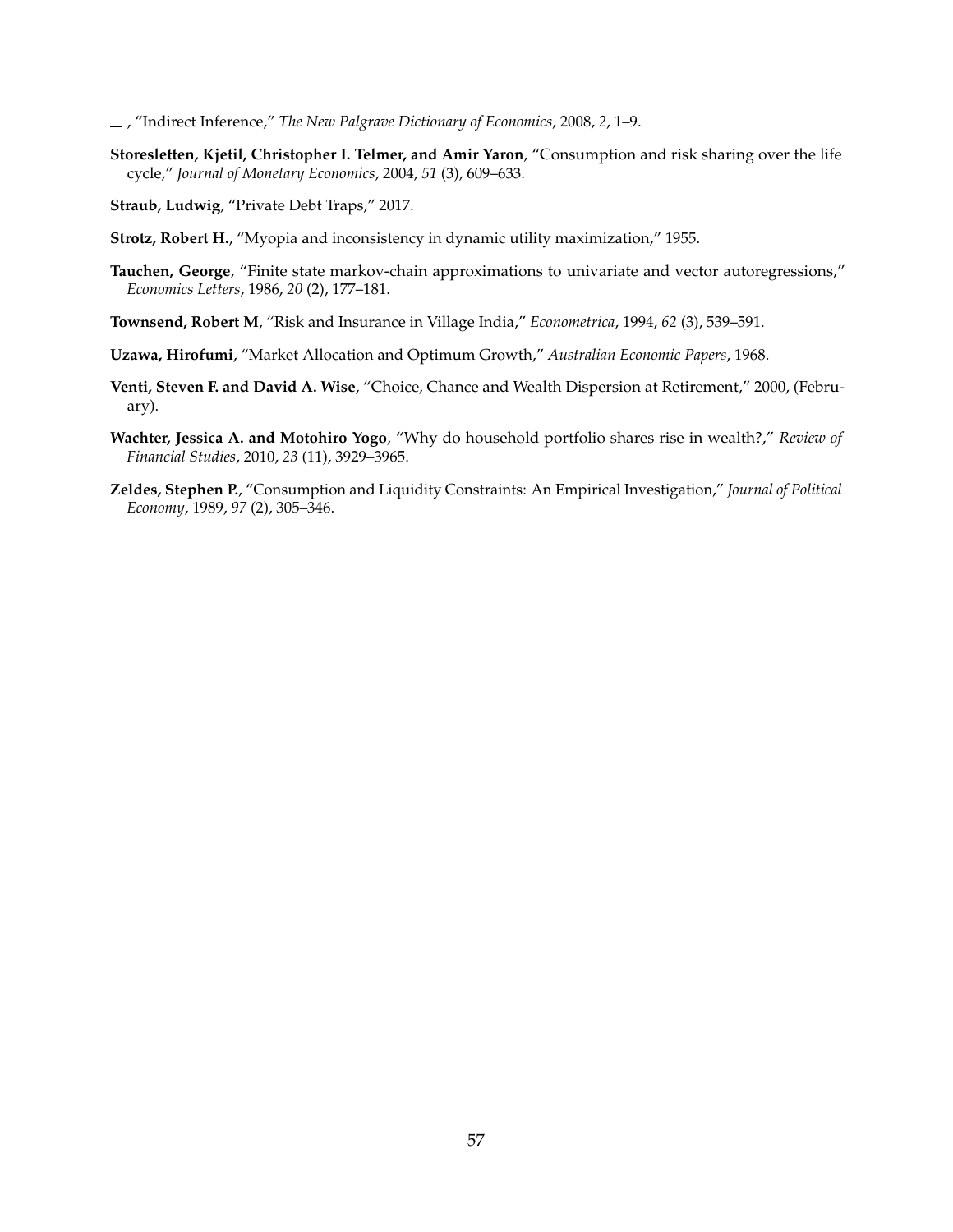<span id="page-57-1"></span>

<span id="page-57-3"></span>

<span id="page-57-0"></span>*Note.* Panel (a) shows the evolution income inequality at the peak of the life cycle, for 50-55 year old men. Panel (b) decomposes this trend into inequality that is already present for 30-35 year old men, and a residual. The former is inequality in initial incomes, while the latter can be regarded as changes to the life-cycle increase in income inequality. The two measures of inequality plotted here are the standard deviation as well as the log(*P*90/*P*10) ratio, which is divided by 2 to make it roughly comparable to the standard deviation. The initial year is the first for which all measures are available in the data of [Guvenen et al.](#page-52-5) [\(2017\)](#page-52-5).

# **Appendix**

# **A The importance of permanent income inequality**

In a recent paper, [Guvenen et al.](#page-52-5) [\(2017\)](#page-52-5) investigate the dynamics of inequality in lifetime incomes, and inequality by age and cohort. In particular, they show that most of the increase in income inequality is due to rising inequality in initial incomes. Together with other evidence that rising inequality was not due to transitory shocks [\(Kopczuk et al.,](#page-54-4) [2010;](#page-54-4) [Sabelhaus and Song,](#page-55-4) [2010\)](#page-55-4), this points to a rise in permanent income inequality, or—which turns out to be quite similar—a rise in the initial variance of the persistent component of income.

In this section, I use their data on male earnings from the Continuous Work History Subsample of the U.S. Social Security Administration's Master Earnings File.<sup>[68](#page-57-2)</sup> Figure [11](#page-57-3) shows two measures of income inequality, the standard deviation and the log(*P*90/*P*10) ratio. It decomposes the rise in income inequality at the life-cycle earnings peak (50-55 year olds), which is shown in Panel (a), into two pieces, which are shown in Panel (b): inequality that was already present for 30-35 year olds (blue), and a residual (red). The figure illustrates that until the 1990s, both types of inequality increased, even though initial inequality increased more rapidly. Since the 1990s, however, initial

<span id="page-57-2"></span><sup>&</sup>lt;sup>68</sup>I thank Fatih Guvenen for posting data on inequality statistics by age and cohort online at [https://fguvenendotcom.](https://fguvenendotcom.files.wordpress.com/2017/03/gksw2017_figuredata_v1.xlsx) [files.wordpress.com/2017/03/gksw2017\\_figuredata\\_v1.xlsx](https://fguvenendotcom.files.wordpress.com/2017/03/gksw2017_figuredata_v1.xlsx).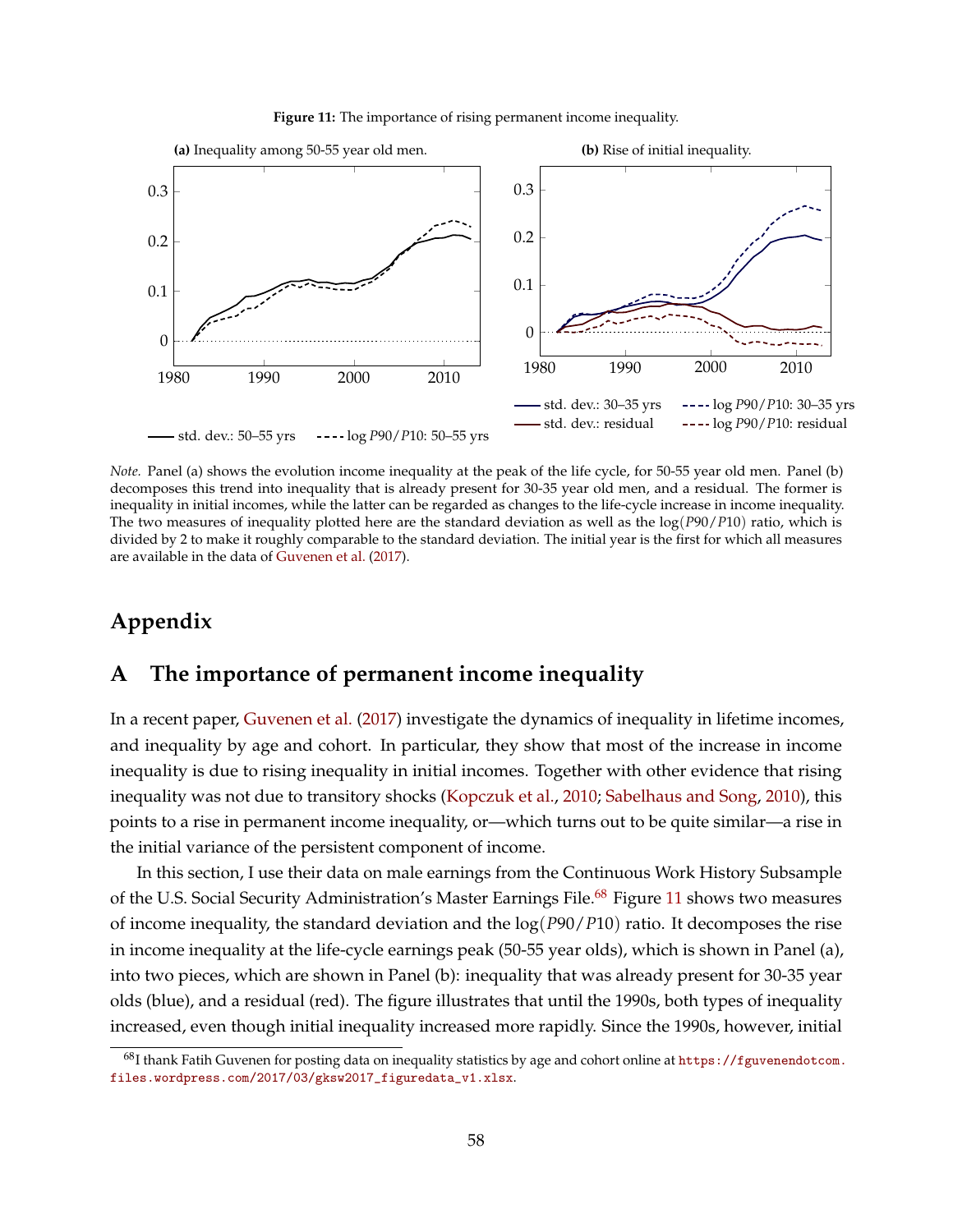inequality seemed to have accounted for more than the observed rise in inequality at ages 50-55.

While this evidence will almost surely not be the last word on the importance of permanent income inequality, it does suggest, however, that permanent factors were an important driver of income inequality in recent decades, worthy of a thorough investigation.

# **B Calibration of the simple model**

*Calibration.* To generate the plots, I calibrate the equality steady state of the two models (homothetic and non-homothetic) as follows. As mentioned in Section [2,](#page-7-1) the share of rich agents is given by *µ* = 1%. The capital share is taken to be *α* = 0.33, the interest rate *r* = 0.05, and depreciation  $\delta$  = 0.06, giving a capital stock of *K* = 3. The curvature of the per-period utility function is  $\sigma$  = 1.5, which is also equal to  $\Sigma$  in the homothetic economy. In the non-homothetic economy,  $\Sigma = 0.7\sigma$ , foreshadowing my empirical results, and the scaling parameter *z* is chosen so that the economy is in equilibrium. This procedure implies  $\beta = 7.2$  and  $z = 3.2$ . (Notice that  $\beta$  has the role of what usually is  $\beta/(1-\beta)$ , which explains why it is so large.)

*Figure* [1.](#page-8-0) Combining the Euler equation [\(4\)](#page-8-1) with the budget constraint [\(2\)](#page-7-2), the consumption policy function  $c(a + w)$  can be found by solving the implicit equation

$$
c/z + R^{-1} (\beta R)^{1/\Sigma} (c/z)^{\sigma/\Sigma} = (a+w)/z.
$$

The savings schedule after 20 years,  $a_{20}(w)$ , starting at the perfect equality steady state where per head assets are equal to *K*, can be found by iterating the asset policy function  $a(a + w)$  =  $R(a + w - c(a + w))$ . The steady state savings schedule  $a_{\infty}(w)$  can be found as the solution to the Euler equation, after replacing *c* by its steady state value of  $c = (1 - R^{-1})a + w$ ,

<span id="page-58-0"></span>
$$
a = z \left(\beta R\right)^{1/\Sigma} \left(\frac{(1 - R^{-1})a + w}{z}\right)^{\sigma/\Sigma}.
$$
\n(16)

*Figure* [2](#page-9-0)*.* At the equality steady state, per-head wealth levels of poor and rich are equal,  $a^r = a^p \equiv a = RK$ . Total PE consumption after a shift in income inequality is then given by  $C(\gamma) = \mu c(a + \gamma W/\mu) + (1 - \mu)c(a + (1 - \gamma)W/(1 - \mu))$ , where  $\gamma \in [\mu, 1]$ . Aggregate wealth after 20 years is constructed as the sum of both types' asset positions after 20 years, which in turn are obtained by iterating the asset policy function given a distribution of wages.

*Figure* [3.](#page-10-0) In general equilibrium, the interest rate *R* is endogenously determined, as the value of total assets in the economy,  $R^{-1}A$ , must equal the capital stock *K*. *K* is determined by

$$
\alpha \frac{Y}{K} = R - 1 + \delta.
$$

This equation and [\(16\)](#page-58-0) jointly describe steady state assets *A* and the steady state interest rate *R*. In principle, this system can have multiple solutions, but in this calibration, there is a unique solution.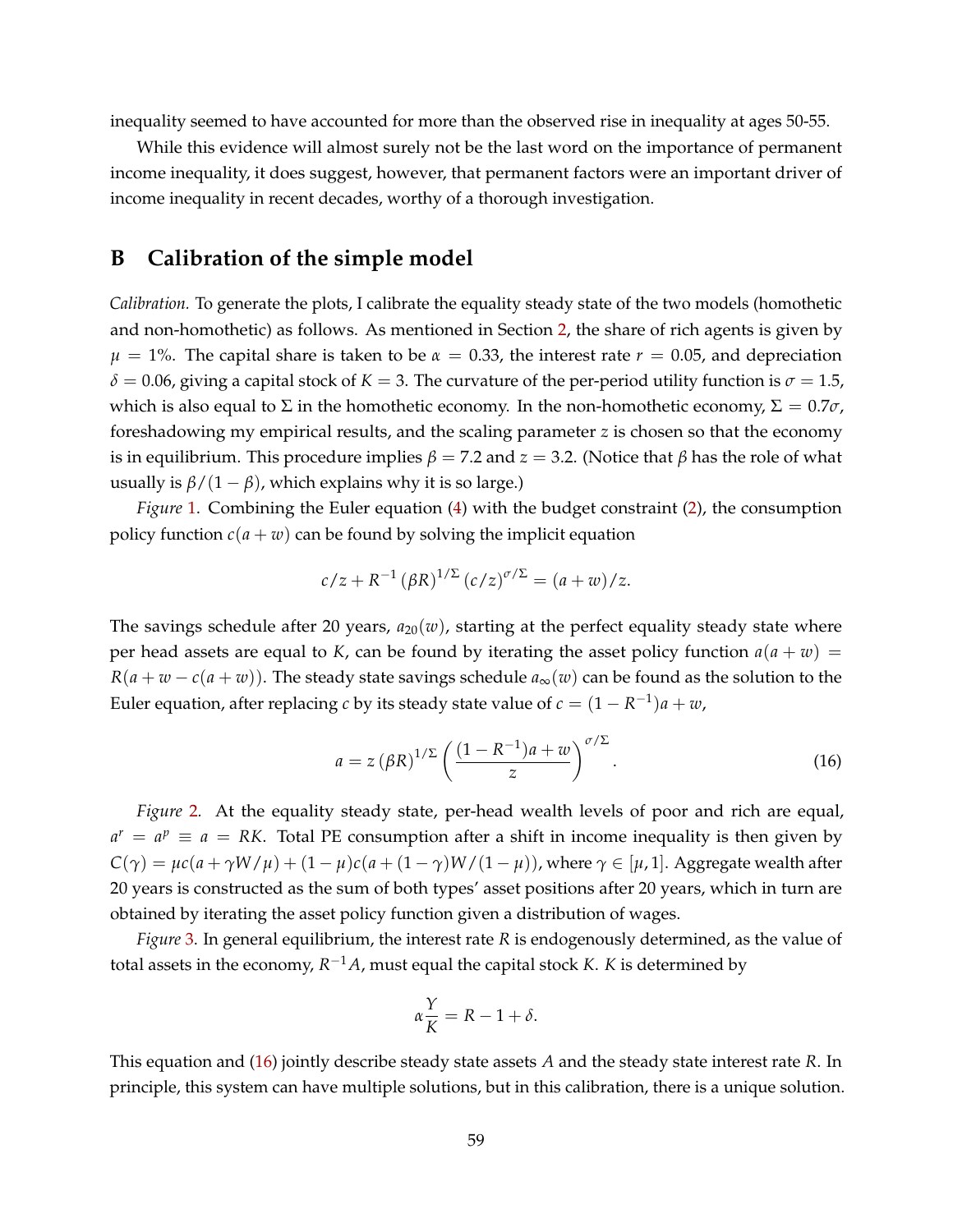The calculation of the other quantities in Figure [3](#page-10-0) is standard.

# **C Omitted proofs**

## **C.1 Proof of Lemma [1](#page-15-1)**

The key idea behind the proof of this result is that the dynamic programming problem [\(5\)](#page-13-0) is separate for each skill *s*, by Assumption [3.](#page-14-1) Take two skills *s*, *s'*. I will argue by contradiction that if the scaling properties in Lemma [1](#page-15-1) do not hold for *s* and *s'*, one can construct an alternative wealth distribution  $\tilde{\mu}$ , contradicting Assumption [4.](#page-14-2)

Assume that the scaling property of the bequest distribution  $\chi$  in Lemma [1](#page-15-1) does not hold, that is, there exist two skills  $s$ ,  $s'$ , an age  $k_0$ , and a measurable set  $\mathbf{A}_0 \subset \mathbb{R}_+$  so that

$$
\chi(s,k_0,\mathbf{A}_0)\neq \frac{\overline{\mu}_s}{\overline{\mu}_{s'}}\times \chi\left(s',k_0,\mathbf{A}_0\frac{w_{s'}}{w_s}\right).
$$

Fix  $s$ , $s'$  and define a new bequest distribution  $\tilde\chi$  that is equal to  $\chi$  for all skills except  $s'$ , where we define

$$
\tilde{\chi}(s',k,\mathbf{A}) \equiv \frac{\overline{\mu}_{s'}}{\overline{\mu}_{s}} \chi\left(s,k,\mathbf{A}\frac{w_{s}}{w_{s'}}\right)
$$

for any age *k* and measurable set **A** ⊂ **R**+. Similarly, define the anticipated bequest distribution *υ*˜ that corresponds to bequest distribution  $\tilde{\chi}$  as in [\(6\)](#page-13-1). Notice that for any measurable set  $\mathbf{A} \subset \mathbb{R}_+$  it holds that

<span id="page-59-1"></span>
$$
\tilde{v}(\mathbf{A}, \varphi' | s', k, \varphi) = \tilde{v}\left(\frac{w_s}{w_{s'}} \mathbf{A}, \varphi' | s, k, \varphi\right)
$$
\n(17)

due to Assumption [3,](#page-14-1) according to which either the skill transition matrix is the identity, *P* = *I*, or there are no bequests.

Next, consider the dynamic programming problem [\(5\)](#page-13-0) with anticipated bequest distribution  $\tilde{v}$ . Denote the corresponding value function by  $\tilde{V}$ . It must be that

<span id="page-59-0"></span>
$$
\tilde{V}_{k,s'}(a,z,\varphi) = \left(\frac{w_{s'}}{w_s}\right)^{1-\sigma} \tilde{V}_{k,s}\left(\frac{w_s}{w_{s'}}a,z,\varphi\right)
$$
\n(18)

for the following reasons: if  $\tilde{V}$  were not the (unique) solution to the convex programming problem [\(5\)](#page-13-0), one could easily use [\(18\)](#page-59-0) to construct a second solution.  $\tilde{V}$  solves (5) due to Assumptions [1](#page-14-3) and [2,](#page-14-0) the fact that the agent starts with zero assets, and equation [\(17\)](#page-59-1). Building on [\(18\)](#page-59-0), it is immediate that the unique policy functions satisfy

$$
\tilde{\mathbf{c}}_{k,s'}(a,z,\varphi)=\frac{w_{s'}}{w_{s}}\tilde{\mathbf{c}}_{k,s}\left(a\frac{w_{s}}{w_{s'}},z,\varphi\right)
$$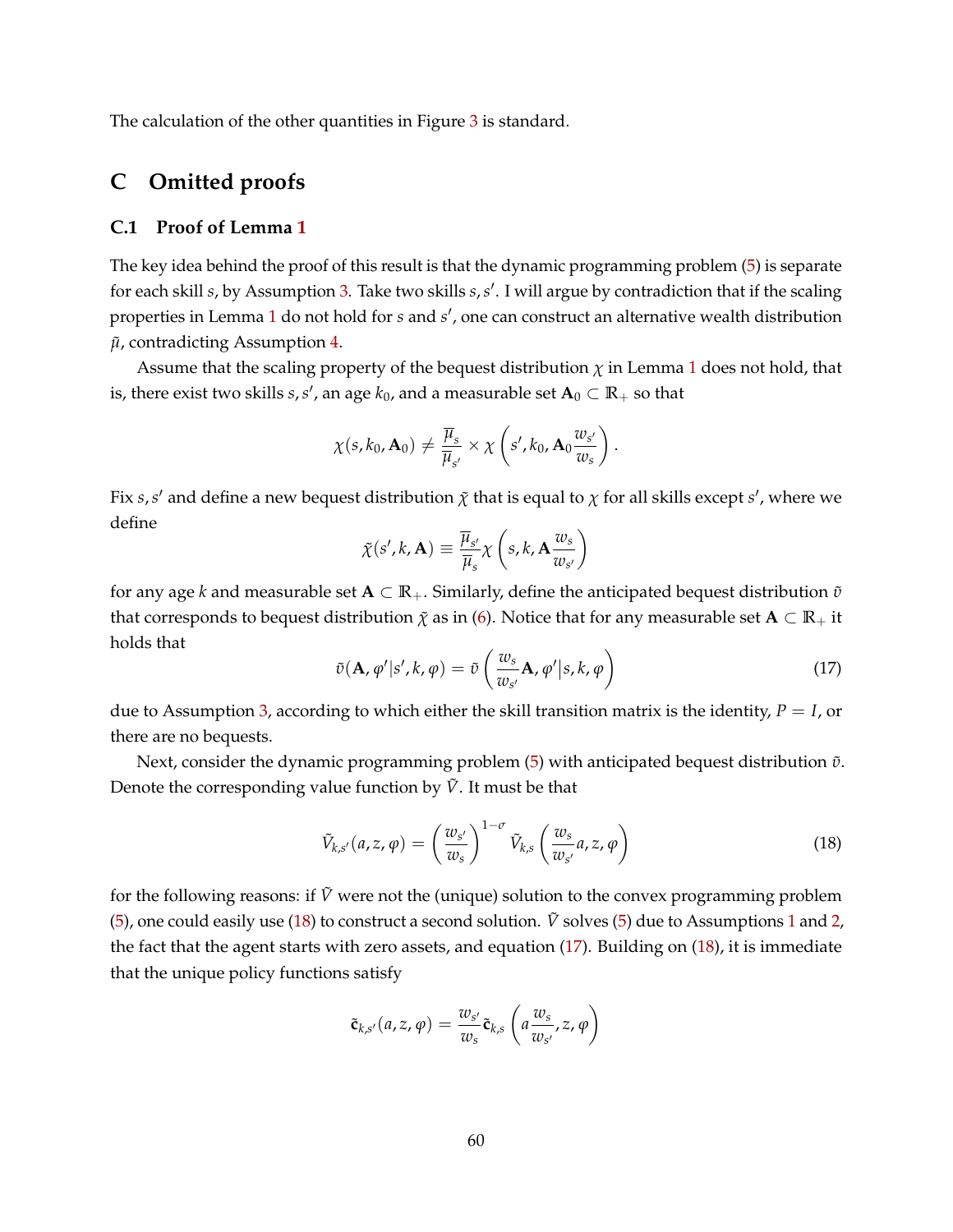and

$$
\tilde{\mathbf{a}}_{k,s'}(a,z,\varphi)=\frac{w_{s'}}{w_s}\tilde{\mathbf{a}}_{k,s}\left(a\frac{w_s}{w_{s'}},z,\varphi\right).
$$

Finally, constructing  $\tilde{\mu}$  as in [\(7\)](#page-13-2) given  $\tilde{\nu}$  and **a** yields

$$
\tilde{\mu}(s',k,\mathbf{A},z,\varphi)=\frac{\overline{\mu}_{s'}}{\overline{\mu}_s}\times\mu\left(s,k,\mathbf{A}\frac{w_s}{w_{s'}},z,\varphi\right).
$$

This proves that, if the scaling property for the bequest distribution  $\chi$  does not hold, one can construct a (different) wealth distribution  $\tilde{\mu}$  which satisfies (a) and (g) of Definition [1,](#page-13-3) for the same interest rate *r* and the same skill prices  $\{w_s\}$ . This contradicts Assumption [4.](#page-14-2) Therefore, the scaling property must hold for  $\chi$ . Following the same steps as above, however, also establishes similar scaling properties of  $\chi$ ,  $v$ ,  $V$ ,  $a$ ,  $c$  and  $\mu$ . This concludes our proof of Lemma [1.](#page-15-1)

### **C.2 MPCs in the neutral economy**

Define the *MPC out of current income* of an agent in state  $(s, k, a, z, \varphi) \in S$  as

$$
\mathbf{MPC}_{k,s}(a,z,\varphi)\equiv\frac{\partial}{\partial a}\mathbf{c}_{k,s}(a,z,\varphi).
$$

As it turns out, the distribution of MPCs is the same across skill groups.

<span id="page-60-2"></span>**Corollary [1](#page-14-3)** (MPCs in a neutral economy). *Under Assumptions* 1[–4,](#page-14-2) *for any state*  $(s, k, a, z, \varphi) \in S$  *it holds that*

<span id="page-60-0"></span>
$$
\mathbf{MPC}_{k,s}(a,z,\varphi) = \mathbf{MPC}_{k,s'}\left(\frac{w_{s'}}{w_s}a,z,\varphi\right).
$$
 (19)

*In particular, the distribution of MPCs is the same within all skill groups.*

*Proof.* Equation [\(19\)](#page-60-0) is a direct consequence of the definition of MPCs and Lemma [1,](#page-15-1)

$$
\mathbf{MPC}_{k,s}(a,z,\varphi) = \frac{\partial}{\partial a} \mathbf{c}_{k,s}(a,z,\varphi)
$$
  
=  $\frac{w_s}{w_{s'}} \frac{w_{s'}}{w_s} \frac{\partial}{\partial a} \mathbf{c}_{k,s'} \left( a \frac{w_{s'}}{w_s}, z, \varphi \right) = \mathbf{MPC}_{k,s'} \left( \frac{w_{s'}}{w_s} a, z, \varphi \right).$ 

To prove the claim on the distribution of MPCs, define first the following conditional distribution

$$
\mu(k, a, z, \varphi|s) \equiv \frac{1}{\overline{\mu}_s} \mu(s, k, a, z, \varphi).
$$

Notice that by Lemma [1,](#page-15-1)

<span id="page-60-1"></span>
$$
\mu(k, \mathbf{A}, z, \varphi | s) = \mu\left(k, \mathbf{A} \frac{w_{s'}}{w_{s}}, z, \varphi | s'\right).
$$
\n(20)

The claim is that the distribution of the random variable  $(k, a, z, \varphi) \mapsto \textbf{MPC}_{k,s}(a, z, \varphi)$  under probability distribution  $\mu(k, a, z, \varphi | s)$  is the same for each skill  $s \in S$ . This immediately follows from the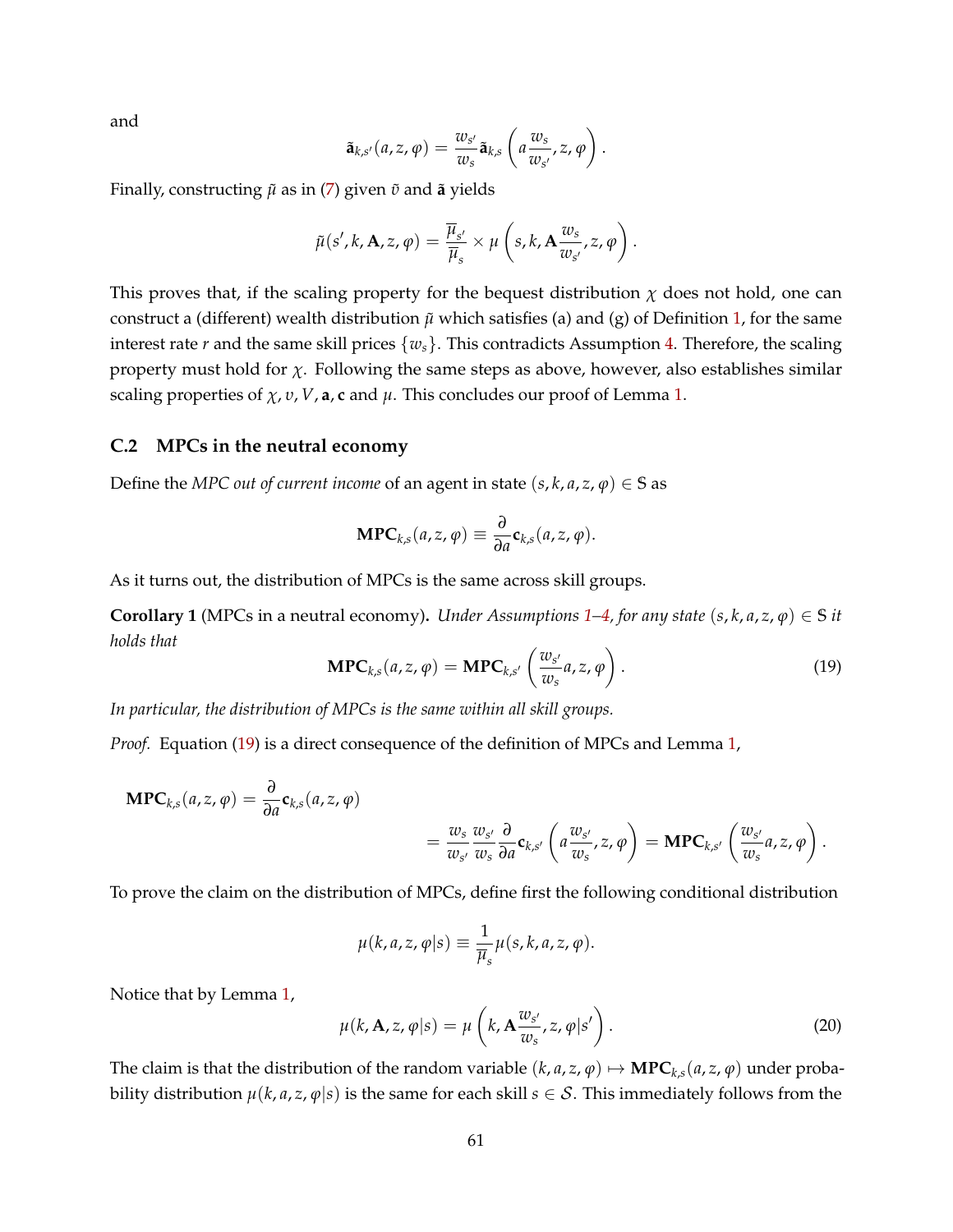combination of [\(19\)](#page-60-0) and [\(20\)](#page-60-1).

The result in Corollary [1](#page-60-2) is interesting because it documents that without conditioning on cash-on-hand *a*, the distribution of MPCs is unaffected by permanent income. Aside from potential endogeneity issues, this is at odds with the evidence in [Jappelli and Pistaferri](#page-53-4) [\(2006,](#page-53-4) [2014\)](#page-53-5), which documents that MPCs tend to decline in education.

## **C.3 Proof of Proposition [1](#page-15-2)**

From Lemma [1](#page-15-1) it follows that

<span id="page-61-1"></span>
$$
\log \mathbf{c}_{k,s}(aw_s, z, \varphi) - \log w_s = \log \mathbf{c}_{k,s'}(aw_{s'}, z, \varphi) - \log w_{s'}.
$$
 (21)

Define the conditional distribution given age *k* and skill *s* as

$$
\mu(\mathbf{A}, z, \varphi | s, k) \equiv \frac{\mu (s, k, \mathbf{A}, z, \varphi)}{\mu (s, k, \mathbb{R}_+, \mathcal{Z}, \{0, 1\})}.
$$

As direct consequence of the scaling property of *µ*,

<span id="page-61-0"></span>
$$
\mu(w_s \mathbf{A}, z, \varphi | s, k) = \mu(w_{s'} \mathbf{A}, z, \varphi | s', k).
$$
\n(22)

Using that notation, define

$$
const_k \equiv \int (\log \mathbf{c}_{k,s}(aw_s, z, \varphi) - \log w_s) d\mu(\cdot|s, k)
$$

which is well-defined by [\(22\)](#page-61-0). By definition of *const<sup>k</sup>* , one can then write

$$
\log \mathbf{c}_{k,s}(aw_s,z,\varphi)=const_k+\log w_s+\epsilon(k,a,z,\varphi).
$$

Translating the behavior into the associated stochastic process, one can then write

$$
\log c_{it} = const_{k(i,t)} + \log w_{s(i)} + \epsilon_{it}
$$

where by construction of  $\epsilon(k, a, z, \varphi)$ ,  $\epsilon_{it}$  has zero mean conditional on age *k* and skill *s*.

Equation [\(9\)](#page-15-3) follows by definition of income as

$$
\log y_{k,s}^{pre}(z) = \log \Theta_k(z) + \log w_s
$$

where again log Θ*k*(*z*) can be further decomposed into an average and a mean zero term. This gives [\(9\)](#page-15-3).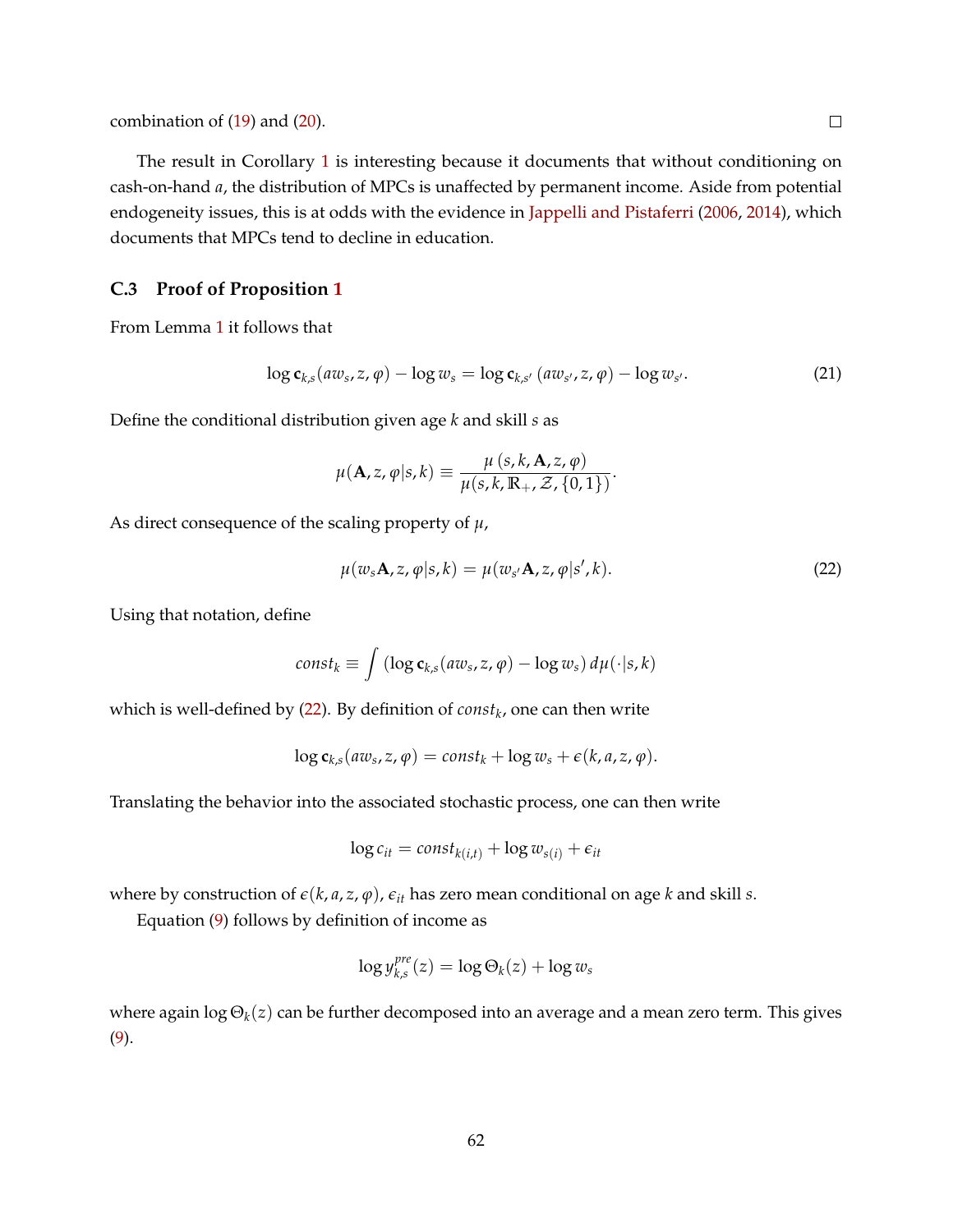### **C.4 Proof of Proposition [2](#page-16-0)**

Using [\(21\)](#page-61-1), one can decompose

<span id="page-62-0"></span>
$$
\log c_{k,s}(a,z,\varphi) = \log w_s + C\left(k, \frac{a}{w_s}, z, \varphi\right). \tag{23}
$$

By the law of total variance, the variance of the left hand side under probability measure  $\mu$  can be computed as

$$
\text{Var}_{\mu}\left[\log \mathbf{c}_{k,s}(a,z,\varphi)\right] = \mathbb{E}_{\overline{\mu}}\left[\text{Var}_{\mu(\cdot|s)}\left[\log \mathbf{c}_{k,s}(a,z,\varphi)\right]\right] + \text{Var}_{\overline{\mu}}\left[\mathbb{E}_{\mu(\cdot|s)}\left[\log \mathbf{c}_{k,s}(a,z,\varphi)\right]\right].
$$

The first term does not involve *s* since the distribution of  $\mathcal{C}\left(k,\frac{a}{w}\right)$  $\left(\frac{a}{w_s}, z, \varphi\right)$  under  $\mu(\cdot | s)$  is the same for all *s*. Define

$$
const \equiv \mathbb{E}_{\overline{\mu}} \left[ \text{Var}_{\mu(\cdot | s)} \left[ \log c_{k,s}(a, z, \varphi) \right] \right].
$$

For the same reason, one can write

$$
\mathbb{E}_{\mu(\cdot|s)}\left[\log \mathbf{c}_{k,s}(a,z,\varphi)\right] = \log w_s + const'
$$

with some other constant *const'*. Together,

$$
\text{Var}_{\mu}\left[\log \mathbf{c}_{k,s}(a,z,\varphi)\right]=const+\text{Var}_{\overline{\mu}}\left[\log w_s\right].
$$

A similar argument shows the result for log wealth (cash on hand), concluding our proof of Proposition [2.](#page-16-0)

### **C.5 Proof of Proposition [3](#page-16-1)**

Denote by  $C({w_s})$  aggregate consumption as function of skill prices  ${w_s}$ . Using the law of iterated expectations, one can express *C* as

$$
C({w_s}) = \mathbb{E}_{\overline{\mu}}\left[\mathbb{E}_{\mu(\cdot|s)}\mathbf{c}_{k,s}(a,z,\varphi)\right].
$$

With decomposition [\(23\)](#page-62-0), this becomes

$$
C({w_s}) = \mathbb{E}_{\overline{\mu}}\left[w_s \mathbb{E}_{\mu(\cdot|s)} \exp C\left(k, \frac{a}{w_s}, z, \varphi\right)\right]
$$

where again  $\mathbb{E}_{\mu(\cdot|s)}\exp\mathcal{C}\left(k,\frac{a}{w}\right)$  $\left(\frac{a}{w_s},z,\varphi\right)\equiv \kappa_C$ , which is independent of  $w_s$ . Therefore,

$$
C({w_s}) = \kappa_C \sum_s \overline{\mu}_s w_s
$$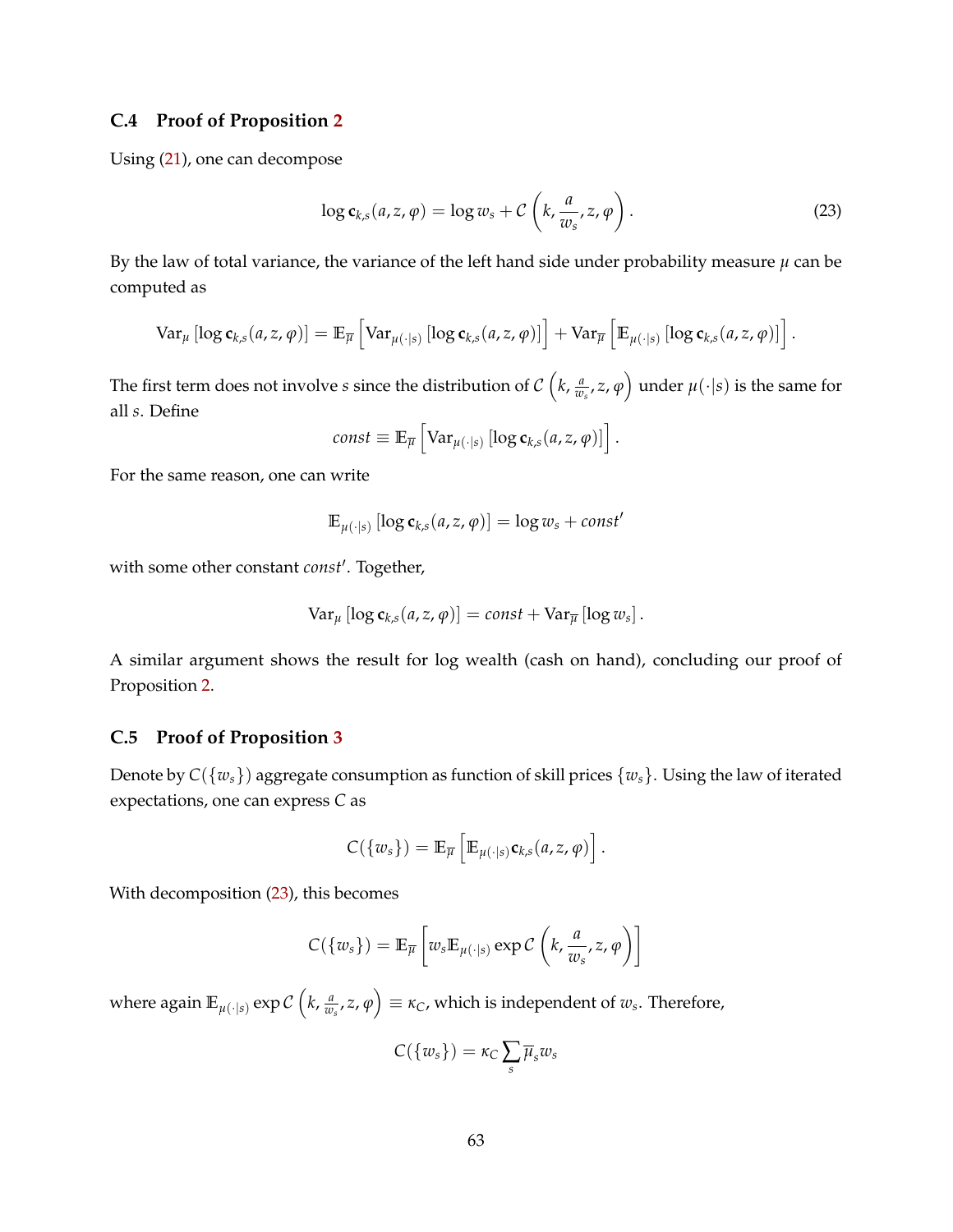<span id="page-63-0"></span>

|                                          | OLS with $T=9$ | IV with $\rho = 0.90$ | IV with initial income |
|------------------------------------------|----------------|-----------------------|------------------------|
| 1. Baseline                              | 0.64           | 0.70                  | 0.73                   |
|                                          | (0.03)         | (0.04)                | (0.05)                 |
| 2. Incl. household heads $> 65$ years    | 0.68           | 0.71                  | 0.73                   |
|                                          | (0.03)         | (0.04)                | (0.04)                 |
| 3. Controlling for liquid assets         | 0.63           | 0.74                  | 0.70                   |
|                                          | (0.03)         | (0.05)                | (0.05)                 |
| 4. Households with original sample heads | 0.61           | 0.66                  | 0.76                   |
|                                          | (0.04)         | (0.07)                | (0.06)                 |

**Table 9:** More robustness checks.

*Note.* This table lists OLS and IV estimates for 5 different specifications. Row 1 shows the baseline specifications. Row 2 shows results for households with heads of all ages. Row 3 controls for a cubic in liquid assets relative to income. Row 4 runs the baseline OLS and IV specifications on the subsample with only the households headed by original PSID sample heads. All specifications control for year, age, household size and location dummies. All IV specifications have first stage F statistics above 10. Standard errors are corrected for heteroskedasticity and clustered by household.

and similarly for total assets as function of skill prices  $A(\{w_s\})$ , and total bequests  $A^{beq}\equiv\int_{(s,k,b)}bd\chi.$ 

To show that a change in labor income shares {*γs*} leaves all aggregate quantities unchanged, notice that

$$
\overline{\mu}_s w_s = (1 - \alpha) \gamma_s Y
$$

and so  $C = \kappa_C(1 - \alpha)Y$  and  $A = \kappa_A(1 - \alpha)Y$ .

These derivations show that neither goods market clearing, nor asset market clearing, nor the government budget constraint are affected by a change in labor income shares {*γs*}. Therefore, there exists an equilibrium where also the aggregate interest rate and the aggregate capital stock stay the same.

# **D Additional empirical results**

#### **D.1 Additional robustness exercises**

This section provides additional OLS and IV specifications at the household level, as well as a set of group-level specifications and specifications that use the imputed consumption measure by [Blundell et al.](#page-50-3) [\(2008\)](#page-50-3).

*Additional household-level specifications.* All results are shown in Table [9.](#page-63-0) As comparison, the first row contains the baseline estimates from Table [3.](#page-26-0) The second row shows the baseline specification, only on the larger sample of households whose head is between 30 and 80 years old, rather than between 30 and 65 years old.<sup>[69](#page-63-1)</sup> The results are similar as in the baseline case. The third row adds a

<span id="page-63-1"></span> $^{69}$ Since labor income is ill-defined for most households above 65, I use total household income, including income from capital for this regression.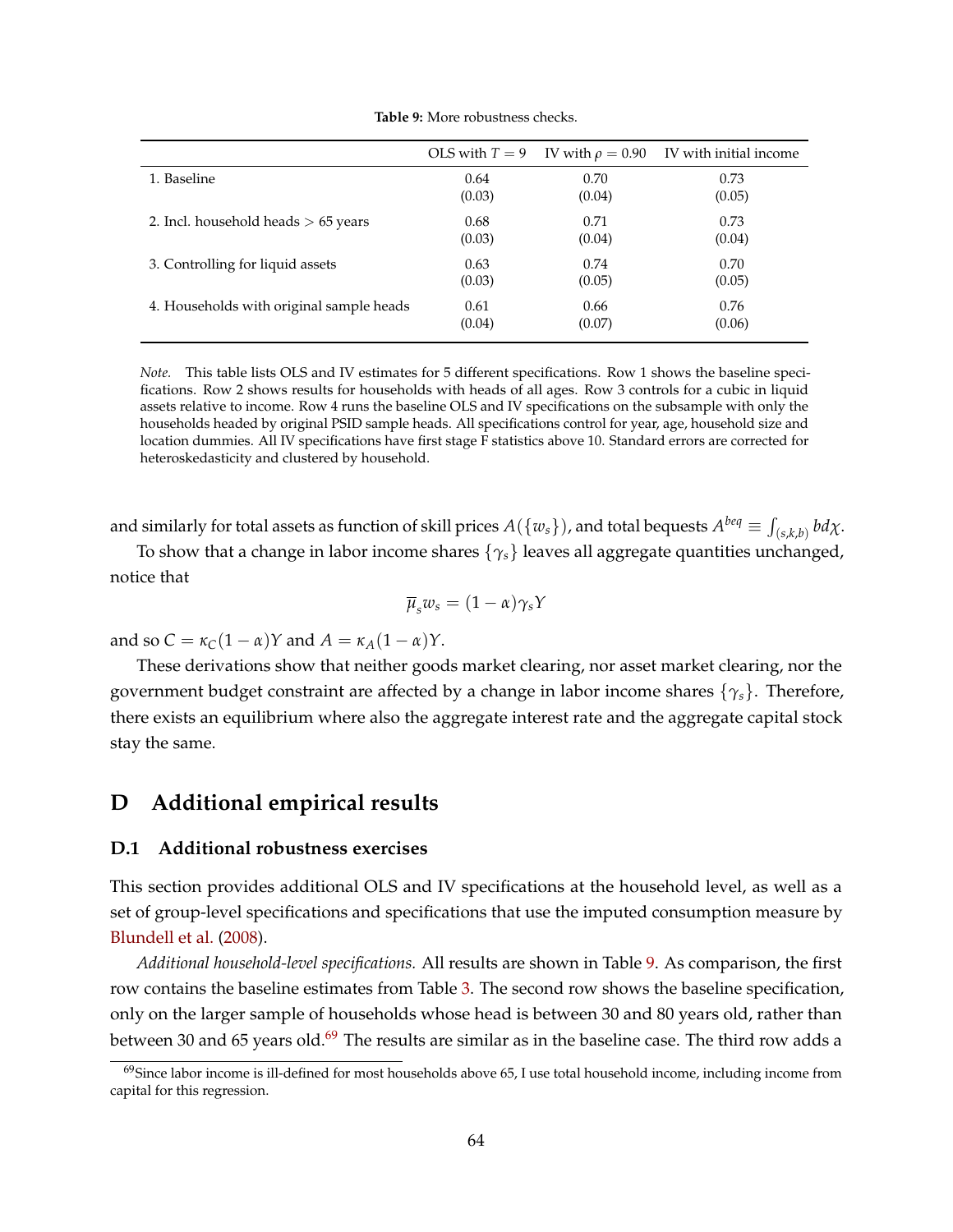<span id="page-64-0"></span>

|                           | log group consumption |                 |  |
|---------------------------|-----------------------|-----------------|--|
|                           | (1)<br><b>OLS</b>     | (2)<br>IV       |  |
| log group income          | 0.642<br>(0.04)       | 0.720<br>(0.05) |  |
| Year FE                   | Yes                   | Yes             |  |
| Age FE                    | Yes                   | Yes             |  |
| Observations<br>R-squared | 256<br>0.73           | 104<br>0.79     |  |

**Table 10:** Group-level specifications.

*Note.* This Table lists OLS and IV specifications at the group level. Groups are constructed using the interaction of 5-year birth cohorts and education dummies. Column 1 shows simple OLS estimates of log group consumption on log group income residuals. Column 2 shows IV estimates using future income as instrument. Standard errors are corrected for heteroskedasticity.

cubic in the ratio of liquid assets to income as controls to **X***it*. I measure liquid assets as the sum of a household's wealth in cash and stocks, net of credit card, medical, legal and other debts as well as net of loans from relatives. The estimates are somewhat larger but insignificantly different. The fourth row re-estimates the two baseline specifications on the subsample of households whose heads are original PSID sample heads, rather households headed by heads that joined the PSID by way of marriage. [Hryshko and Manovskii](#page-53-6) [\(2017\)](#page-53-6) argue that these groups of households differ in terms of their income shocks. The results here show that they do not differ significantly in terms of the concavity of their consumption function.

*Group-level specifications.* In Table [10,](#page-64-0) I show estimates for a number of group-level specifications. Following the seminal work of [Attanasio and Davis](#page-49-1) [\(1996\)](#page-49-1), I define groups as the interaction of 5-year birth cohorts and education groups of household heads (no high school, high school, less than four years of college, four years of college). For columns 1–2, I use a group-averaged version of [\(11\)](#page-20-0). Specifically, let  $\{I_g\}$  be a set of mutually exclusive groups of households and define for each group their average log consumption,  $\bar{c}_{gt} \equiv |I_g|^{-1} \sum_{i \in I_g} \hat{c}_{it}$ , and their average income residuals,  $\overline{y}_{gt} \equiv |I_g|^{-1} \sum_{i \in I_g} \hat{y}_{it}$ . I estimate

$$
\overline{c}_{gt} = \mathbf{X}'_{gt} \beta + \phi \overline{y}_{gt} + \epsilon_{gt}.
$$
\n(24)

The IV approach in column 2 uses 2-year ahead group income  $\overline{y}_{gt+1}$  as instrument for  $\overline{y}_{gt}.$  The results are close to the ones found in the household-level approaches in Section [4.](#page-18-0)

*Imputed consumption measure by [Blundell et al.](#page-50-3) [\(2008\)](#page-50-3).* In an important paper, [Blundell et al.](#page-50-3) [\(2008\)](#page-50-3) estimate a demand equation for food consumption expenditure in data from the CEX and use it to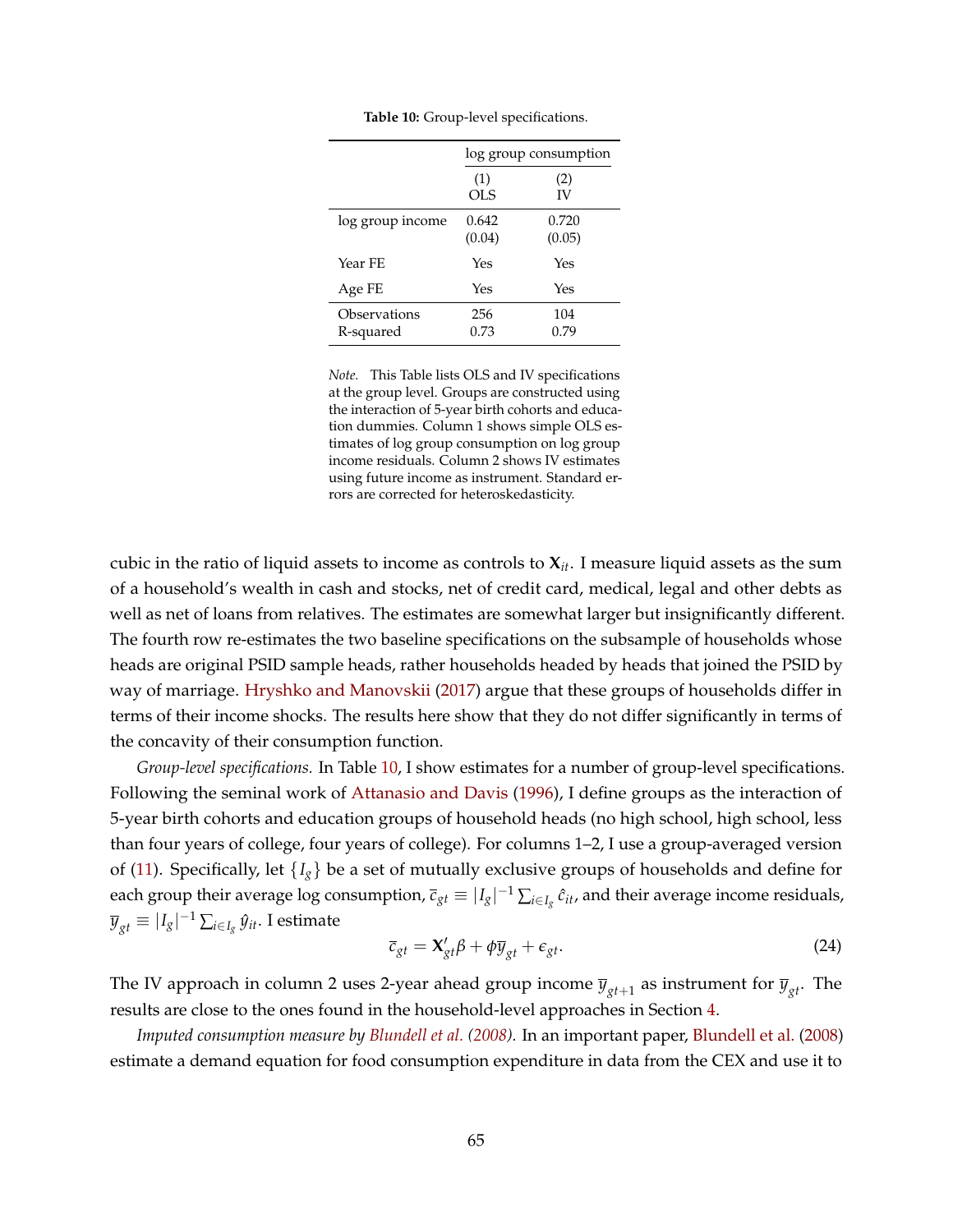<span id="page-65-1"></span>

|                                            |                 | <b>OLS</b>      |                      |                                    | IV                   |                      |                      |                       |
|--------------------------------------------|-----------------|-----------------|----------------------|------------------------------------|----------------------|----------------------|----------------------|-----------------------|
|                                            | (1)<br>$T=1$    | (2)<br>$T=9$    | (3)<br>$\rho = 0.88$ | $\left( 4\right)$<br>$\rho = 0.89$ | (5)<br>$\rho = 0.9$  | (6)<br>$\rho = 0.91$ | (7)<br>$\rho = 0.92$ | (8)<br>ini.           |
| log Income                                 | 0.555<br>(0.06) | 0.645<br>(0.03) | 0.569<br>(0.06)      | 0.566<br>(0.06)                    | 0.562<br>(0.06)      | 0.557<br>(0.07)      | 0.551<br>(0.07)      | 0.784<br>(0.13)       |
| Year FE, Age FE                            | Yes             | Yes             | Yes                  | Yes                                | Yes                  | Yes                  | Yes                  | Yes                   |
| Hh.size FE                                 | Yes             | Yes             | Yes                  | Yes                                | Yes                  | Yes                  | Yes                  | Yes                   |
| <b>Location FE</b>                         | Yes             | Yes             | Yes                  | Yes                                | Yes                  | Yes                  | Yes                  | Yes                   |
| Observations<br>1st stage $F$<br>R-squared | 703<br>0.38     | 2050<br>0.60    | 8072<br>39.0<br>0.76 | 8072<br>33.6<br>0.76               | 8072<br>28.5<br>0.76 | 8072<br>23.7<br>0.76 | 8072<br>19.4<br>0.76 | 13244<br>77.6<br>0.79 |

**Table 11:** OLS and IV estimates using the imputed consumption data from [Blundell et al.](#page-50-3) [\(2008\)](#page-50-3).

*Note.* This Table lists OLS and IV estimates when using the imputed consumption measure from Blundell et al. (2008). Columns 1 and 2 show OLS estimates for the case of no income averaging  $(T = 1)$ and averaging over  $T = 9$  income observations. Columns 3-7 show the estimates from IV specifications with various assumed income shock persistences *ρ*. Column 8 shows estimates with age 25 income as instrument. Standard errors are clustered by household and corrected for heteroskedasticity.

impute various measures of consumption expenditure for the PSID from 1980 to 1992.<sup>[70](#page-65-0)</sup> Among the measures of consumption expenditure imputed is total consumption expenditure, which I will be using below. The results and conclusions are very similar with the other measures the authors impute, namely a measure of nondurable consumption expenditure and measures that include the service flow of durables rather than the expenditure.

This consumption data is especially helpful in the context of this paper, for at least three reasons: first, the data is from an entirely different source, namely the CEX, not the PSID, which I have been using for my analysis. Second, similar to the comprehensive post-2005 consumption measure in the PSID, the imputed consumption data includes total expenditure across all categories. And third, the imputed data is from an entirely different time—from 1980 to 1992—whereas my analysis had to be restricted to the time after 1999 due to data limitations.

In Table [11](#page-65-1) I reestimate my main OLS and IV specifications. First, while the estimates are somewhat more noisy, it is reassuring that they all lie around 0.7, thus confirming my previous results. In fact, the estimates in columns 1-7 of Table [11](#page-65-1) are generally around 0.05 − 0.15 *lower* than their counterparts using the PSID consumption data after 1999 (Tables [1](#page-22-0) and [2\)](#page-24-0). The upper bound estimate using the initial income IV is around 0.05 larger than its post-1999 counterpart and considerably noisier.

<span id="page-65-0"></span> $^{70}{\rm I}$  thank the authors for making their data available online.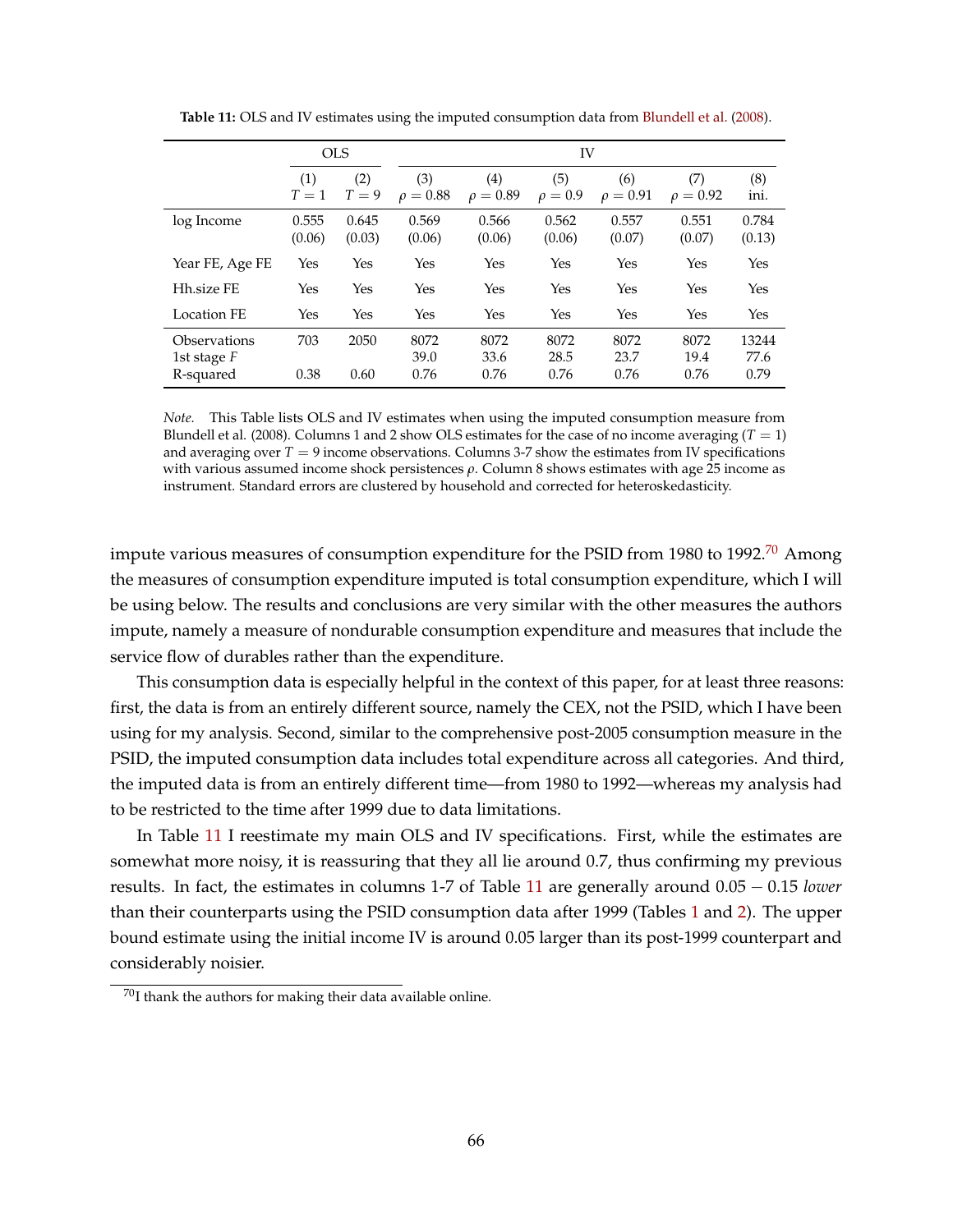#### **D.2 Robustness to non-classical measurement error**

In a recent paper, [Aguiar and Bils](#page-49-2) [\(2015\)](#page-49-2) argue that there is non-classical measurement error in the interview survey of the Consumer Expenditure Survey (CEX), in the sense that richer respondents are more likely to underreport their spending. [Aguiar and Bils](#page-49-2) [\(2015\)](#page-49-2) show that this matters for the measurement of consumption inequality. In this paper, the estimate for *φ* can be affected by such measurement error whenever high-income households underreport their spending relatively more compared to low-income households, and relatively more compared to their income. To test this concern, I propose an estimation strategy similar to the one proposed in [Aguiar and Bils](#page-49-2) [\(2015\)](#page-49-2).

Denote by *cigt* the observed expenditure of household *i* on good *g* at time *t*, and by *cit* its total observed expenditure across all goods. Denote by  $c_{igt}^*$  and  $c_{it}^*$  the true expenditures. As before, assume that true total expenditures are governed by

$$
\log c_{it}^* = \phi \log w_i + \mathbf{X}_{it} \beta + \epsilon_{it}.
$$

In addition, I follow [Aguiar and Bils](#page-49-2) [\(2015\)](#page-49-2) in assuming: that true good-level expenditures can be represented by a log-linear demand system, $71$ 

$$
\log c_{igt}^* = \gamma_g \log c_{it}^* + \tilde{\mathbf{X}}_{it} \tilde{\beta}_g + \epsilon_{igt},
$$

where time fixed effects are part of  $\tilde{\bm{X}}_{it}$ ; and that measurement error at the level of goods,  $\log c_{igt}$   $\log c_{igt}^*$ , is orthogonal to true total expenditures  $\log c_{it}^*$ . In other words, when high-income households underreport their spending, they do so proportionally across categories. In the following, fix some good *g*<sup>0</sup> (it is irrelevant which good).

Under these three assumptions, one obtains that

$$
\frac{\log c_{igt} - \log c_{igot}}{\gamma_g - \gamma_{g_0}} = \phi \log w_i + \mathbf{X}_{it} \beta + \tilde{\mathbf{X}}_{it} \breve{\beta}_g + \breve{\epsilon}_{igt}
$$

with  $\breve{\beta}_g=(\beta_g-\beta_{g_0})$  /  $(\gamma_g-\gamma_{g_0})$  and  $\breve{\epsilon}_{igt}=(\epsilon_{igt}-\epsilon_{ig_0t})$  /  $(\gamma_g-\gamma_{g_0})$ . To implement this regression, I use the estimated expenditure elasticities in [Aguiar and Bils](#page-49-2) [\(2015,](#page-49-2) Table 2, column I) for the following categories which are (more or less) comparable across the CEX and the PSID: housing, food at home, transportation (incl. other tranportation), utilities, health expenditures, food away from home, education, child care. As controls  $\tilde{\mathbf{X}}_{it}$ , I use time dummies, 5-year age brackets and household size dummies. The results are in row 9 of Table [3.](#page-26-0)

#### **D.3 Imputation procedure for the comprehensive consumption measure**

I use the following approach to impute the comprehensive consumption measure to years before survey year 2005 (calendar year 2004). Denote by *cit* household *i*'s total consumption in year *t*

<span id="page-66-0"></span> $71$ This is not possible globally, see the discussion in [Aguiar and Bils](#page-49-2) [\(2015\)](#page-49-2).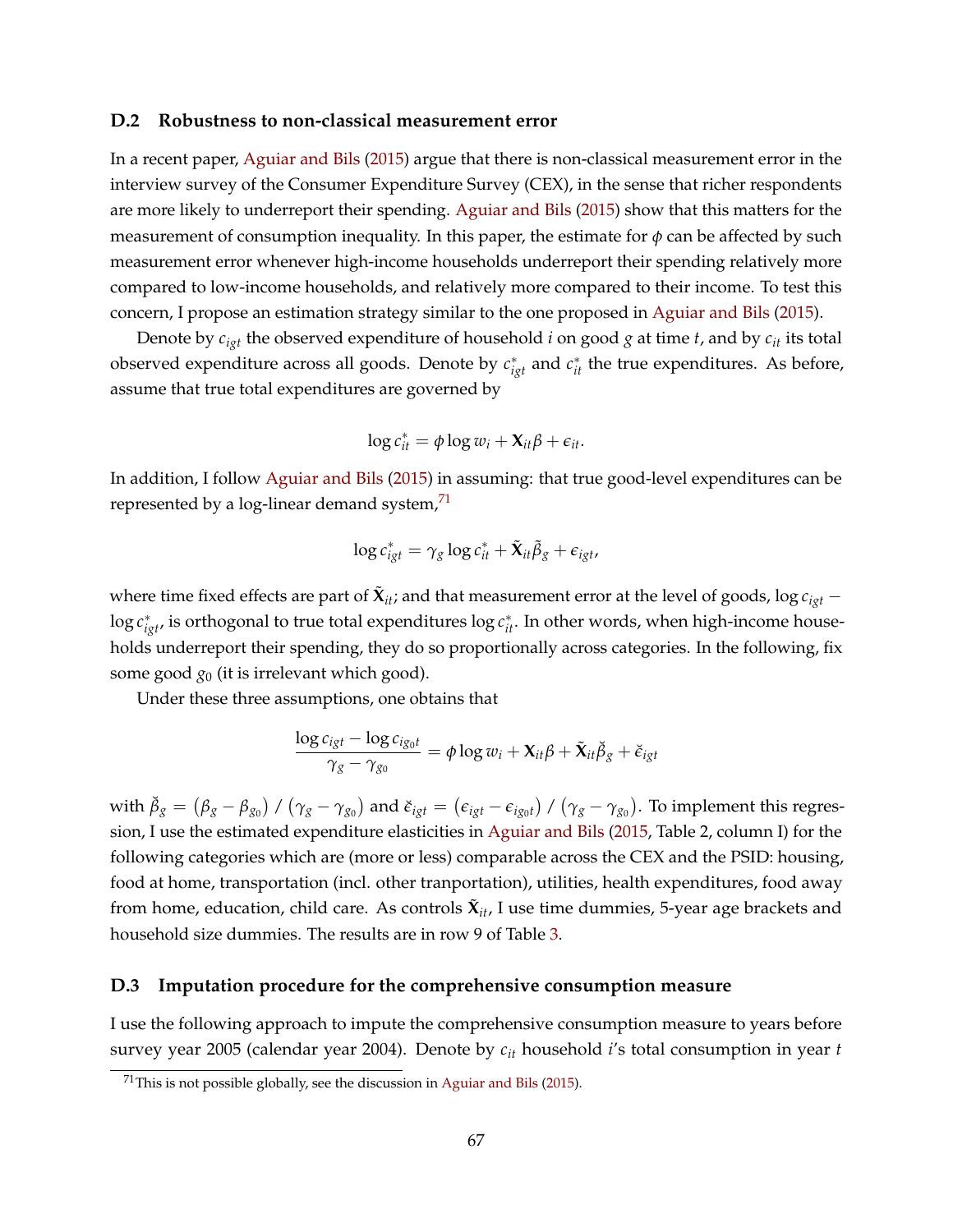according to the reduced 70% measure, and by **c***it* household *i*'s consumption according to the comprehensive post-2005 measure. Label by  $k = 1, ..., 6$  the six new consumption categories introduced in 2005, and by  $c_{it}^k$  household  $i$ 's consumption in those categories. Thus, for all years  $t \ge 2005$ ,

$$
\mathbf{c}_{it}=c_{it}+\sum_{k=1}^6 c_{it}^k.
$$

I impute the value of  $c_{it}^k$  for every  $k$  separately. In particular, for a given  $k$ , I model  $c_{it}^k$  as

$$
\log c_{it}^k = \mathbf{P}_t \eta^k + \gamma^k \log c_{it} + \mathbf{X}_{it} \beta^k + \epsilon_{it}^k
$$

where **X***it* includes a variety of household controls, such as a cubic polynomial in age, and dummies for 5-year cohort bracket, household size, race, and sex; **P***<sup>t</sup>* is a vector of log prices, one for each consumption category (including those already in *cit*). To avoid measurement error in log *cit*, I instrument  $\log c_{it}$  using future consumption  $\log c_{it+2}$ . Having estimated  $\eta_t^k$ ,  $\gamma^k$ ,  $\beta^k$  I compute predictions  $\tilde{c}^k_{it}$  for each household *i*, consumption category *k* and time  $t < 2005$ . The imputed comprehensive measure of consumption expenditure is then

$$
\tilde{\mathbf{c}}_{it} \equiv \begin{cases} c_{it} + \sum_{k=1}^{6} \tilde{c}_{it}^{k} & t < 2005 \\ \mathbf{c}_{it} & t \geq 2005 \end{cases}.
$$

#### <span id="page-67-0"></span>**D.4 Estimation of the income process**

In this section, I explain the estimation strategy I use to estimate the income process used in this paper. Throughout, I measure "income" as pre-tax labor income, as measured in the PSID. As sample, I use all years in the PSID from survey year 1981, the first year without significant income top-coding, to survey year 1997, which is the last year for which there is annual income information. I include all households between ages 30 and 55, to avoid issues due to early retirement, and exclude households with pre-tax labor income below 25% of any given year's average pre-tax labor income (for the survey year 2013, this threshold amounts to a household income of approximately \$15*k*). To avoid small sample bias, the sample is restricted to households for whom there are at least 15 not necessarily consecutive years of income information. This leaves me with a sample of 2,817 households.

*Estimating the income process.* Consider the following standard model for log incomes log *yit*,

$$
\log y_{it} = f(\mathbf{X}_{it}, \beta) + \alpha_i + \eta_{it} + \psi_{it} + \nu_{it},
$$

where  $f(\mathbf{X}_{it}, \beta)$  are set of controls,  $α_i$  are income fixed effects,  $η_{it}$  is an AR(1) process whose persistence is  $\rho_{\eta}$  and whose innovations have variance  $\sigma_{\eta}^2$  ,  $\psi_{it}$  is a transitory income shock with variance  $\sigma_{\psi}^2$ , and  $\nu_{it}$  is a measurement error term with variance  $\sigma_{\nu}^2$ . I take the controls  $f(\mathbf{X}_{it}, \beta)$  to be a cubic polynomial in age, dummies for household size, and year dummies. Measurement error cannot be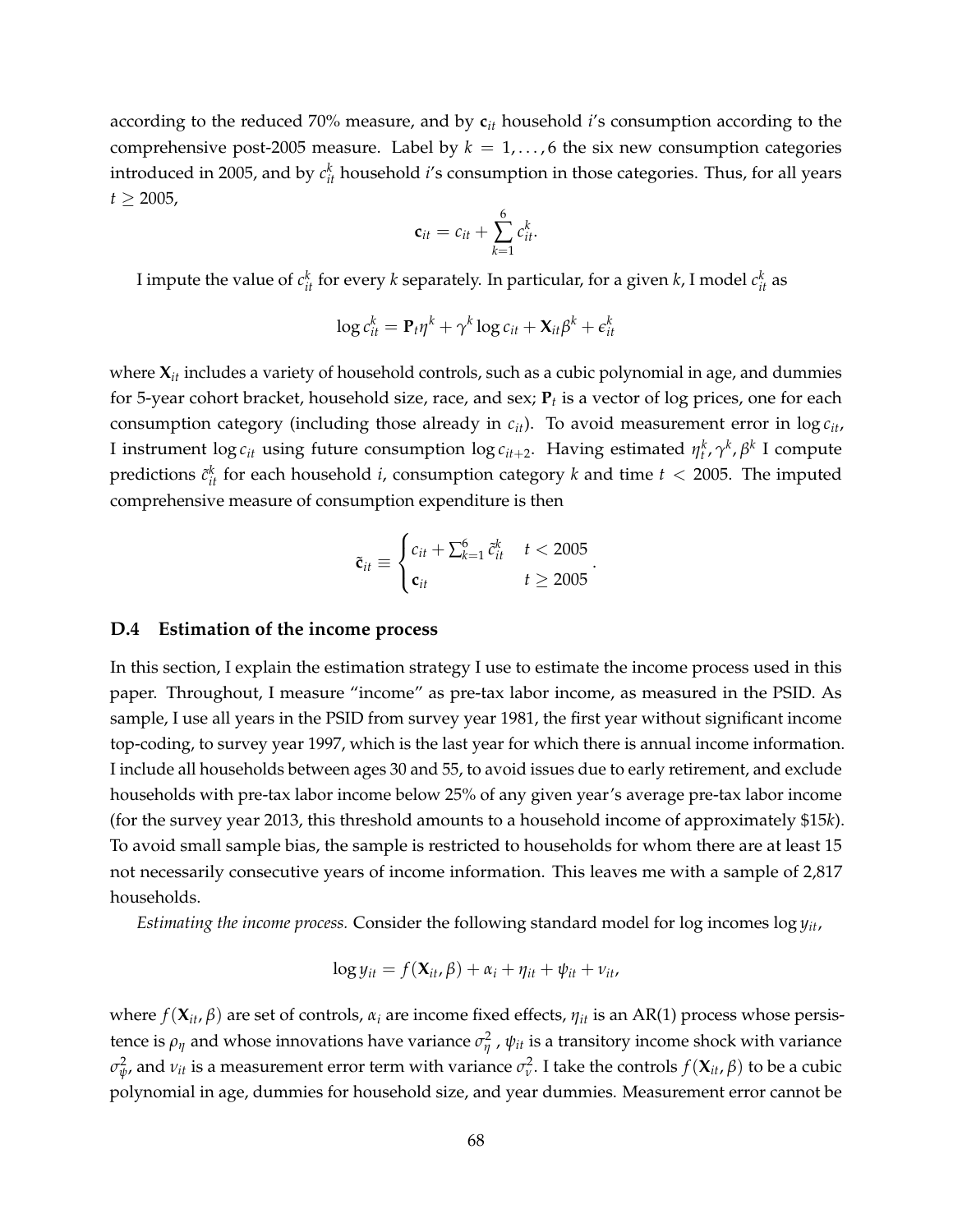|  | <b>Table 12:</b> Estimated $AR(1)$ + iid process. |  |  |  |
|--|---------------------------------------------------|--|--|--|
|--|---------------------------------------------------|--|--|--|

| o       | $\sigma_{\alpha}^2$ | $\sigma_n^2$ | $\sigma_{\psi}^2$ |
|---------|---------------------|--------------|-------------------|
| 0.904   | 0.131               | 0.026        | 0.052             |
| (0.064) | (0.017)             | (0.011)      | (0.015)           |

<span id="page-68-1"></span>*Note.* This table shows the estimated parameters of a process for log income residuals. The process consists of a permanent component, an AR(1) component and a transitory shock. Standard errors are block-bootstrapped with 500 iterations and clustered at the household level.

distinguished from the transitory income shock. I follow [Heathcote et al.](#page-53-0) [\(2010\)](#page-53-0) and assume that *σ*<sub>*ν*</sub> = 0.02. This leaves me with four parameters to estimate: *σ*<sup>2</sup><sub>α</sub>, *ρ*<sub>*η*</sub>, *σ*<sub>*η*</sub><sup>2</sup>, and *σ*<sub>φ</sub><sup>2</sup>.

I employ a stationary minimum distance estimation (MDE) procedure that is standard by now and was first developed in [Chamberlain](#page-51-3)  $(1984)$ .<sup>[72](#page-68-0)</sup> First in the procedure, I residualize incomes by partialing out the demographic and life-cycle controls *f*(**X***it*, *β*). Denote the income residual for individual *i* at age *k* by  $\hat{y}_{ik}$ , where the lowest age is normalized to  $k = 1$ , so that the maximum age is *K* = 26. The autocovariances of  $\hat{y}_{ik}$  are then given by

$$
Cov(\hat{y}_{ik}, \hat{y}_{ik+s}) = \sigma_{\alpha}^2 + \sigma_{\eta}^2 \sum_{j=0}^{k-1} \rho^{2j} + 1_{\{s>0\}} (\sigma_{\psi}^2 + \sigma_{\nu}^2),
$$

for any  $s \geq 0$ . As mentioned before,  $\sigma_v^2$  is set exogenously. I use 15 time periods for estimation, so *s* ranges between 0 and 14. Implicit in this formulation is the assumption that the initial variance of the persistent income process is also given by  $\sigma_\eta^2$ . Denote the right hand side by  $g_{k,k+s}(\sigma_\alpha^2, \rho, \sigma_\eta, \sigma_\psi^2)$ , and symmetrically set *gk*+*s*,*<sup>k</sup>* . Define the empirical covariance matrix of income by

$$
G_{k,k'}=\frac{1}{|\mathcal{I}_{k,k+s}|}\sum_{i\in\mathcal{I}_{k,k+s}}\hat{y}_{i,k}\hat{y}_{i,k'},\quad k,k'\in\{1,\ldots,K\}.
$$

The MDE estimator minimizes the distance between *g* and *G*. To implement it, stack all  $K(K + 1)/2$ unique values of  $G_{k,k'} - g_{k,k'}$  into a vector, denoted by  $G(\sigma_{\alpha}^2, \rho, \sigma_{\eta}, \sigma_{\psi}^2)$ . The minimum distance estimates of  $(\sigma_{\alpha}^2, \rho, \sigma_{\eta}, \sigma_{\psi}^2)$  are then the solution to

$$
\min_{\sigma^2_{\alpha}, \rho, \sigma_{\eta}, \sigma^2_{\psi}} \mathbf{G}(\sigma^2_{\alpha}, \rho, \sigma_{\eta}, \sigma^2_{\psi})' W \mathbf{G}(\sigma^2_{\alpha}, \rho, \sigma_{\eta}, \sigma^2_{\psi})
$$

where *W* is a weighting matrix. I use an identity weighting matrix, which was shown to be less prone to small sample bias by the simulations in [Altonji and Segal](#page-49-3) [\(1996\)](#page-49-3). This procedure yields consistent and asymptotically normal estimates for  $(\sigma^2_\alpha,\rho,\sigma_\eta,\sigma^2_\psi)$ , whose asymptotic standard errors I compute using a block-bootstrap with 500 iterations that is clustered at the household level. Table [12](#page-68-1) shows the results.

<span id="page-68-0"></span> $72$ See [Meghir and Pistaferri](#page-54-5) [\(2010\)](#page-54-5) for a recent survey over the literature.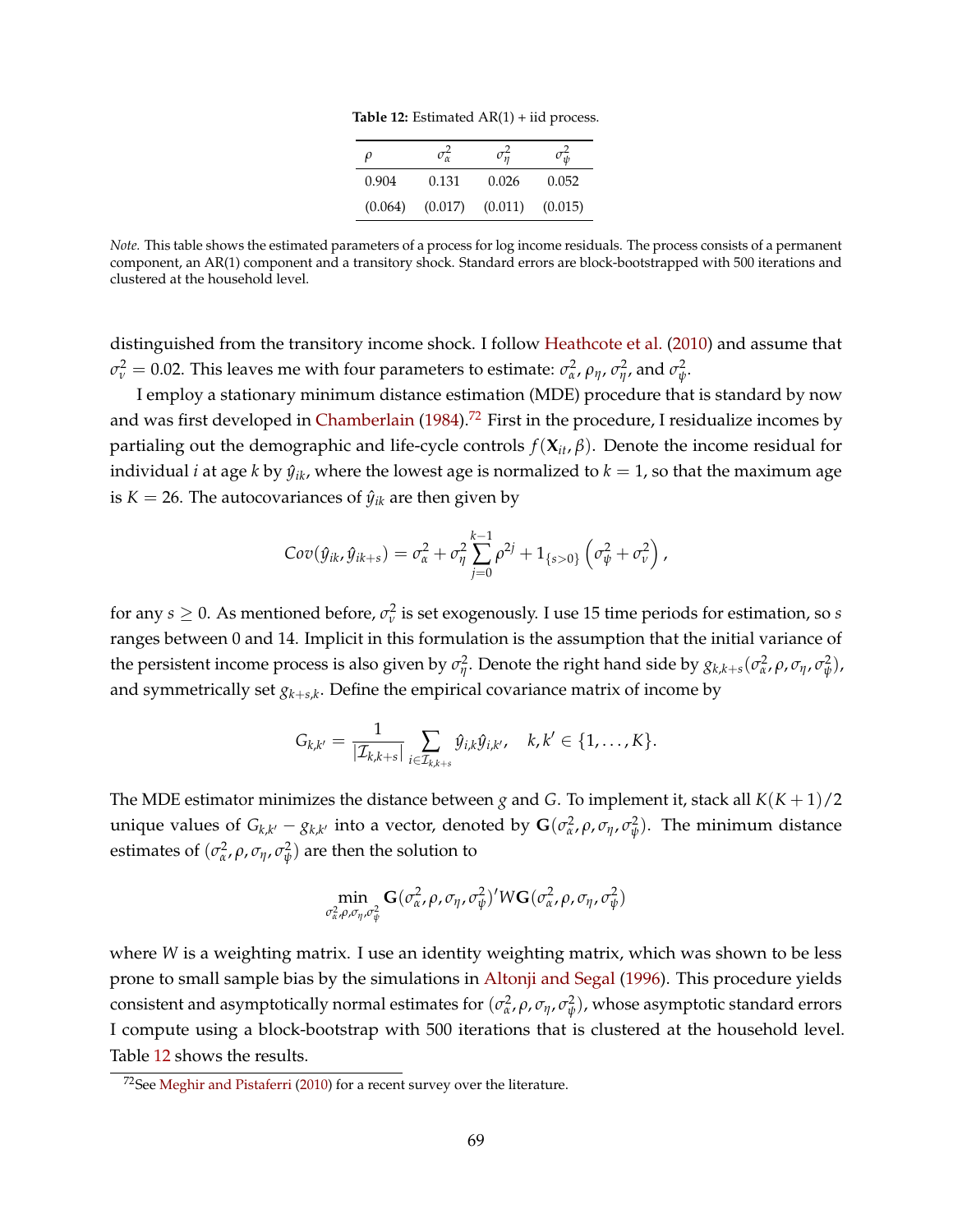*Alternative way to estimate the persistence.* The most relevant parameter in this estimation is the persistence *ρ*. In the same stationary setup as the one used above, one can identify *ρ* directly as follows. Define  $m_s \equiv \mathbb{E}[\hat{y}_{ik}\hat{y}_{ik+s}]$  where the expectation includes *k*, and  $s > 0$ . Then, for any  $s > 0$ ,

<span id="page-69-0"></span>
$$
\log(m_{s+1} - m_s) = const + s \log \rho. \tag{25}
$$

I used this simple linear relationship to confirm that in a variety of other settings and samples, the persistence parameter *ρ* estimated this way lies around 0.90 or below.

Needless to say, there is an active debate about the "right" income process. The simple estimation strategy in [\(25\)](#page-69-0) can be viewed as being focused entirely on estimating the *ρ* that best matches the *relative* magnitudes of the moments *m<sup>s</sup>* . As is well-known, and as I point out in Section [D.6,](#page-69-1) an estimated *ρ* around 0.90 fails to generate the almost linear shape of the income dispersion over the life-cycle.

#### **D.5 Scatter plots for the IV specifications**

To show that there is also no particular source of nonlinearity that drives the two IV results, this section shows the non-parametric results for the AR(1) IV specification ( $\rho = 0.9$ ), as well as the initial income IV specification.

To this end, I estimate a set of predicted permanent incomes  $\hat{w}_{it}^p$  by projecting current income residuals  $\hat{y}_{it}$  on the controls  $\mathbf{X}_{it}$  in the consumption equation as well as the set of instruments used— $\{z_{i,t+\tau}\}_{\tau>1}$  for the AR(1) IV and  $z_i$  for the initial income IV.<sup>[73](#page-69-2)</sup> I then run a non-parametric regression of log consumption  $\hat{c}_{it}$  on controls  $\mathbf{X}_{it}$  and dummies for 20 bins of the predicted permanent incomes  $\hat{w}_{it}^p$ . The results for the two IV specifications are shown in Figure [12.](#page-70-0) No obvious nonlinearity or outliers drive the result.

### <span id="page-69-1"></span>**D.6 Evidence on the mechanism**

One may wonder what happens with the additionally saved funds of permanently richer households. This section provides evidence for two channels: future consumption and intergenerational transfers to children. As I explain in Section [4.6,](#page-30-0) however, there are several other plausible channels.

*Future consumption.* To investigate whether permanent-income richer households increase their future consumption relatively more than permanently poorer households, I re-run the IV estimation in Section [4.3](#page-21-0) by 5-year age groups. Since the initial income IV specification does not require any future labor incomes, one can re-estimate it for every 5-year age group from 30 to 65 years. The orange triangles in Figure [13\(](#page-70-1)a) shows the results. There is a significant increase in the elasticity, with later ages consuming relatively more.

<span id="page-69-2"></span><sup>73</sup>See the definitions in Section [4.3.](#page-21-0)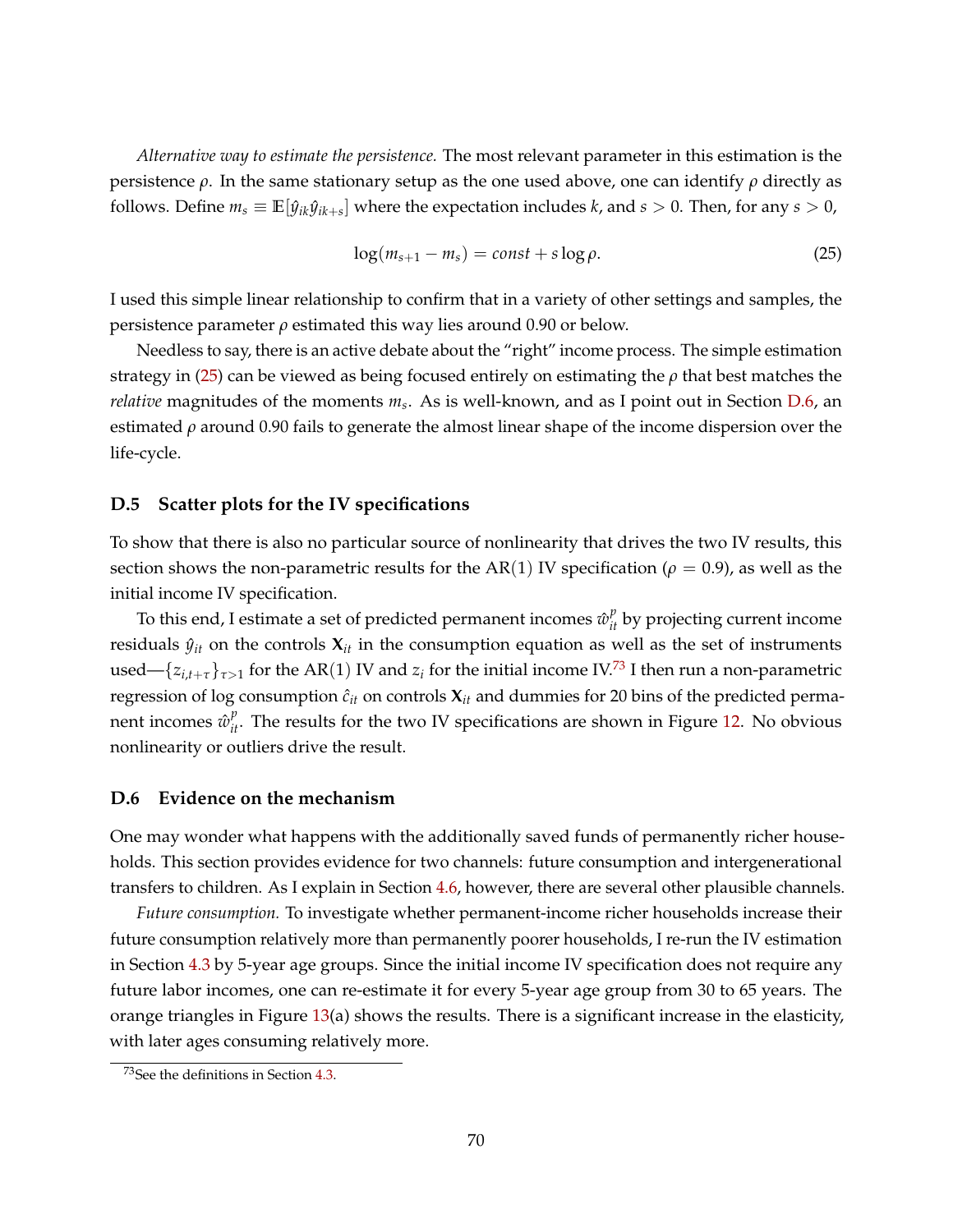<span id="page-70-0"></span>

#### **Figure 12:** Non-parametric estimates for the IV second stages.

*Note.* This figure shows the results of a regression of log consumption on controls and predicted permanent income bins, which are constructed using a first-stage regression of income on controls and the instrument(s). Panel (a) does this for the AR(1) IV with persistence parameter  $\rho = 0.9$  and panel (b) does this for the initial income IV.

<span id="page-70-1"></span>

<span id="page-70-3"></span>**Figure 13:** Evidence on the mechanism: Why do rich people save more?

<span id="page-70-2"></span>*Note.* Panel (a) shows the estimated permanent income elasticity of consumption using the initial income instrument, by 5-year age groups (blue squares, with grey error bars). In black are the estimates from the quantitative model of Section [5.](#page-31-0) Panel (b) shows transfers to children, averaged by age, for three types of transfers.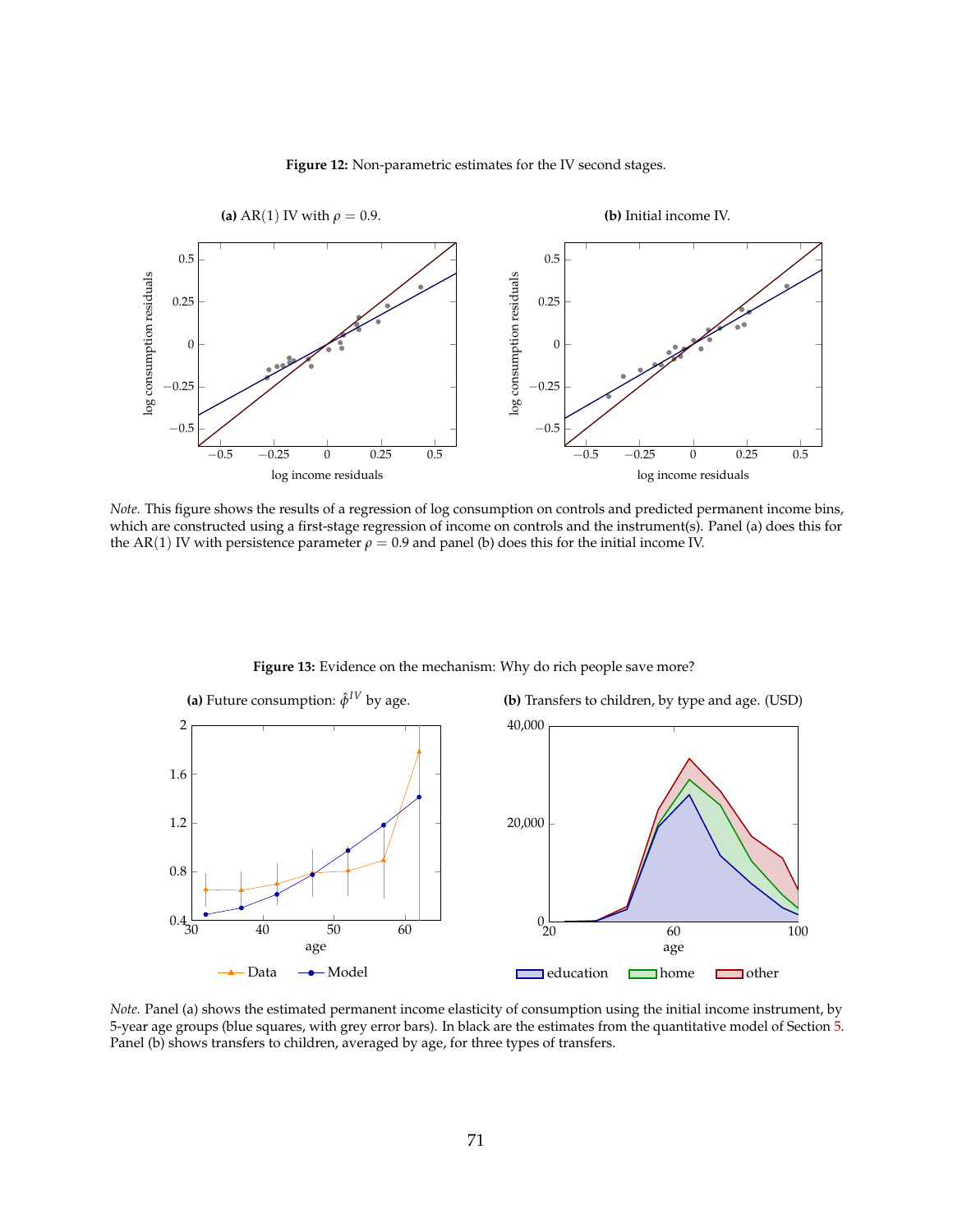*Intergenerational transfers.* In 2013, the PSID surveyed households about the size and type of intergenerational transfers they received from their parents, or made to their children. Using log total transfers made as left-hand-side variable instead of  $\hat{c}_{it}$  in the initial income IV regressions one finds that transfers (those made during one's work-life) have a permanent income elasticity of around 1.8 and therefore are a key reason why permanently richer agents save. At what ages are transfers given, and what are they used for? Figure [13\(](#page-70-1)b) shows the average annual transfer given by age, and for three types of transfers: school-related transfers, such as college tuition payments, house purchase related transfers, and other types of transfers. It is clearly visible that the transfers are sizable and happen late in life (and therefore need to be saved towards).

*Comparison with the model.* The blue circles in Panel (a) show the results when replicating the initial IV regressions by 5-year age bins on simulated data from the quantitative non-homothetic model of Section [5.](#page-31-0) It can be seen that in the model, the regressions predict a greater slope in age than what seems to be in the data. Part of that could be explained by the presence of other expenses (such as the ones in Panel (b)), which are not part of consumption expenditure in the data, but are treated as such by the model.

### **D.7 Estimation of the income tax progressivity**

My life cycle model in Section [5](#page-31-0) requires an estimate of tax progressivity. To this end, I follow [Benabou](#page-50-4) [\(2000\)](#page-50-4) and [Heathcote et al.](#page-53-7) [\(2017\)](#page-53-7) and assume in a given year *t*, total post-tax incomes are a power function of pre-tax incomes,

<span id="page-71-1"></span>
$$
y^{posttax} = \tau_t^{inctax} \left( y^{pretax} \right)^{1-\lambda_t} \tag{26}
$$

where  $\tau_t^{inctax}$  is a constant and  $\lambda_t \in [0,1]$  is the tax progressivity parameter (see [\(14\)](#page-33-0)). Clearly, the closer  $\lambda_t$  is to 1, the more extremely high incomes are taxed. On its face, the power function seems like an arbitrary assumption, yet as shown in Figure [14](#page-72-0) the fit is remarkable (see also [Heathcote et al.](#page-53-7) [\(2017\)](#page-53-7)): Figure [14](#page-72-0) is a binned scatter plot for the year 2011, plotting log *y posttax*, as computed using NBER's TAXSIM program, against log *y pretax* in 20 bins. The sample as in Section [4.1,](#page-18-1) only that I restrict it to households whose head is less than 65 years old (i.e. working age). I further exclude households with very low pre-tax household incomes, namely less than 50% of the average pre-tax income in that year. $74$ 

As part of their data preparation, [Heathcote et al.](#page-53-7) [\(2017\)](#page-53-7) adjust pre-tax earnings by adding employers' shares (50%) of social security and medicare taxes. To be consistent with their adjustment, I scale log *y pretax* equivalently in all years so that my estimate for *λ* over the same survey years 2001–2007 as theirs yields the same estimate of  $\lambda = 0.181$ . In the model of Section [5](#page-31-0) I use the estimated elasticity for 2013, which is  $\lambda = 0.16$ .

<span id="page-71-0"></span> $^{74}$ Both in the data and in my model in Section [5,](#page-31-0) there are other support mechanisms that are active for lower incomes and distort the power law [\(26\)](#page-71-1) upwards, pushing  $y^{posttax}$  above the predicted value from the power law.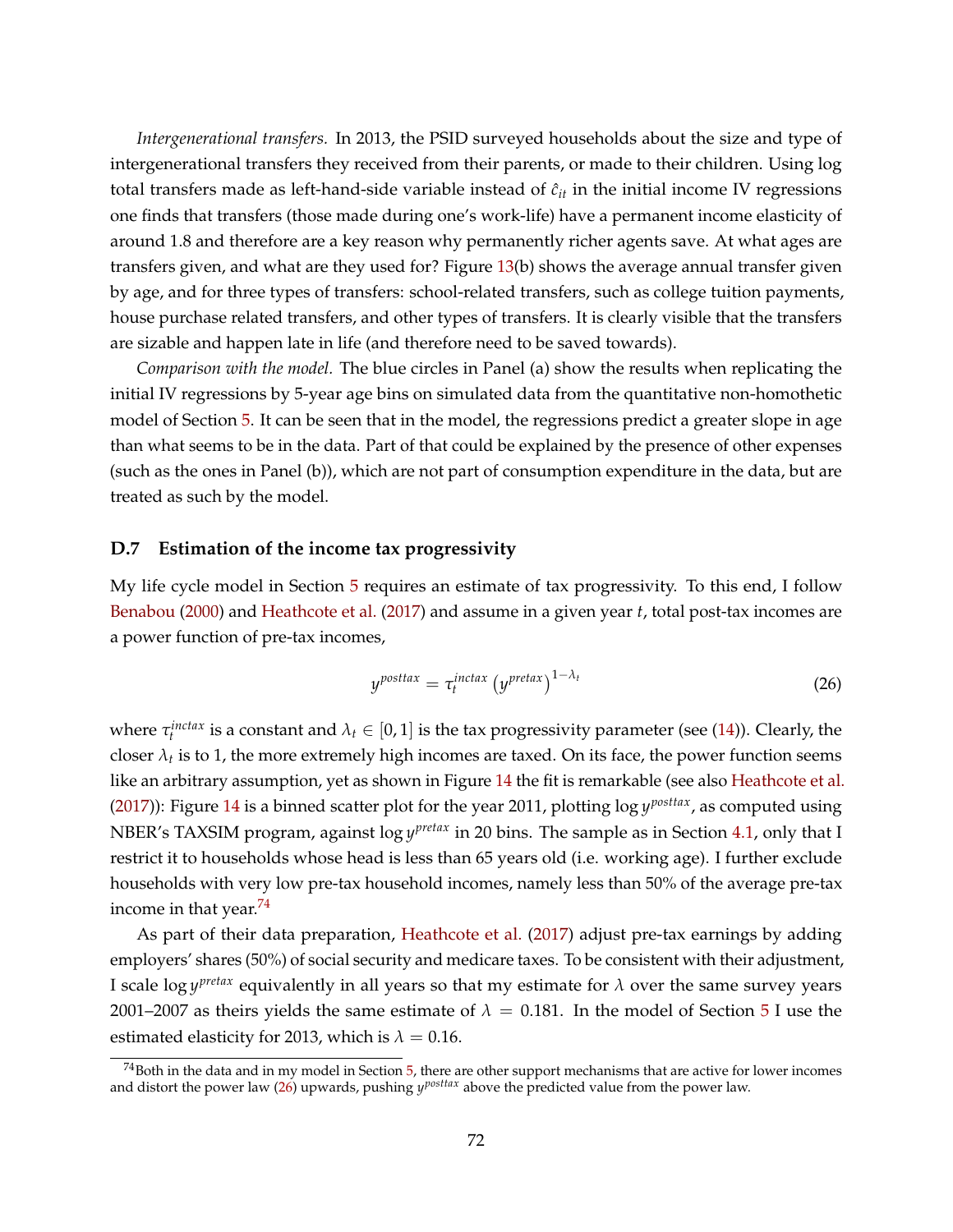**Figure 14:** Estimating income tax progressivities.



*Note.* The figure shows a binned scatter plot with 20 bins of log total post-tax household incomes against total log total pre-tax household incomes for PSID households with a working-age head in 2011. Household incomes below 50% of the average income have been excluded. The blue line is the linear fit, the red line is the 45° line.

#### **D.8 Analytical example for the economic significance of the concavity**

To illustrate the economic significance of the estimated income elasticity of consumption,  $\phi = 0.7$ , I derive a simple example for the case where the income distribution follows an exact Pareto distribution. Denote by  $F(y)$  the cdf and by  $f(y)$  the pdf of a Pareto distribution with tail parameter *ξ* > 0 and lower bound *y* > 0. Since the mean of the income distribution is kept constant under comparative statics, aggregate consumption is given by

$$
C = \int_{\underline{y}}^{\infty} f(y) (y/\overline{y})^{\phi} dy.
$$

Using that  $f(y) = \xi y^{-\xi-1} y^{\xi}$  this can be shown to yield

$$
C = \left(\frac{\xi - 1}{\xi}\right)^{\phi} \frac{\xi}{\xi - \phi}.
$$
 (27)

As I explain in Section [D.10](#page-73-0) below, I estimate Pareto tails using post-tax income data from [Piketty et](#page-55-0) [al.](#page-55-0) [\(2016\)](#page-55-0) and the PSID. For example, for the data from [Piketty et al.](#page-55-0) [\(2016\)](#page-55-0), I find a decline in the Pareto tail parameter from  $\zeta \approx 2.17$  in 1980 to  $\zeta \approx 1.66$  at the end of the sample period. This yields a percentage decline in *C* of ∆*C*/*C* ≈ 5.4%, very much in line with Figure [5.](#page-30-0)

#### **D.9 Ad-hoc model with pure preference heterogeneity**

In this section, I consider the extreme case where the entire variation in Section [4](#page-18-0) is driven by unobserved preference heterogeneity. I argue—using the ad-hoc model of Section [4.5—](#page-29-0)that even in this case, under plausible assumptions, the effects of rising income inequality are significant.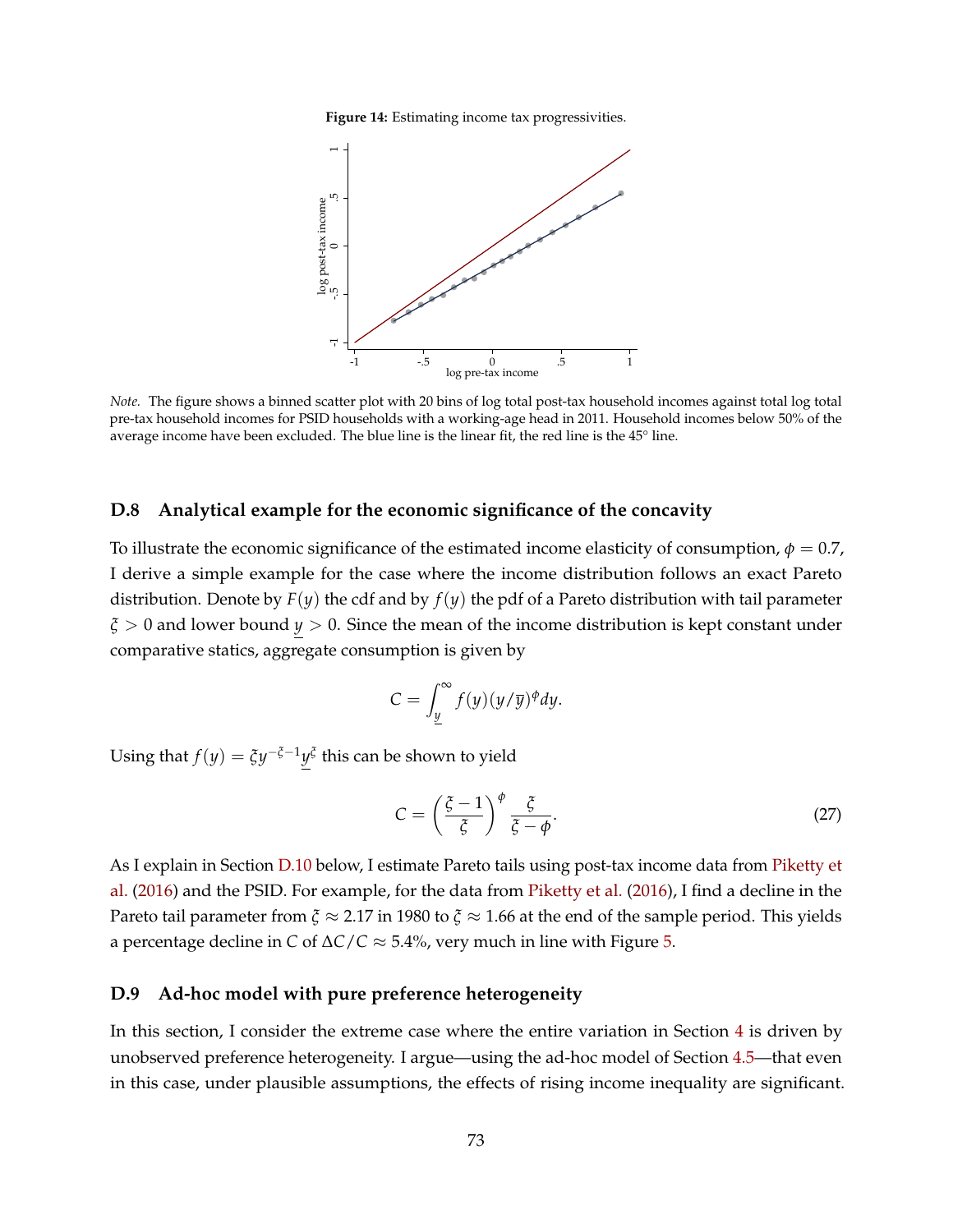<span id="page-73-1"></span>**Figure 15:** The ad-hoc model with pure preference heterogeneity.



*Note.* This figure is the analog of Figure [5](#page-30-0) for the case of an ad-hoc linear consumption function with preference heterogeneity. As income data, the dashed line uses post-tax income residuals, averaged within households in a  $\pm 4$  year window; the solid line uses the post-tax income distribution from [Piketty et al.](#page-55-0) [\(2016\)](#page-55-0).

Preference heterogeneity is therefore no guarantee for neutrality.

Thus, suppose the empirical relationship between consumption and permanent income is entirely driven by unobserved preference heterogeneity and not by a concave consumption function in permanent income. In particular, each agent *i* has a consumption function  $C_i(y) = k_i y$  with idiosyncratic shifter  $k_i > 0$ . So, higher *i* agents not only have larger incomes but are also more patient, that is,  $k_i$  is declining in *i*. To generate the empirical relationship between  $\mathcal{C}_i(y_i)$  and  $y_i$ , one would need  $k_i = ky_i^{\phi-1}$  for some common  $k > 0$ . Using the same notation for cdfs *F* and *G* as before, the change in consumption is now given by

$$
\frac{\Delta C}{C} = \frac{\int_0^\infty (G^{-1}(F(y)) \cdot y^{-1} - 1) C(y) f(y) dy}{\int_0^\infty C(y) f(y) dy}.
$$

How large is this quantitatively? Figure [15](#page-73-1) illustrates this for the same two income datasets that were used in Section [4.5.](#page-29-0)<sup>[75](#page-73-2)</sup> It is evident that the assumption of pure preference heterogeneity does not necessitate zero effects from changes in the income distribution. In fact, as Figure [15](#page-73-1) illustrates, the effects may be even larger.

### <span id="page-73-0"></span>**D.10 Construction of Figures [5](#page-30-0) and [15](#page-73-1)**

Figures [5](#page-30-0) and [15](#page-73-1) show ∆*C*/*C* for the concave permanent consumption function case and the pure preference heterogeneity case. ∆*C*/*C* is computed by computing a measure of consumption *C* for each year that holds aggregate income constant. Then, ∆*C*/*C* is just the percentage change of the consumption measure in any given year relative to 1980.

<span id="page-73-2"></span><sup>75</sup>For details on the calculation of ∆*C*/*C* see Appendix [D.10.](#page-73-0)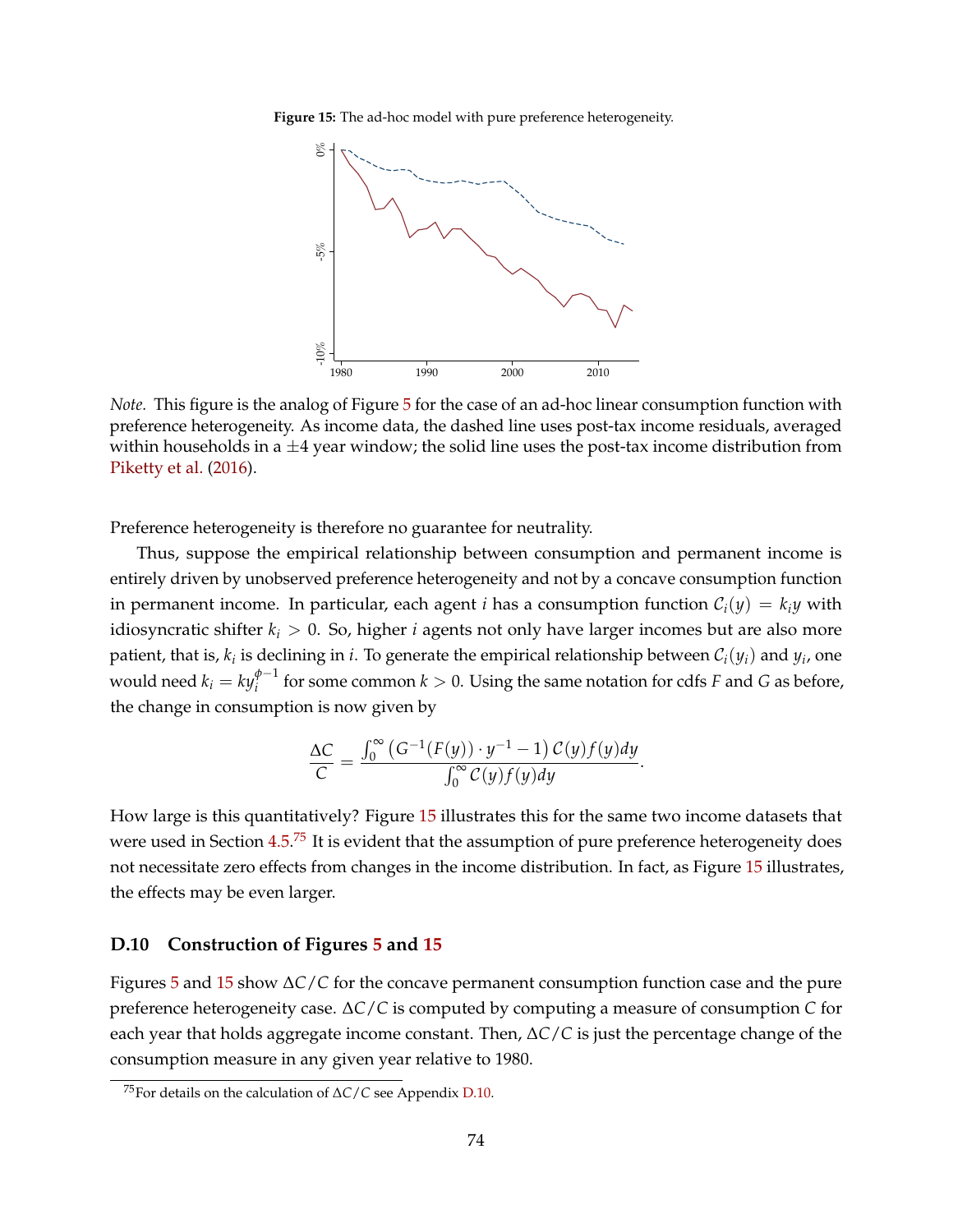*Figure [5.](#page-30-0)* Denote the cdf of the income distribution in a given year by *F*(*y*), and it's mean by *y*. As before, suppose *F* admits a Lebesgue measurable density  $f(y)$ . The formula for *C* is then given by

$$
C = \int_0^\infty f(y)(y/\overline{y})^{\phi} dy.
$$

Since I use data on income shares to compute *C*, I now explain how to rewrite this expression entirely in terms of top income shares

<span id="page-74-0"></span>
$$
\overline{s}(q) \equiv \overline{y}^{-1} \int_{F(q)}^{\infty} f(y) y dy
$$
\n(28)

which is a number in [0, 1] for each quantile  $q \in [0, 1]$ . I call it "top income share" because it is the income share of all individuals in the top  $1 - q$  of the population, or equivalently, one minus the Lorenz curve for income. From its definition [\(28\)](#page-74-0) it follows that  $\bar{s}'(q) = -\bar{y}^{-1}F^{-1}(q)$  and thus *C* can be expressed as

$$
C=\int_0^1(-\overline{s}'(q))^{\phi}dq.
$$

For a distribution with Pareto tail with tail parameter  $\xi$  and lower bound  $y$ ,  $F(y) = 1 - (y/y)^{-\xi}$  for large *y*, and

<span id="page-74-1"></span>
$$
\overline{s}(q) = \frac{1}{\overline{y}} \frac{\xi}{\xi - 1} \underline{y}^{\xi} \left( \underline{y}(1 - q)^{-1/\xi} \right)^{1 - \xi} = \frac{\xi}{\xi - 1} \frac{\underline{y}}{\overline{y}} (1 - q)^{(\xi - 1)/\xi}
$$
(29)

for *q* close to 1. Notice that  $\overline{y}$  is only equal to  $\frac{\xi}{\xi-1}\underline{y}$  if *F* is an exact Pareto.

In the data, I only observe *s*(*q*) on an equally spaced grid with spacing ∆*q* = 0.01. Denote the grid points by *q<sup>i</sup>* for *i* = 0, . . . , 100. I approximate *C* by numerically approximating the integral until a cutoff quantile  $q_I$ ,  $I \in \{0, \ldots, 100\}$  and approximating the tail after  $q_I$  by a Pareto distribution, such that

$$
C \approx \sum_{i=0}^{I-1} \left( \frac{\overline{s}(q_i) - \overline{s}(q_{i+1})}{\Delta q} \right)^{\phi} \Delta q + \left( \frac{y}{\overline{y}} \right)^{\phi} \frac{(1 - q_I)^{1 - \phi/\xi}}{1 - \phi/\xi},
$$

where the second term is the Pareto tail integral. I set  $I = 90$ , but the result is very robust to other reasonable choices of *I*. I estimate *ξ* and  $y/\overline{y}$  by regressing  $\log \overline{s}(q_i)$  on  $\log(1 - q_i)$  for  $i = I, I +$ 1, . . . , 100, which according to [\(29\)](#page-74-1) recovers (*<sup>ξ</sup>* <sup>−</sup> <sup>1</sup>)/*<sup>ξ</sup>* as slope parameter and log *ξ*/(*ξ* − 1)*y*/*y* as intercept.

*Figure [15.](#page-73-1)* In the case with pure preference heterogeneity, the expression for *C* depends both on the income distribution of the year for which *C* is being calculated and the income distribution that was present at the time  $\phi$  was being measured. I denote by  $F(y)$  the income distribution at the time of measurement of  $\phi$  and by  $G(y)$  the income distribution in the year for which *C* is being calculated. As before, I observe the top income shares  $\bar{s}_F(q)$  and  $\bar{s}_G(q)$  for both distributions, I measure their respective Pareto tail coefficients *ξF*, *ξ<sup>G</sup>* and ratios *y F* /*y<sup>F</sup>* , *y G* /*y<sup>G</sup>* as outlined above, and I pick a threshold quantile *q<sup>I</sup>* .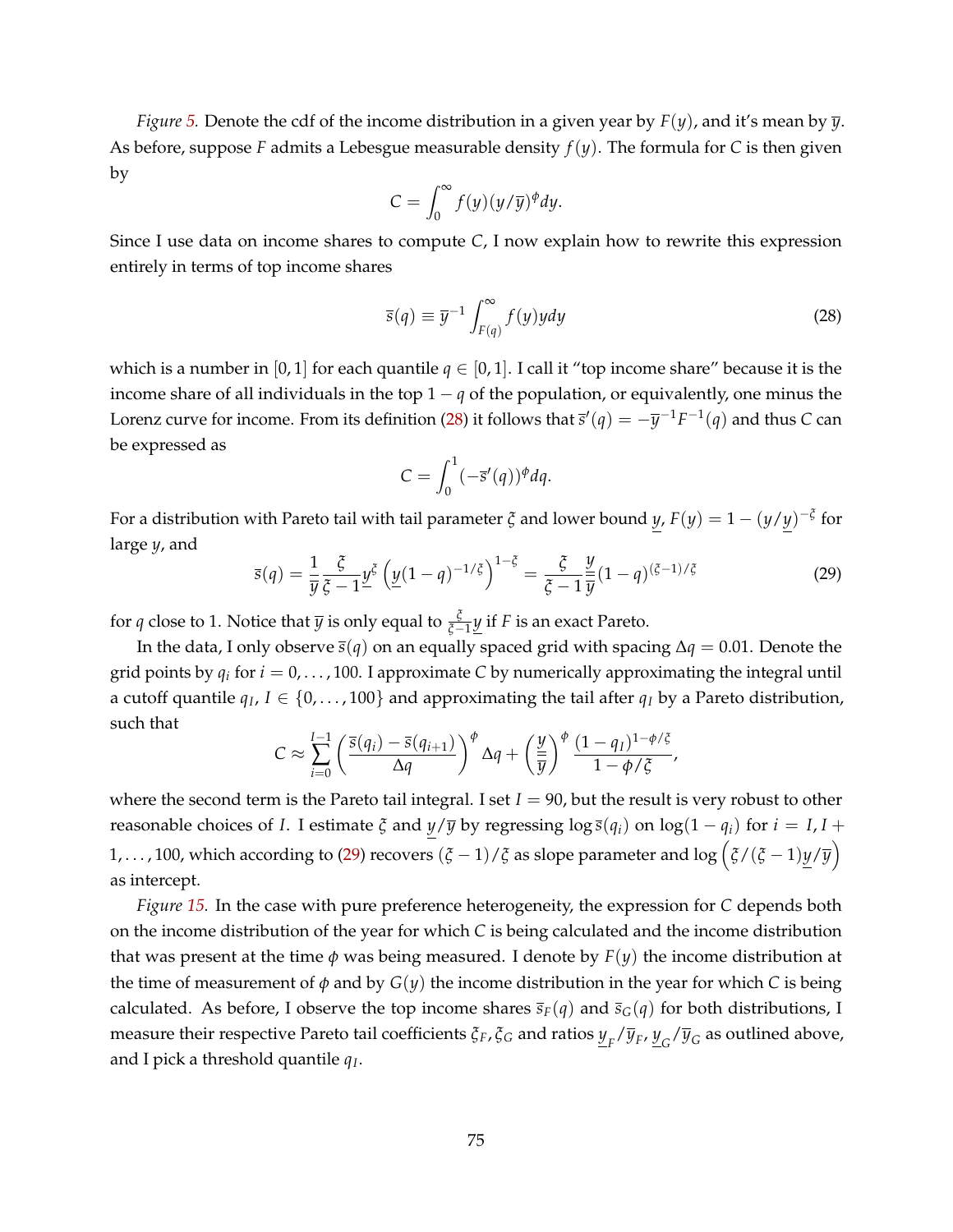In this case, *C* can be written as

$$
C = \int_0^1 \left( -\overline{s}'_F(q) \right)^{\phi-1} \left( -\overline{s}'_G(q) \right) dq
$$

which is approximately

$$
C \approx \sum_{i=0}^{I-1} \left( \frac{\overline{s}_F(q_i) - \overline{s}_F(q_{i+1})}{\Delta q} \right)^{\phi-1} \left( \overline{s}_G(q_i) - \overline{s}_G(q_{i+1}) \right) + \left( \frac{\underline{y}_F}{\overline{y}_F} \right)^{\phi-1} \left( \frac{\underline{y}_G}{\overline{y}_G} \right) \frac{(1 - q_I)^{1 + (1 - \phi)/\xi_F - 1/\xi_G}}{1 + (1 - \phi)/\xi_F - 1/\xi_G}.
$$

I choose  $I = 90$  as before and assume the year where  $\phi$  was measured in the data is the midpoint of the sample in which I measured it, which is 2007. This concludes the construction of Figure *[15](#page-73-1)*.

# **E Computational Appendix**

In this section I explain the methods that were used to simulate the models in Section [5.](#page-31-0) I start by laying out the definition and computation of the steady state of the non-homothetic model in Section [E.1.](#page-75-0) Then, Section [E.2](#page-79-0) provides details on the regression analyses on model-simulated data that are shown in Table [6.](#page-39-0) In Section [E.3,](#page-80-0) I discuss a number of additional model implications. Finally, Section [E.4](#page-88-0) goes over the details of the alternative models mentioned in Table [8.](#page-42-0)

## <span id="page-75-0"></span>**E.1 Simulation of the model of Section [5.1](#page-32-0)**

I first set up the household maximization problem, then I explain how I solve it. Here, I allow for non-stationary environments so as to nest the transitional dynamics exercise of Section [6.](#page-44-0)

### **E.1.1 Household maximization**

Given parameters and given an interest rate path {*rt*}, a household solves the following dynamic programming problem,

<span id="page-75-1"></span>
$$
V_{k,s,t}(a, z, \varphi) = \max_{\{c,a'\}} u_k(c) + \beta(1 - \delta_k) \mathbb{E}_{z,\varphi} V_{k+1,s,t+1}(a' + b', z', \varphi') + \beta \delta_k U(a')
$$
(30)  

$$
c + \frac{1}{1+r_t} a' \le a + y_{k,s,t}(z)
$$

$$
(b', \varphi') \sim v_t(\cdot | s, k, \varphi)
$$

$$
a' \ge 0.
$$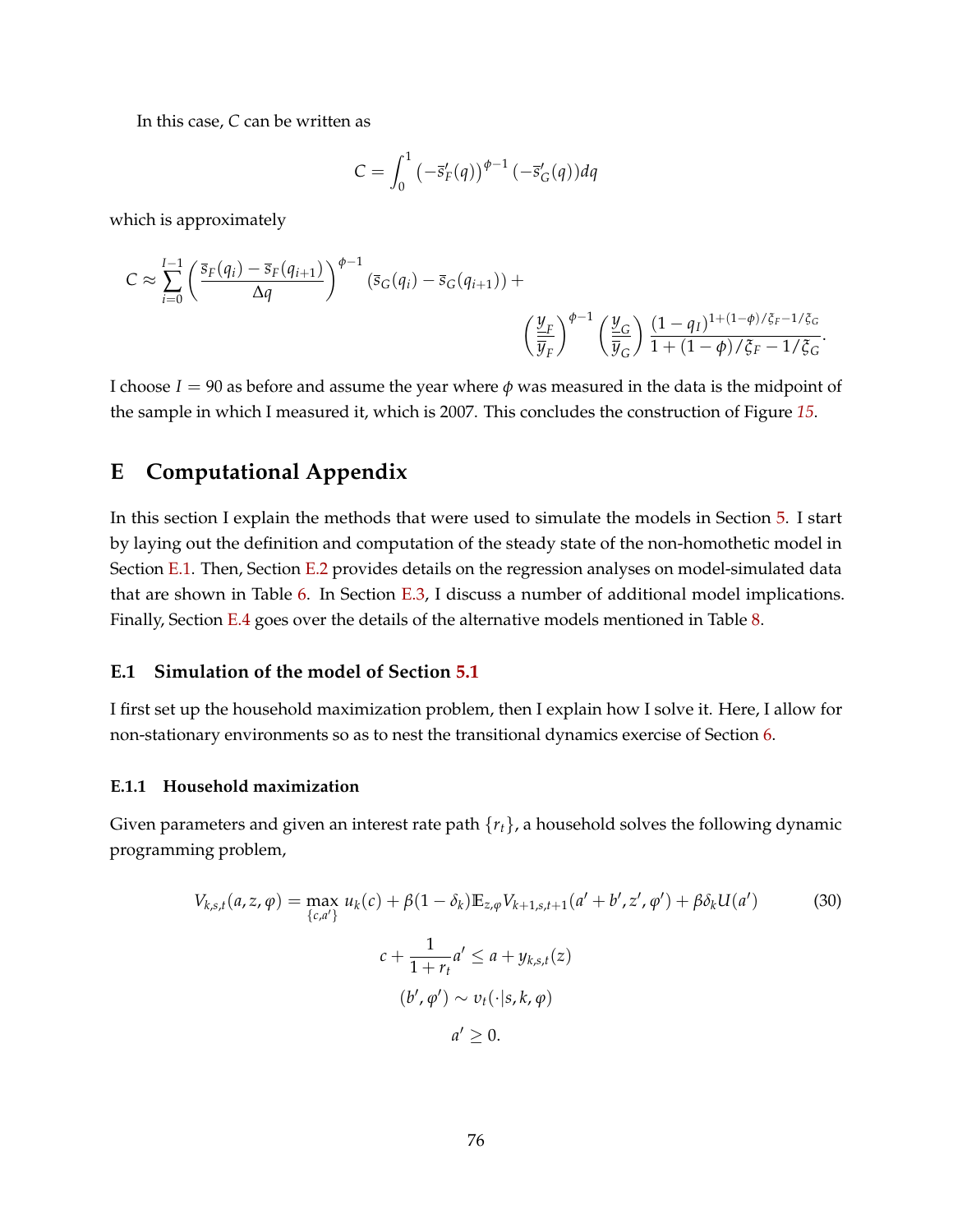Here,  $V_{k,s,t}(a,z,\varphi)$  is the agent's value function at time *t*,  $w_{s,t}$  is the agent's skill price at time *t*,  $v_t(\cdot|s,k,\varphi)$  is the endogenous distribution of bequests at time *t*, *b*' is the random bequest which is received at the parent's death, and the agent's post-tax, post-transfer income is given by

$$
y_{k,s,t}(z) = \max \left\{ \underline{y}, \Theta_k(z) w_{s,t} - T_t^{inctax}(\Theta_k(z) w_{s,t}) \right\}
$$

before retirement,  $k \leq K_{ret}$ , and by

$$
y_{k,s,t}(z) = \max \left\{ \underline{y}, T^{socsec} \left( \overline{y}_{s,t}(z), W_t \right) - T_t^{inctax} \left( T^{socsec}(\overline{y}_{s,t}(z), W_t) \right) \right\}
$$

after retirement; *ys*,*<sup>t</sup>* (*z*) is the predicted average pre-tax income, conditional on ending up in state *z* when moving into retirement,

$$
\overline{y}_{s,t}(z) = \frac{1}{K_{ret}} \sum_{k=1}^{K_{ret}} \mathbb{E} \left[ \Theta_k(z_k) w_{s,t} | z_{K_{ret}} = z \right].
$$

*Government.* The government levies a time-dependent nonlinear income tax schedule,

$$
T_t^{inctax}(y^{pre}) = y^{pre} - \tau_t^{inctax}(y^{pre})^{1-\lambda_t},
$$

where, given a path for tax progressivity  $\{\lambda_t\}$ ,  $\{\tau_t^{interax}\}$  is chosen to yield the same aggregate tax income in each period.

*Production.* The production function is allowed to be time-dependent,

$$
Y_t = F(t, K_t, \{L_s\}_{s \in S}) = AK_t^{\alpha} \prod_s (L_s/\overline{\mu}_s)^{(1-\alpha)\gamma_{s,t}},
$$

where I normalized the skill endowments by group to 1 since in  $L_s$  is inelastically supplied at  $\overline{\mu}_s.$  I assume that the representative firm maximizes profits subject to adjustment costs *ζ*(·),

<span id="page-76-0"></span>
$$
J_t(K_-) = \max_{d,K,I} \left\{ d + \frac{1}{1+r_t} J_{t+1}(K) \right\}
$$
\n
$$
d = F_t(K_-, \{L_s\}) - \sum_s w_{s,t} L_s - (I + \zeta (I/K_- - \delta)K_-)
$$
\n
$$
K = K_- - \delta K_- + I
$$
\n(31)

The skill prices are given by

$$
w_{s,t} = \partial F(t, K_t, \{L_s\}) / \partial L_s = (1 - \alpha) \gamma_{s,t} Y_t
$$

and the average wage is given by  $W_t = \sum_s \overline{\mu}_s w_{s,t}$ .

*Adjustment costs.* I choose a standard quadratic adjustment cost function  $\zeta(x) = \frac{1}{4\delta}$ *x* 2  $\frac{x}{2}$  as for instance in [Auclert and Rognlie](#page-50-0) [\(2017\)](#page-50-0).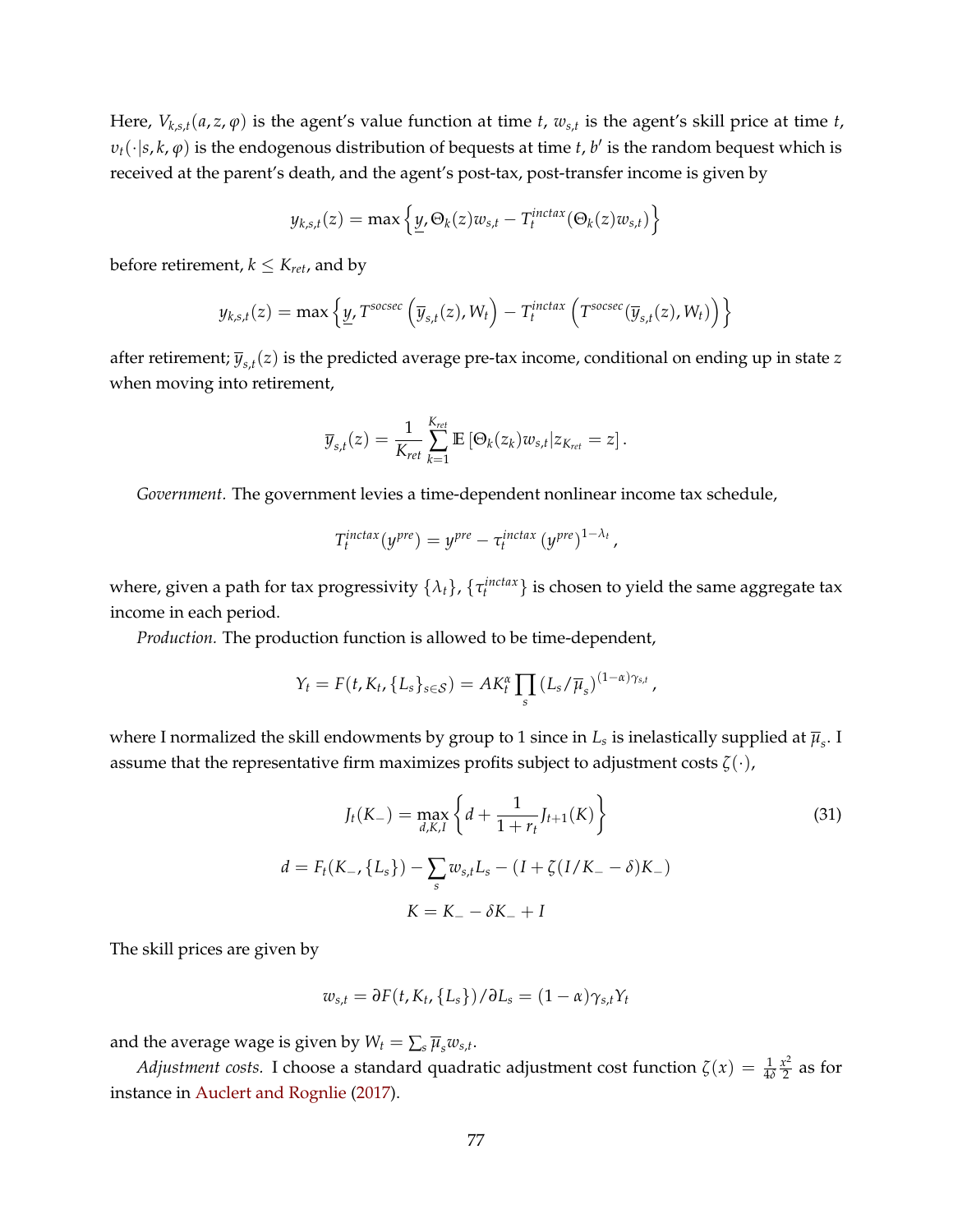*External excess returns.* As explained above, there can be non-trivial external excess returns in the model, which need to be included in total wealth held by domestic agents. I define this recursively as

$$
J_t^{ext} = ExtExcessReturn_t + \frac{1}{1 + r_t} J_{t+1}^{valuation},
$$

where excess returns follow from the balance of payments

$$
0 = ExtExcessReturn_t + Nx + \frac{r_t}{1+r_t}NFA.
$$

### **E.1.2 Definition of equilibrium**

**Definition 2.** A *competitive equilibrium* consists of a path of aggregate quantities {*Y<sup>t</sup>* , *K<sup>t</sup>* , *It*}, paths of distributions {*µt*} of agents and {*χt*} of bequests, both defined over the state space **S**, paths for policy functions  $\{c_{k,s,t}(a,z,\varphi), a_{k,s,t}(a,z,\varphi)\}$ , paths of prices  $\{r_t,w_{s,t}\}$  such that: (a) each agent solves the optimization problem [\(30\)](#page-75-1) given  $\{r_t, w_{s,t}\}$ , where the conditional bequest distribution  $v_t(\cdot|s, k, φ)$  is given by

$$
v_t(\mathbf{B}, \varphi'|s, k, \varphi) = \begin{cases} 1_{\{0,1\}}(\mathbf{B}, \varphi') & \text{if } \varphi = 1\\ (1 - \delta_{k + k_{born}}) 1_{\{0,0\}}(\mathbf{B}, \varphi') + \sum_{s'} P_{ss'} \chi_t(s', k + k_{born}, \mathbf{B}) & \text{if } \varphi = 0 \end{cases}
$$

(b) the representative firm sets  $\{K_t, I_t\}$  to solve the profit-maximization problem [\(31\)](#page-76-0) given  $\{r_t, w_{s,t}\}$ , (c) the government sets government spending *G<sup>t</sup>* according to its budget constraint

$$
G_t = \int T_t^{inctax} (\Theta_k(z_k)w_s) d\mu_t(s, k, a, z, \varphi) + \tau^b \int b dv_t(s, k, b) - r_t B,
$$
  

$$
G_t = \int_{(s, k, a, z, \varphi)} T_k(\Theta_k(z_k)w_{s, t}) d\mu_t + \tau^b \int_{(s, k, a, z, \varphi)} b d\chi_t - r_t B
$$

(d) the goods market clears,

$$
Y_t = I_t + \int \mathbf{c}_{k,s,t}(a,z,\varphi)d\mu_t + NX,
$$

(e) all markets for efficiency units of each skill clear,  $L_s = \overline{\mu}_s$ , (f) the asset market clears,

$$
A_t \equiv \int a d\mu_t = (1 + r_t)B + J_t(K_t) + J_t^{ext} + NFA,
$$

(g) the bequest distribution is consistent with the distribution over states,  $\chi_t(s,k,\mathbf{A},z,\varphi)=\delta_k\mu_t(s,k,\mathbf{A},z,\varphi)$ , where  $A \subset \mathbb{R}_+$  measurable, and (h) aggregate flows and bequests are consistent

$$
\mu_{t+1}(s,k+1,\mathbf{A},z',\tilde{\varphi})=\sum_{\varphi}\int_{(b',\varphi')\text{ s.t. }\varphi'=\tilde{\varphi}}\int_{(s,k,a,z,\varphi)\text{ s.t. }\mathbf{a}_{k,s,t}(a,z,\varphi)+b'\in\mathbf{A}}\Pi_{zz'}d\mu_t dv_t(\cdot|s,k,\varphi).
$$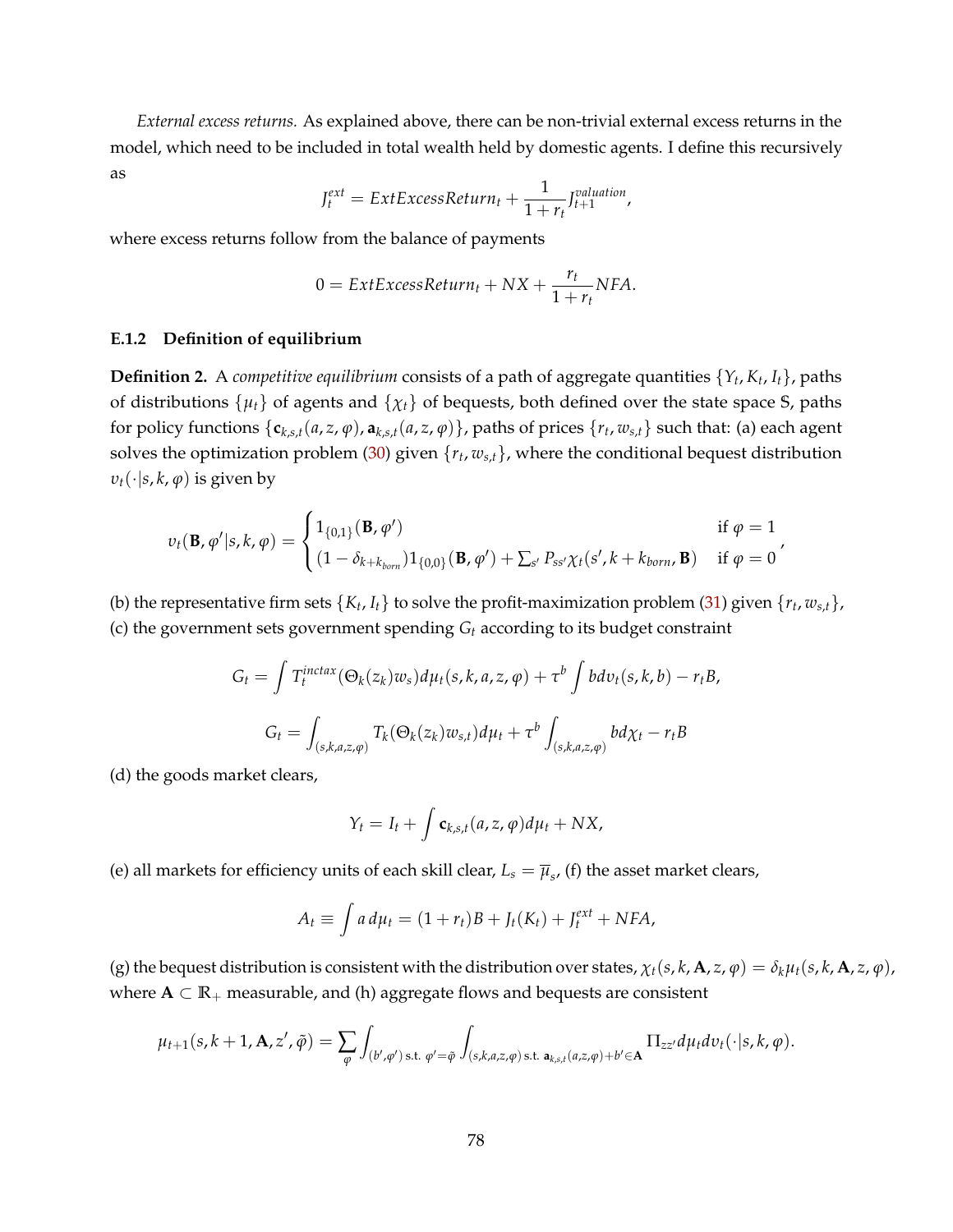#### **E.1.3 Computing the household's optimal decisions**

I use a version of the method of endogenous grid points, modified to allow for the receipt of bequests. Since this method is fairly standard, I do not explain the basics and instead refer the interested reader to background materials by [Carroll](#page-51-0) [\(2005\)](#page-51-0).

At age *T*, the household solves a simple maximization problem between consumption and bequests, which I solve to find the consumption policy  $c_{K_{death},S,T}(a,z,\varphi)$ . I then iterate backwards using the Euler equation and the method of endogenous grid points,

$$
\hat{\mathbf{c}}_{k,s,t}(a',z,\varphi)^{-\sigma} = \beta(1+r_t) \sum_{z'} \Pi_{zz'} \int_{(b',\varphi')} ((1-\delta_k) \mathbf{c}_{k+1,s,t+1}(a+b',z,\varphi')^{-\sigma} + \delta_k U'(a')) \, dv_t(b',\varphi'|s,k,\varphi)
$$

where the new policy function is then computed by inverting the budget constraint,

$$
\mathbf{c}_{k,s,t}(a',z,\varphi) + \frac{1}{1+r_t}a' = a + y_{k,s,t}(z)
$$

to obtain the asset policy function  $a' = a_{k,s,t}(a,z,\varphi)$ , and the consumption policy function

$$
\mathbf{c}_{k,s,t}(a,z,\varphi)=a+y_{k,s,t}(z)-\frac{1}{1+r_t}\mathbf{a}_{k,s,t}(a,z,\varphi).
$$

After solving for the consumption and savings policy functions at all ages and times, I iterate forward the savings policy functions to compute the sequence of distributions across all idiosyncratic states  $\{\mu_t(s, k, a, z, \varphi)\}$ . Finally, I compute the endogenous bequest distributions  $\{v_t(b', \varphi'|s, k, \varphi)\}_t$ . I iterate over this entire process until the endogenous bequest distributions have converged.

In this type of framework with stochastic bequests, a key time factor in the simulation is the convolution of a given bequest distribution with a given asset distribution. To ease this issue, I implemented my own non-uniform fast Fourier transform (FFT) algorithm that, different from conventional FFT algorithms still allows me to work on non-uniform grids, as long as those grids are piecewise uniform. This modification sped up the steady state computation considerably.

#### **E.1.4 Solving for the general equilibrium steady state**

In my steady state analysis, I implement this method with 151 asset states. I discretized the persistent part of the income process using the [Rouwenhorst](#page-55-1) [\(1995\)](#page-55-1) method on 11 states,<sup>[76](#page-78-0)</sup> and the transitory shock on 3 states. In additional to 65 age states, 3 skill groups, and a number of inheritance states to keep track whether a household has made an inheritance already, this leaves me with 8712 idiosyncratic states, and  $\approx 1.3$  million asset–idiosyncratic state pairs. My implementation of the above algorithm allows me to solve the economy given a bequest distribution (and given an interest rate *r*) in approximately 20 seconds. It takes 60 seconds to iterate until the bequest

<span id="page-78-0"></span><sup>76</sup>The [Tauchen](#page-56-0) [\(1986\)](#page-56-0) method is generally less precise than the [Rouwenhorst](#page-55-1) [\(1995\)](#page-55-1) method for persistent income processes [\(Kopecky and Suen,](#page-54-0) [2010\)](#page-54-0).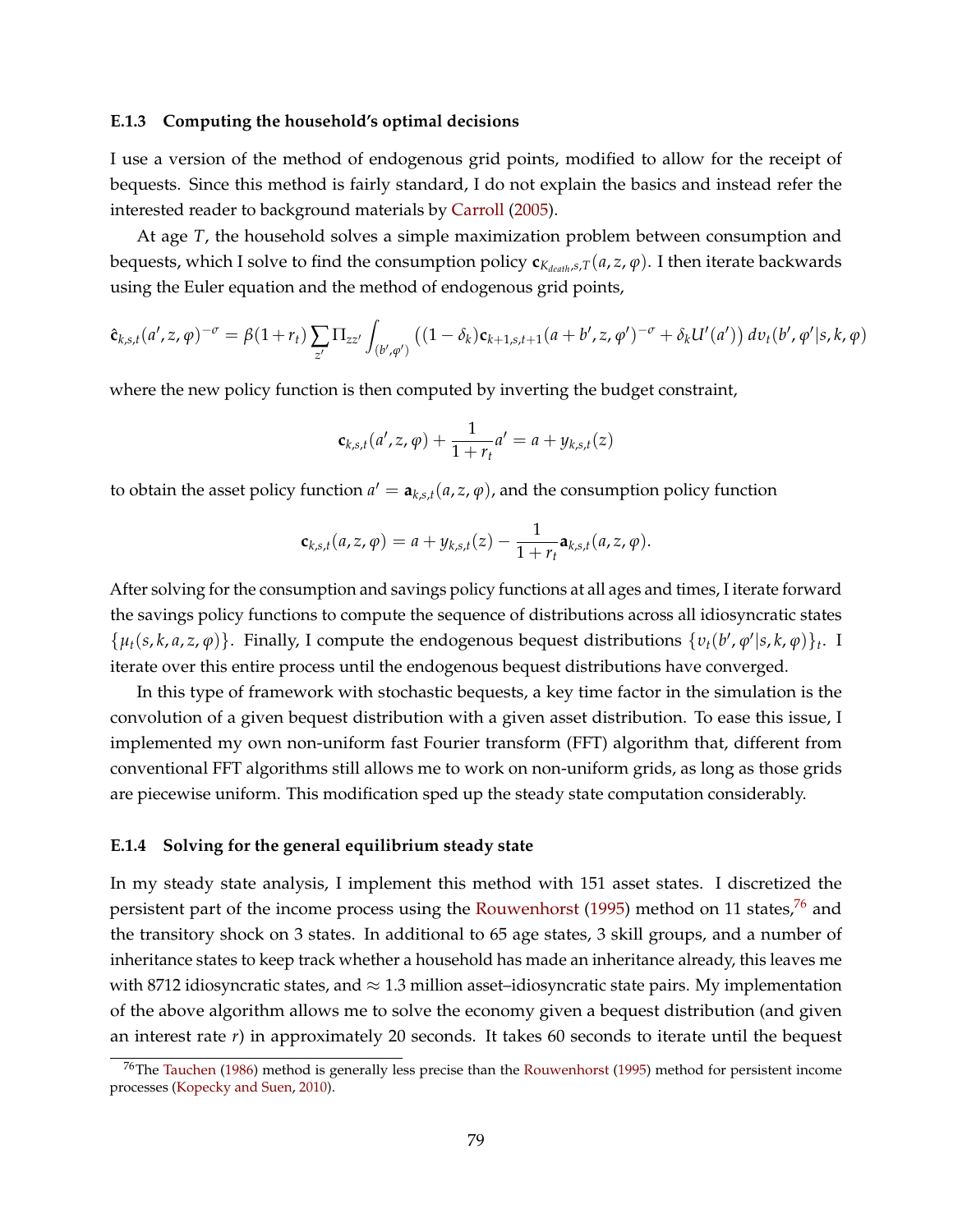distribution converges (tolerance 10−<sup>6</sup> ). All times are measured on a 2009 MacBook Pro. The code was implemented in Matlab and C.

To solve for the general equilibrium steady state in this economy, I compute the household's maximization problem, and aggregate the agents' wealth levels to get total asset demand *Ademand*. The total asset supply *Asupply* in the economy splits into four parts: the net foreign asset position *NFA*, government bonds *B*, financial wealth in equities  $v = (F_KK - \delta K)/r$ , and financial wealth in claims on external excess returns. I use Matlab's *fzero* command to solve for the equilibrium interest rate *r* that equalizes *Ademand* and *Asupply*.

### <span id="page-79-0"></span>**E.2 Estimation of regressions on model-simulated data**

In Table [6](#page-39-0) I show regressions that were performed on simulated data from the model. To implement those regressions, I closely follow my empirical analyses in Section [4.](#page-18-0) I construct the same measure of post-tax labor income,

$$
y_{it}^{posttax} = y_{it}^{pre} - \frac{y_{it}^{pre}}{y_{it}} T^{inctax}(y_{it}^{pre}),
$$

that is, I subtract from pre-tax labor income the share of taxes accounted for by labor income, rather than transfers *y*. In practice,  $y^{pre} = y$  for almost all agents, except when an agent's income is below the minimum income threshold, below which the agents receives income transfers. The sample of agents I focus on is the same as in the data, namely agents between ages 30 and 65. The data I use to run specifications is a panel of 75,000 agents whose income draws are determined by Monte-Carlo simulations and whose behavior is given by the consumption policy functions implied by the model.<sup>[77](#page-79-1)</sup> After simulating the data, all income observations are multiplied by the measurement error term  $\exp\{v_{it}\}$ , and then residualized by partialing out age effects.

I implement the following specifications:

*OLS specifications.* Average income residuals are computed as symmetric averages of *T* observations, spaced out over  $2T - 1$  years to mimic the biennial nature of the PSID sample I use.

*AR(1) IV specifications.* As in Section [4,](#page-18-0) I use quasi-differenced future incomes as instruments, and I include all observations with at least three such instruments. Again, I pretend the panel was biennial, as is the relevant subsample of the PSID that I use.

*Initial income IV specification.* The initial income IV specification is constructed using initial income at age 25 as instrument. For comparability for the previous two specifications, I also restrict the consumption data to be between years 30 and 57 (as I do in the data).

In addition to those three specifications, I also run additional specifications for comparison across models in Table [8.](#page-42-0)

*BPP specification.* I replicate a (simplified) version of the approach in [Blundell et al.](#page-50-1) [\(2008\)](#page-50-1), henceforth BPP, as follows. Conditional on simulated data on log labor income residuals  $\hat{y}_{it}$  and log

<span id="page-79-1"></span> $77$ I also experimented with many iterations of smaller samples to ensure there are no small sample biases.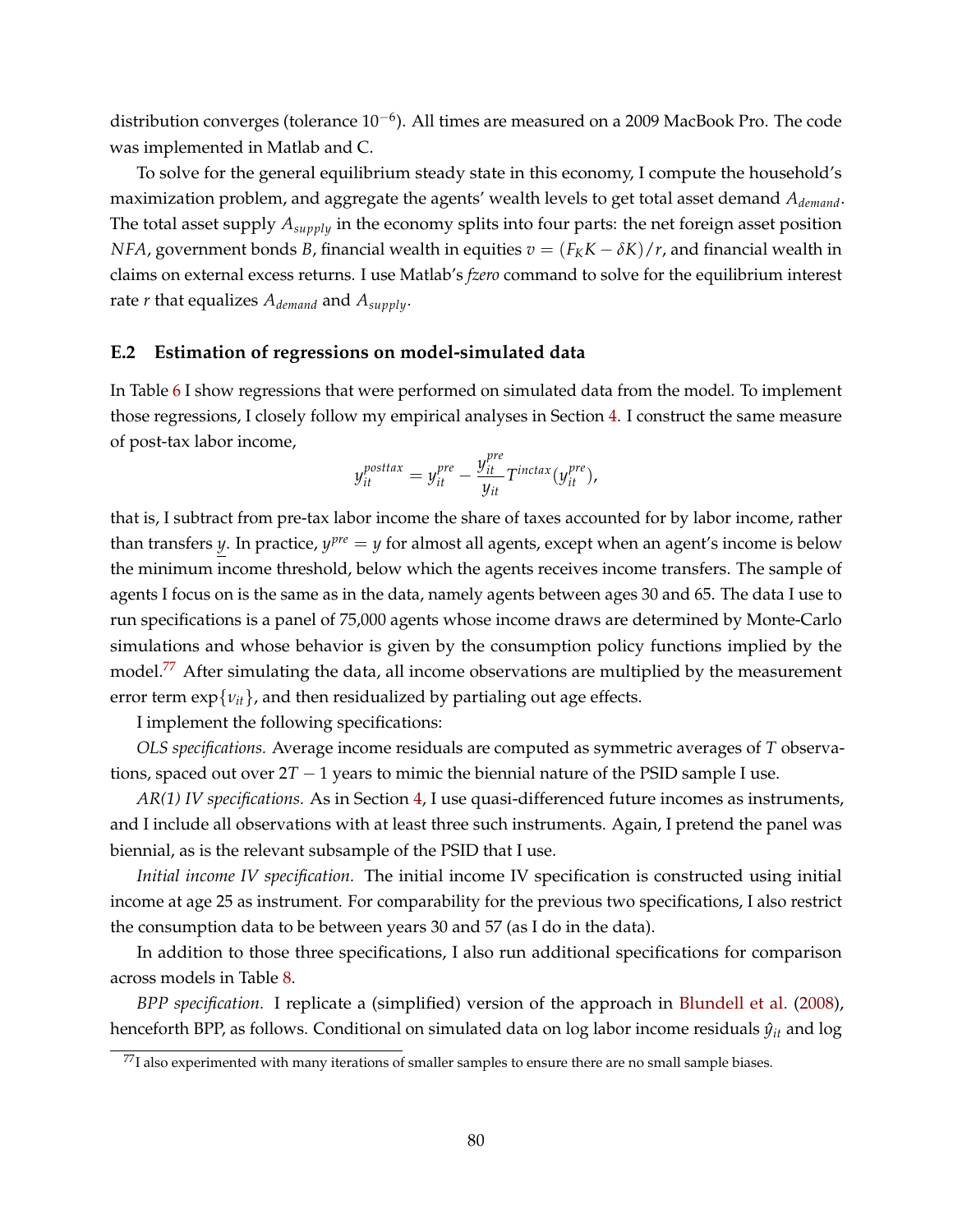consumption *residuals*  $\hat{c}_{it}$  (both after partialing out age dummies), BPP estimate the specification<sup>[78](#page-80-1)</sup>

$$
\hat{y}_{it} = \eta_{it} + \psi_{it}
$$

$$
\eta_{it} = \eta_{it-1} + \epsilon_{it}^{\eta}
$$

$$
\psi_{it} = \epsilon_{it}^{\psi} + \theta \epsilon_{it-1}^{\psi}
$$

$$
\Delta \hat{c}_{it} = \phi^{BPP} \epsilon_{it}^{\eta} + \chi \epsilon_{it}^{\psi} + \xi_{it}.
$$

Here,  $\{\epsilon^\psi_{it}, \epsilon^\eta_{it}, \xi_{it}\}$  are iid shocks, mutually independent of each other. In words, BPP assume a permanent-transitory income process, with the transitory component being modeled as *MA*(1) process, and evaluate how much of the permanent income innovation  $\epsilon_{it}^{\eta}$  is "passed through" to consumption; this is captured by the coefficient  $\phi^{BPP}$ ; and how much of the transitory shock  $\psi_{it}$ is passed through; this is captured by  $\chi$ . Here, I focus only on  $\phi^{BPP}$ . Following the reasoning in BPP's Appendix C and extending the logic to a  $MA(1)$  process for transitory income shocks,  $\phi^{BPP}$ is identified in the above model as the IV estimate of a regression of  $\Delta \hat{c}_{it}$  on  $\Delta \hat{y}_{it}$ , using  $\hat{y}_{it+2} - \hat{y}_{it-3}$ as instrument.

*Retirement wealth slope.* Finally, I implement a specification based on retirement wealth that has been used to test for savings non-homotheticity before, see e.g. [Gustman and Steinmeier](#page-52-0) [\(1999\)](#page-52-0); [Venti and Wise](#page-56-1) [\(2000\)](#page-56-1). To this end, I measure each agent's asset position at retirement  $a_i^{ret}$ , and compute each agent's (annualized) lifetime earnings,

$$
y_i^{PV} = \sum_{k=1}^{K_{ret}} R^{-k} y_{ik} \qquad y_i^{PV,a} = \frac{1}{\sum_{k=1}^{K_{ret}} R^{-k}} y_i^{PV}.
$$

Here,  $y_{ik}$  denotes agent  $i$ 's post-tax and post-transfer income,  $y_{ik} = \max\{y, T^{inctax}(y^{pre}_t) \}$ *t* )}, at age *k*. Finally, I estimate

$$
\frac{a_i^{ret}}{y_i^{PV}} = \alpha + \gamma y_i^{PV,a} + v_{it}
$$

and report  $\gamma$  in Table [8.](#page-42-0)

### <span id="page-80-0"></span>**E.3 Additional steady state results**

### **E.3.1** The schedule of elasticities  $\sigma_k$

Table [13](#page-81-0) shows the age-dependent elasticities  $\sigma_k$  for each age  $k$ .

<span id="page-80-1"></span> $^{78}$ The notation was adjusted to match the one used in this paper. Since the economy in which I estimate this specification is stationary, I only consider the case in which  $\phi$  and  $\chi$  as well as all shock variances are constant.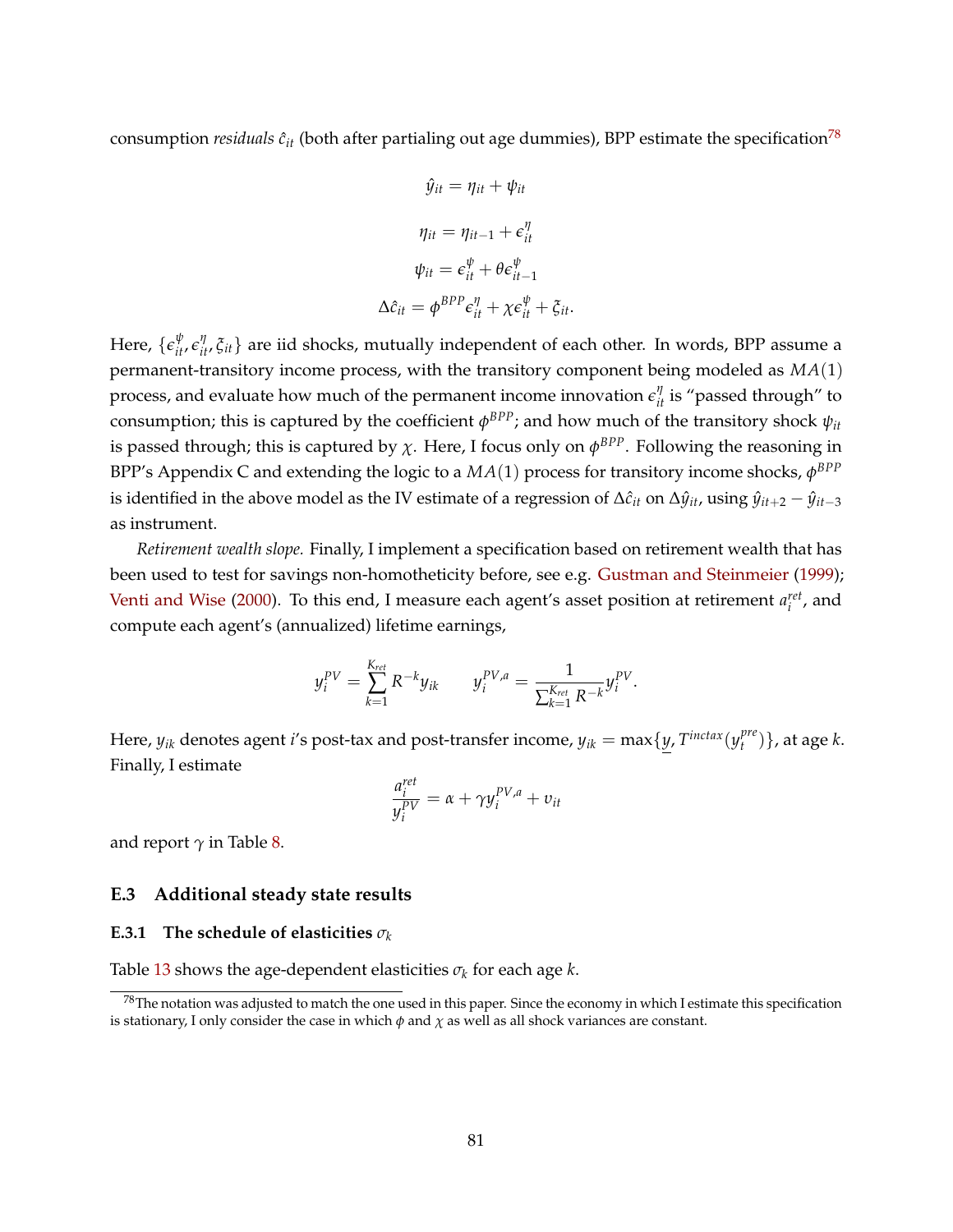<span id="page-81-0"></span>

| Age | $\sigma_k$ | Age | $\sigma_k$ | Age | $\sigma_k$ | Age | $\sigma_k$ |
|-----|------------|-----|------------|-----|------------|-----|------------|
| 25  | 11.7204    | 45  | 3.7369     | 65  | 1.6402     | 85  | 1.2581     |
| 26  | 11.0686    | 46  | 3.5389     | 66  | 1.5972     | 86  | 1.2581     |
| 27  | 10.453     | 47  | 3.3561     | 67  | 1.5576     | 87  | 1.2581     |
| 28  | 9.8716     | 48  | 3.1872     | 68  | 1.5211     | 88  | 1.2581     |
| 29  | 9.3226     | 49  | 3.031      | 69  | 1.4875     | 89  | 1.2581     |
| 30  | 8.8041     | 50  | 2.8865     | 70  | 1.4567     |     |            |
| 31  | 8.3144     | 51  | 2.7527     | 71  | 1.4285     |     |            |
| 32  | 7.852      | 52  | 2.6288     | 72  | 1.4028     |     |            |
| 33  | 7.4153     | 53  | 2.514      | 73  | 1.3795     |     |            |
| 34  | 7.0029     | 54  | 2.4075     | 74  | 1.3585     |     |            |
| 35  | 6.6134     | 55  | 2.3088     | 75  | 1.3397     |     |            |
| 36  | 6.2456     | 56  | 2.2172     | 76  | 1.3229     |     |            |
| 37  | 5.8982     | 57  | 2.1323     | 77  | 1.3082     |     |            |
| 38  | 5.5702     | 58  | 2.0534     | 78  | 1.2955     |     |            |
| 39  | 5.2604     | 59  | 1.9802     | 79  | 1.2847     |     |            |
| 40  | 4.9678     | 60  | 1.9123     | 80  | 1.2758     |     |            |
| 41  | 4.6915     | 61  | 1.8493     | 81  | 1.2687     |     |            |
| 42  | 4.4306     | 62  | 1.7909     | 82  | 1.2634     |     |            |
| 43  | 4.1842     | 63  | 1.7367     | 83  | 1.2599     |     |            |
| 44  | 3.9514     | 64  | 1.6866     | 84  | 1.2581     |     |            |

**Table 13:** The age profile of elasticities.

*Note.* This table shows the age profile of elasticities  $\sigma_k$ .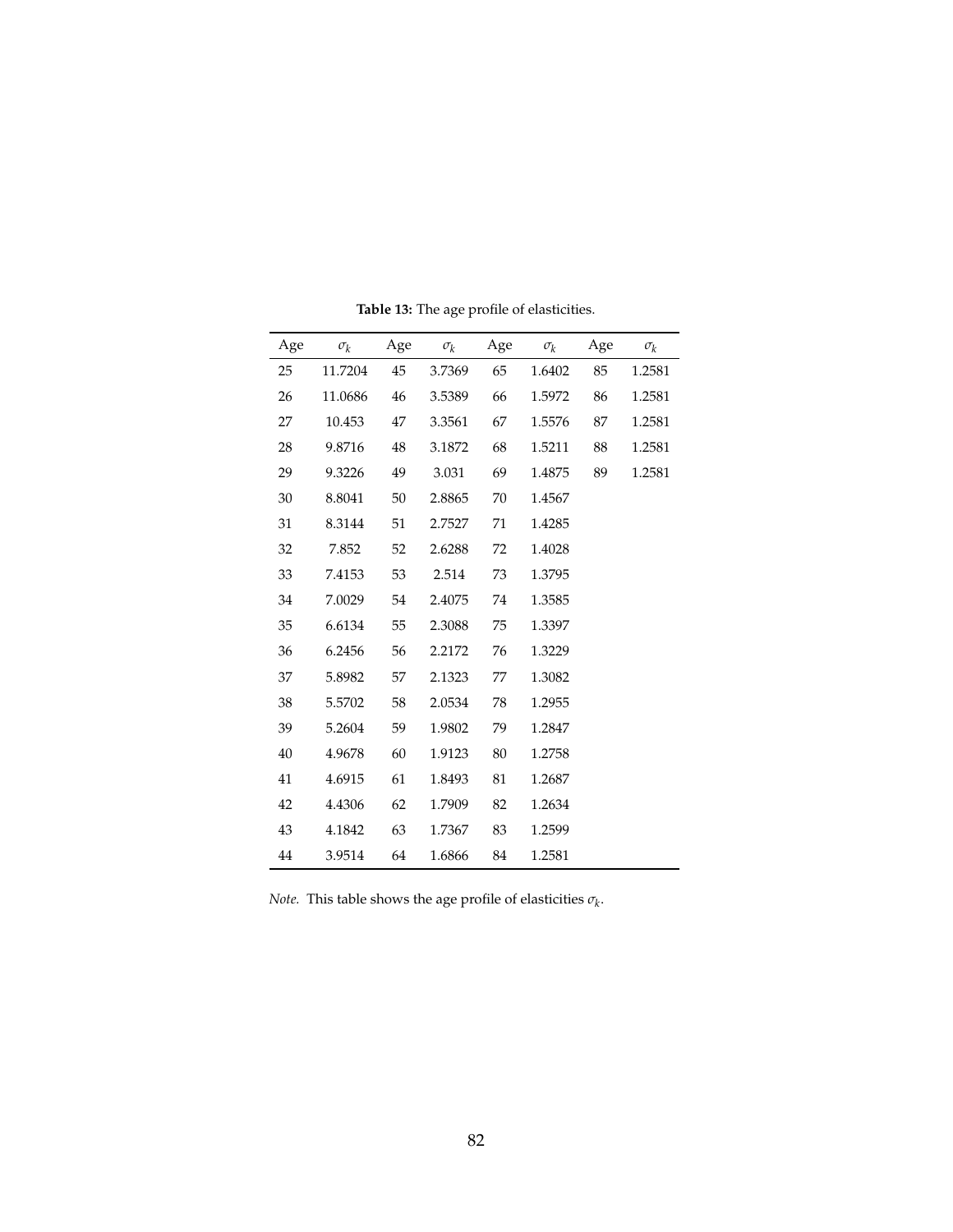**Figure 16:** Risk aversion over the life cycle.

<span id="page-82-1"></span><span id="page-82-0"></span>

*Note.* The figure shows the age profiles of risk aversion, measured as average curvature in the value function, in the homothetic (red, dashed) and non-homothetic (blue, solid) models.

#### **E.3.2 Risk aversion over the life cycle**

To elucidate the implications of non-homothetic preferences for risk aversion, and how it changes over the life cycle, I compute for each age the average curvature of the value function. Let  $\overline{\mu}_k(s,a,z,\varphi)$  be the distribution over  $(s,a,z,\varphi)$  conditional on age *k*. Then, define the average risk aversion at age *k* as

$$
\Sigma_k \equiv -\int \frac{a \partial_a \partial_a V_{k,s}(a,z,\varphi)}{\partial_a V_{k,s}(a,z,\varphi)} d\overline{\mu}_k(s,a,z,\varphi).
$$

Figure [16](#page-82-1) shows the path of risk aversions  $\Sigma_k$  for the homothetic and the non-homothetic economies.

As can be seen, risk aversion in the homothetic economy increases considerably over the life cycle. If risky assets where available in this economy, this would suggest that young agents have by far the largest shares of risky assets in their portfolios, while older agents hold mostly risk-less assets. The intuition for this is generally that labor income can be viewed as "bond" with a limited amount of risk, which young agents are well endowed with, much more than older agents.

As shown in [Ameriks and Zeldes](#page-49-0) [\(2004\)](#page-49-0), this is not the case in the data. Younger agents tend to own roughly equally safe portfolios as their older agents. Interestingly, this is exactly what the non-homothetic model generates: there, Σ*<sup>k</sup>* increases only mildly with age, rationalizing why portfolios do not become more risky over the life-cycle.<sup>[79](#page-82-2)</sup>

<span id="page-82-2"></span> $79$ See [Wachter and Yogo](#page-56-2) [\(2010\)](#page-56-2) for an important contribution that makes this point in a non-homothetic life-cycle economy.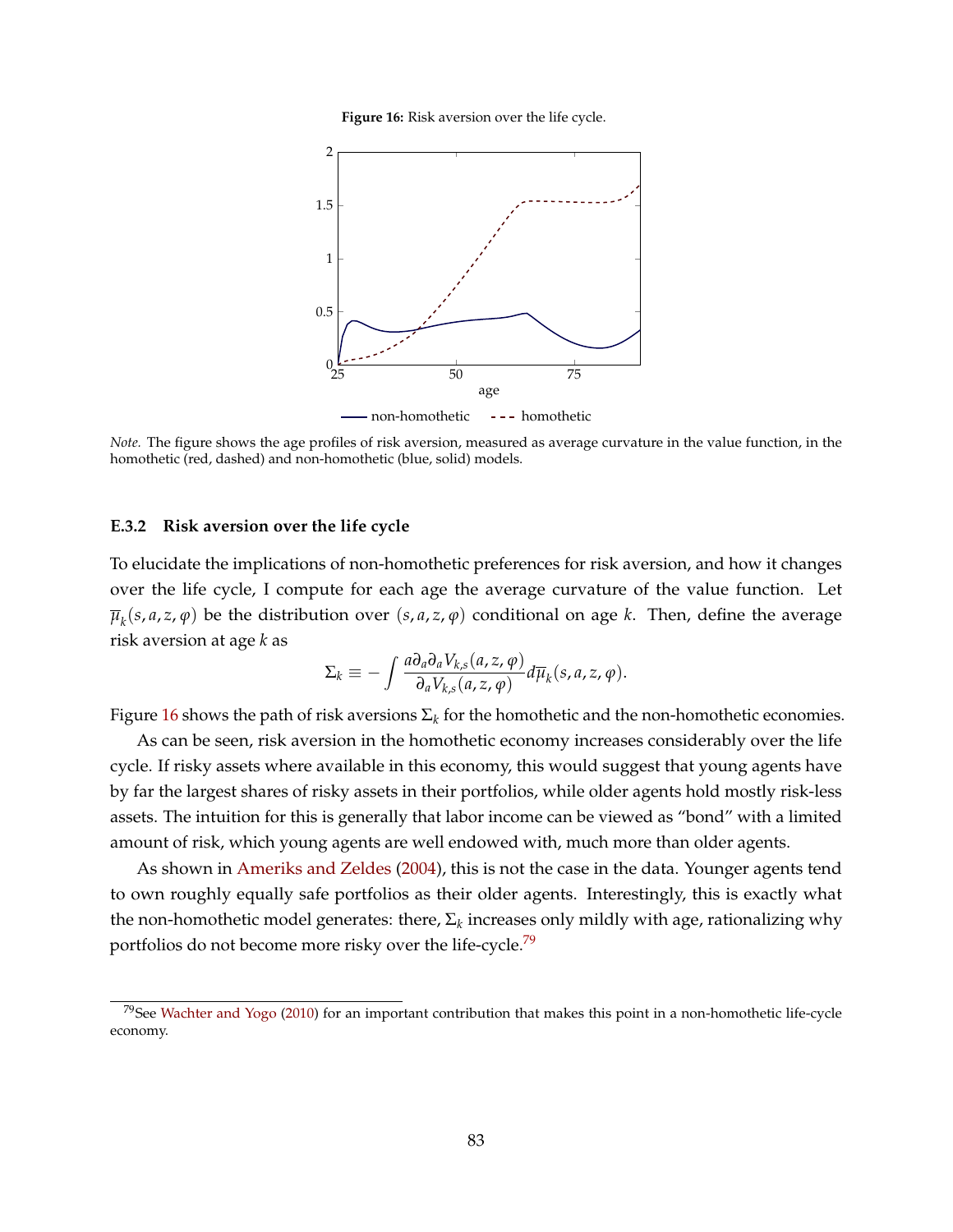**Figure 17:** Average MPCs by skill at the median income state.

<span id="page-83-1"></span><span id="page-83-0"></span>

*Note.* The figure shows the MPC at the median income state, averaged over all asset states and ages, for the bottom 90% (solid) and the top 1% (dashed). The colors represent the homothetic economy (red) and the non-homothetic economy (blue).

#### **E.3.3 The distribution of MPCs**

As Section [C.2](#page-60-0) illustrates, in a neutral model, the distribution of MPCs is the same within different skill groups. In the data, it seems to be the case that MPCs actually (unconditionally) decline in measures of permanent income, such as education [Jappelli and Pistaferri](#page-53-0) [\(2006,](#page-53-0) [2014\)](#page-53-1).

Interestingly, this is precisely what the non-homothetic economy implies. Figure [17](#page-83-1) shows MPCs at the median income state (when  $\eta = \psi = 0$ ), averaged over all asset states and ages, for the bottom 90% (solid) and the top 1% (dashed). The colors represent the homothetic economy (red) and the non-homothetic economy (blue).

In the homothetic economy, MPCs of the top 1% lie *above* those of the bottom 90% conditional on assets, and would be exactly equal unconditionally, since the top 1% tend to have larger asset positions. In the non-homothetic economy, MPCs of the bottom 90% are higher than their homothetic counterparts, for small asset positions, while the MPCs of the top 1% are lower.

This illustrates that non-homothetic preferences increase the spread in the distribution of MPCs, and can rationalize why high permanent income agents may have lower MPCs (both unconditionally or conditional on assets).

#### **E.3.4 Savings rates by permanent income group**

One way to look at the influence of non-homothetic preferences on agents' behavior is through savings rates. Table [14](#page-84-0) shows average work-life (25-64 years) savings rates, defined as *<sup>y</sup>it*+*rait*−*cit yit*+*rait* , for each of the three skill groups. Vast differences are visible in the non-homothetic model: the average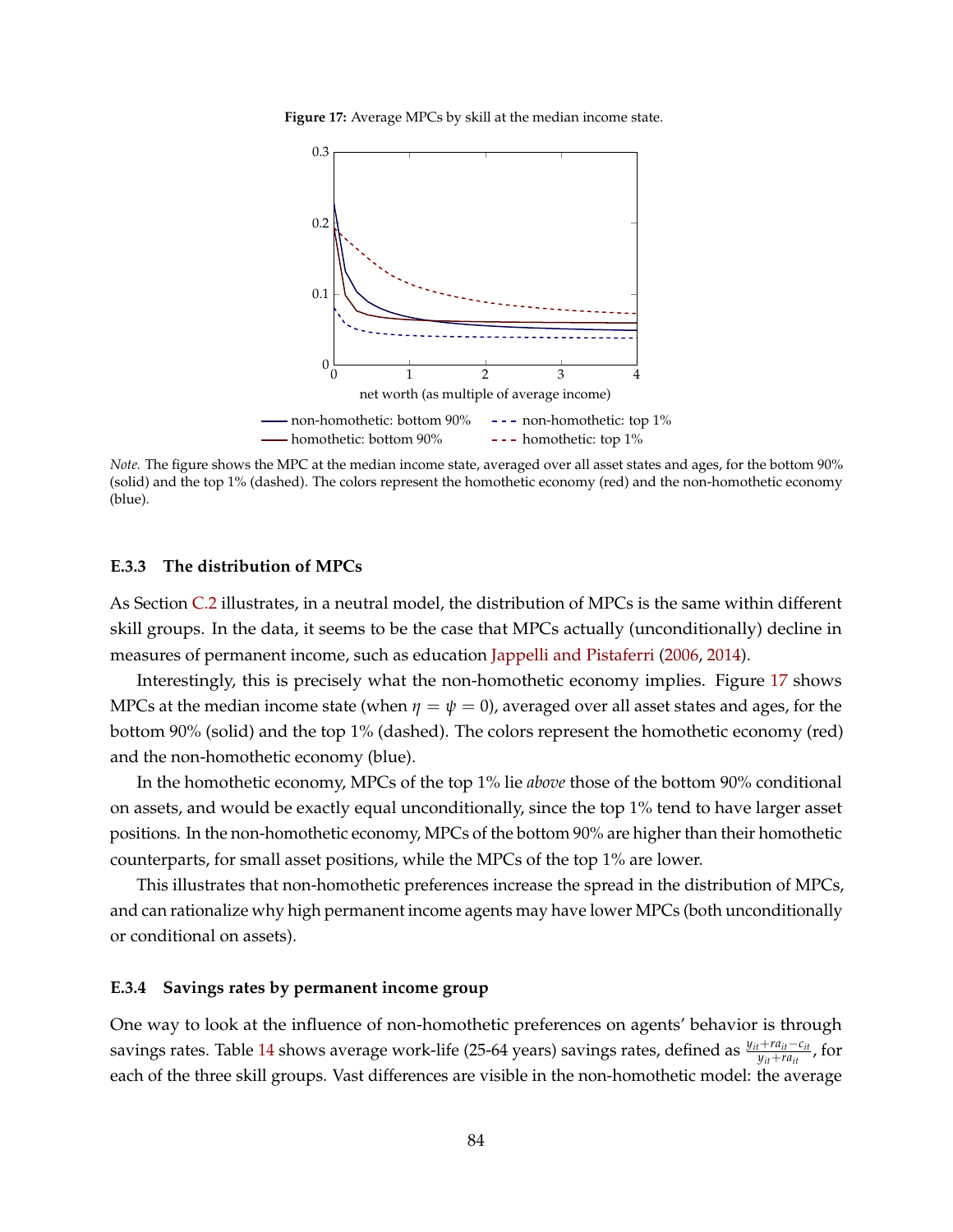|  |  | <b>Table 14:</b> Work-life savings rates by permanent income. |
|--|--|---------------------------------------------------------------|
|--|--|---------------------------------------------------------------|

<span id="page-84-0"></span>

|                      | Savings rate in |     |                                    |  |
|----------------------|-----------------|-----|------------------------------------|--|
|                      |                 |     | top $1\%$ next $9\%$ bottom $90\%$ |  |
| Non-homothetic model | .57%            | 30% | $1\%$                              |  |
| Homothetic model     | 17%             | 16% | 16%                                |  |

*Note.* This table shows savings rates by permanent income, for the non-homothetic and the homothetic economies. The savings rates are defined as  $(y + ra - c)/(y + ra)$  and are averaged over the entire work-life (25–64 years) and all idiosyncratic income and asset states.

**Table 15:** Joint distribution of income and wealth.

<span id="page-84-2"></span>

| Fraction of top 1% (labor income) | Fraction of 1% (wealth)  |
|-----------------------------------|--------------------------|
| in top $1\%$ (wealth)             | in top 1% (labor income) |

Data for 2000 (Alvaredo et al., 2015) 0.27 0.28 Model (calibrated to 2014) 0.34 0.34 0.42

*Note.* This table shows the joint distribution of top income and top wealth shares, both in the nonhomothetic baseline economy and in the data.

savings rate in the top 1% is 57%, while the next 9% are able to save 30%. The bottom 90% only save on average 1%. The homothetic economy, by contrast, is almost neutral  $80$  and essentially shows no difference in savings behavior by permanent income.

#### **E.3.5 Joint distribution of labor and capital income**

The reason behind the success in generating wealth inequality in this model is purely non-homothetic savings behavior. A way to gauge whether this channel is too strong in the model relative to the data is to study implications for the joint distribution of income and wealth, which was recently highlighted in [Aaberge et al.](#page-49-1) [\(2013\)](#page-49-1) and [Alvaredo et al.](#page-49-2) [\(2013\)](#page-49-2).

In Table [15,](#page-84-2) I compute the fraction of agents in the top 1% of the labor income distribution that are also in the top 1% of the wealth distribution (and vice versa), and compare it to the data in [Aaberge et al.](#page-49-1) [\(2013\)](#page-49-1). It is clear that top incomes and top wealth levels are too aligned relative to the data, but not by very much. In fact, the data is for the year 2000, and it could well be that the income and wealth distributions have become even more aligned in recent years.<sup>[81](#page-84-3)</sup> In addition, there is of course a lot more sources of variation in the data than in the model—for instance heterogeneity in returns on wealth—that could explain why the income-wealth alignment is somewhat lower in the data.

<span id="page-84-1"></span> $^{80}\rm{Recall}$  that it does allow for bequests and imperfect skill transmission, and therefore is not entirely neutral.

<span id="page-84-3"></span> $81$ In fact, this is exactly what happens during the model's transitional dynamics.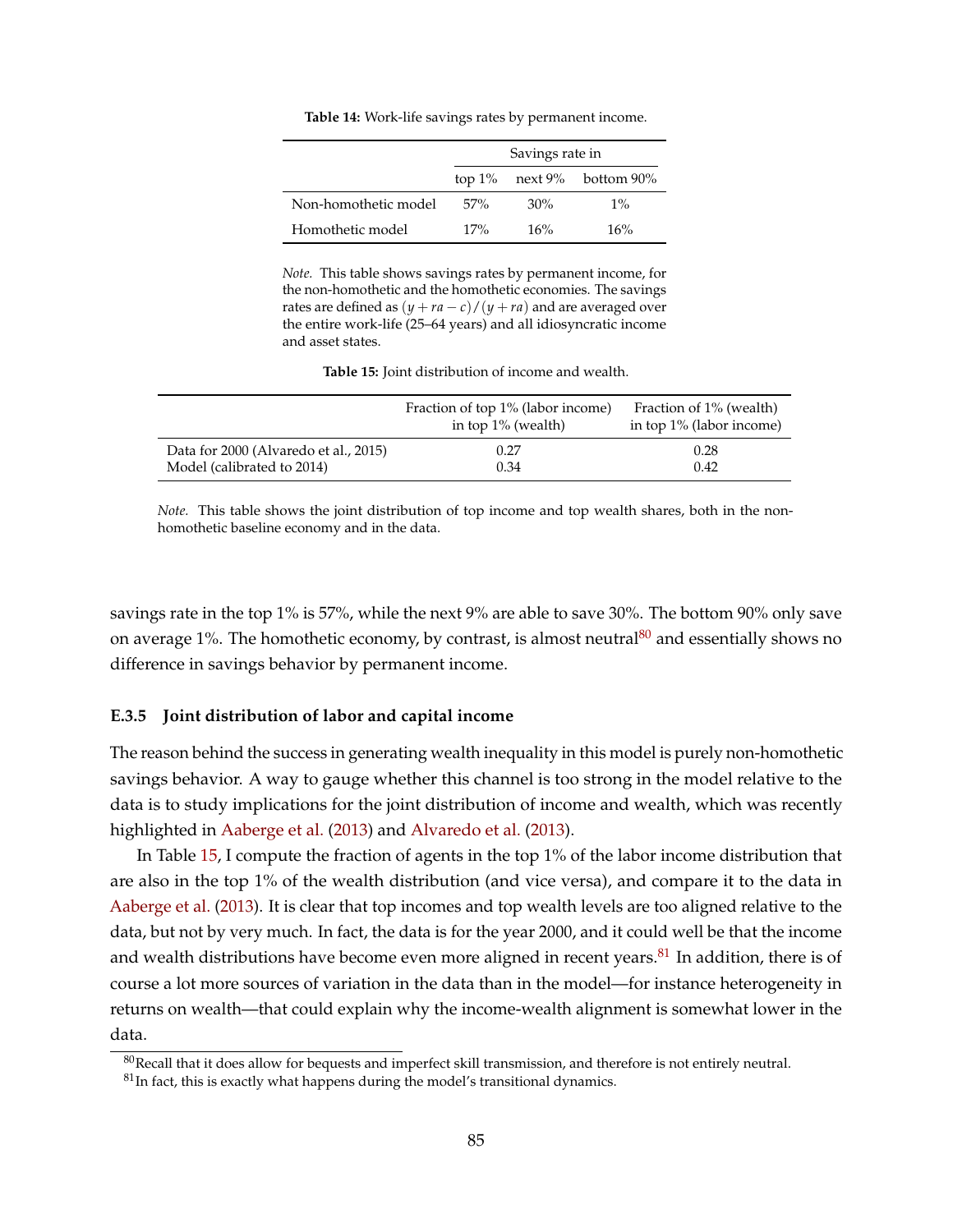#### **E.3.6 Lorenz curves**

The Lorenz curves for pre-tax incomes, consumption and wealth are shown and compared to the data in Figure [18,](#page-86-0) panel (a) (see Appendix [E.3](#page-80-0) for details). To construct the Lorenz curve for pre-tax income in the data, I add back the estimated cubic age profile to the residualized incomes of the 2011 and 2013 waves of the PSID. This gives me a distribution of incomes that is comparable across years and households of various sizes but does not strip out the age efficiency profile. The curves align fairly closely with pre-tax income in the model.

The data for the empirical Lorenz curve for wealth is taken from World Top Income Database for the U.S. in 2014 [\(Saez and Zucman,](#page-55-2) [2016\)](#page-55-2). Wealth is here measured as net personal wealth, that is assets (including housing) net of debts, capitalizing capital income data from income tax returns. In the model, I use the wealth distribution, i.e. the distribution of *ait*'s, of all households (of all ages). Here, as stressed in Section [5.3,](#page-37-0) the model is successful in matching the overall distribution of wealth, especially compared to the homothetic model, which is shown as the dotted red line.

The data for the Lorenz curve for consumption is computed in the same way as the Lorenz curve for income, from the PSID. Strikingly, it shows a much smaller difference between the non-homothetic and homothetic economies—much like in the simple model of Section [2](#page-7-0) (see e.g. Figure [3\)](#page-10-0). The non-homothetic model does, however, predict larger consumption inequality at the top end compared to the data. One reason for this could be that certain expenses (such as for kids' education, see Figure [13\)](#page-70-0) are counted as expenditure in the model, but are not in the data.

#### **E.3.7 Life cycle profiles**

Panels (b) and (c) of Figure [18](#page-86-0) show the life cycle profiles of post-tax income, consumption and wealth in the two models, for the 25th, 50th, 75th and 90th percentiles. While the income profiles are the same during the working life, the retirement system in the homothetic case is a simple linear rule for social security. Comparing the life cycle profiles of consumption, the key difference is that consumption profiles are generally higher for the lower percentiles (25th and 50th) and shifted more towards higher ages for the higher percentiles (75th and 90th). This behavior is at the heart of the non-homothetic life cycle model: richer agents tend to save more out of their income, which limits their consumption expenditure early on and increases both consumption expenditure and bequests later in life.

The consequences for wealth accumulation and within-cohort wealth dispersion are especially striking: The top wealth percentiles increase much more rapidly during the work life, and fall less rapidly during retirement. Again, this is the product of two key model ingredients. First, due to the non-homotheticity in preferences, the wealth of the rich increases more rapidly during the work-life. Second, due to the non-homotheticity in bequests, this additional wealth is dissaved much more slowly, which feeds back into larger bequests for the children of rich parents. Since disproportionately many of these children are high-skilled themselves, this again implies a steeper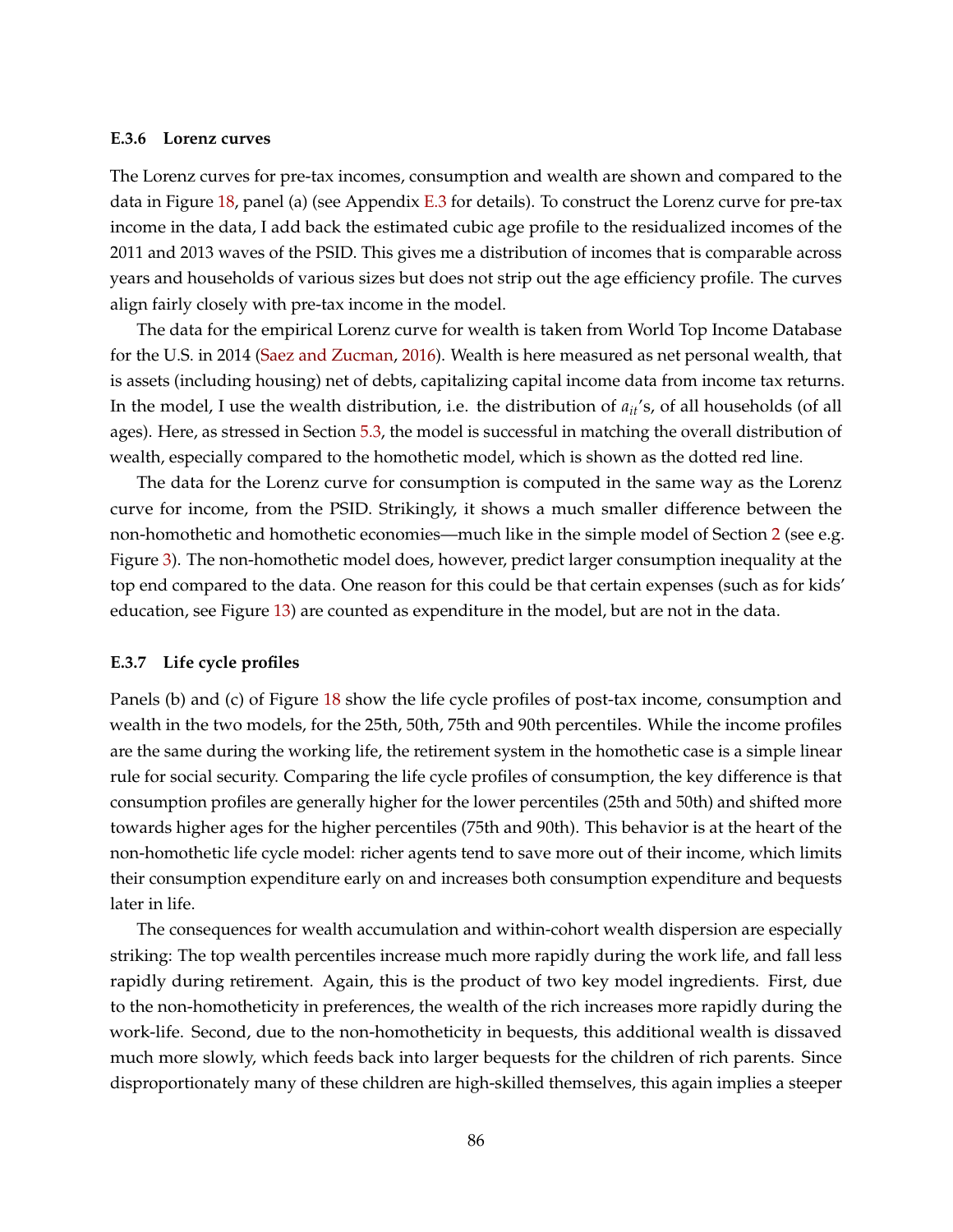**Figure 18:** Key life-cycle characteristics of the non-homothetic and homothetic model.

<span id="page-86-0"></span>

<span id="page-86-1"></span>**(a)** Both economies: Lorenz curves for pre-tax income, consumption, and wealth.

**(b)** Non-homothetic economy: Life-cycle profiles of pre-tax income, consumption, and wealth.



<span id="page-86-2"></span>**(c)** Homothetic economy: Life-cycle profiles of pre-tax income, consumption, and wealth.



<span id="page-86-3"></span>*Note.* This figure shows key characteristics of two economies: a non-homothetic economy, where rich households save disproportionately more than poor households in relation to their incomes, and a standard homothetic economy, where the savings rates are equal. See Appendix [E.3](#page-80-0) for details.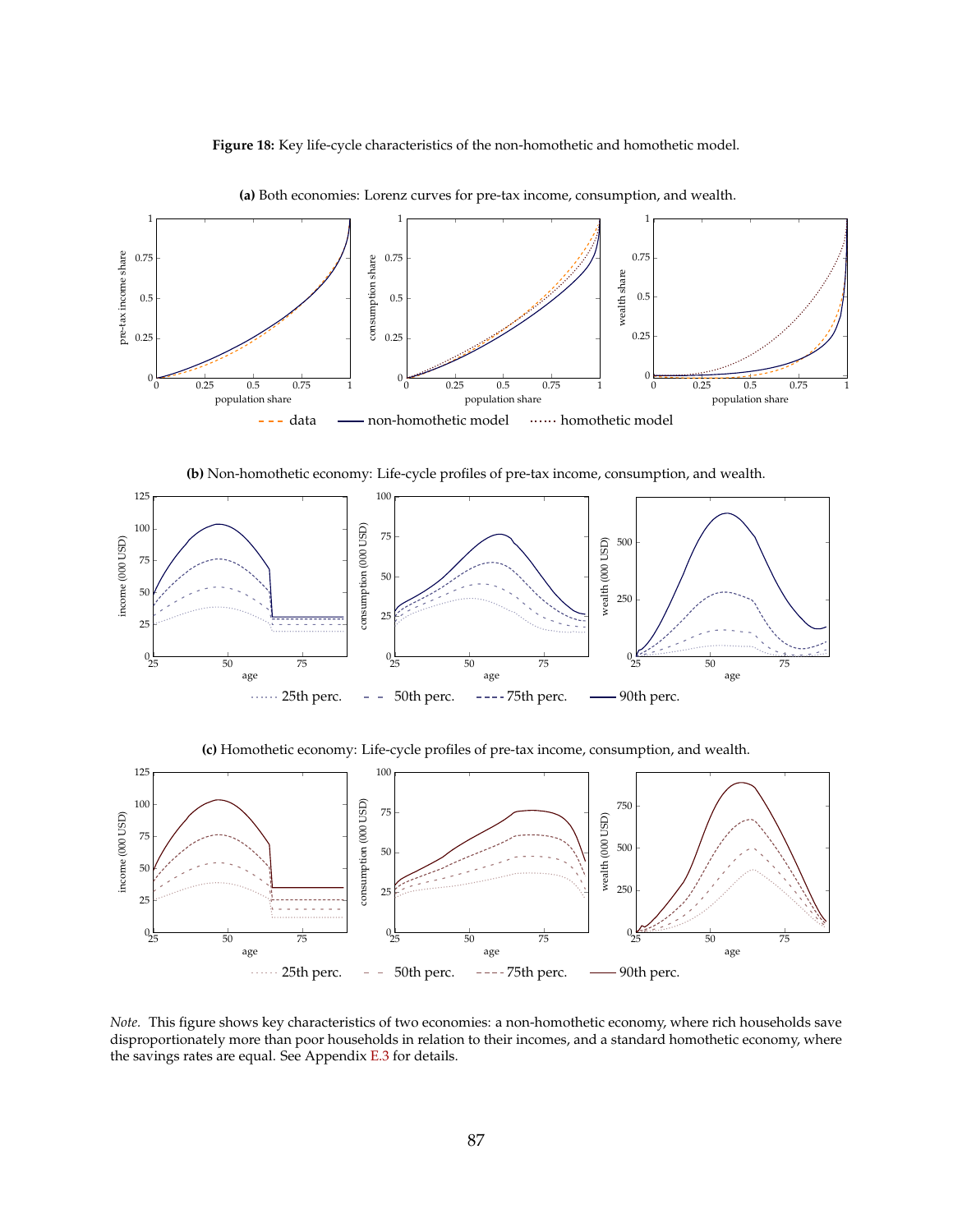increase in wealth during the work-life of an average high-skilled agent.

*Construction of the life cycle profiles.* I explain the computation of the life cycle plots in Figure [18](#page-86-0) by percentiles using the age profile of wealth as an example. For every age *k*, I compute the asset distribution of agents at that age. Call its quantile function  $Q_k(p)$ . Since the distribution is discrete, I approximate  $Q_k(p)$  for each age *k* locally around a given percentile  $p_0$  with a log-normal distribution, *Q lognormal*  $\alpha_k^{lognormal}(p)$ . Since I do not consider the very top percentiles, the log-normal distribution fits very well. For a given percentile  $p_0$ , the plot shows the age profile of the fitted log-normal percentiles *Q lognormal*  $\alpha_k^{lognormal}(p_0)$ . The dollar figures were computed using an average household income of \$70,000 (USD in 2014).

### **E.3.8 Life cycle dispersion**

While the plots in Figure [18](#page-86-0) are instructive to illustrate the non-homotheticity, there is a second more standard way to illustrate the degree to which the dispersion in consumption and income increases over the work-life. This way of looking at life-cycle consumption and savings behavior goes back to [Deaton and Paxson](#page-51-1) [\(1994\)](#page-51-1) who used it to think about the degree to which agents have access to informal insurance arrangements. More recently, age profiles of dispersion in income and consumption have been examined by [Storesletten et al.](#page-56-3) [\(2004\)](#page-56-3), [Guvenen](#page-52-1) [\(2007\)](#page-52-1) and [Huggett et al.](#page-53-2) [\(2011\)](#page-53-2), among many others.

There are two common ways to match both the rise in income dispersion and consumption dispersion: either a persistent  $AR(1)$  income process, see e.g. [Storesletten et al.](#page-56-3) [\(2004\)](#page-56-3); or an income process with less persistence but ex-ante heterogeneous income profiles (HIP), which, together with learning about the slope, allows to match both life-cycle dispersion plots [\(Guvenen,](#page-52-1) [2007\)](#page-52-1).

The baseline non-homothetic model introduced in Section [5](#page-31-0) falls in neither of those two categories. The income process has a persistence parameter between these two categories, but without heterogeneity in income profiles. I now explore the dispersion profiles in the baseline nonhomothetic economy, as well as in an economy that *in addition* has heterogeneity in income profiles (modeled as in [Guvenen](#page-52-1) [\(2007,](#page-52-1) [2009\)](#page-52-2)), to better capture the increase in dispersion over the life  $cycle.<sup>82</sup>$  $cycle.<sup>82</sup>$  $cycle.<sup>82</sup>$ 

Figure [19](#page-88-1) shows the age profiles of income and consumption dispersions in both the baseline nonhomothetic economy and the HIP extension. It can be seen that the baseline economy predicts too small an increase in the income dispersion and about the right increase in consumption dispersion. Also, the consumption dispersion is convex in age, rather than approximately linear, which is likely driven by the simplistic assumption that *σ<sup>k</sup>* falls exponentially in age. The HIP extension improves the fit for income dispersions, since by construction, it matches the overall increase in income dispersion. It also leads to greater consumption dispersion, but not by a lot.

<span id="page-87-0"></span> $82$ The addition of heterogeneity in income profiles slightly pushes up the estimates of the permanent income elasticity of consumption shown in Section [5.3,](#page-37-0) by around 0.03. (The HIP model could be re-calibrated to match the empirical estimate for *φ*.)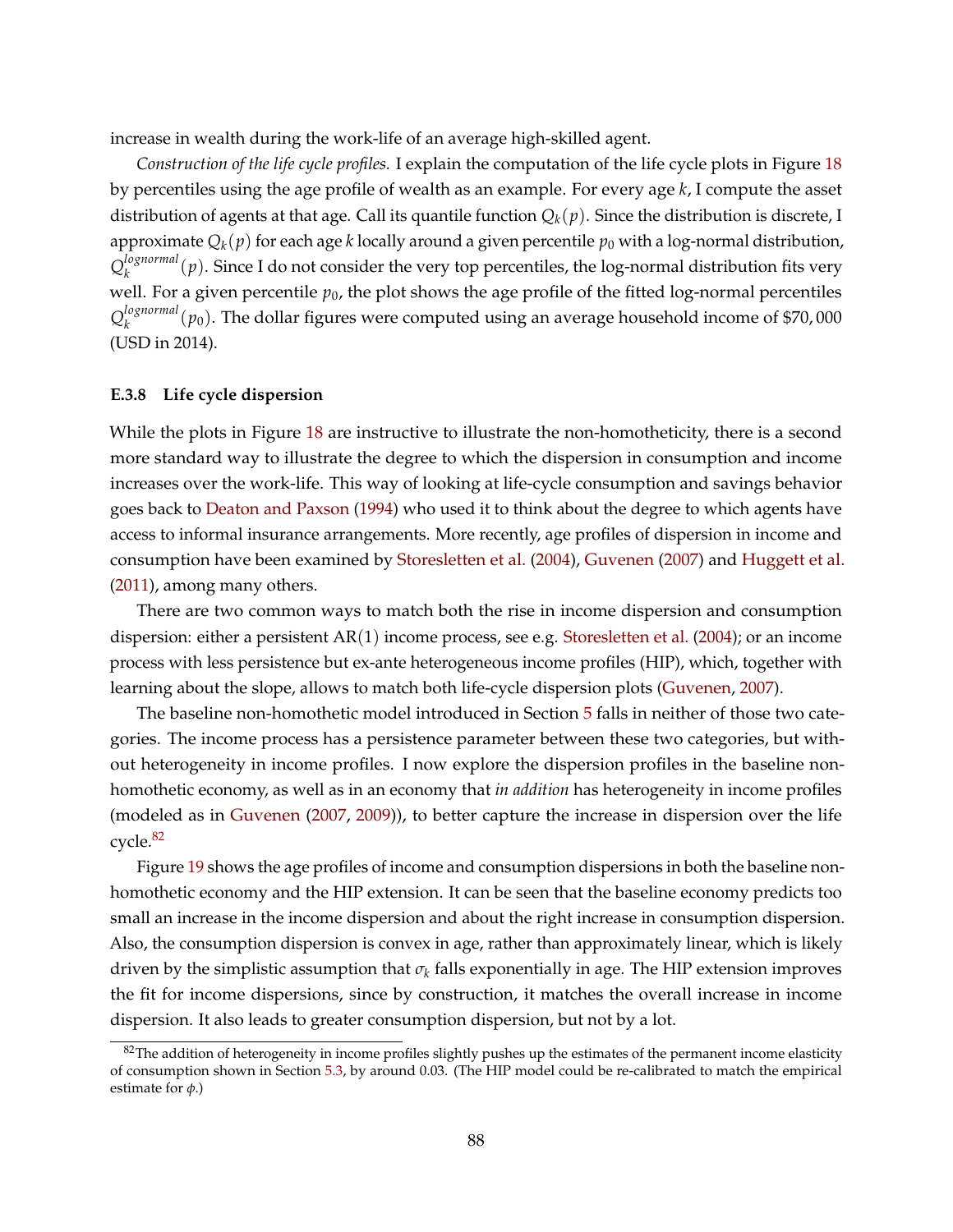**Figure 19:** Age profiles of income and consumption dispersion.

<span id="page-88-1"></span>

<span id="page-88-2"></span>*Note.* This figure shows the income and consumption dispersion over the work-life (normalized to 0 at age 25) for two models: the baseline non-homothetic model and an extension with heterogeneous income profiles that is designed to match the increase in income dispersion in the data. The data on the income dispersion comes from the PSID and on the consumption dispersion comes from the CEX. Both were constructed using cohort fixed effects following [Deaton and](#page-51-1) [Paxson](#page-51-1) [\(1994\)](#page-51-1).

*Data construction.* The income dispersion profile was computed using PSID waves from survey year 1969 to survey year 2013. I follow the construction in [Huggett et al.](#page-53-2) [\(2011\)](#page-53-2). Income is pre-tax labor income, and the sample consists of all male-headed households whose real income (in 1968 USD) is between \$1, 500 and \$1.5*m*, and who supplied between 520 and 5820 hours of work in the respective year. The consumption dispersion profile was computed using data from the CEX that was downloaded from Fabrizio Perri's website (see the data appendix to [Krueger and Perri](#page-54-1) [\(2006\)](#page-54-1)). I use total consumption expenditure and exclude all observations with consumption expenditure below 5% of the average.

#### <span id="page-88-0"></span>**E.4 Background on the models used for comparison in Section [5.4](#page-40-0)**

I compare the non-homothetic and homothetic life cycle models to a variety of other life cycle and infinite horizon models in Table [8.](#page-42-0) Here, I explain for each model how it was calibrated and list its parameters. Generally, my goal was to use parameters as standard as possible, and as consistent across models as possible. After parameter choices were made, the discount factor was calibrated in all models to yield the same post-tax equilibrium interest rate of 3%. This is important to avoid, for instance, that agents are constantly against their borrowing constraint (e.g. if *β* is too low relative to *r*), which would make finding  $\phi = 1$  unsurprising. All model parameters are listed in Table [16.](#page-89-0)

All alternative models are extensions of the homothetic framework that was introduced at the end of Section [\(5.2\)](#page-35-0). In addition, to ensure that the model is perfectly neutral, I assume the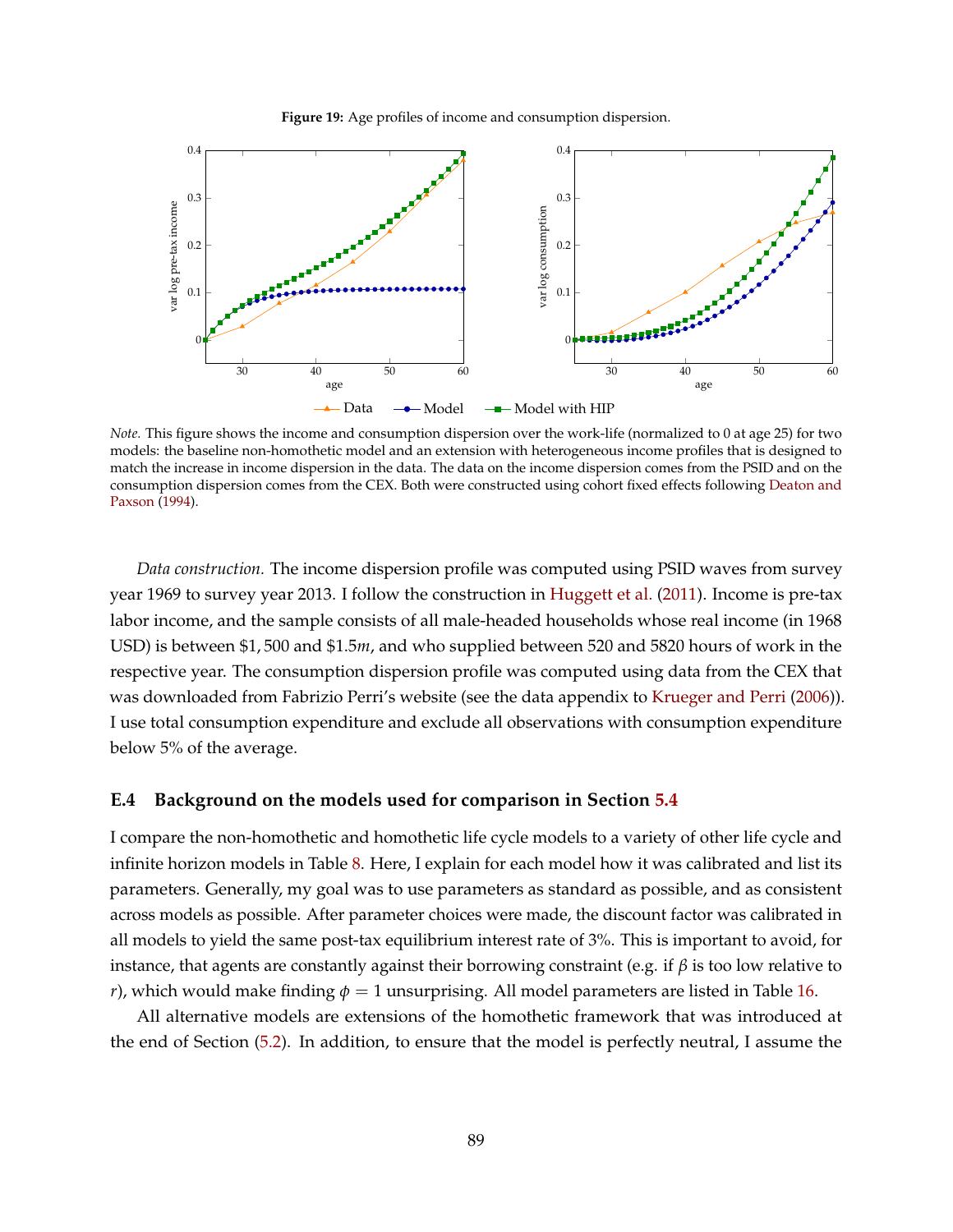<span id="page-89-0"></span>

|                                         | Re-calibrated parameters |        |       |  |
|-----------------------------------------|--------------------------|--------|-------|--|
|                                         | β                        | к      | а     |  |
|                                         |                          |        |       |  |
| 1. Main models                          |                          |        |       |  |
| Non-homothetic                          | 0.886                    | 16.059 | 1.616 |  |
| Homothetic                              | 0.990                    | 1.340  |       |  |
| 2. Alternative preferences or transfers |                          |        |       |  |
| Homothetic w/out bequests               | 0.997                    |        |       |  |
| Homothetic w/ social security           | 0.998                    | 0.392  |       |  |
| Homothetic u but luxury bequests        | 0.999                    | 19.967 | 9.208 |  |
| 3. Alternative income process           |                          |        |       |  |
| AR(1) with $\rho = 0.95$                | 0.998                    |        |       |  |
| Permanent-transitory                    | 1.000                    |        |       |  |
| Heavy-tailed                            | 0.991                    |        |       |  |
| Extreme productivity state              | 0.975                    |        |       |  |
| Heterogeneous income profiles           | 0.998                    |        |       |  |
|                                         |                          |        |       |  |
| 4. Other                                |                          |        |       |  |
| Partial insurance                       | 1.003                    |        |       |  |
| Random discount factors                 | 0.956                    |        |       |  |
|                                         |                          |        |       |  |

**Table 16:** Calibrated parameters the comparison models.

government levies a 100% tax rate on bequests. $83$  This entirely neutral framework is the model underlying the first model in group 2 in Table [8.](#page-42-0)

*Alternative preferences or transfers.* In the second model in group 2, the government uses a realistic social security schedule  $T^{socsec}(y, W)$ , given by the one used in Section [5.2.](#page-35-0) The third model in group 2 extends the framework by a non-homothetic bequest motive, and calibrates *κ* and *a* to match both the total bequest flow (relative to GDP) in the economy, as well as the share of agents with bequests below 6.25% of average income.

*Alternative income processes.* The first model in group 3 is an extension of the neutral framework where the persistence of the income process is changed from  $\rho = 0.90$  to  $\rho = 0.95$ , keeping the stationary variance  $\sigma_{\eta}^2/(1-\rho^2)$  of the persistence component the same.

The second model is an economy with a permanent-transitory income shock, that is, with  $\rho = 1$ . *I* use the parameters in [Kaplan and Violante](#page-53-3) [\(2010\)](#page-53-3), which are  $\sigma_{\eta}^2 = 0.01$ ,  $\sigma_{\psi}^2 = 0.05 - \sigma_{\nu}^2$ ,  $\sigma_{\alpha}^2 = 0.15$ .

The third model is a model with heavy-tailed income shocks. Here, I incorporate some elements of the income process in [Guvenen et al.](#page-52-3) [\(2016\)](#page-52-3), and assume that the income process is given by

$$
\hat{y}_{it} = \eta_{it}^1 + \eta_{it}^2 + \psi_{it},
$$

<span id="page-89-1"></span> $83$ One could have also introduced a perfect market for annuities to ensure neutrality. I expect the results to be very similar.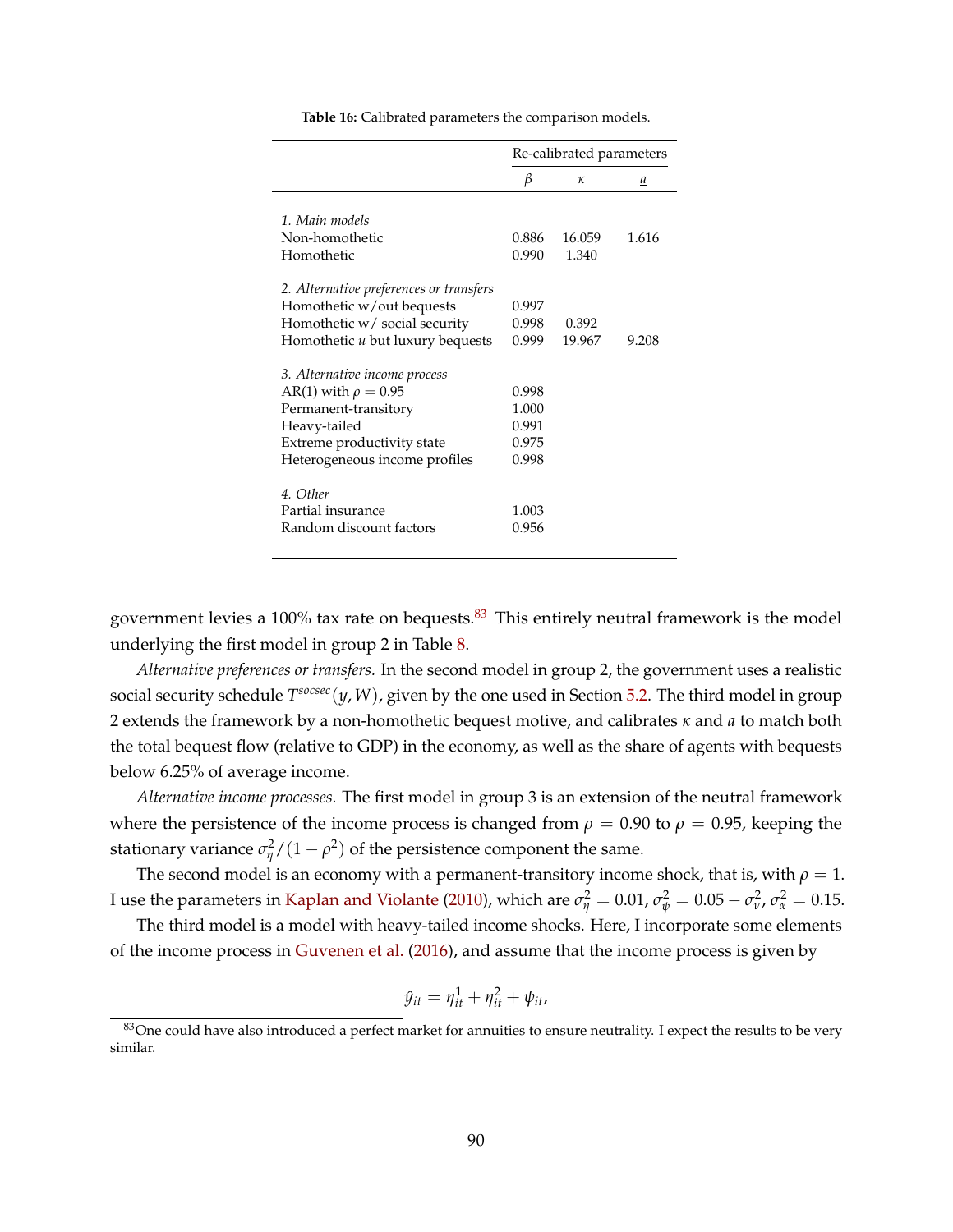where  $\eta_{it}^l$  is an AR(1) for  $l = 1, 2$ , with innovations that are mixed normals,

$$
\eta_{it}^l - \rho_l \eta_{it-1}^l \sim \begin{cases} -p^l \mu^l & \text{with prob. } 1 - p^l \\ \mathcal{N}((1-p^l)\mu^l, (\sigma^l)^2) & \text{with prob. } p^l \end{cases}.
$$

The initial standard deviations of  $\eta^l_{it}$  are given by  $\sigma^l_{ini}$ . I take the parameters  $\rho^l$ ,  $\sigma^l$ ,  $\mu^l$ ,  $\sigma^l_{ini}$  directly from [Guvenen et al.](#page-52-3) [\(2016\)](#page-52-3), Column 3 of Table II. Since I do not incorporate the entire (more complicated) income process in [Guvenen et al.](#page-52-3) [\(2016\)](#page-52-3), I rescale the innovation  $\eta_{it}^l - \rho_l \eta_{it-1}^l$  to match the increase in the life cycle variance of 0.6 in [Guvenen et al.](#page-52-3) [\(2016\)](#page-52-3). This implies  $\sigma^{l=2}=$  0.20 and  $\mu^{l=2}=-0.24.$  Finally, I compute  $p^{l}$  as an average over the age-dependent probabilities in Table III in [Guvenen et al.](#page-52-3) [\(2016\)](#page-52-3).

The fourth model is a simple adaption of the extreme-productivity state in [Kindermann and](#page-54-2) [Krueger](#page-54-2) [\(2017\)](#page-54-2). In particular, I assume that: (a) there is no transitory component,  $\sigma_{\psi}^2=0$ ; (b) the persistent component *ηit* is given by a 7-state Markov chain, with transition matrix

|          | $0.957899$ $0.028954$ $0.000328$ $0.000002$ 0.012817  |          |                   |  |
|----------|-------------------------------------------------------|----------|-------------------|--|
|          | 0.007239 0.958063 0.021717 0.000164 0 0.012817        |          |                   |  |
|          | 0.000055 0.014478 0.958118 0.014478 0.000055 0.012817 |          |                   |  |
|          | 0.000164 0.021717 0.958063 0.007239 0.012817          |          |                   |  |
| $\Omega$ | 0.000002 0.000328 0.028954 0.957899 0.012817          |          |                   |  |
| $\Omega$ | 0.028087                                              | $\Omega$ | 0.969688 0.002225 |  |
| $\Omega$ |                                                       |          | 0.267852 0.732148 |  |

and productivity levels

*η* =  $\begin{bmatrix} 0.2112 & 0.4595 & 1 & 2.1761 & 4.7353 & 7.3949 & 1284.3139 \end{bmatrix}$ 

that corresponds to the transition matrix of educated agents in [Kindermann and Krueger](#page-54-2) [\(2017\)](#page-54-2).<sup>[84](#page-90-0)</sup> In particular, there is an extreme productivity state (state 7) in which agents earn a large multiple of the earnings in all other states. The persistent component  $α<sub>i</sub>$  has 4 states,  $\pm σ \pm p$  where  $σ<sup>2</sup> = 0.1517$ and  $p$  (the college premium) is equal to  $log(1.8)$  [\(Krueger and Ludwig,](#page-54-3) [2016\)](#page-54-3).

For the fifth model in group 5, the income process is changed to allow for heterogeneity in ex-ante known income profiles,

$$
\hat{y}_{ik} = \alpha_i + \beta_i(k-1) + \eta_{it} + \psi_{it}
$$

where  $k \geq 1$  is the agent's age, and  $\beta_i$  is drawn from a normal distribution with variance  $\sigma_{\beta}^2$ *β* . I assume  $\rho = 0.82$  as in [Guvenen](#page-52-2) [\(2009\)](#page-52-2) and  $\sigma_{\beta}^2 = 0.00012$  to match the life cycle increase in the variance of income of 0.3.

<span id="page-90-0"></span> $84$ The results are similar if the transition matrix for uneducated agents is being used here.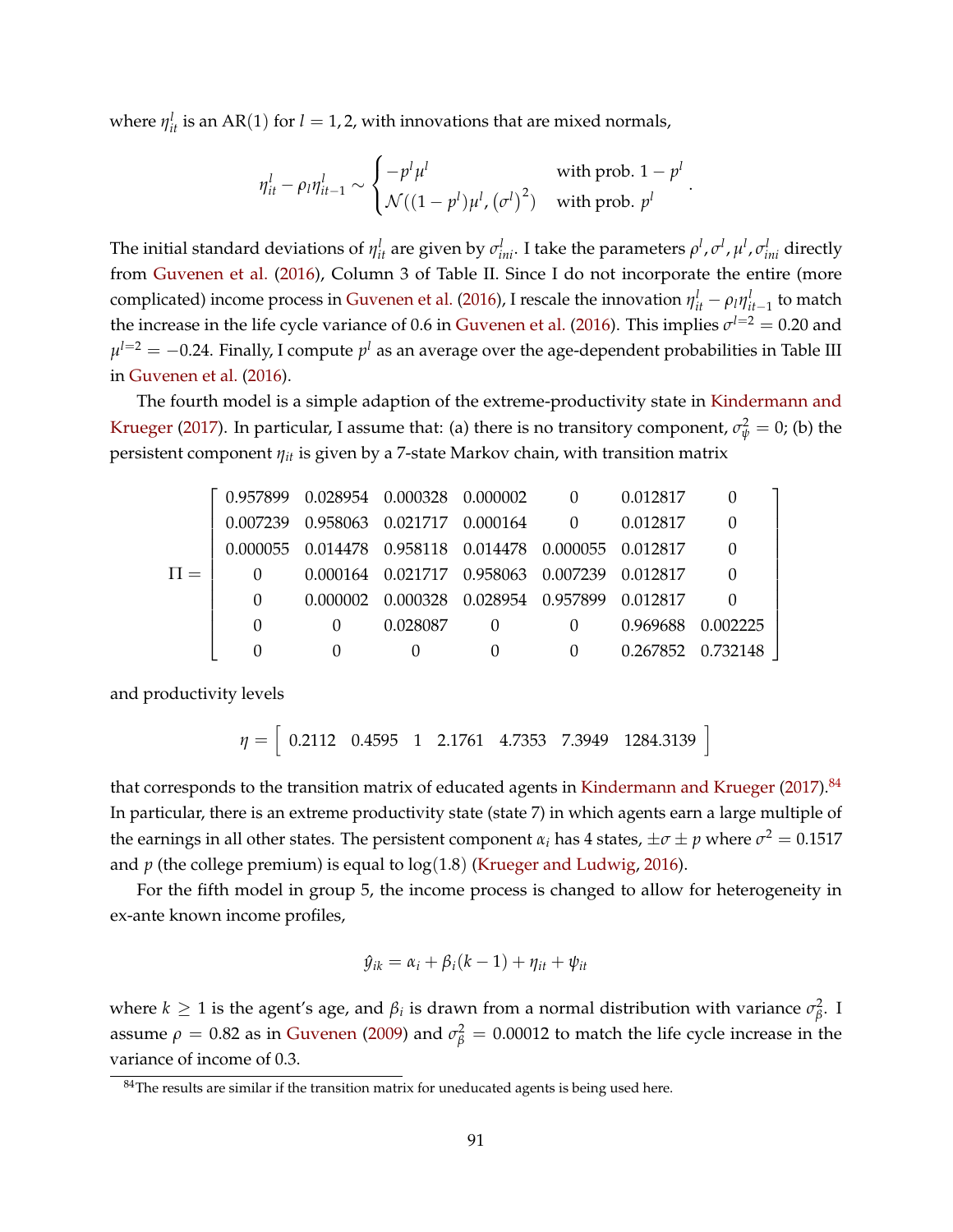*Other models.* The first model in group 4 is a partial insurance economy, where, following [Guvenen and Smith](#page-52-4) [\(2014\)](#page-52-4) agents partially insure themselves against innovations to *ηit*, so that actual income  $\log y_{it}^{actual}$  differs from observed income  $\log y_{it}$  and is given by

$$
\log y_{it}^{actual} = \log y_{it} + \theta \left\{ \mathbb{E}_{t-1} \left[ \log y_{it} \right] - \log y_{it} \right\}.
$$

For example, if an agent experiences an unexpected decline in income, the term in curly brackets is positive. Thus, if, say,  $\theta = 0.5$ , that agent would receive a transfer that dampens the impact of this shock by 50%.  $\theta$  is estimated by [Guvenen and Smith](#page-52-4) [\(2014\)](#page-52-4) to be equal to 0.451 and this is the parameter I use in my simulation.

The second model in group 4 is a random discount factor economy. Random discount factors are commonly used in infinite horizon economies (interpretable as dynastic economies), so I consider them in an infinite horizon economy as well. This means, I assume that there is no death risk,  $\delta_k = 0$ for all *k*, no life cycle earnings structure,  $\Theta_k(z) = 1$  for all *k*, and no retirement,  $K_{ret} = K_{death} = \infty$ (and therefore also no social security). I introduce shocks to discount factors by allowing the discount factor between periods *t* and  $t + 1$ , denoted by  $\beta_t$ , to evolve according to the AR(1) process

$$
\beta_t = \rho^{\beta} \beta_{t-1} + (1 - \rho^{\beta}) \mu^{\beta} + \sigma^{\beta} \epsilon_t^{\beta},
$$

where I pick  $\rho^\beta=0.992$  and  $\sigma^\beta=0.0019$  as in the recent paper by [Hubmer et al.](#page-53-4) [\(2016\)](#page-53-4). To estimate the regression on an infinite horizon economy, I simulate the model from some time *t* onwards, and pretend that all agents had age  $k = 1$  at that time.

# **F Simulation of the transitional dynamics in Section [6](#page-44-0)**

The transitional dynamics are computed as a (non-stationary) equilibrium, defined in Section [E.1.](#page-75-0) As defined there, the equilibrium has perfect foresight.

*Simulation.* I simulate the transitional dynamics starting at a steady state with the 1970 income distribution, for  $T = 400$  years into the future. After 2014, the labor income shares that are fed into the model are assumed to remain constant (see Figure [8\)](#page-45-0). To avoid memory problems when simulating long transitional dynamics, it is necessary to reduce the state space, down from 1.3 million states. I achieve this by reducing the income states to 10 (5 for the persistent shock  $\times$  2 for the transitory shock), so that in total there are 400*k* states in this reduced version of the model. I verified that the steady state predictions of the reduced version are comparable to the larger model.

*Algorithm.* The computation of an equilibrium candidate *given* an interest rate path {*rt*} is as follows:

- 1. Assume a path for the measure of bequests  $\{\chi_t\}$ .
- 2. Given  $\{\chi_t\}$ , iterate backwards in time using the Euler equation to find the paths for policy functions  $\{c_{k,s,t}(a, z, \varphi), a_{k,s,t}(a, z, \varphi)\}.$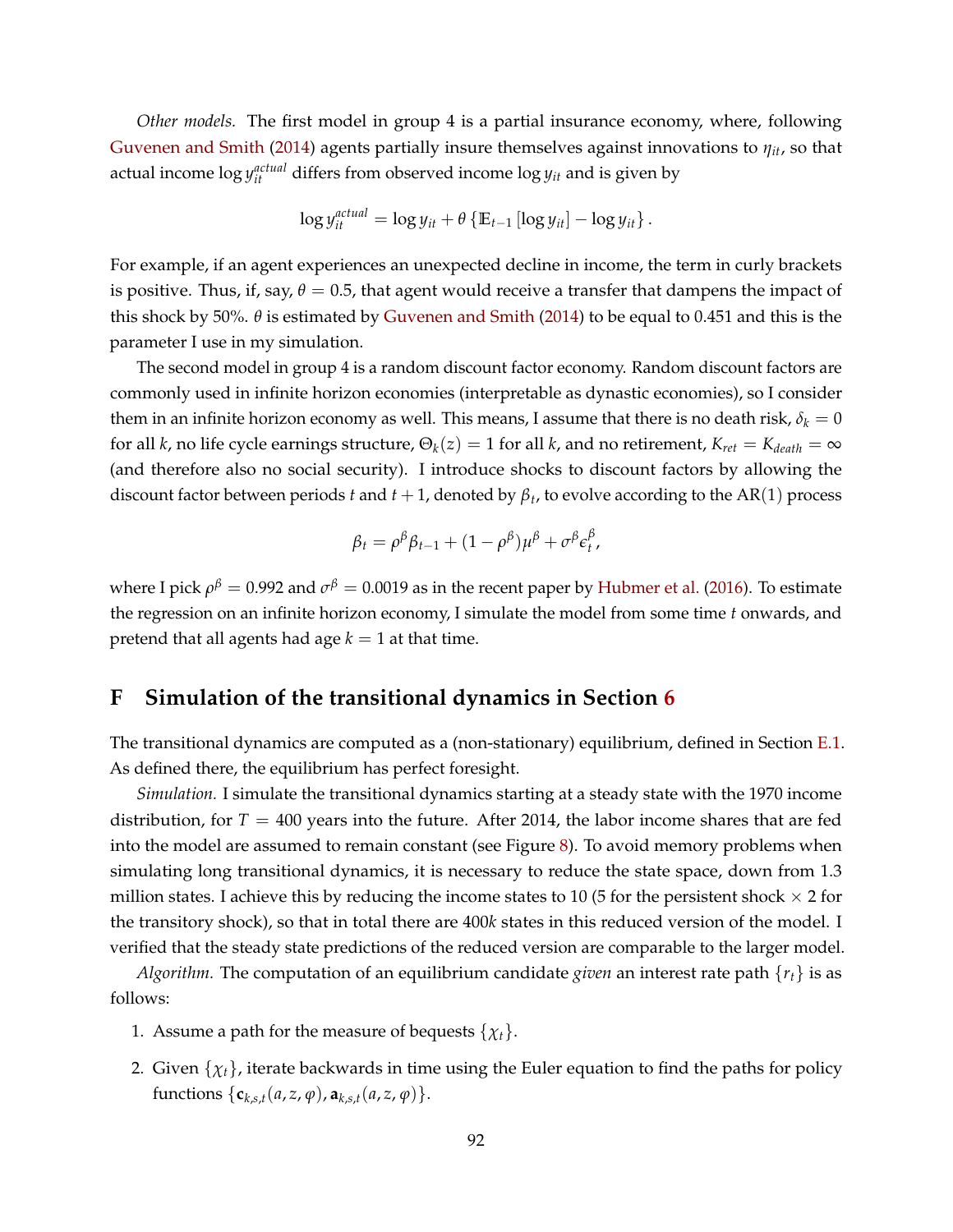- 3. Given the policy functions  $\{a_{k,s,t}(a,z,\varphi)\}\)$ , iterate forward in time to compute the path of equilibrium distributions  $\{\mu_t\}$  as well as the path of bequest measures  $\{\chi_t\}$ .
- 4. Repeat Steps 1–3 until the path of bequest measures  $\{\chi_t\}$  converged.

Each such simulation produces a path for the aggregate asset imbalance,

$$
\delta A_t \equiv -A_t + (1+r_t)B + J_t(K_t) + J_t^{ext} + NFA.
$$

Below, I use the notation  $\delta$ **A** for the vector of asset imbalances  $\{\delta A_t\}$  and **r** for the vector of interest rates  $\{r_t\}$ . I use the following algorithm to simulate the transitional dynamics equilibrium:<sup>[85](#page-92-0)</sup>

- 1. *Compute an approximated Jacobian J, whose columns are denoted by*  $(J_t)$ *:* 
	- (a) Compute the "revaluation impulse"  $J^{reval}$  as the slope of the response  $\delta A$  that is obtained if the initial value of capital  $J_0(K_0) + J_0^{ext}$  is increased by a small amount. This step is important because any future interest rate change affects the value of current non-bond assets from capital, and from trading external assets.
	- (b) Denote by  $e_t$  the *t*-th unit vector. Compute  $J_t \equiv \frac{1}{\Delta r} \delta A(r^{final} + \Delta r \times e_t)$  for a small step  $\Delta r$ for a small number of times  $t = t_1, \ldots t_l$ . I use  $l = 8$  and  $\{t_l\} = \{1, 2, 3, 4, 5, 10, 55, 100\}$ . Store the "revaluation effect" that each such simulation produces, that is, store  $\delta v_t \equiv$  $\Delta\left(J_0(K_0)+J_0^{ext}\right)$  $\frac{X_0+I_0^{ext}}{\Delta r_t}$ , and compute the "pure" response (without revaluation)  $J_t^{pure} \equiv J_t - I_0$ *δv<sup>t</sup>* **J** *reval* .
	- (c) For any time *t* that is not in  $\{t_1, \ldots, t_l\}$ , compute  $J_t^{pure}$ *t* as follows. Here, (**J** *pure*  $\binom{pure}{t}$ <sub>*s*</sub> denotes the *s*-th element of the vector.
		- i. Extrapolate **J** *pure t* assuming a log-linear decay at both sides. After this step, (**J** *pure*  $_t^{pure}$ ) is treated as a two-sided vector, where (**J** *pure*  $\binom{pure}{t}$ <sub>*s*</sub> is well defined for any  $s \in \mathbb{Z}$ . Extrapolate **J** *reval* in the same way.
		- ii. When  $t < t_l$  and  $t$  lies between  $t_\ell < t_{\ell'}$  with  $t_\ell, t_{\ell'} \in \{t_1, \ldots t_l\}$ , interpolate  $J_t^{pure}$ *t* horizontally, that is, for all  $s \in \mathbb{Z}$ ,

$$
(\mathbf{J}_{t}^{pure})_{t+s} \equiv \exp\left\{\frac{t_{\ell'}-t}{t_{\ell'}-t_{\ell}}\log(\mathbf{J}_{t_{\ell}}^{pure})_{t_{\ell}+s} + \frac{t-t_{\ell}}{t_{\ell'}-t_{\ell}}\log(\mathbf{J}_{t_{\ell'}}^{pure})_{t_{\ell'}+s}\right\}.
$$

iii. When  $t > t_l$ , shift  $J_{t_l}^{pure}$ *tl* horizontally,

$$
(\mathbf{J}_t^{pure})_{t+s} \equiv (\mathbf{J}_{t_l}^{pure})_{t_l+s}.
$$

(d) Compute the columns of the approximated Jacobian as

$$
\mathbf{J}_t = \mathbf{J}_t^{pure} + \delta v_t \times \mathbf{J}^{reval}
$$

<span id="page-92-0"></span> $85$ The algorithms presented here were jointly developed with Adrien Auclert and Matt Rognlie.